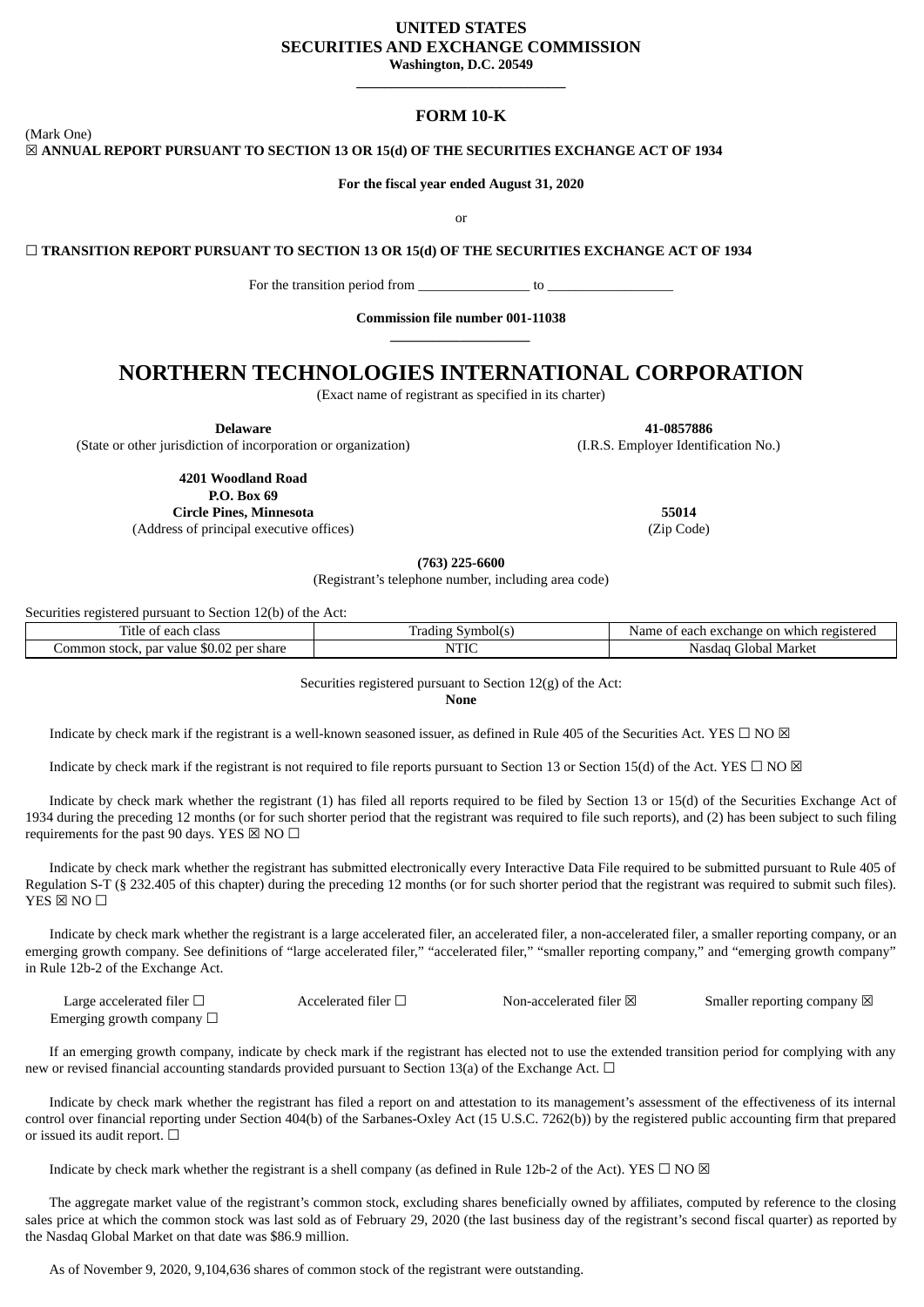## **DOCUMENTS INCORPORATED BY REFERENCE**

Part III of this Annual Report on Form 10-K incorporates by reference information (to the extent specific sections are referred to herein) from the registrant's Proxy Statement for its 2021 Annual Meeting of Stockholders to be held January 15, 2021.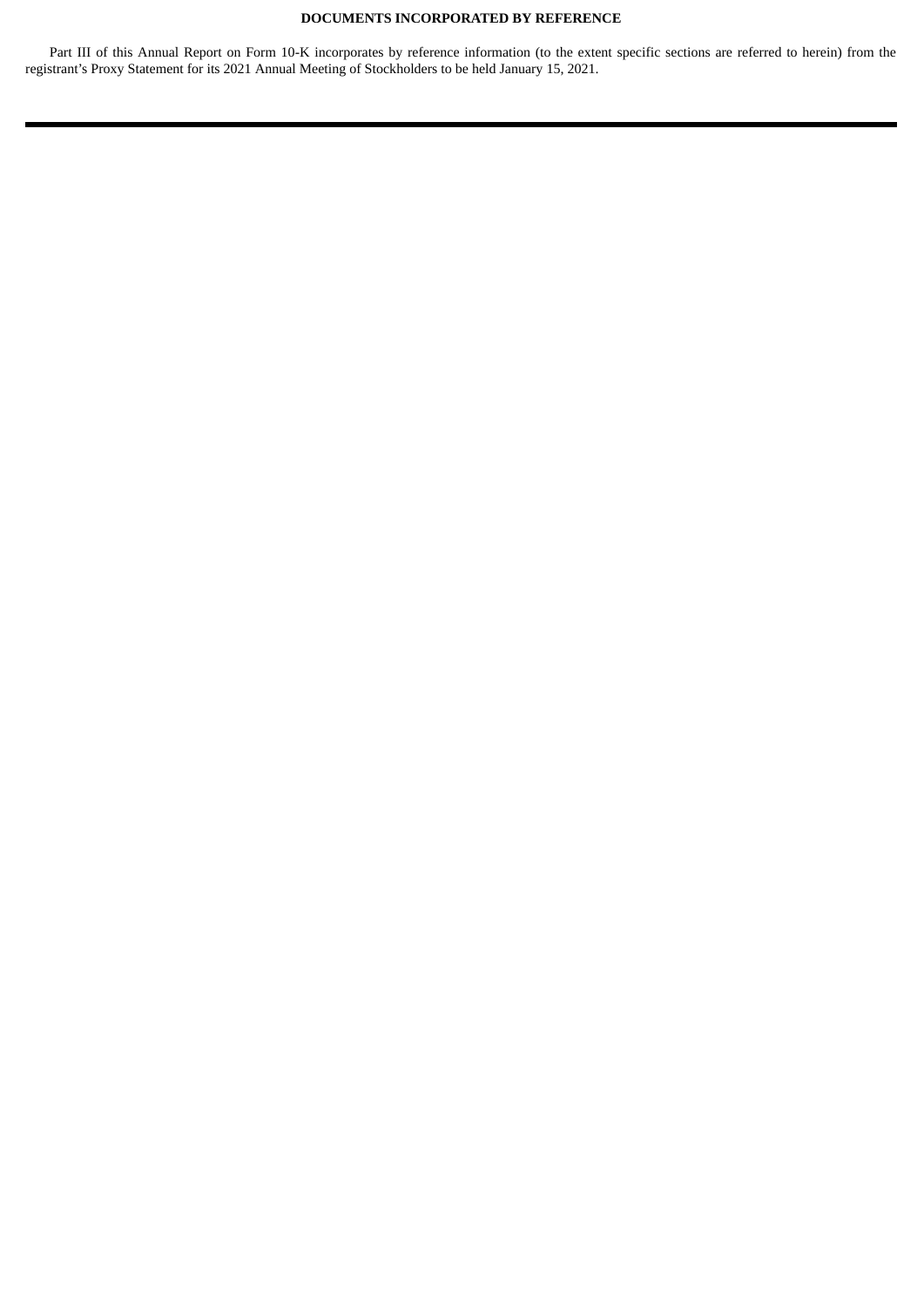## **ANNUAL REPORT ON FORM 10-K FISCAL YEAR ENDED AUGUST 31, 2020**

## **TABLE OF CONTENTS**

| PART I<br>Item 1. BUSINESS<br><b>Item 1A. RISK FACTORS</b><br><b>Item 1B. UNRESOLVED STAFF COMMENTS</b><br><b>Item 2. PROPERTIES</b><br><b>Item 3. LEGAL PROCEEDINGS</b><br><b>Item 4. MINE SAFETY DISCLOSURES</b><br>Item 4A. INFORMATION ABOUT OUR EXECUTIVE OFFICERS                                                                                                                                                                                                                                                                                                   | Page<br>$\frac{13}{27}$<br>$\frac{27}{27}$                                     |
|---------------------------------------------------------------------------------------------------------------------------------------------------------------------------------------------------------------------------------------------------------------------------------------------------------------------------------------------------------------------------------------------------------------------------------------------------------------------------------------------------------------------------------------------------------------------------|--------------------------------------------------------------------------------|
| PART II                                                                                                                                                                                                                                                                                                                                                                                                                                                                                                                                                                   | 29                                                                             |
| Item 5. MARKET FOR REGISTRANT'S COMMON EQUITY, RELATED STOCKHOLDER MATTERS AND ISSUER<br>PURCHASES OF EQUITY SECURITIES<br>Item 6. SELECTED FINANCIAL DATA<br>Item 7. MANAGEMENT'S DISCUSSION AND ANALYSIS OF FINANCIAL CONDITION AND RESULTS OF OPERATIONS<br>Item 7A. QUANTITATIVE AND QUALITATIVE DISCLOSURES ABOUT MARKET RISK<br>Item 8. FINANCIAL STATEMENTS AND SUPPLEMENTARY DATA<br>Item 9. CHANGES IN AND DISAGREEMENTS WITH ACCOUNTANTS ON ACCOUNTING AND FINANCIAL DISCLOSURE<br><b>Item 9A. CONTROLS AND PROCEDURES</b><br><b>Item 9B. OTHER INFORMATION</b> | <u> 29</u><br>$\frac{30}{148}$ $\frac{48}{12}$ $\frac{42}{17}$ $\frac{77}{77}$ |
| <b>PART III</b><br>Item 10. DIRECTORS, EXECUTIVE OFFICERS AND CORPORATE GOVERNANCE<br><b>Item 11. EXECUTIVE COMPENSATION</b><br>Item 12. SECURITY OWNERSHIP OF CERTAIN BENEFICIAL OWNERS AND MANAGEMENT AND RELATED<br><b>STOCKHOLDER MATTERS</b><br>Item 13. CERTAIN RELATIONSHIPS AND RELATED TRANSACTIONS, AND DIRECTOR INDEPENDENCE<br>Item 14. PRINCIPAL ACCOUNTANT FEES AND SERVICES                                                                                                                                                                                | $\frac{78}{78}$<br>78<br>$\overline{28}$<br><u>79</u><br>80                    |
| PART IV<br>Item 15. EXHIBIT AND FINANCIAL STATEMENT SCHEDULES<br>Item 16. FORM 10-K SUMMARY                                                                                                                                                                                                                                                                                                                                                                                                                                                                               | 81<br>81<br>85                                                                 |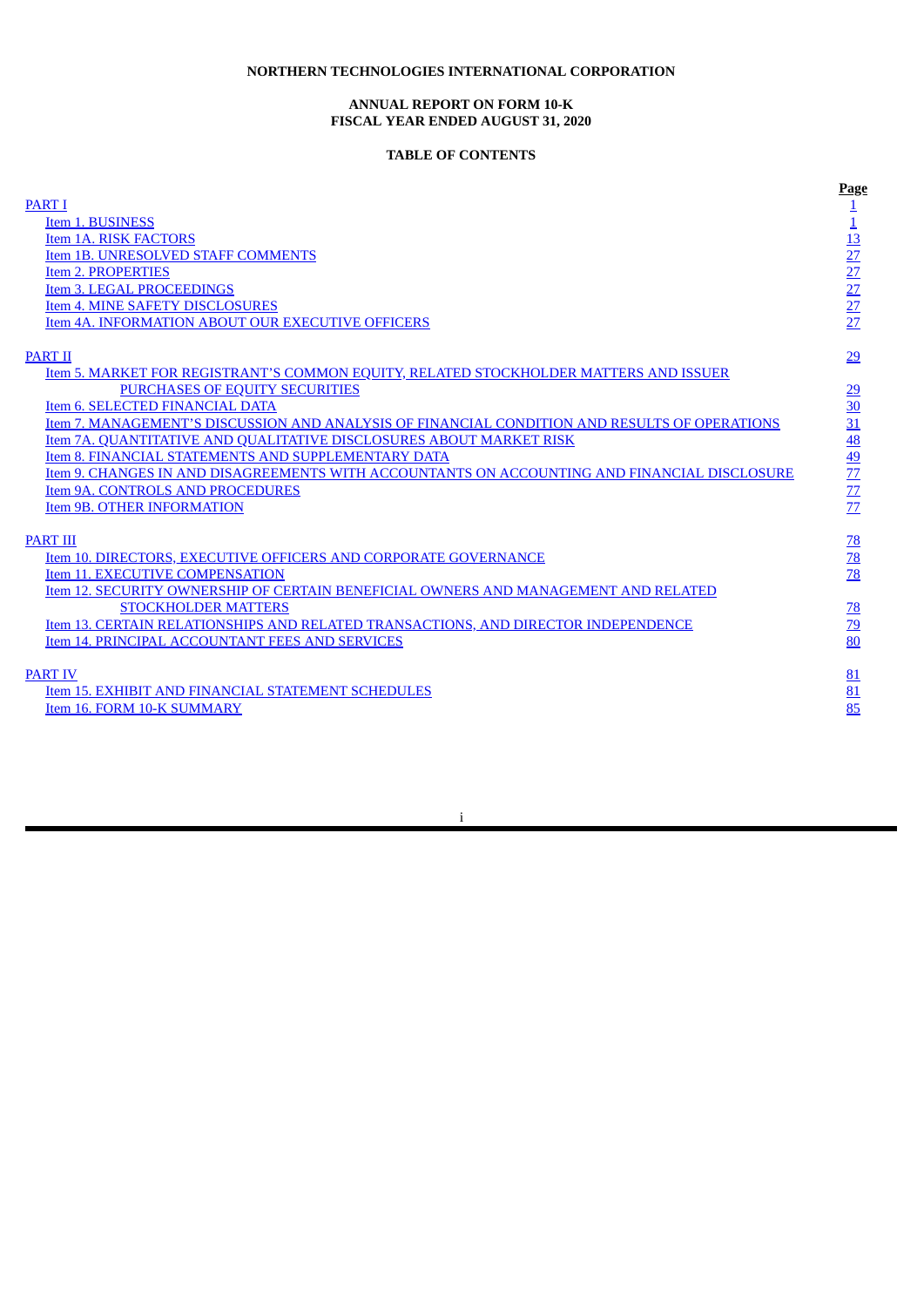This annual report on Form 10-K contains certain forward-looking statements that are within the meaning of Section 27A of the Securities Act of 1933, as amended, and Section 21E of the Securities Exchange Act of 1934, as amended, and that are subject to the safe harbor created by those sections. For more *information, see "Part I. Item 1. Business – Forward-Looking Statements."*

\_\_\_\_\_\_\_\_\_\_\_\_\_\_\_

\_\_\_\_\_\_\_\_\_\_\_\_\_\_\_

As used in this report, references to "NTIC," the "Company," "we," "our," or "us," unless the context otherwise requires, refer to Northern Technologies International Corporation and its wholly-owned and majority-owned subsidiaries, all of which are consolidated on NTIC's consolidated financial *statements.*

As used in this report, references to: (1) "NTIC China" refer to NTIC's wholly-owned subsidiary in China, NTIC (Shanghai) Co., Ltd.; (2) "NTI Europe" refer to NTIC's wholly-owned subsidiary in Germany, NTIC Europe GmbH; (3) "Zerust Mexico" refer to NTIC's wholly-owned subsidiary in Mexico, ZERUST-EXCOR MEXICO, S. de R.L. de C.V; (4) "Zerust Brazil" refer to NTIC's majority-owned Brazilian subsidiary, Zerust Prevenção de Corrosão S.A.; (5) "Natur-Tec India" refer to NTIC's majority-owned subsidiary in India, Natur-Tec India Private Limited; (6) "Natur Tec Lanka" refer to NTIC's majority-owned subsidiary in Sri Lanka, Natur Tec Lanka (Pvt) Ltd and (7) "NTI Asean" refer to NTIC's majority-owned holding company subsidiary, NTI Asean LLC, which holds investments in certain entities that operate in the Association of Southeast Asian Nations (ASEAN) region, including the following *countries: Indonesia, South Korea, Malaysia, Philippines, Singapore, Taiwan, Thailand and Vietnam.*

NTIC's consolidated financial statements do not include the accounts of any of its joint ventures. Except as otherwise indicated, references in this report to *NTIC's joint ventures do not include any of NTIC's wholly-owned or majority-owned subsidiaries.*

As used in this report, references to "EXCOR" refer to NTIC's joint venture in Germany, Excor Korrosionsschutz - Technologien und Produkte GmbH.

As used in this report, references to "Tianjin Zerust" refer to NTIC's former joint venture in China, Tianjin-Zerust Anticorrosion Co., Ltd.

All trademarks, trade names, or service marks referred to in this report are the property of their respective owners.

On June 3, 2019, the Company's Board of Directors declared a two-for-one stock split of the Company's common stock effected in the form of a 100% share dividend distributed on June 28, 2019 to record holders as of June 17, 2019. All share and per share values in this report have been adjusted to *retroactively reflect the effect of the two-for-one stock split.*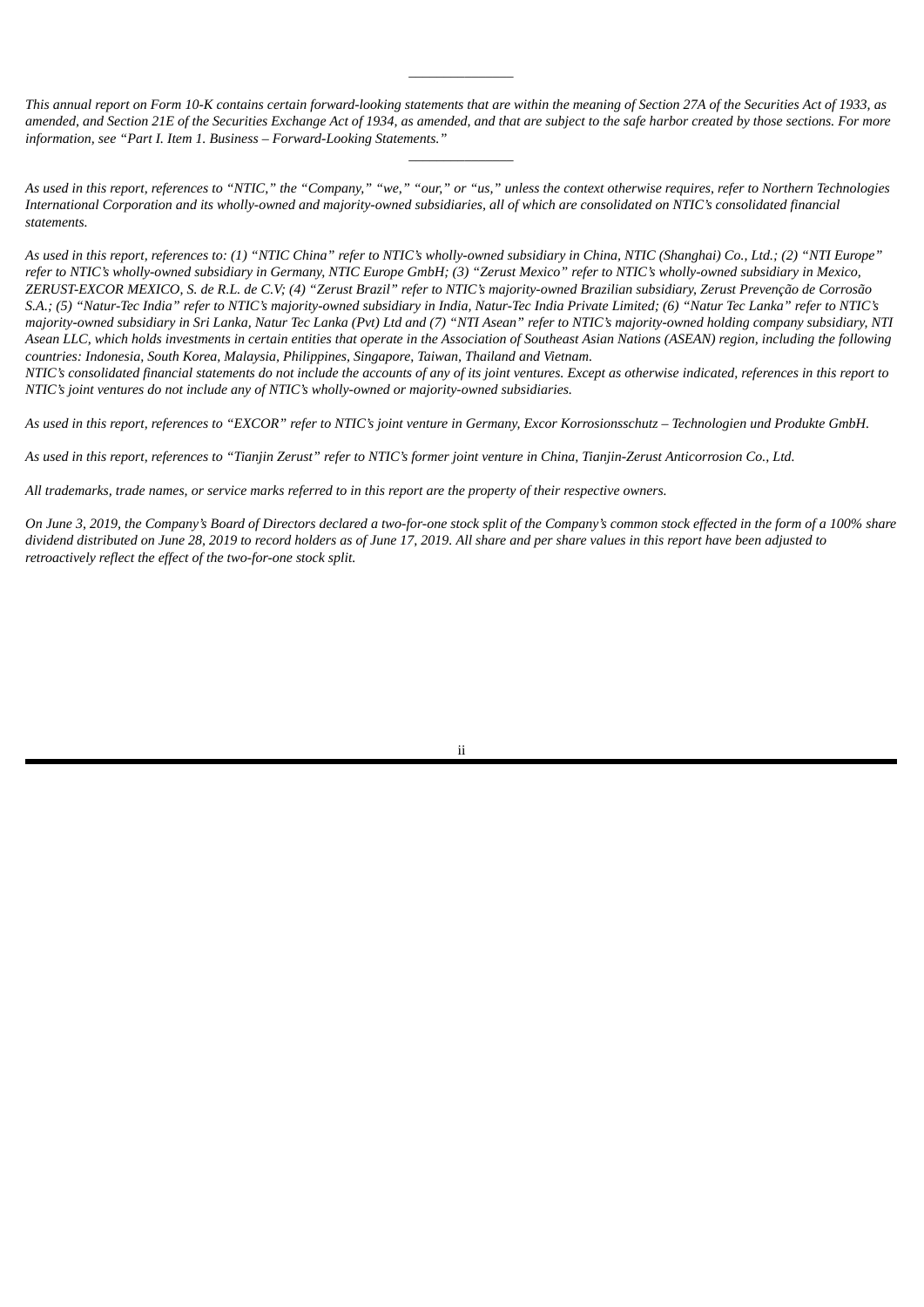#### <span id="page-4-1"></span><span id="page-4-0"></span>**Item 1. BUSINESS**

#### **Overview**

Northern Technologies International Corporation (NTIC) develops and markets proprietary, environmentally-beneficial products and services in over 60 countries either directly or via a network of subsidiaries, joint ventures, independent distributors, and agents. NTIC's primary business is corrosion prevention, marketed mainly under the ZERUST® brand. NTIC has been selling its proprietary ZERUST<sup>®</sup> products and services to the automotive, electronics, electrical, mechanical, military, and retail consumer markets for over 40 years and, in recent years, has targeted and expanded into the oil and gas industry. NTIC also markets and sells a portfolio of bio-based and certified compostable (fully biodegradable) polymer resin compounds and finished products under the Natur-Tec® brand. These products are intended to reduce NTIC's customers' carbon footprint and provide environmentally sound waste disposal options.

NTIC's ZERUST<sup>®</sup> rust and corrosion inhibiting products include plastic and paper packaging, liquids, coatings, rust removers, cleaners, and diffusers as well as engineered solutions designed specifically for the oil and gas industry. NTIC also offers worldwide, on-site, technical consulting for rust and corrosion prevention issues. NTIC's technical service consultants work directly with the end users of NTIC's ZERUST® rust and corrosion inhibiting products to analyze their specific needs and develop systems to meet their performance requirements. In North America, NTIC sells its ZERUST<sup>®</sup> corrosion prevention solutions through a network of independent distributors and agents supported by a direct sales force.

Internationally, NTIC sells its ZERUST<sup>®</sup> corrosion prevention solutions through its wholly-owned subsidiary in China, NTIC (Shanghai) Co., Ltd. (NTIC China), its majority-owned joint venture holding company for NTIC's joint venture investments in the Association of Southeast Asian Nations (ASEAN) region, NTI Asean LLC (NTI Asean), certain majority-owned and wholly-owned subsidiaries, and joint venture arrangements in North America, Europe, and Asia. NTIC also sells products directly to its joint venture partners through its wholly-owned subsidiary in Germany, NTIC Europe GmbH (NTI Europe).

One of NTIC's strategic initiatives is to expand into and penetrate other markets for its ZERUST® corrosion prevention technologies. Consequently, for the past several years, NTIC has focused significant sales and marketing efforts on the oil and gas industry, as the infrastructure that supports that industry is typically constructed using metals that are highly susceptible to corrosion. NTIC believes that its ZERUST<sup>®</sup> corrosion prevention solutions will minimize maintenance downtime on critical oil and gas industry infrastructure, extend the life of such infrastructure, and reduce the risk of environmental pollution due to leaks caused by corrosion.

NTIC markets and sells its ZERUST<sup>®</sup> rust and corrosion prevention solutions to customers in the oil and gas industry across several countries either directly, through its subsidiaries, or through its joint venture partners and other strategic partners. The sale of  $\text{ZERUST}^{\circledR}$  corrosion prevention solutions to customers in the oil and gas industry typically involves long sales cycles, often including multi-year trial periods with each customer and a slow integration process thereafter.

Natur-Tec<sup>®</sup> bio-based and compostable plastics are manufactured using NTIC's patented and/or proprietary technologies and are intended to replace conventional petroleum-based plastics. The Natur-Tec® biopolymer resin compound portfolio includes formulations that have been optimized for a variety of applications, including blown-film extrusion, extrusion coating, injection molding, and engineered plastics. These resin compounds are certified to be fully biodegradable in a composting environment and are currently being used to produce finished products, including can liners, shopping and grocery bags, lawn and leaf bags, branded apparel packaging bags and accessories, and various foodservice items, such as disposable cutlery, drinking straws, foodhandling gloves, and coated paper products. In North America, NTIC markets its Natur-Tec<sup>®</sup> resin compounds and finished products primarily through a network of regional and national distributors as well as independent agents. NTIC continues to see significant opportunities for finished bioplastic products and, therefore, continues to strengthen and expand its North American distribution network for finished Natur-Tec<sup>®</sup> bioplastic products.

Internationally, NTIC sells its Natur-Tec® resin compounds and finished products both directly and through its wholly-owned subsidiary in China and majority-owned subsidiaries in India and Sri Lanka, and through distributors and certain joint ventures.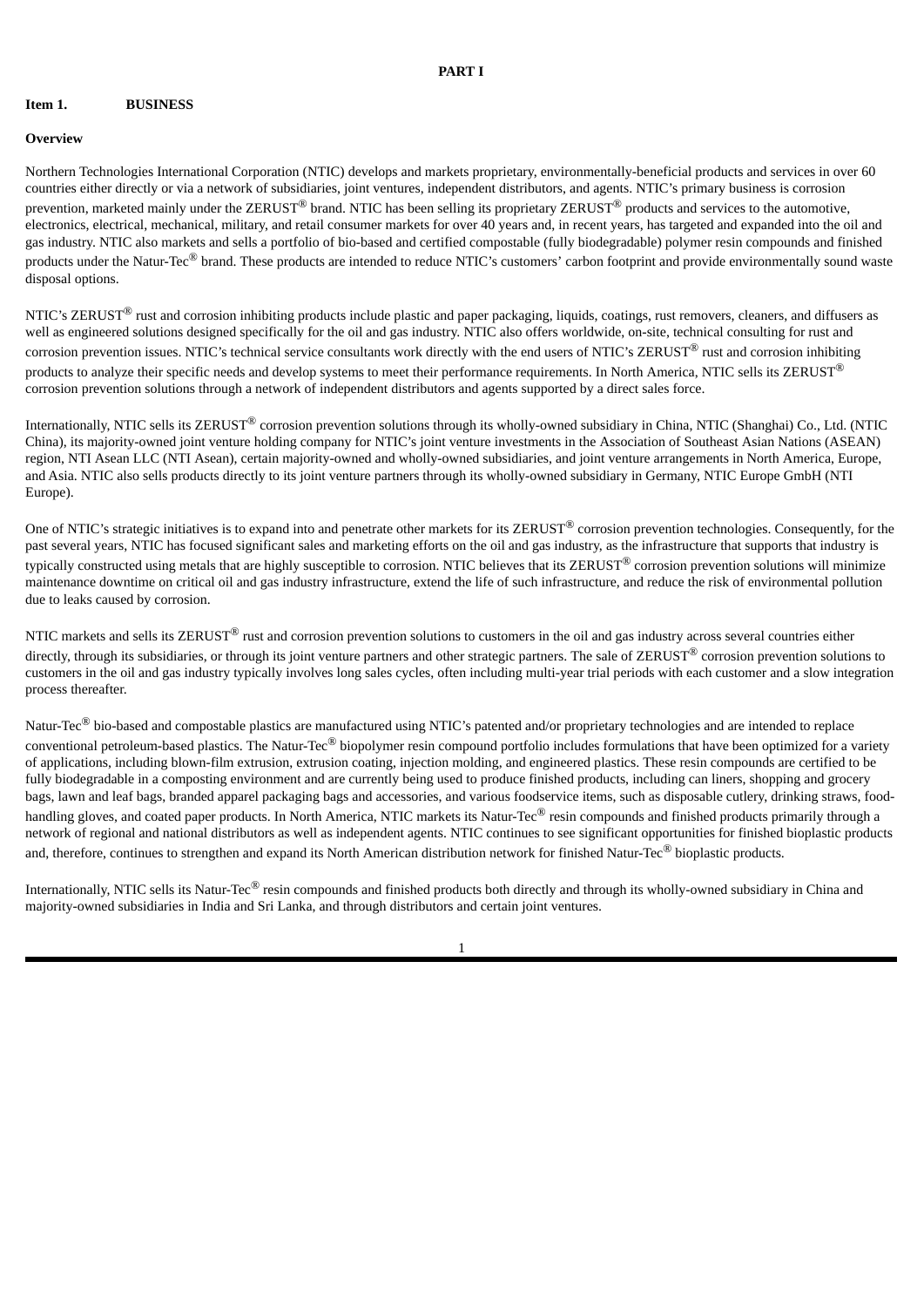#### **Impact of COVID-19 Pandemic**

In March 2020, the World Health Organization declared the novel coronavirus (COVID-19) outbreak a global pandemic. The COVID-19 pandemic has negatively impacted the global economy, disrupted global supply chains, created significant volatility and disruption in financial markets and has resulted in an economic recession. As a result of the COVID-19 pandemic and related government mandated restrictions on the Company's business, as well as the businesses of its joint ventures, customers and suppliers, disruption to the Company's business and the manufacture and sale of its products and services has occurred and is expected to continue into fiscal 2021. Additionally, the Company expects the COVID-19 pandemic will likely continue to have a material adverse effect on its business, operating results and financial condition in fiscal 2021; however, the precise financial impact and duration cannot be reasonably estimated at this time.

In response to the impact of the COVID-19 pandemic, and given the uncertainty of its duration, the Company has taken a number of precautionary measures, including the withdrawal and suspension of its specific full-year financial guidance and the temporary suspension of its quarterly cash dividend.

#### **NTIC's Subsidiaries and Joint Venture Network**

NTIC has ownership interests in nine operating subsidiaries in North America, South America, Europe, and Asia. The following table sets forth a list of NTIC's operating subsidiaries as of November 9, 2020, the country in which the subsidiary is organized, and NTIC's ownership percentage in each subsidiary:

|                                        |                                       | <b>NTIC</b>           |
|----------------------------------------|---------------------------------------|-----------------------|
| <b>Subsidiary Name</b>                 | Country                               | Percent (%) Ownership |
| NTIC (Shanghai) Co., Ltd               | China                                 | 100%                  |
| NTI Asean LLC                          | <b>United States</b>                  | 60%                   |
| Zerust Prevenção de Corrosão S.A.      | <b>Brazil</b>                         | 85%                   |
| ZERUST-EXCOR MEXICO, S. de R.L. de C.V | Mexico                                | 100%                  |
| Natur-Tec India Private Limited        | India                                 | 75%                   |
| Natur Tec Lanka (Pvt) Ltd              | Sri Lanka $^{(1)}$                    | 75%                   |
| <b>NTIC Europe GmbH</b>                | Germany                               | 100%                  |
| Zerust Singapore Pte Ltd               | Singapore <sup><math>(2)</math></sup> | 60%                   |
| Zerust Vietnam Co. Ltd                 | Vietnam $(2)$                         | 60%                   |
|                                        |                                       |                       |

(1) Natur Tec Lanka (Pvt) Ltd. is 100% owned by Natur-Tec India Private Limited and, therefore, indirectly owned by NTIC.

(2) Zerust Singapore Pte Ltd and Zerust Vietnam Co. Ltd are 100% owned by NTI Asean LLC and, therefore, indirectly owned by NTIC.

The results of these subsidiaries are fully consolidated in NTIC's consolidated financial statements.

NTIC participates in 19 active joint venture arrangements in North America, Europe, and Asia. Each of these joint ventures generally manufactures and markets products in the geographic territory to which it is assigned. While most of NTIC's joint ventures exclusively sell rust and corrosion inhibiting products, some of the joint ventures also sell NTIC's Natur-Tec® resin compounds. NTIC has historically funded its investments in joint ventures with cash generated from operations.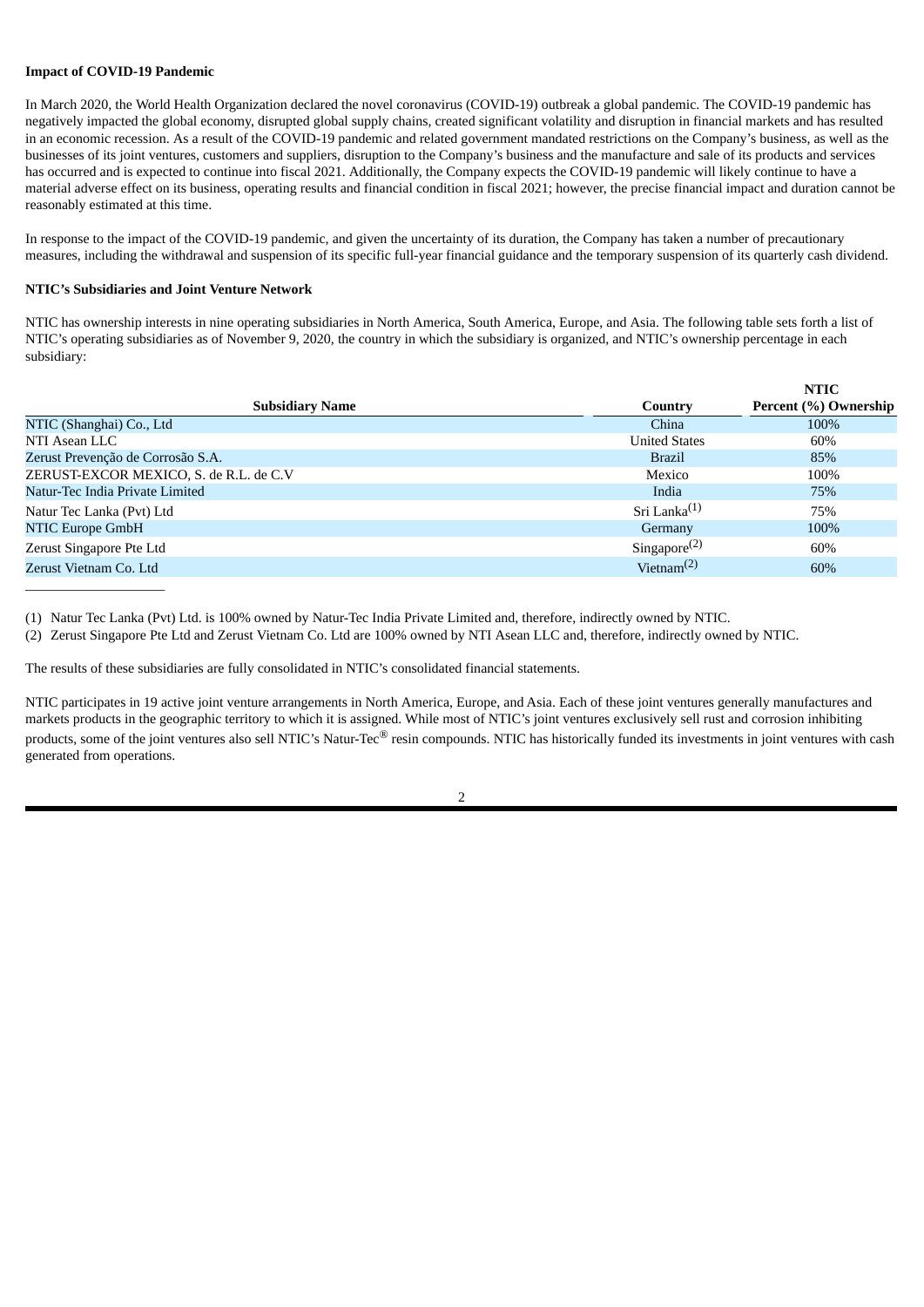The following table sets forth a list of NTIC's operating joint ventures as of November 9, 2020, the country in which the joint venture is organized, and NTIC's ownership percentage in each joint venture:

|                                                         |                            | <b>NTIC</b>           |
|---------------------------------------------------------|----------------------------|-----------------------|
| Joint Venture Name                                      | Country                    | Percent (%) Ownership |
| TAIYONIC LTD.                                           | Japan                      | 50%                   |
| <b>ACOBAL SAS</b>                                       | France                     | 50%                   |
| EXCOR KORROSIONSSCHUTZ - TECHNOLOGIEN UND PRODUKTE GMBH | Germany                    | 50%                   |
| <b>ZERUST AB</b>                                        | Sweden                     | 50%                   |
| MOSTNIC-ZERUST                                          | Russia                     | 50%                   |
| <b>ZERUST OY</b>                                        | Finland                    | 50%                   |
| <b>HARITA-NTI LTD</b>                                   | India                      | 50%                   |
| ZERUST (U.K.) LTD.                                      | <b>United Kingdom</b>      | 50%                   |
| EXCOR-ZERUST S.R.O.                                     | <b>Czech Republic</b>      | 50%                   |
| EXCOR SP. Z.O.O.                                        | Poland                     | 50%                   |
| ZERUST A.Ş.                                             | Turkey                     | 50%                   |
| ZERUST CONSUMER PRODUCTS, LLC                           | <b>United States</b>       | 50%                   |
| <b>ZERUST-DNEPR</b>                                     | Ukraine                    | 50%                   |
| KOREA ZERUST CO., LTD.                                  | South Korea <sup>(1)</sup> | 30%                   |
| ZERUST-NIC (TAIWAN) CORP.                               | Taiwan $(1)$               | 30%                   |
| PT. CHEMINDO - NTIA                                     | Indonesia $(1)$            | 30%                   |
| ZERUST SPECIALTY TECH CO. LTD.                          | Thailand $(1)$             | 30%                   |
| CHONG WAH-NTIA SDN. BHD.                                | Malaysia $(1)$             | 30%                   |
| NTIA ZERUST PHILIPPINES, INC.                           | Philippines $(1)$          | 30%                   |
|                                                         |                            |                       |

(1) Indirect ownership interest through NTI Asean.

NTIC receives funds from its joint ventures as fees received for services that NTIC provides to its joint ventures and as dividend distributions. The fees for services provided to joint ventures are determined based on either a flat fee or a percentage of sales depending on local laws and tax regulations. With respect to NTIC's joint venture in Germany (EXCOR), NTIC recognizes an agreed upon quarterly fee for services. NTIC recognizes equity income from each joint venture based on the overall profitability of the joint venture. Such profitability is subject to variability from quarter to quarter, which, in turn, subjects NTIC's earnings to variability from quarter to quarter. The profits of each joint venture are shared by the respective joint venture owners in accordance with their respective ownership percentages. NTIC typically directly or indirectly owns 50% or less of each of its joint venture entities and, thus, does not control the decisions of these entities regarding whether to pay dividends and, if paid, what amount is paid in a given year. The payment of a dividend by an entity is determined by a joint vote of the owners and is not at the sole discretion of NTIC.

NTIC accounts for the investments and financial results of its joint ventures in its financial statements utilizing the equity method of accounting.

NTIC considers EXCOR, ACOBAL SAS, ZERUST OY, HARITA-NTI LTD and ZERUST SPECIALTY TECH CO. LTD. to be individually significant to NTIC's consolidated assets and income as of August 31, 2020. Therefore, NTIC provides certain additional information regarding these joint ventures in the notes to NTIC's consolidated financial statements and in this section of this report.

For more information regarding NTIC's joint ventures and their effect on NTIC's operating results, see NTIC's consolidated financial statements in "*Part* II. Item 8. Financial Statements and Supplementary Data" and "Part II. Item 7. Management's Discussion and Analysis of Financial Condition and Results *of Operations*" of this report.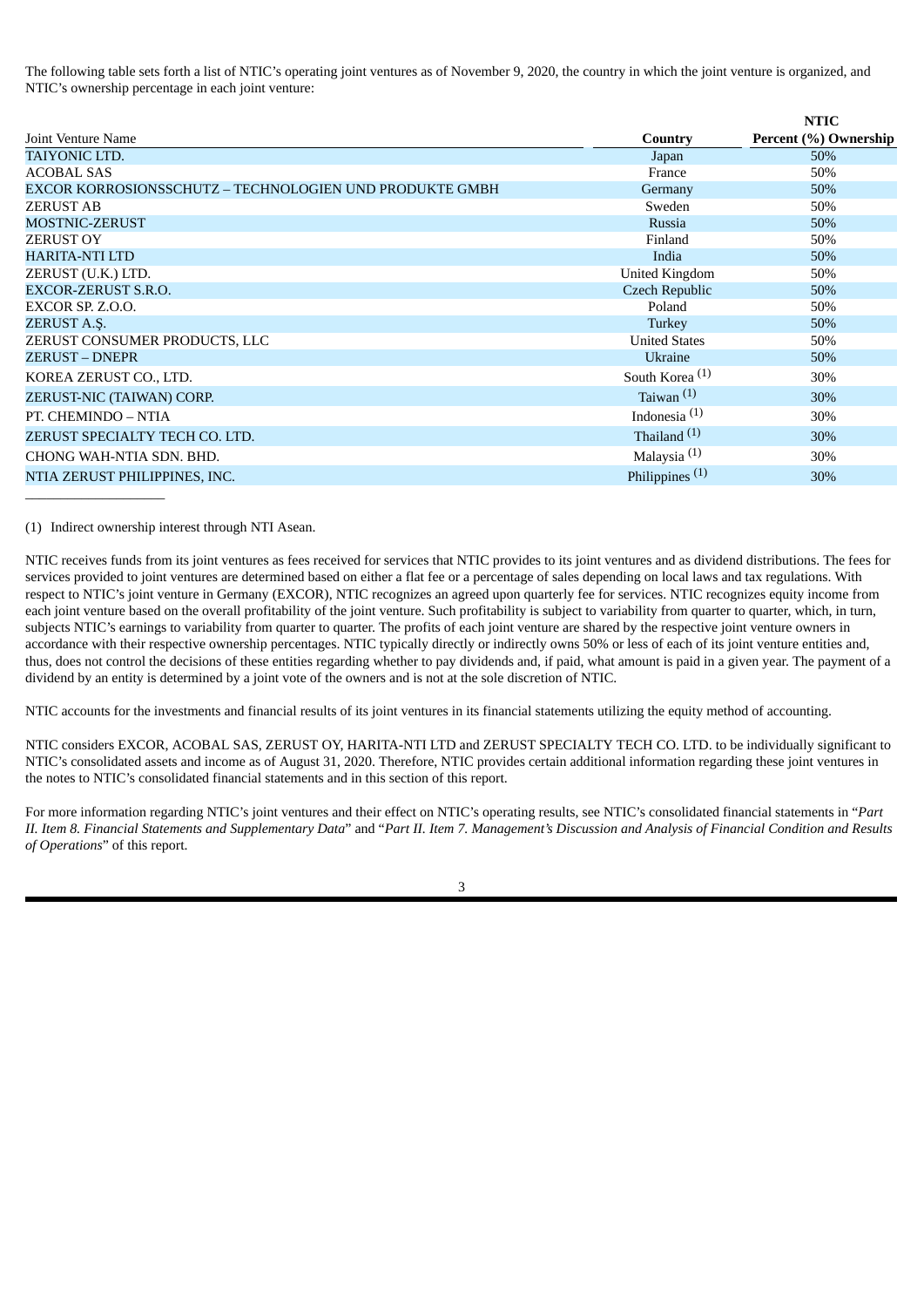#### **Products**

NTIC derives revenues directly and/or indirectly through its subsidiaries and joint ventures from two reportable business segments based on products sold, customer base, and distribution center: ZERUST® corrosion prevention solutions and Natur-Tec® resin compounds and finished products.

*ZERUST® Corrosion Prevention Solutions*. In fiscal 2020, 72.4% of NTIC's consolidated net sales were derived from developing, manufacturing and marketing ZERUST<sup>®</sup> rust and corrosion inhibiting products and services. NTIC's consolidated net sales in fiscal 2020 included \$34,474,535 in sales of  $\text{ZERUST}^{\circledR}$  rust and corrosion inhibiting products and services, a decrease of 9.7% from such sales in fiscal 2019. Corrosion not only damages the appearance of metal products and components but also negatively impacts their mechanical performance. This applies to the rusting of ferrous metals (iron and steel) and the deterioration by oxidation of nonferrous metals (aluminum, copper, brass, etc.). NTIC's ZERUST<sup>®</sup> corrosion prevention solutions include plastic and paper packaging, powders, liquids, coatings, rust removers, cleaners, diffusers, and engineered solutions for the oil and gas industry as well as technical corrosion management and consulting services.

*Plastic and Paper Packaging*. NTIC's ZERUST® packaging products contain proprietary chemical formulations that continuously release an invisible and odorless corrosion inhibiting vapor that passivates metal surfaces and thereby inhibits rust and corrosion. The corrosion inhibiting protection is maintained as long as the metal products to be protected remain enclosed within the ZERUST<sup>®</sup> packaging. Electron scanning shows that once the contents are removed from the ZERUST<sup>®</sup> packaging, the ZERUST<sup>®</sup> protection dissipates from the contents' surfaces within two hours, leaving a clean, dry, and corrosion-free metal component. This mechanism of corrosion protection enables NTIC's customers to easily package metal objects for rust-free shipment and/or long-term storage. Furthermore, by eliminating costly greasing and degreasing processes and/or significantly reducing the use of certain coatings to inhibit corrosion, NTIC's ZERUST<sup>®</sup> corrosion prevention solutions provide customers significant savings in labor, material, and capital expenditures for equipment to apply, remove, and dispose of oils and greases, as well as the attendant environmental problems, as compared to traditional methods of corrosion prevention.

NTIC was first to develop the means of infusing volatile corrosion inhibiting chemical systems (VCIs) into polyethylene and polypropylene resins. Combining ZERUST® chemical systems with polyethylene and polypropylene resins permitted NTIC to introduce a line of plastic packaging products in the form of low and high-density polyethylene bags and shroud film, including stretch, shrink, skin, and bubble cushioning film, thereby giving packaging engineers an opportunity to ship and store ferrous, nonferrous, and mixed-metal products in a clean, dry, and corrosion-free condition, with an attendant overall savings in total process costs. In addition to plastic packaging, NTIC has developed additives to imbue kraft paper, corrugated cardboard, solid fiber, and chipboard packaging materials with corrosion protection properties. NTIC's ZERUST® plastic and paper packaging products come in various thicknesses, strength enhancements, protection types, shapes, and sizes. This product line also includes items such as ZERUST® gun cases, car covers, and tool-drawer liners, which are targeted at retail consumers.

*Liquids and Coatings*. NTIC's corrosion prevention solutions include a line of metal surface treatment liquids and coatings, which are oil, water, or biosolvent based, and are marketed under brand names including Axxatec<sup>™</sup>, Axxanol™, and Z-Maxx<sup>™</sup>. These liquids and coatings provide powerful corrosion protection in aggressive environments, such as salt air, high humidity, and/or high temperatures. Products are formulated for most metal types and protection levels. For exceptionally harsh environments, customers may choose to use a combination of NTIC's liquids and coatings with ZERUST<sup>®</sup> plastic and/or paper products to achieve robust corrosion protection during manufacturing, shipping, and warehousing stages.

*Rust Removers and Cleaners*. NTIC also sells rust removal and cleaning products designed to restore rusty parts to a usable condition without the use of labor-intensive, abrasive cleaners that damage surfaces and commonly fail to remove rust from complex metal surfaces, like the teeth of small gears, under the Axxaclean™ brand name.

*Diffusers*. NTIC's corrosion prevention solutions include a line of corrosion inhibiting vapor diffusers, such as ZERUST® ActivPak®, ZERUST® ICT® Vapor Capsules, ZERUST® ICT® Plastabs®, ZERUST® ICT® Cor-Tabs®, ZERUST® ICT® Pipe Strip, and ZERUST® ICT® Tube Strip. These diffusers are designed to protect metals within enclosures, like switch gearboxes and electronic cabinets, or can be used as added protection to ZERUST® packaging products. Diffusers work by permeating the interior air of an enclosure with an invisible and odorless corrosion inhibiting vapor that protects nearby metal surfaces that are within a specific "radius of protection" for a period of one or two years depending on the model. This invisible and dry protective layer revaporizes upon removal of the capsule from the enclosure, leaving all surfaces clean, dry, residue-free, and corrosion-free.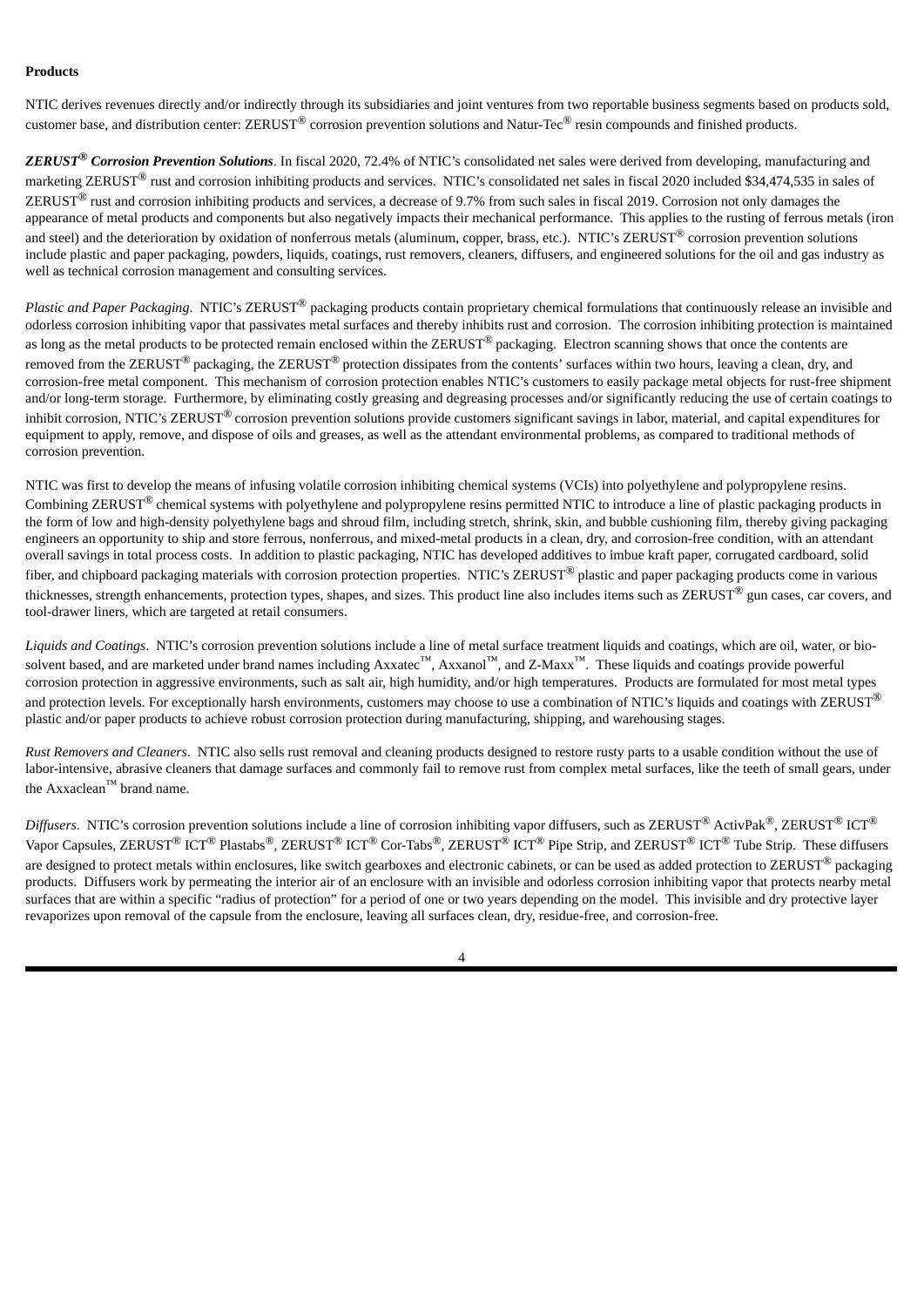*Z-CIS® Technical Services*. As an on-going effort to help NTIC's customers improve and control their corrosion management processes, NTIC markets and offers unique corrosion management and consulting services to target customers. This ZERUST<sup>®</sup> corrosion inhibition system (known as Z-CIS<sup>®</sup>) leverages NTIC's global network to dispatch highly-trained technical service engineers to customer sites to solve complex corrosion problems. Several major automotive companies and their automotive parts suppliers have used NTIC's Z-CIS<sup>®</sup> system.

 $ZERUST^{\circledR}$  Corrosion Prevention Solutions Designed Specifically for the Oil and Gas Industry. NTIC has developed proprietary engineered corrosion inhibiting solutions specifically for the mitigation of corrosion of the types of capital assets used in the petroleum and chemical process industries and has targeted the sale of these ZERUST<sup>®</sup> corrosion solutions to potential customers in the oil and gas industry. NTIC's consolidated net sales in fiscal 2020 included \$2,782,874 in sales made to customers in the oil and gas industry, an increase of 2.0% from such sales in fiscal 2019. NTIC anticipates that its sales of ZERUST<sup>®</sup> products and services into the oil and gas industry will continue to remain subject to significant volatility, specifically due to the volatility of oil prices brought about by various political factors, such as the recent price wars between Saudi Arabia and Russia, and economic factors, such as the recent price drop and global production slowdown caused by travel and other restrictions related to the COVID-19 pandemic. Demand for ZERUST<sup>®</sup> oil and gas products around the world depends primarily on market acceptance and the reach of NTIC's distribution network. Because of the typical size of individual orders and overall size of NTIC's net sales derived from sales of oil and gas products, the timing of one or more orders can materially affect NTIC's sales compared to prior fiscal year period sales. Projects in Europe and the Middle East are a small but strategically important part of the sales growth picture. The infrastructure that supports the oil and gas industry is predominantly constructed using metals that are highly susceptible to corrosion. The industrial environment at these facilities usually contains compounds, including sulfides and chlorides, which cause aggressive corrosion. This problem affects the service life and safety of pipelines, petroleum storage tanks, spare parts in long-term storage, processing, and other critical equipment. In addition to the costs associated with the replacement of parts and structures, maintenance and repairs, and product loss, there are significant economic losses associated with critical infrastructure being down for repair and maintenance. Furthermore, there are also considerable health, safety, and environmental risks caused by corrosion that can greatly increase economic losses. NTIC believes that its ZERUST<sup>®</sup> oil and gas corrosion prevention solutions minimize maintenance downtime on critical oil and gas industry infrastructure, extend the life of such infrastructure, and reduce the risk of environmental pollution due to leaks caused by corrosion.

NTIC's rust and corrosion inhibiting products for the oil and gas industry include ZERUST® Flange Savers®, ZERUST® ReCAST-SSB solutions, and  $\mathsf{ZERUST}^{\circledast}$  chemicals, including Zerion powders and gels, in addition to many of the standard industrial  $\mathsf{ZERUST}^{\circledast}$  rust and corrosion inhibiting products previously described.

 $\mathsf{ZERUST}^{\circledR}$  Flange Savers<sup>®</sup> are specially designed covers that have been impregnated with a proprietary  $\mathsf{ZERUST}^{\circledR}$  inhibitor formulation to provide corrosion protection for flanges, valves, and welded joints. Oil and gas pipeline segments are connected by flanges and welded joints of varying sizes, designs, and materials. These connection points often corrode under aggressive industrial environments and harsh operating conditions, thereby causing costly maintenance, operational, and safety problems. ZERUST® Flange Savers® are available in various sizes to accommodate different pipe diameters, pressure ratings, and international standards for pipeline valves and flanges.

 $\mathsf{ZERUST}^{\circledR}$  ReCAST-SSB solutions protect the Soil Side Bottoms (SSB) of aboveground storage tanks through a variety of unique and highly effective delivery systems designed by the Zerust Oil & Gas team to deliver proprietary Zerion FVS corrosion inhibitor to spaces under tank bottoms that are susceptible to significant corrosion. Tank bottoms are typically made of steel plates, which are in direct contact with a foundation surface that may be concrete, sand/soil, or asphalt/bitumen. It is typically not possible to protect this underside surface with traditional coatings. Cathodic protection (CP) systems can only provide partial protection, but also have significant limitations that cause failures well ahead of the expected service life of a tank. The  $\mathsf{ZERUST}^{\circledR}$  solutions provide effective protection even to areas that cannot be addressed with CP. These are engineered solutions where each system is tailored to a customer's requirements depending on factors including the tank foundation design, specific environmental conditions, and tank diameter.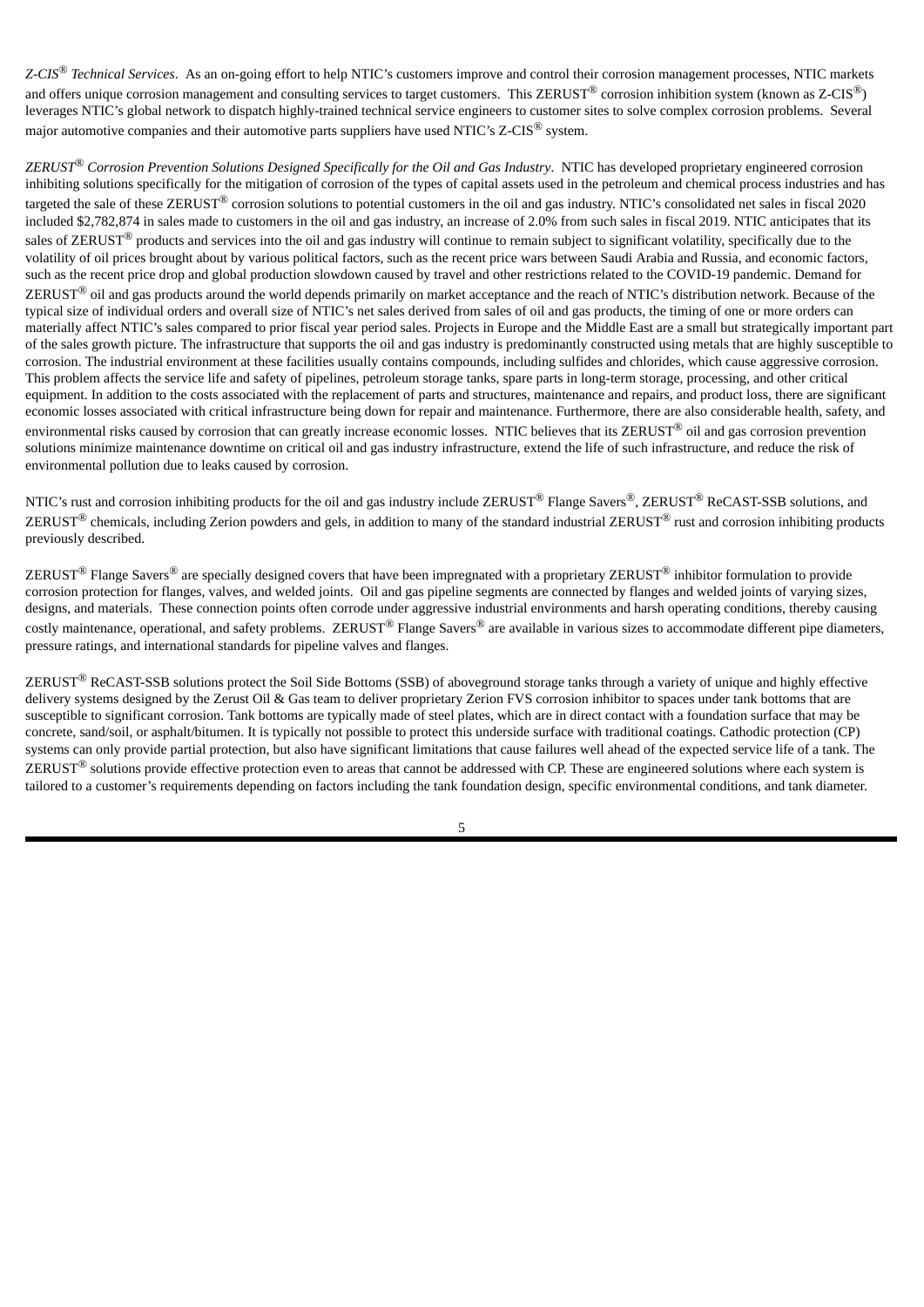$\text{ZERUST}^{\textcircled{\tiny{\textregistered}}}$  Zerion powder-based inhibitor solutions include the following:

- Zerion FVS is a unique inhibitor blend that is used in both the SSB Solutions and in internal pipeline protection. This "best-in-class" product has been successfully deployed at multiple client sites in North and South America, Europe, the Middle East, India as well as other parts of Asia.
- Zerion FAN-5 is a lower cost inhibitor that is very effective at protecting metals upon contact. It can be used to treat large volumes of water that may be used for hydrotesting. In combination with Zerion FVS, it offers a more complete solution for the protection of pipeline internals.
- · AutoFog is a revolutionary product that allows for the quick VCI saturation of large volume spaces without the need for mechanical "fogging" equipment. This rapid self-diffusing capability is designed for sealed void spaces, protection of large/complex assets like heat exchangers, and heater-treaters.
- Sol-V C-Series is designed to provide corrosion prevention in voids and enclosures especially when there is either stagnant water or the potential for water seepages and/or accumulation of water over time. ZERUST® Sol-V™ C-Series packaging allows VCIs to release while conserving a Sol-V proprietary blend of soluble corrosion inhibitors (SCIs) until water enters the system. Typical applications of ZERUST<sup>®</sup> Sol-V™ C-Series packaging include offshore platform leg voids, vessels and tanks mothballed in tropical environments, ship blocks being fabricated in areas of high humidity, piping systems, and heat exchangers.

*Natur-Tec® Resin Compounds and Finished Products.* NTIC manufactures and sells a broad range of bioplastic packaging solutions, including bio-based and certified compostable (fully biodegradable) polymer resin compounds, and finished products under the Natur-Tec® brand. NTIC's consolidated net sales in fiscal 2020 included \$13,164,156 in sales of Natur-Tec® resins and finished products, a decrease of 25.1% over such sales in fiscal 2019. Market drivers such as volatile petroleum prices, reduced dependence on foreign oil, reduced carbon footprints, requirements by multinational brands for sustainable packaging solutions that meet Circular Economy and environmentally responsible end-of-life disposal mandates, and concerns about plastic residue in the environment have led to heightened interest in using sustainable, bio-based and renewable plant-biomass resources for the manufacture of plastics and industrial products. Plastics that are fully biodegradable in composting or anaerobic digestor systems allow the safe and effective conversion of these plastics to carbon dioxide, water, and fertilizer at the end of their service life. Increased environmental and sustainability awareness at the corporate and consumer level, improved technical properties and product functionality, as well as recent foreign, state, and local governmental regulations banning the use of conventional plastics or mandating the use of certain biodegradable or compostable products have also fueled this interest in bio-based and biodegradable-compostable plastics. The term "bio-plastics" encompasses a broad category of plastics that are either bio-based, which means derived from renewable resources such as corn or cellulosic/plant material or blends thereof, or are engineered to be fully compostable, or both.

*Resin Compounds.* Natur-Tec® resin compounds are produced by blending commercially available base resins, such as Ecoflex® from BASF and Ingeo® PLA from NatureWorks LLC, with organic and inorganic fillers and proprietary polymer modifiers and compatibilizers using NTIC's proprietary and patented ReX Process. In this process, biodegradable polymers, natural polymers made from renewable, plant-biomass resources, and organic and inorganic materials are reactively blended in the presence of proprietary compatibilizers and polymer modifiers to produce bio-based and/or compostable polymer resin formulations that exhibit unique and stable morphology. Natur-Tec® resin compounds are engineered for high performance, ease of processing, and reduced cost compared to most other bio-plastic materials and can be processed by converters using conventional plastic manufacturing processes and equipment.

Natur-Tec<sup>®</sup> resin compounds are available in several grades tailored for a variety of applications, such as blown-film extrusion, profile extrusion, thermoforming, extrusion coating, and injection molding.

Natur-Tec<sup>®</sup> flexible film resin compounds are fully compostable and meet the requirements of international standards for compostable plastics, such as ASTM (American Society for Testing and Materials) D6400 (U.S.), EN 13432 (European standards for products and services by European Committee for Standardization), and ISO (International Organization for Standardization) 17088, and are certified as 100% compostable by organizations including the BPI (Biodegradable Products Institute) in the United States and TÜV Austria in Europe. Natur-Tec® film resin compounds can be used to produce film for applications, such as bags, including compost bags, lawn and leaf bags, pet waste collection bags, and carry-out bags, agricultural film, and consumer and industrial packaging. Natur-Tec<sup>®</sup> film resin compounds are also used to produce bags and covers for branded apparel packaging and to manufacture specialty foodservice items, such as compostable drinking straws, thermoformed lids and disposable food-handling gloves.

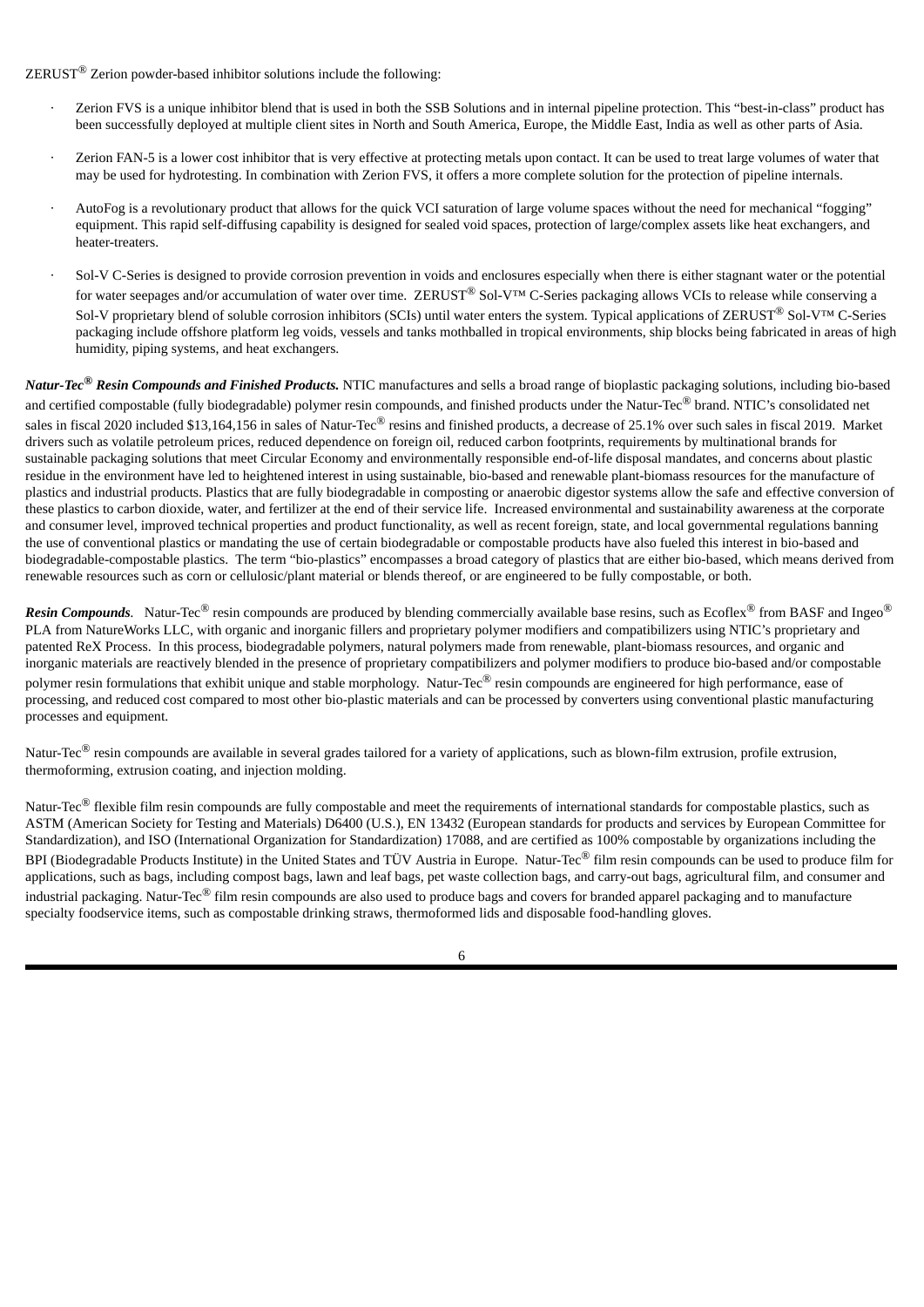The Natur-Tec<sup>®</sup> compostable extrusion coating resin compounds are bio-based and biodegradable and are designed to replace conventional plastic materials for extrusion coating applications. Natur-Tec® extrusion coating resin compounds are manufactured using sustainable and renewable resources, per the ASTM D6866 standard, which allows companies and consumers the opportunity to reduce or neutralize their carbon footprint, and are designed to meet the requirements of international standards for compostable plastics, such as ASTM D6400. Natur-Tec<sup>®</sup> extrusion coating resin compounds provide good adhesion to paper, an excellent print surface, and good heat seal strength and the coating material is suitable for food contact applications, including both hot and cold applications. Natur-Tec<sup>®</sup> extrusion coating resin compounds can be used for coating paper and paperboards for the manufacture of disposable cups, plates, and other foodservice items.

The Natur-Tec<sup>®</sup> compostable injection molding resin compounds are bio-based and compostable and are designed to replace conventional plastic materials for injection molded plastic applications. Natur-Tec® compostable injection molding resin compounds are manufactured using sustainable and renewable resources, per the ASTM D6866 standard, and are designed to meet the requirements of international standards for compostable plastics, such as ASTM D6400 and EN 13432. Natur-Tec<sup>®</sup> compostable injection molding resin compounds can be used for injection molded plastic applications, such as cutlery, pens, hangers, containers, and packaging. Natur-Tec® bio-based injection molding resin compounds are made with at least 90% bio-based/renewable resource-based materials, per the ASTM D6866 standard, and are meant to enhance sustainability by replacing petroleum-based plastics. Natur-Tec<sup>®</sup> biobased injection molding resin compounds exhibit the same properties as conventional plastic materials and can be used in applications such as automotive components, consumer goods, electronics, medical products, furniture, and packaging.

*Finished Products*. Natur-Tec® finished products include totally biodegradable and compostable trash bags, agricultural film, and other single-use disposable products, such as compostable cutlery and food and consumer goods packaging currently marketed under the Natur-Bag<sup>®</sup> or Natur-Ware<sup>®</sup> brands.

The Natur-Bag<sup>®</sup> product line offers 15 different compostable trash bag sizes, from 3-gallon to 96-gallon, as well as shopper bags. The bags are available in various SKU configurations, including retail packs that are sold to the consumer either through retail outlets or through online stores and industrial case packs that are sold to commercial and industrial customers primarily through wholesalers and distributors. The Natur-Bag® products are manufactured from the Natur-Tec® flexible film resin compounds and thus are fully biodegradable and compostable.

The Natur-Ware<sup>®</sup> product line consists of bio-based and compostable cutlery made from the Natur-Tec<sup>®</sup> compostable injection molding resin compounds. Natur-Ware® cutlery can be composted along with food scraps in zero-waste programs.

Both Natur-Bag<sup>®</sup> and Natur-Ware<sup>®</sup> products are fully certified compostable and carry the BPI Compostable logo in the United States and the TÜV Austria OK Compost logo in Europe. Furthermore, these products were also independently tested and approved for use in organic waste diversion systems by Cedar Grove, one of the largest compost operators in the United States.

### **Sales, Marketing, and Distribution**

*ZERUST® Corrosion Prevention Solutions*. In the United States, NTIC markets its ZERUST® rust and corrosion inhibiting products and services, including its products designed for the oil and gas industry, principally to industrial users in the automotive, electronics, electrical, mechanical, military, retail consumer, and oil and gas markets by a direct sales force and through a network of independent distributors, manufacturer's sales representatives, and strategic partners. Prior to placing an order, NTIC's technical service consultants work directly with the end users of NTIC's ZERUST<sup>®</sup> products to analyze their specific corrosion prevention needs and develop systems to meet their performance requirements.

Internationally, NTIC has entered into a series of joint ventures with foreign partners (either directly or through a holding company). NTIC receives fees for providing technical support, marketing assistance, and other services to its joint ventures based primarily on the net sales of the individual joint ventures in accordance with the terms of the joint venture arrangements. Such services include consulting, legal, insurance, technical, and marketing services.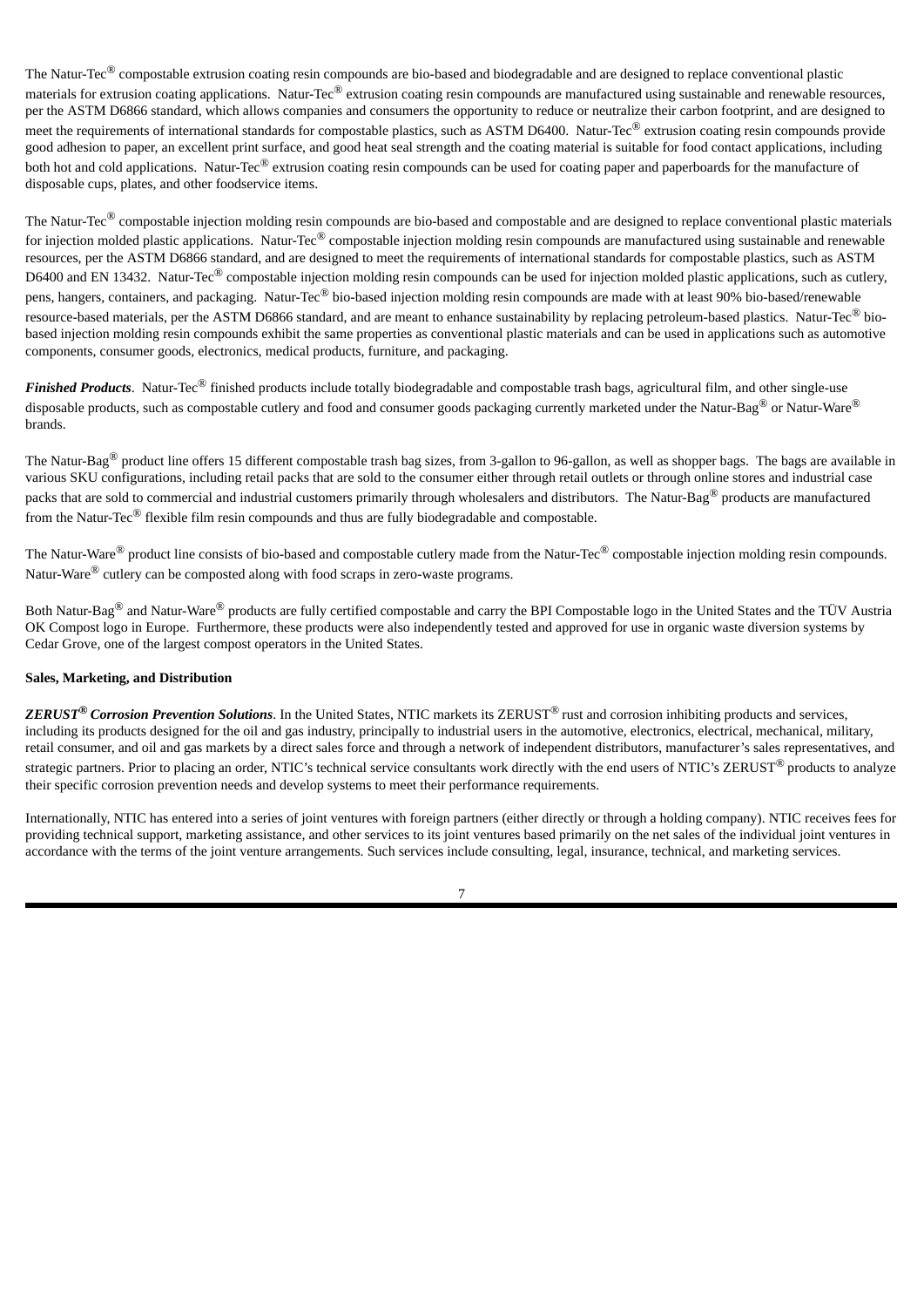In China, NTIC sells its products and services through NTIC China. NTIC has a wholly-owned or majority-owned subsidiaries to conduct its business in Brazil, Mexico, Vietnam and Singapore.

With respect to the sales and marketing of ZERUST® rust and corrosion inhibiting products and services to the oil and gas industry, NTIC uses a combination of direct sales personnel, independent sales agents, and its joint venture network. In addition, in an attempt to penetrate the oil and gas industry within certain markets more quickly, NTIC has entered into various agreements with specific organizations that have existing long-term relationships with key oil and gas industry clients. NTIC also engages in certain direct marketing activities to build its brand within the oil and gas industry, such as traditional advertising and direct mail campaigns and presence and participation at selected key trade shows and technical forums. Additionally, NTIC has worked to adapt its marketing activities in light of the COVID-19 pandemic. NTIC continues to believe the sale of its ZERUST<sup>®</sup> corrosion prevention solutions to customers in the oil and gas industry will involve long sales cycles, likely including multi-year trial periods with each user and a slow integration process thereafter.

*Natur-Tec® Resin Compounds and Finished Products*. In the United States, NTIC markets its Natur-Tec® resin compounds and finished products through a network of national and regional distributors and independent manufacturer's sales representatives and two NTIC direct sales employees as of August 31, 2020. Target customers for Natur-Tec<sup>®</sup> finished products include individual consumers as well as commercial and institutional organizations, such as corporations and government agencies, and educational organizations, such as universities and school districts. NTIC is also targeting key national and regional retailers utilizing independent sales agents. Target customers for Natur-Tec® resin compounds include film extruders and injection molders that would purchase Natur-Tec® resin compounds to manufacture and sell their own finished bio-based and compostable end products, such as film, bags, and cutlery. Additionally, NTIC is targeting retailers and customers that may have applications for our products related to the COVID-19 pandemic.

Internationally, NTIC uses Natur-Tec India, Natur Tec Lanka, NTI China and a network of international distributors to market its Natur-Tec® resin compounds and finished products. With Indian government mandates banning the use of non-biodegradable plastics in certain types of food and consumer packaging, NTIC expects the market in India for bio-plastic packaging solutions to continue to grow substantially. Similarly, in the last fiscal year, NTIC saw a rise in the sales of Natur-Tec<sup>®</sup> products in China and anticipates that sales will continue to grow.

#### **Competition**

*ZERUST® Corrosion Prevention Solutions*. While NTIC is unaware of any third parties with which NTIC competes on a worldwide basis with respect to its corrosion prevention solutions, NTIC does compete with several third parties on a regional basis. NTIC evaluates competing rust and corrosion inhibiting products on an ongoing basis. Some of NTIC's competitors are established companies that may have financial resources, marketing capabilities, distribution networks and other resources substantially greater than those of NTIC. As a result, they may be able to adapt more quickly to new or emerging technologies and changes in customer requirements or to devote greater resources to the promotion and sale of their products than NTIC. With respect to its rust and corrosion inhibiting products, NTIC competes on the basis of product innovation, quality, reliability, product support, customer service, reputation, and price. Some of NTIC's competitors may have achieved significant market acceptance of their competing products and brand recognition. NTIC, however, believes it has an advantage over most of its competitors as a result of NTIC's technical innovation and its value-added services. NTIC attempts to provide its customers with the highest level of technical service and applications engineering in addition to ZERUST® rust and corrosion inhibiting products. Nonetheless, the commoditization of certain of NTIC's ZERUST® rust and corrosion inhibiting products has led, and may continue to lead, to lower prices and lower margins on such products. In addition, because certain barriers to entry are low, additional competitors may emerge, which likely would lead to the further commoditization of NTIC's rust and corrosion inhibiting products.

With respect to NTIC's corrosion prevention solutions for use in the oil and gas industry, NTIC's primary barrier to entry is a combination of conservatism, complacency, and confidence in old approaches, as well as the complexity of the buying organizations. Some of NTIC's competitors with respect to its traditional ZERUST<sup>®</sup> rust and corrosion inhibiting products also compete in the oil and gas industry. NTIC also faces competition from new suppliers who provide alternative approaches to corrosion prevention, some of which have a significant market presence and more years of experience and credibility in the oil and gas industry. Original equipment manufacturer (OEM) suppliers to the oil and gas industry present a new market vertical for NTIC's traditional industrial ZERUST® products.

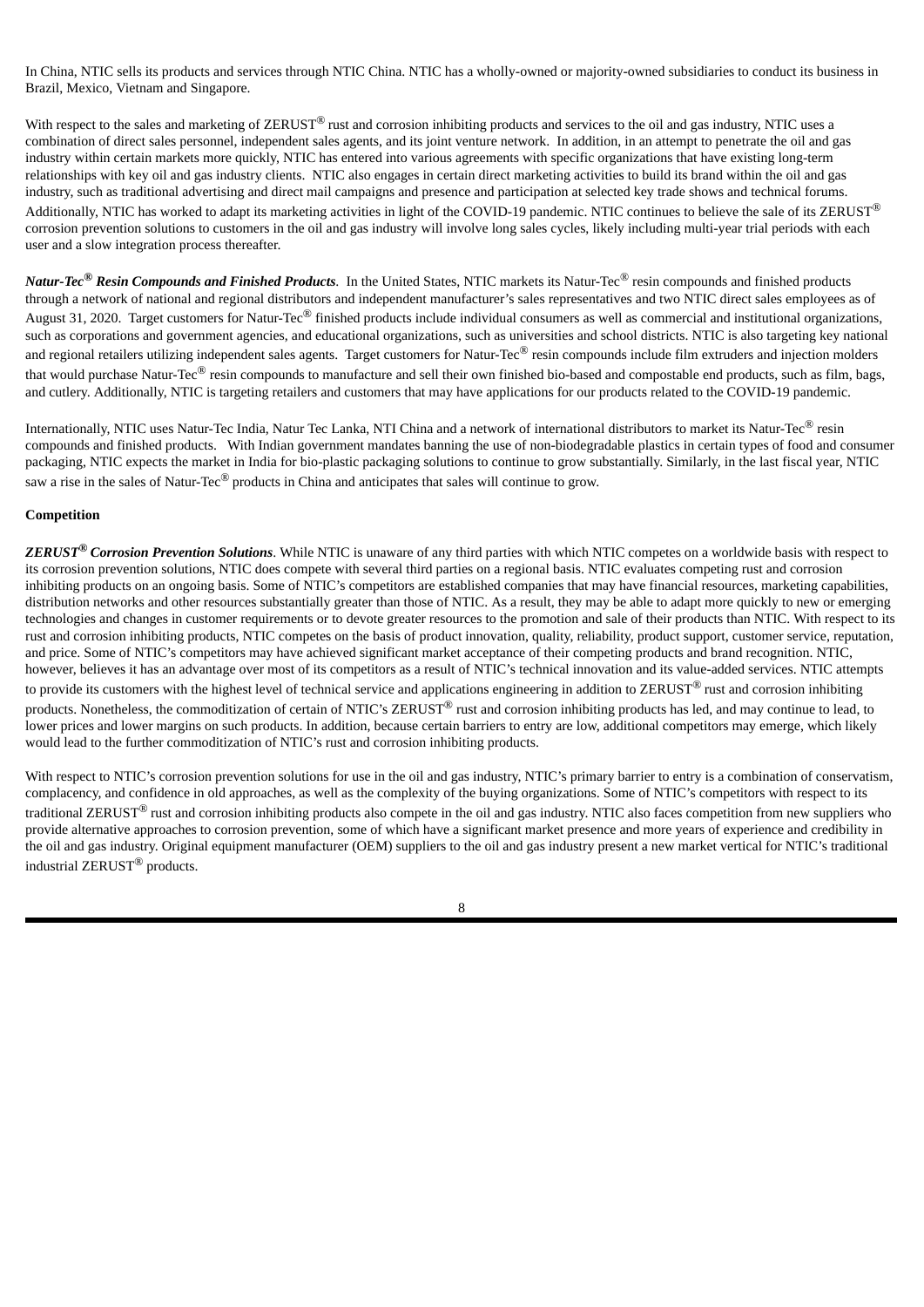*Natur-Tec® Resin Compounds and Finished Products.* With respect to NTIC's Natur-Tec® resin compounds and finished products, NTIC competes with several established companies that have been producing and selling similar products for a significantly longer time period and have significantly more sales, more extensive and effective distribution networks, and better brand recognition than NTIC. Most of these companies also have substantially more financial and other resources than NTIC. NTIC competes on the basis of performance, brand awareness, distribution network, product availability, product offering, improved shelf life, place of manufacture, and price. Because of price competition, NTIC's margins on its Natur-Tec<sup>®</sup> resin compounds and finished products are lower than its margins on its ZERUST<sup>®</sup> corrosion prevention solutions. NTIC also has encountered in the past and could continue to encounter additional supply constraints for the base resins used to manufacture NTIC's Natur-Tec $^{\circledR}$  resin compounds and finished products since there are a limited number of suppliers of such base resins and limited capacity for their production.

## **Research and Development**

NTIC's research and development activities are directed at improving existing products, developing new products, reducing costs, and improving quality assurance through improved testing of NTIC's products. NTIC's internal research and development activities are conducted at its facilities located in Circle Pines, Minnesota; Beachwood, Ohio; and Dresden, Germany under the direction of internationally known scientists and research institutes under exclusive contract with NTIC with respect to the subject of their respective research efforts. EXCOR has established a wholly-owned subsidiary, Excor Korrosionsforschung GmbH, to conduct research into new fields of corrosion inhibiting packaging and the applications engineering of such products in conjunction with NTIC's domestic research and development operations. With respect to NTIC's Natur-Tec® resin compounds and finished products, Ramani Narayan, Ph.D., a current director of NTIC and Distinguished Professor in the Department of Chemical Engineering & Materials Science at Michigan State University, provides his expertise and technical support to NTIC.

NTIC anticipates that it will spend between \$3,900,000 and \$4,100,000 in fiscal 2021 on research and development activities.

## **Intellectual Property Rights**

NTIC's success depends and will continue to depend in part upon its ability to maintain patent and trademark protection for its products and processes, to preserve its proprietary information and trade secrets, and to operate without infringing the proprietary rights of third parties. NTIC's policy is to attempt to protect its technology by, among other things, filing patent applications and trademark applications and vigorously preserving the trade secrets covering its technology and other intellectual property rights.

In 1980, NTIC developed and patented the first polyolefin (plastic) based industrial corrosion inhibiting packing material in the world. The U.S. patent granted under this patent application became the most important intellectual property right in NTIC's history. This patent expired in 2000. NTIC has since filed for 12 letters of patent in the United States covering various corrosion inhibiting technologies, systems, and applications and now owns several patents in these areas. These patents and patent applications have been extended to the countries of strategic relevance to NTIC, including Australia, Brazil, Canada, China, Europe, Japan, India, Korea, Mexico, Russia, and Taiwan. In addition, EXCOR owns several patents in the area covering various corrosion inhibiting technologies and has also applied for new patents on proprietary new corrosion inhibiting technologies. NTIC is also seeking additional patent protection covering various host materials into which its corrosion inhibiting additives and other protective features can be incorporated, proprietary new process technologies, and chemical formulations outside the area of corrosion protection. NTIC owns several patents outside the area of corrosion protection both in the United States and in countries of strategic relevance to NTIC, including the above-noted countries.

In addition to seeking patent protection, NTIC maintains an extensive portfolio of trademarks in countries where NTIC has a presence directly or through its subsidiaries and joint ventures. NTIC continuously pursues new trademark applications of strategic interest worldwide. NTIC owns the following U.S. registered trademarks: NTI®, NTI & Globe Design®, ZERUST®, EXCOR®, ICT®, Z-CIS®, COR TAB®, PLASTABS®, NATUR-TEC®, NATUR-TEC & Design $^{\circledR}$ , NATUR-BAG $^{\circledR}$  and NATUR-WARE $^{\circledR}$ , ZERION $^{\circledR}$ , AUTOFOG $^{\circledR}$ , FLANGE SAVER $^{\circledR}$ , and ACTIVPAK $^{\circledR}$ . NTIC also has a registered trademark on the use of the Color Yellow with respect to corrosion inhibiting packaging. Furthermore, NTI®, ZERUST®, EXCOR®, the Color Yellow®, and NTI  $\text{ASEAN}^{\circledR}$ , as well as other marks, have been registered in the European Union, and several new applications are pending.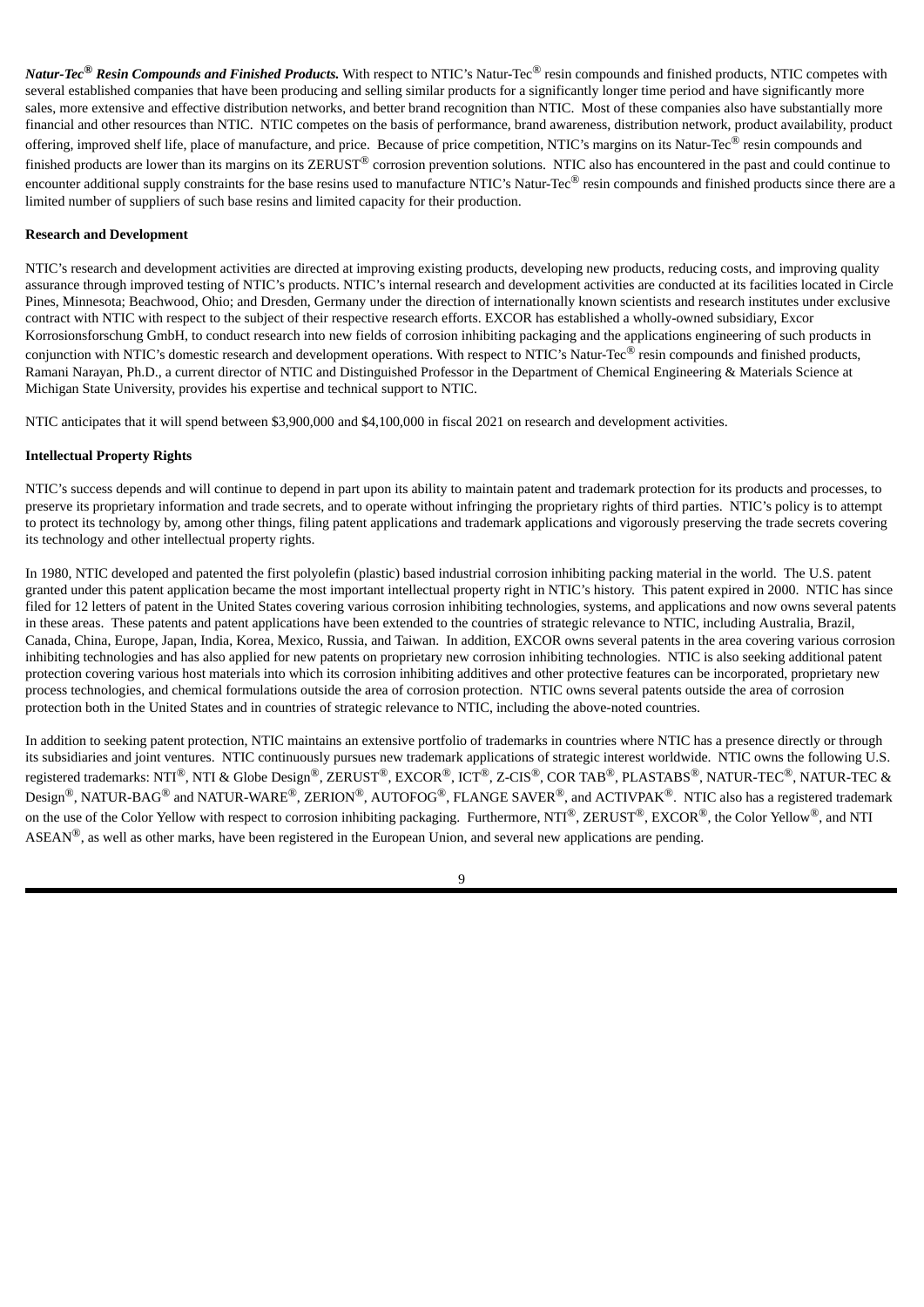NTIC requires its employees, consultants, and advisors with access to its confidential information, including trade secrets, to execute confidentiality agreements upon commencement of their employment or consulting relationships with NTIC. These agreements generally provide that all confidential information NTIC develops or makes known to the individual during the course of the individual's employment or consulting relationship with NTIC must be kept confidential by the individual and not disclosed to any third parties. NTIC also requires all of its employees and consultants who perform research and development for NTIC to execute agreements that generally provide that all inventions developed by these individuals during their employment or service arrangement with NTIC will fall under NTIC's proprietary intellectual property rights.

## **Manufacturing**

NTIC's ZERUST<sup>®</sup> rust and corrosion inhibiting products are manufactured according to NTIC's specifications primarily by selected independent subcontractors under trade secrecy agreements and/or license agreements. In addition, NTIC manufactures select ZERUST<sup>®</sup> rust and corrosion inhibiting products, consisting primarily of liquids and powders, at its corporate headquarters location in Circle Pines, Minnesota.

NTIC's Natur-Tec<sup>®</sup> resin compounds and finished products are produced at facilities in India, China, Malaysia, and California, USA. NTIC's Natur-Tec<sup>®</sup> resin compounds can be shipped to manufacturing facilities around the world, where they then can be converted into finished products, such as a bag or piece of cutlery. NTIC's Natur-Tec<sup>®</sup> finished products are manufactured using NTIC's Natur-Tec<sup>®</sup> resin compounds by select sub-contractors.

NTIC is ISO 9001 certified with respect to the manufacturing of its products. NTIC believes that the process of ISO 9001 certification serves as an excellent total quality management tool, enabling NTIC to ensure consistency in the performance of its products. In addition, because potential customers may prefer or require manufacturers to have achieved ISO certification, such ISO certifications may provide NTIC with certain competitive advantages.

### **Availability of Raw Materials**

NTIC does not typically carry excess quantities of raw materials because of widespread availability for such materials from various suppliers. However, with respect to its Natur-Tec® resin compounds and finished products, there are a limited number of suppliers of the base resins used to manufacture the resin compounds and finished products. Additionally, there is growing demand for these base resins. In the past and during fiscal year 2020, NTIC has experienced some delays in obtaining such base resins. In addition, a few raw materials and purchased parts used in NTIC's rust and corrosion inhibiting products and Natur-Tec® finished products are sourced from suppliers who currently serve as NTIC's sole source of supply for these materials and parts. Although NTIC believes it can obtain these raw materials and parts from other suppliers, an unexpected loss of supply over a short period of time may not allow NTIC time to replace these sources in the ordinary course of business.

## **Backlog**

NTIC had an estimated order backlog of \$3,593,000 as of August 31, 2020, compared to \$3,224,000 as of August 31, 2019, which was generally across all business units. Sales relating to this backlog are expected to be realized during first quarter of fiscal 2021. These are orders that are held by NTIC pending release instructions from the customers to be used for just-in-time production. Customers generally place orders on an "as needed" basis and expect delivery within a relatively short period of time.

### **Governmental Regulation**

The U.S. Food and Drug Administration (FDA) has indicated to NTIC that it has no objection to the use of ZERUST<sup>®</sup> ICT<sup>®</sup> packaging products in protecting metal food containers and processing equipment. In addition, the manufacture, sale and use of NTIC's Natur-Tec® resin compounds and finished products are subject to regulation in the United States by the FDA. The FDA's regulations are concerned with substances used in food packaging materials. Thus, food and beverage containers are in compliance with FDA regulations if the components used in the food and beverage containers are approved by the FDA as indirect food additives for their intended uses and comply with the applicable FDA indirect food additive regulations or are generally recognized as safe for their intended uses and are of suitable purity for those intended uses. NTIC believes that its resin compounds are in compliance with all FDA requirements and that NTIC does not require further FDA approval prior to the sale of its products.

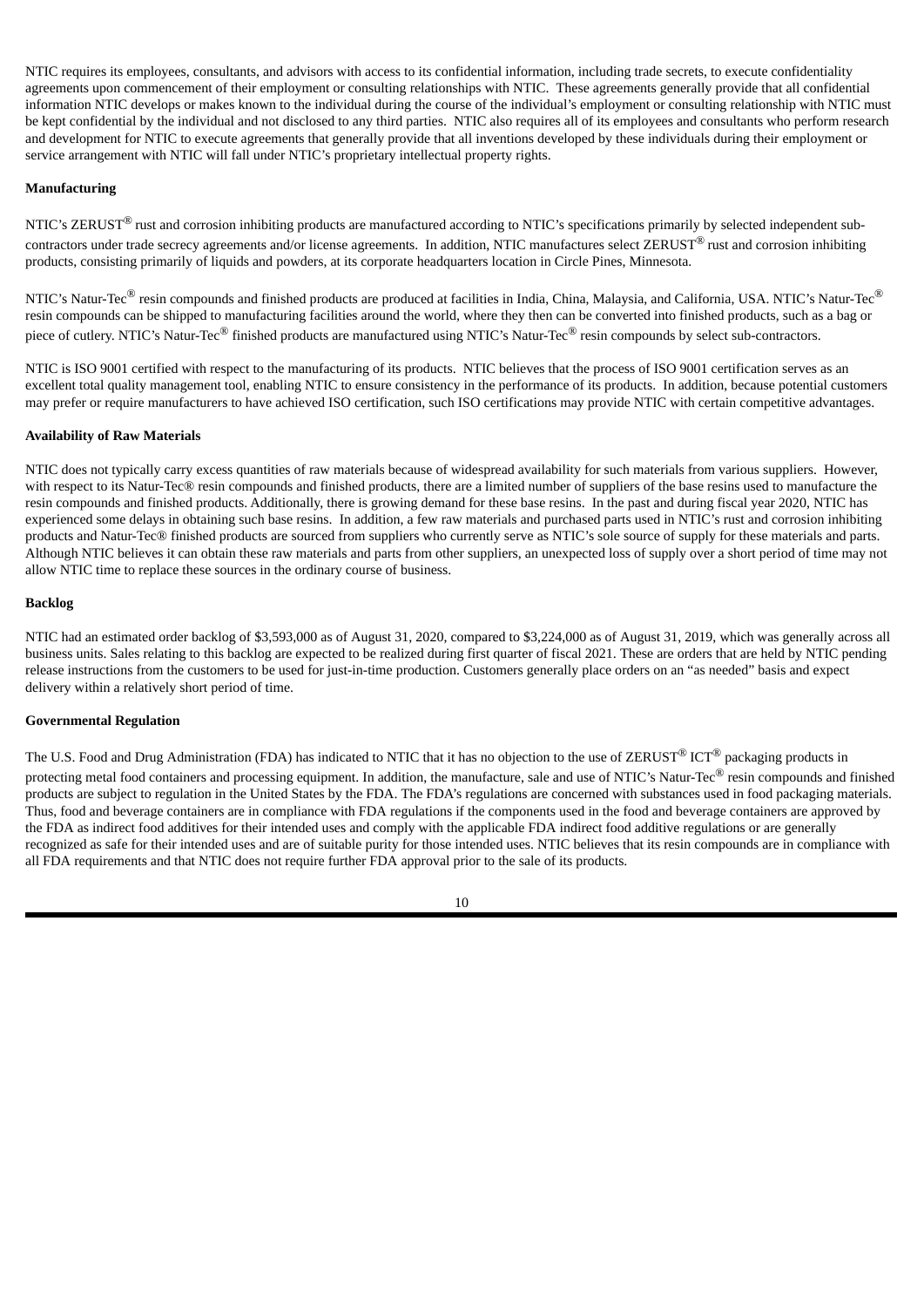## **Employees**

As of August 31, 2020, NTIC had 78 full-time employees located in North America, consisting of 21 in sales and marketing, 19 in research and development and lab, 27 in administration, and 11 in production. As of August 31, 2020, NTIC's wholly-owned subsidiary in China had 35 full-time employees, its majority-owned subsidiary in Brazil had 20 full-time employees, its majority-owned subsidiary in India had 9 full-time employees, its wholly owned subsidiary in Mexico had no full-time employees, and its holding company, NTI Asean, had no full-time employees. There are no unions representing NTIC's employees, and NTIC believes that its relations with its employees are good.

#### **Available Information**

NTIC is a Delaware corporation that was originally organized as a Minnesota corporation in 1970. NTIC's principal executive office is located at 4201 Woodland Road, Circle Pines, Minnesota 55014, and its telephone number is (763) 225-6600. NTIC's website is located at www.ntic.com. References to NTIC's website addressed in this report are provided as a convenience and as an inactive textual reference only. The information on NTIC's website or any other website is not incorporated by reference into, and is not considered a part of, this report.

NTIC makes available, free of charge and through its Internet web site, its annual reports on Form 10-K, quarterly reports on Form 10-Q, current reports on Form 8-K, and any amendments to any such reports filed or furnished pursuant to Section 13(a) or 15(d) of the Securities Exchange Act of 1934, as amended, as soon as reasonably practicable after NTIC electronically files such material with, or furnishes it to, the Securities and Exchange Commission (SEC). Reports filed with the SEC may be viewed at www.sec.gov.

#### **Forward-Looking Statements**

This report on Form 10-K contains not only historical information, but also forward-looking statements that are within the meaning of Section 27A of the Securities Act of 1933, as amended, and Section 21E of the Securities Exchange Act of 1934, as amended. These forward-looking statements are subject to the safe harbor created by those sections. In addition, NTIC or others on NTIC's behalf may make forward-looking statements from time to time in oral presentations, including telephone conferences and/or web casts open to the public, in press releases or reports, on NTIC's Internet web site, or otherwise. All statements other than statements of historical facts included in this report or expressed by NTIC orally from time to time that address activities, events, or developments that NTIC expects, believes, or anticipates will or may occur in the future are forward-looking statements, including, in particular, the statements about NTIC's plans, objectives, strategies, and prospects regarding, among other things, the statements about NTIC's plans, objectives, strategies, and prospects regarding, among other things, NTIC's financial condition, results of operations and business, the anticipated effect of COVID-19 on NTIC's business, operating results and financial condition, the outcome of contingencies, such as legal proceedings and the effect of the liquidation of Tianjin Zerust, and the operations of NTIC China. NTIC has identified some of these forward-looking statements in this report with words like "believe," "can," "may," "could," "would," "might," "forecast," "possible," "potential," "project," "will," "should," "expect," "intend," "plan," "predict," "anticipate," "estimate," "approximate," "outlook," or "continue" or the negative of these words or other words and terms of similar meaning. The use of future dates is also an indication of a forward-looking statement. Forward-looking statements may be contained in the notes to NTIC's consolidated financial statements and elsewhere in this report, including under "Part II, Item 7. Management's Discussion and Analysis of Financial Condition and *Results of Operations*."

Forward-looking statements are based on current expectations about future events affecting NTIC and are subject to uncertainties and factors that affect all businesses operating in a global market as well as matters specific to NTIC. These uncertainties and factors are difficult to predict, and many of them are beyond NTIC's control. The following are some of the uncertainties and factors known to us that could cause NTIC's actual results to differ materially from what NTIC has anticipated in its forward-looking statements:

· The effect of COVID-19 on NTIC's business, operating results and financial condition, including disruption to our customers, suppliers and subcontractors, as well as the global economy and financial markets;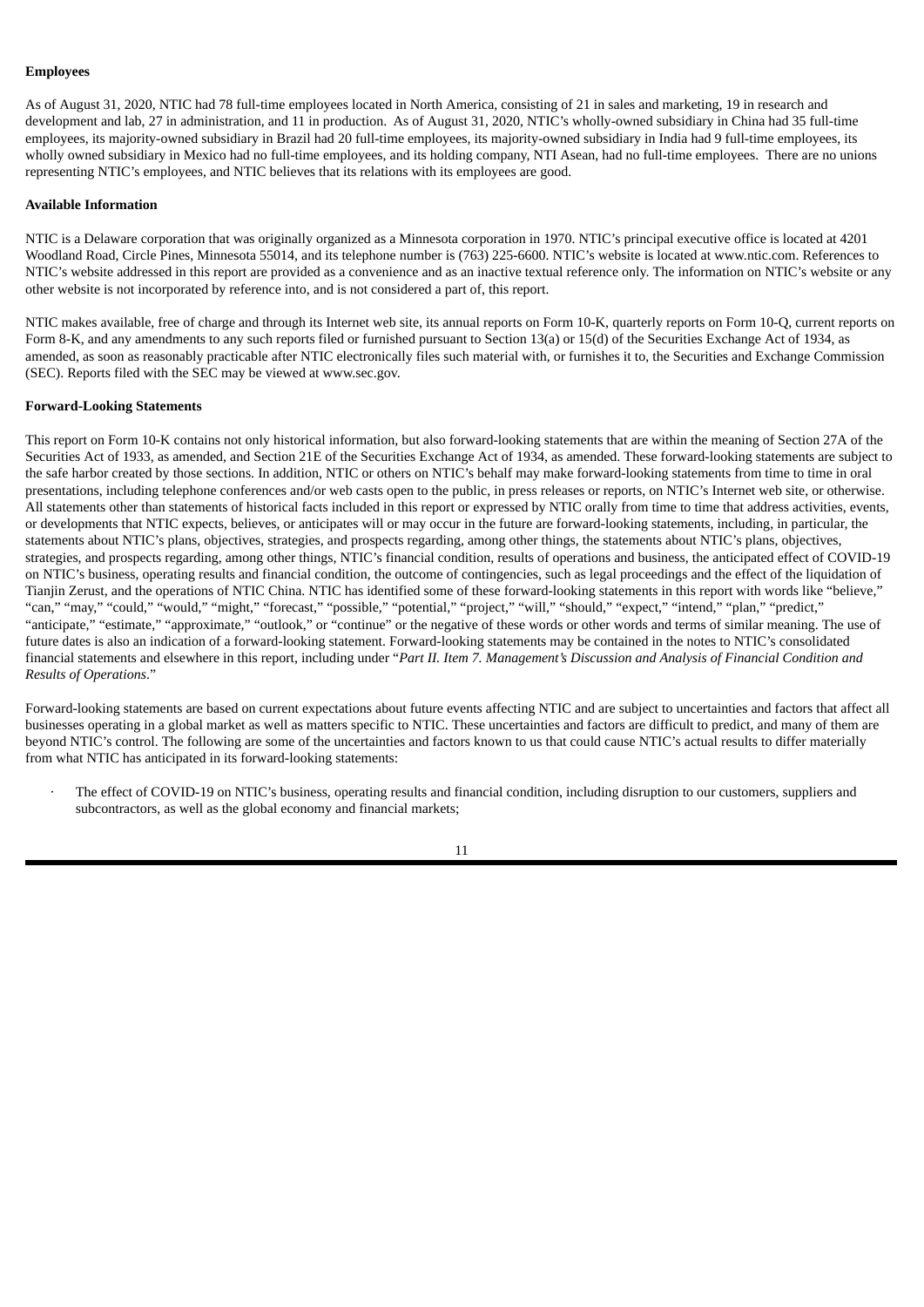- The effect of current worldwide economic conditions and any turmoil and disruption in the global credit and financial markets on NTIC's business;
- Variability in NTIC's sales of ZERUST<sup>®</sup> products and services to the oil and gas industry and Natur-Tec<sup>®</sup> products and NTIC's equity income of joint ventures, which variability in sales and equity in income from joint ventures, in turn, subject NTIC's earnings to quarterly fluctuations;
- · Risks associated with NTIC's international operations and exposure to fluctuations in foreign currency exchange rates, import duties, taxes, and tariffs;
- · The effect of the United Kingdom's process to exit the European Union on NTIC's operating results, including, in particular, future net sales of NTIC's European and other joint ventures;
- The effect of the health of the U.S. automotive industry on NTIC's business;
- NTIC's dependence on the success of its joint ventures and fees and dividend distributions that NTIC receives from them;
- · NTIC's relationships with its joint ventures and its ability to maintain those relationships, especially in light of anticipated succession planning issues;
- Fluctuations in the cost and availability of raw materials, including resins and other commodities;
- The success of and risks associated with NTIC's emerging new businesses and products and services, including in particular NTIC's ability and the ability of NTIC's joint ventures to sell ZERUST<sup>®</sup> products and services to the oil and gas industry and Natur-Tec<sup>®</sup> products and the often lengthy and extensive sales process involved in selling such products and services;
- · NTIC's ability to introduce new products and services that respond to changing market conditions and customer demand;
- Market acceptance of NTIC's existing and new products, especially in light of existing and new competitive products;
- Maturation of certain existing markets for NTIC's ZERUST® products and services and NTIC's ability to grow market share and succeed in penetrating other existing and new markets;
- Increased competition, especially with respect to NTIC's ZERUST<sup>®</sup> products and services, and the effect of such competition on NTIC's and its joint ventures' pricing, net sales, and margins;
- · NTIC's reliance upon and its relationships with its distributors, independent sales representatives, and joint ventures;
- · NTIC's reliance upon suppliers;
- Oil prices, which may affect sales of NTIC's ZERUST<sup>®</sup> products and services to the oil and gas industry;
- · NTIC's operations in China, and the risks associated therewith, the termination of the joint venture agreements with Tianjin Zerust, and the anticipated liquidation of Tianjin Zerust and the effect of all these events on NTIC's business and future operating results;
- · The costs and effects of complying with laws and regulations and changes in tax, fiscal, government, and other regulatory policies, including rules relating to environmental, health, and safety matters;
- Unforeseen product quality or other problems in the development, production, and usage of new and existing products;
- Unforeseen production expenses incurred in connection with new customers and new products;
- Loss of or changes in executive management or key employees;
- Ability of management to manage around unplanned events:
- Pending and future litigation;
- · NTIC's reliance on its intellectual property rights and the absence of infringement of the intellectual property rights of others;
- · NTIC's ability to maintain effective internal control over financial reporting, especially in light of its joint venture arrangements;
- · Changes in applicable laws or regulations and NTIC's failure to comply with applicable laws, rules, and regulations;
- · Changes in generally accepted accounting principles and the effect of new accounting pronouncements;
- Fluctuations in NTIC's effective tax rate, including from the Tax Cuts and Jobs Act;
- · The effect of extreme weather conditions on NTIC's operating results; and
- NTIC's reliance upon its management information systems.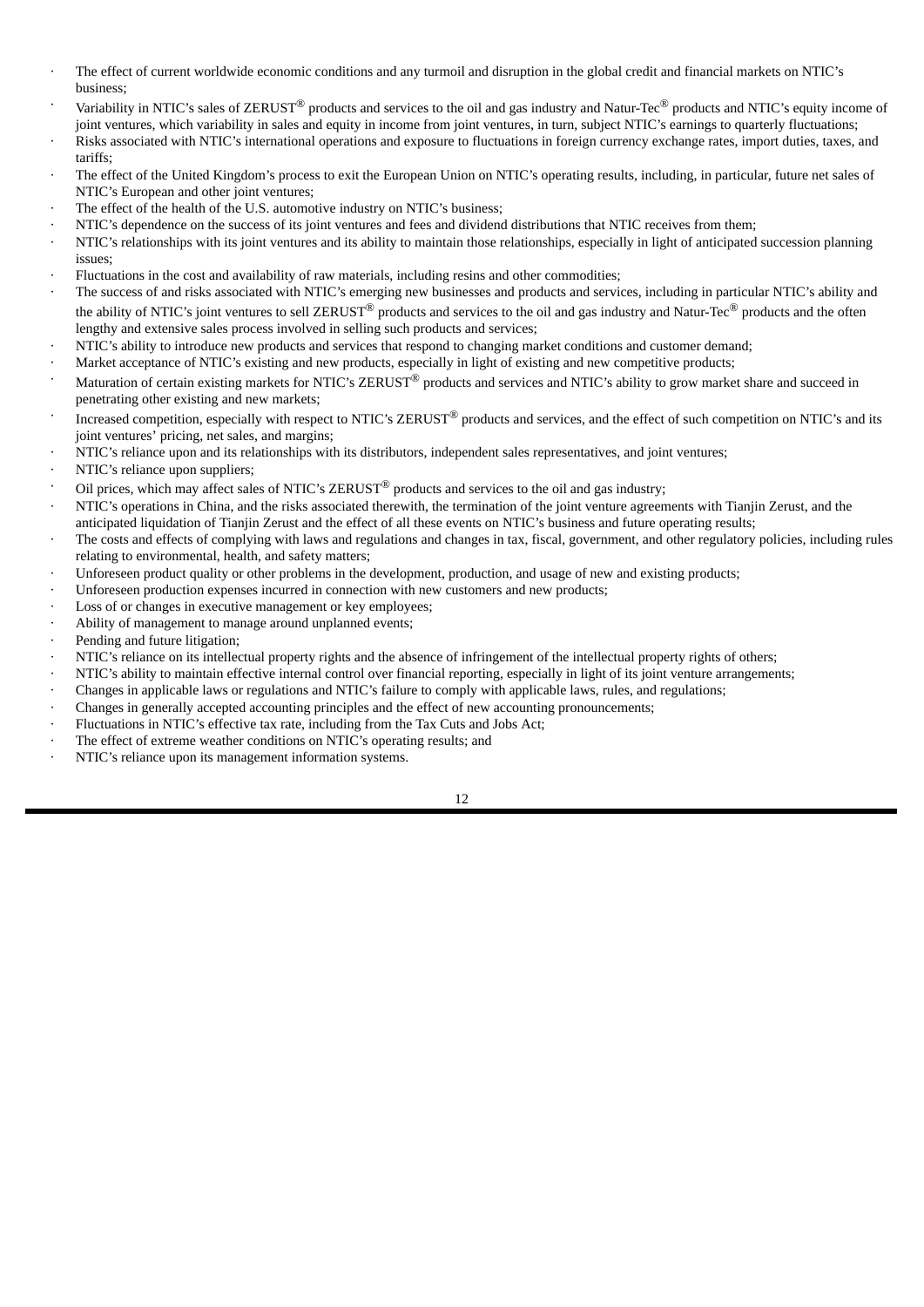For more information regarding these and other uncertainties and factors that could cause NTIC's actual results to differ materially from what NTIC has anticipated in its forward-looking statements or otherwise could materially adversely affect its business, financial condition, or operating results, see "*Part I. Item 1A. Risk Factors*."

All forward-looking statements included in this report are expressly qualified in their entirety by the foregoing cautionary statements. NTIC wishes to caution readers not to place undue reliance on any forward-looking statement that speaks only as of the date made and to recognize that forward-looking statements are predictions of future results, which may not occur as anticipated. Actual results could differ materially from those anticipated in the forwardlooking statements and from historical results due to the uncertainties and factors described above and others that NTIC may consider immaterial or does not anticipate at this time. Although NTIC believes that the expectations reflected in its forward-looking statements are reasonable, NTIC does not know whether its expectations will prove correct. NTIC's expectations reflected in its forward-looking statements can be affected by inaccurate assumptions NTIC might make or by known or unknown uncertainties and factors, including those described above. The risks and uncertainties described above are not exclusive, and further information concerning NTIC and its business, including factors that potentially could materially affect its financial results or condition, may emerge from time to time. NTIC assumes no obligation to update, amend, or clarify forward-looking statements to reflect actual results or changes in factors or assumptions affecting such forward-looking statements. NTIC advises you, however, to consult any further disclosures NTIC makes on related subjects in its annual reports on Form 10-K, quarterly reports on Form 10-Q, and current reports on Form 8-K that NTIC files with or furnishes to the SEC.

#### <span id="page-16-0"></span>**Item 1A. RISK FACTORS**

The following are the most material factors known to NTIC that could materially adversely affect its business, operating results, or financial condition.

#### **Risks Related to NTIC's Business and Industry**

## Any weakness in the global economy, and in particular in the United States, Europe, India and China, and in the automotive industry, may negatively *impact NTIC's business, operating results, and financial condition.*

The U.S. and world economies may suffer from uncertainty, volatility, disruption, and other adverse conditions, such as the impact of the COVID-19 pandemic, and those conditions have adversely impacted and may continue to adversely impact the business community and the financial markets. Adverse economic and financial market conditions may negatively affect NTIC's customers and its markets, thereby negatively impacting its business and operating results. For example, weak market conditions could extend the length of NTIC's sales cycle and cause potential customers to delay, defer, or decline to make purchases of NTIC's products and services due to uncertainties surrounding the future performance of their businesses, limitations on their capital expenditures due to internal budget constraints, the inability to obtain financing in the capital markets, and the adverse effects of the economy on their business and financial condition. As a result, if economic and financial market conditions weaken or deteriorate, then NTIC's business, financial condition, and operating results, including its ability to grow and expand its business and operations, could be materially and adversely affected.

NTIC's operating results are especially dependent upon the economic health of the economies in the United States, Europe, India and China. Since a significant portion of NTIC's ZERUST<sup>®</sup> rust and corrosion inhibiting products and services are sold to customers in the automotive industry, adverse economic conditions affecting the automotive industry, in particular, may result in an adverse effect on NTIC's net sales and its other operating results. Accordingly, any weakness in the global economy, particularly the United States, Europe, India and China, and in the automotive industry, have negatively impacted and may continue to negatively impact NTIC's business, operating results, and financial condition.

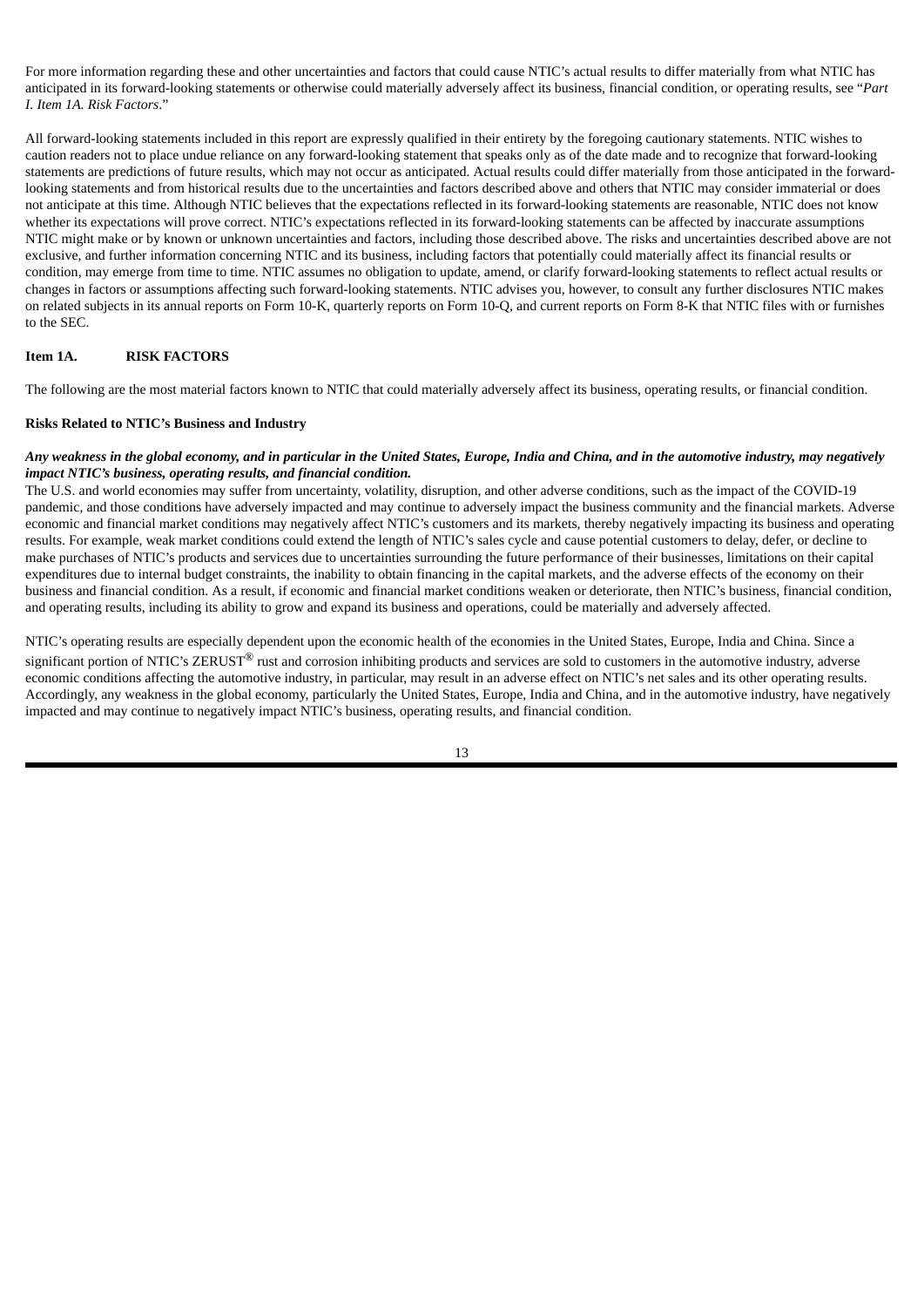## The COVID-19 pandemic has adversely impacted and will likely continue to adversely impact NTIC's business, operating results and financial *condition.*

The COVID-19 pandemic has resulted in a substantial curtailment of business activities worldwide and has caused, and continues to cause, recessionary economic conditions in many countries, including the United States and many countries abroad. As part of efforts to contain the spread of COVID-19, many state, local and foreign governments have imposed various restrictions on the conduct of business and travel. While some of these restrictions have been curtailed or lifted, others have been reinstated or may be reinstated in the future. Government restrictions, such as stay-at-home orders, quarantines and worker absenteeism as a result of COVID-19 have led to a significant number of business closures and slowdowns. These business closures and slowdowns adversely impacted, and will likely continue to adversely impact, NTIC directly and have caused its customers and suppliers to slow or stop production, which has significantly disrupted and will likely continue to significantly disrupt NTIC's sales, production and supply chain. For example, as a result of the COVID-19 outbreak in China, NTIC experienced decreased demand for its products and services in China and other places in Asia, commencing during the second quarter of fiscal 2020. These and other factors contributed to NTIC experiencing significantly decreased global demand for its products and services during fiscal 2020, which will likely continue during fiscal 2021. This significantly decreased demand has had, and will likely continue to have, a material adverse effect on NTIC's business, operating results and financial condition in fiscal 2021. Due to the international reach of COVID-19, NTIC anticipates that its international joint ventures will continue to be adversely impacted by the causes listed above, as well as other local issues that may arise, which will likely continue to have a material adverse effect on NTIC's joint venture operations and equity in income from joint ventures. It is currently not possible to predict the precise potential impact, as well as the extent of any impact, of the COVID-19 pandemic on NTIC's business, and on the global economy as a whole. It is also currently not possible to predict how long the pandemic will last or the time that it will take for economic activity to return to prior levels. A prolonged situation could have a significant adverse effect on economies and financial markets globally, potentially deepening the current worldwide economic downturn, which could have a significant adverse effect on NTIC's business, operating results and financial condition.

The extent to which the COVID-19 pandemic impacts NTIC's business will likely depend on numerous evolving factors that NTIC may not be able to accurately predict, including:

- the duration and scope of the pandemic:
- · governmental, business and individuals' actions that have been and continue to be taken in response to the pandemic;
- the impact of the pandemic on economic activity and actions taken in response;
- the effect on NTIC's customers and demand for its products and services;
- · NTIC's ability to continue to manufacture and sell its products and services, including as a result of travel restrictions and people working from home;
- · the ability of NTIC's customers to pay for its products and services; and
- any closures of NTIC's facilities and the facilities of its customers and suppliers.

Any of these events could materially adversely affect NTIC's business, operating results and financial condition. In addition, the COVID-19 pandemic has already adversely affected and could continue to adversely affect NTIC's stock price.

### Changes to trade regulation, quotas, duties, or tariffs, caused by the changing U.S. and geopolitical environments or otherwise, may negatively impact *NTIC's business, operating results, and financial condition.*

There is significant uncertainty about the future relationship between the United States and other countries with respect to trade policies, taxes, government regulations, and tariffs. The current U.S. administration has signaled support for implementing and, in some instances, has already proposed or taken action with respect to major changes to certain trade policies in an effort to encourage U.S. production. Such changes include the imposition of additional tariffs on imported products in an effort to address trade imbalances, specifically with China, the withdrawal of the U.S. from the Trans-Pacific Partnership, and the renegotiation of the North American Free Trade Agreement. In response to such actions, certain countries have imposed retaliatory actions against the U.S. NTIC and its subsidiaries and joint ventures engage in sales outside of the United States and is, therefore, negatively impacted by such actions. Any changes or potential changes in trade policies in the United States, including changes stemming from the 2020 presidential election in the United States, and the potential corresponding actions by other countries in which NTIC does business could adversely and materially affect NTIC's business, results of operations, and financial condition.

### **Risks Related to NTIC's Financial Position and Need for Additional Capital**

### Changes to the London Interbank Offered Rate (LIBOR) or the replacement of LIBOR with an alternative reference rate may require NTIC to *renegotiate its revolving line of credit.*

At the option of NTIC, outstanding advances under NTIC's \$3,000,000 revolving line of credit with PNC Bank, National Association (PNC Bank) bear interest at either (a) an annual rate based on LIBOR plus 2.15% for the applicable LIBOR interest period selected by NTIC or (b) at the rate publicly announced by PNC Bank from time to time as its prime rate. On July 27, 2017, the Financial Conduct Authority in the United Kingdom announced that it would phase out LIBOR as a benchmark by the end of 2021. If LIBOR ceases to exist, NTIC may need to renegotiate its credit facility, and it may not be able to do so on terms that are favorable to NTIC. Further, the overall financial market may be disrupted as a result of the phase-out or replacement of LIBOR. The U.S. Federal Reserve, in conjunction with the Alternative Reference Rates Committee, a steering committee comprised of large U.S. financial institutions, is considering replacing LIBOR with the Secured Overnight Financing Rate (SOFR), a new index calculated by short-term repurchase agreements, backed by Treasury securities. However, whether or not SOFR attains market traction as a LIBOR replacement tool remains in question, and the future of LIBOR remains uncertain at this time. The uncertainty related to the phase-out or replacement of LIBOR could disrupt the overall financial market and adversely affect NTIC's ability to renegotiate its revolving line of credit.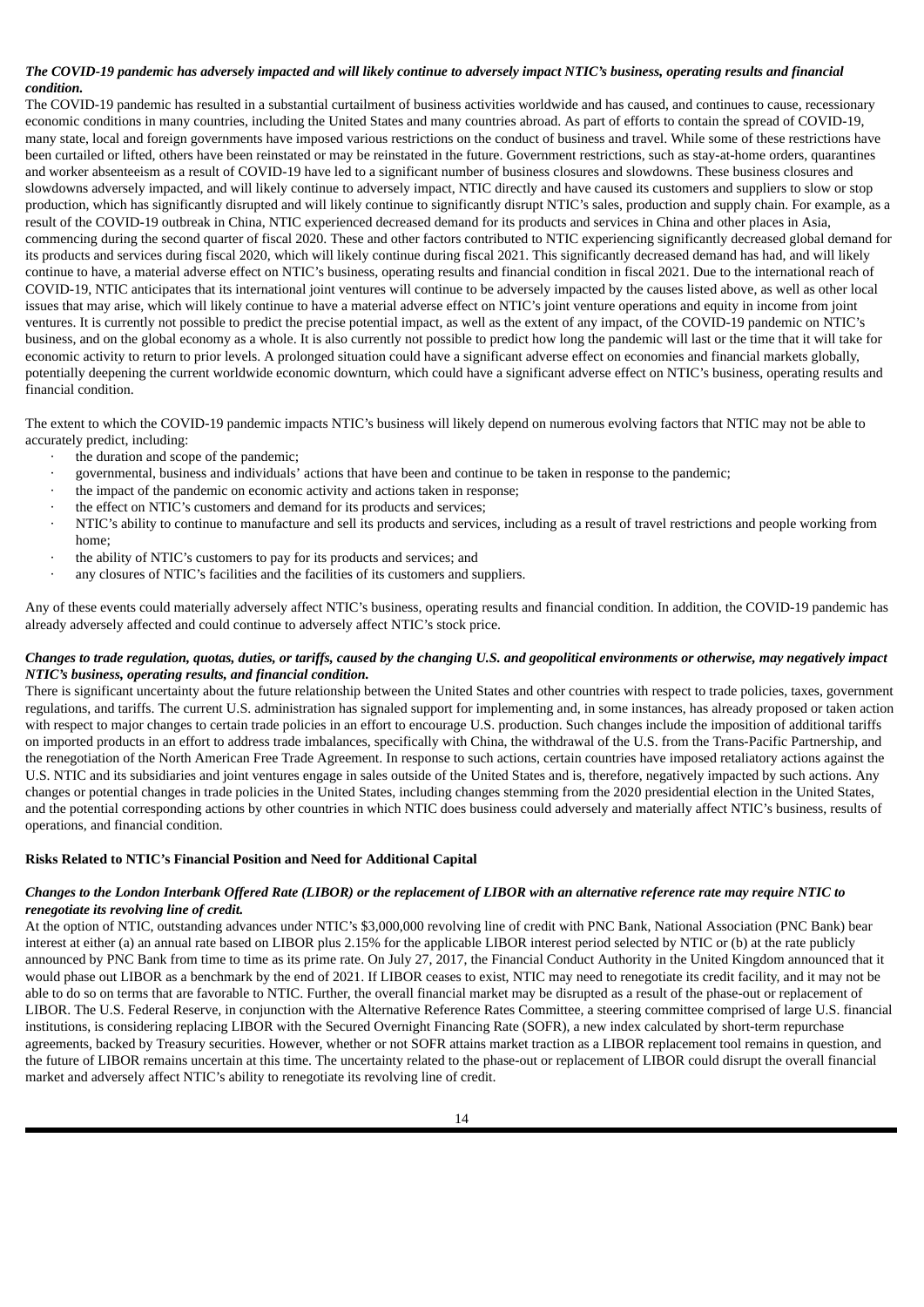Global credit and financial markets in the past have experienced disruptions, including diminished liquidity and credit availability and rapid fluctuations in market valuations, which, if they happen again, could negatively impact NTIC's business, operating results, and financial condition. Any tightening of the credit and financial markets could negatively impact the ability of companies to borrow money from their existing lenders, obtain credit from other sources, or raise financing to fund their operations. This could negatively impact the ability of NTIC's customers and the customers of NTIC's joint ventures to purchase NTIC's products, suppliers' ability to provide NTIC and its joint ventures with materials and components, and the ability of NTIC and its joint ventures, distributors, and sales representatives to finance operations, if needed, on commercially reasonable terms, or at all. Any or all of these events could negatively impact NTIC's business, operating results, and financial condition. Although NTIC maintains allowances for doubtful accounts for estimated losses resulting from the inability of its customers, distributors, and joint ventures to make required payments, and such losses historically have been within NTIC's expectations and the provisions established, NTIC cannot guarantee that it will continue to experience the same loss rates that it has in the past, especially if there are weaknesses in the worldwide economy. A significant change in the liquidity or financial condition of NTIC's customers, distributors, or joint ventures could cause unfavorable trends in NTIC's receivable collections and additional allowances may be required, which could adversely affect NTIC's operating results. In addition, weaknesses in the worldwide economy, including the imposition of higher tariffs and withdrawal from the Trans-Pacific Partnership, may adversely impact the ability of suppliers to provide NTIC with materials and components, which could adversely affect NTIC's business and operating results. NTIC is unable to predict the prospects for a global economic recovery, but the longer the duration of such adverse and uncertain economic conditions, the greater the risks NTIC faces in operating its business.

#### NTIC's liquidity and financial position rely on the receipt of fees for services provided to its joint ventures and dividend distributions from its joint ventures. No assurance can be provided that NTIC will continue to receive such fees and dividend distributions in amounts NTIC historically has *received or anticipates receiving.*

NTIC conducts business, either directly or indirectly, through several joint venture arrangements that operate in North America, Europe, and Asia. Each of these joint ventures manufactures, markets, and sells finished products in the geographic territory that it is assigned. NTIC's receipt of funds as a result of sales by its joint ventures is dependent upon NTIC's receipt of fees for services that NTIC provides to its joint ventures based primarily on the net sales of the individual joint ventures and NTIC's receipt of dividend distributions from its joint ventures based on the profitability of its joint ventures. NTIC's liquidity and financial position in part rely on NTIC's receipt of fees for services that NTIC provides to its joint ventures and dividend distributions from its joint ventures. During fiscal 2020, NTIC recognized \$4,612,885 in fees and \$5,672,099 in dividend distributions from its joint ventures. Because NTIC owns 50% or less of each of its joint venture entities, NTIC does not control the decisions of these entities regarding whether to pay dividends and, if paid, how much they should be in any given year. Thus, NTIC cannot guarantee that any of its joint ventures will pay dividends in any given year. The failure of NTIC's joint ventures to declare dividends or the failure of NTIC to receive fees for services provided to joint ventures in amounts typically expected by NTIC could adversely affect NTIC's liquidity and financial position.

### Since a significant portion of NTIC's earnings results from NTIC's equity income from joint ventures, and since NTIC's equity income from joint *ventures varies from quarter to quarter, NTIC's earnings are subject to quarterly fluctuations.*

A significant portion of NTIC's earnings results from NTIC's equity income from its joint ventures. NTIC's equity in income from joint ventures consists of NTIC's share of equity in income from its joint ventures based on the overall profitability of the joint ventures. Such profitability varies from quarter to quarter. Since NTIC's management typically receives quarterly joint venture financial information after the completion of each fiscal quarter, it is impossible for NTIC's management to cut costs and expenses to make up for any unanticipated shortfall in NTIC's equity income from joint ventures. Accordingly, the variability in NTIC's equity income from joint ventures, in turn, subjects NTIC's earnings to quarterly fluctuations.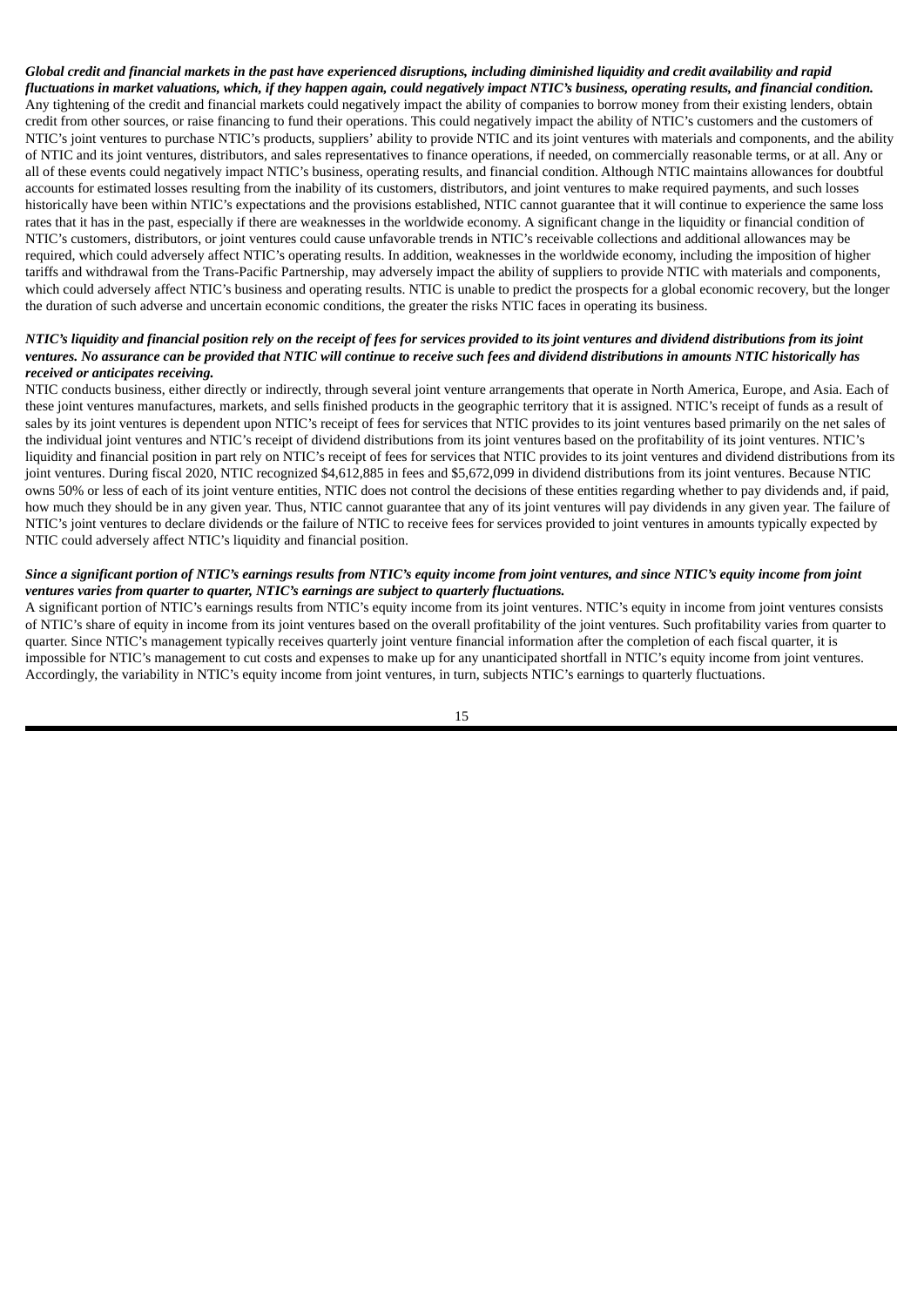## Out of NTIC's joint ventures, NTIC's joint venture in Germany is the most significant in terms of assets and income to NTIC. If sales of NTIC's products and services by this joint venture were to decline significantly or if NTIC's relationships with this joint venture were to deteriorate *significantly, NTIC's operating results likely would be adversely affected.*

NTIC considers its joint venture in Germany (EXCOR) to be individually significant to NTIC's consolidated assets and income and, therefore, provides certain additional information regarding EXCOR in the notes to NTIC's consolidated financial statements and in certain sections of this report, in addition to a few other entities for fiscal 2020. Of the total equity in income from joint ventures of \$4,270,327 during fiscal 2020, NTIC had equity in income from joint ventures of \$2,622,423 attributable to EXCOR. Of the total fee income for services provided to joint ventures of \$4,612,885 during fiscal 2020, fees of \$843,752 were attributable to EXCOR. Accordingly, if sales of NTIC's products and services by this joint venture were to decline significantly or if NTIC's relationships with this joint venture were to deteriorate significantly such that the joint venture terminated or was not motivated to sell NTIC's products and services, NTIC's operating results likely would be adversely affected. While this is also true with respect to the other joint venture entities of which additional information is provided in NTIC's consolidated financial statements and in certain other sections of this report, the significance is not as great as with EXCOR.

NTIC's international business, which is conducted primarily through its subsidiaries and joint ventures, requires management attention and financial resources and exposes NTIC to difficulties and risks presented by international economic, political, legal, accounting, and business factors. NTIC sells products and services directly, through its wholly-owned and majority-owned subsidiaries, and indirectly, via a network of joint ventures, independent distributors, manufacturer's sales representatives, and agents in over 60 countries, including countries in North America, South America, Europe, Asia, and the Middle East. One of NTIC's strategic objectives is the continued expansion of its international operations. The expansion of NTIC's existing international operations and entry into additional international markets requires management attention and financial resources.

The sale and shipping of products and services across international borders subjects NTIC to extensive and complicated U.S. and foreign governmental trade regulations. Compliance with such regulations is costly and exposes NTIC to penalties for non-compliance. Other laws and regulations that can significantly impact NTIC include various anti-bribery laws, including the U.S. Foreign Corrupt Practices Act, laws restricting business with suspected terrorists, and anti-boycott laws. Any failure to comply with applicable legal and regulatory obligations could impact NTIC in a variety of ways that include, but are not limited to, significant criminal, civil, and administrative penalties, including imprisonment of individuals, fines and penalties, denial of export privileges, seizure of shipments, and restrictions on certain business activities. Also, the failure to comply with applicable legal and regulatory obligations could result in the disruption of NTIC's shipping and sales activities.

Several factors, including implications of withdrawal by the U.S. from, or revision to, international trade agreements, foreign policy changes between the U.S. and other countries, weakened international economic conditions, or the impact of sovereign debt defaults by certain European countries, could adversely affect our international net sales. Additionally, the expansion of our existing international operations and entry into additional international markets require significant management attention and financial resources. In many of the countries in which NTIC sells its products directly or indirectly through NTIC China, Zerust Brazil, Natur-Tec India, Natur-Tec Lanka, Zerust Mexico, Zerust Singapore, Zerust Vietnam and NTI Asean, its joint ventures, distributors, representatives, and agents are, to some degree, subject to political, economic, and/or social instability. NTIC's international operations expose NTIC and its joint venture partners, distributors, representatives, and agents to risks inherent in operating in foreign jurisdictions. These risks include:

- difficulties in managing and staffing international operations and the required infrastructure costs, including legal, tax, accounting, and information technology;
- · the imposition of additional U.S. and foreign governmental controls or regulations, new trade restrictions, and restrictions on the activities of foreign agents, representatives, and distributors, the imposition of costly and lengthy export licensing requirements and changes in duties and tariffs, license obligations, and other non-tariff barriers to trade;
- · the imposition of U.S. and/or international sanctions against a country, company, person, or entity with whom NTIC does business that would restrict or prohibit continued business with the sanctioned country, company, person, or entity;
- · pricing pressure that NTIC or its joint ventures, distributors, representatives, and agents may experience internationally;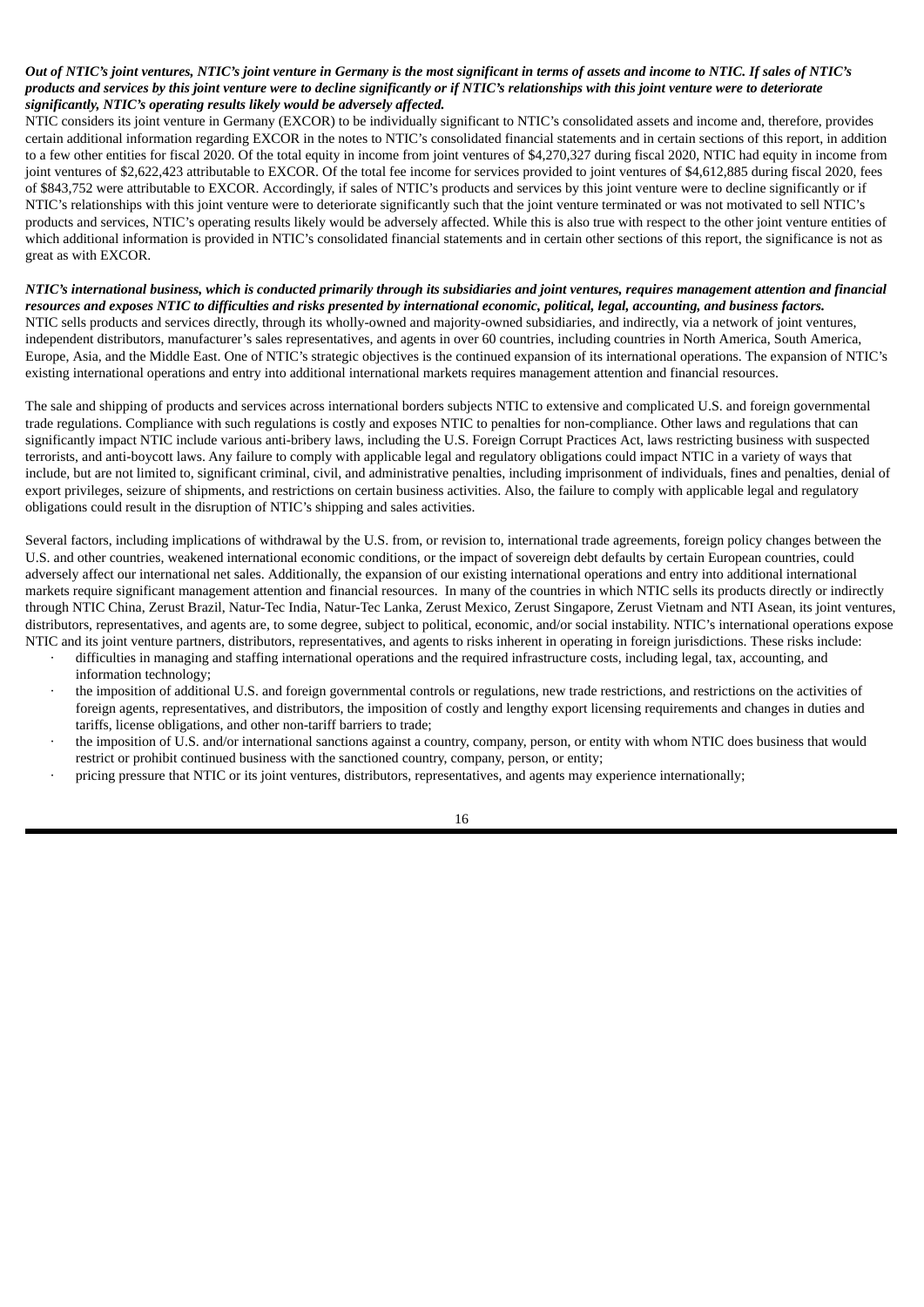- laws and business practices favoring local companies;
- adverse currency exchange rate fluctuations;
- longer payment cycles and difficulties enforcing agreements and collecting receivables through certain foreign legal systems;
- national and international conflicts, including foreign policy changes or terrorist acts;
- difficulties in enforcing or defending intellectual property rights;
- multiple, changing, and often inconsistent enforcement of laws and regulations; and
- the potential payment of U.S. income taxes on certain earnings of joint ventures upon repatriation.

Furthermore, in June 2016, the United Kingdom held a referendum in which voters approved an exit from the European Union, commonly referred to as "Brexit." The United Kingdom officially terminated its membership of the European Union on January 31, 2020 and will remain in a transition phase until December 31, 2020. The British government continues to negotiate the terms of the United Kingdom's future relationship with the European Union. Although it is unknown what those terms will be, or whether an agreement will be reached, it is possible that there will be increased regulatory complexities, which could affect NTIC's ability to sell its products in certain European Union countries. Brexit has created legal, political and economic uncertainty, which could subject NTIC to heightened risks in that region, including disruptions to trade and free movement of goods, services, and people to and from the United Kingdom, and increased foreign exchange volatility with respect to the British pound. NTIC does not know to what extent these changes will impact its business. Any of these effects of Brexit, and other similar referenda that NTIC cannot anticipate, could adversely affect its business, operations, and financial results.

### *Given NTIC's limited resources, it may not effectively manage its growth.*

NTIC's strategy to grow its business, including in particular its ZERUST<sup>®</sup> rust and corrosion inhibiting products for the oil and gas industry and its Natur- $\text{Tec}^{\textcircled{}}$  bio-plastic resin compounds and finished products, requires significant management time and operational and financial resources. There is no assurance that NTIC has the necessary operational and financial resources to manage its growth. This is especially true as it expands facilities and manufactures its products on a larger commercial scale. In addition, rapid growth in NTIC's headcount and operations may place a significant strain on its management, administrative, operational, and financial infrastructure. Failure to adequately manage its growth could have a material and adverse effect on NTIC's business, operating results, and financial condition. For example, NTIC's soil side bottom solutions for tanks require implementation teams comprised of both internal NTIC personnel and outside consulting firms. NTIC's failure to expand these implementation teams to service additional customers may limit NTIC's ability to grow this business. In addition, NTIC may not be successful in its strategy to grow its business.

#### **Risks Related to the Foreign Markets in which NTIC Operates**

#### The operations of NTIC China may be adversely affected by China's evolving economic, political, and social conditions.

The results of operations and future prospects of NTIC China may be adversely affected by, among other things, changes in China's political, economic, and social conditions, changes in the relationship between China and its western trade partners, changes in policies of the Chinese government, changes in laws and regulations or in the interpretation of existing laws and regulations, changes in foreign exchange regulations, measures that may be introduced to control inflation, such as interest rate increases, and changes in the rates or methods of taxation. In addition, changes in demand could result from increased competition with local Chinese manufacturers who have cost advantages or who may be preferred suppliers for Chinese end users. Also, Chinese commercial laws, regulations, and interpretations applicable to non-Chinese owned market participants, such as NTIC China, are continually changing. These laws, regulations, and interpretations could impose restrictions on NTIC's and NTIC China's ownership or operations or NTIC's interests in China and could adversely affect NTIC's business, results of operations, and financial condition.

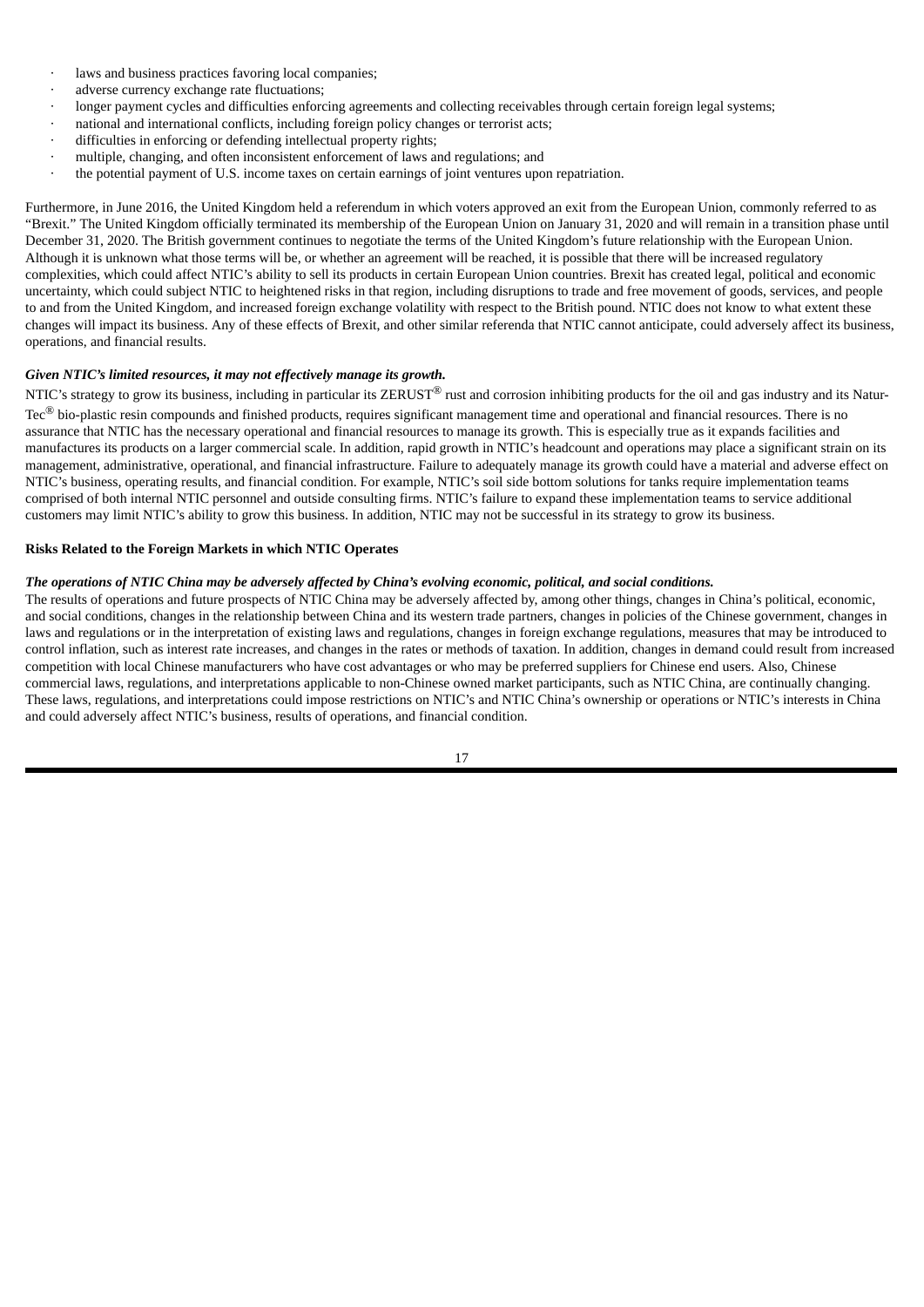#### Intellectual property rights are difficult to enforce in China, which could harm NTIC's business, results of operations, or financial condition.

Chinese commercial law is relatively undeveloped compared to commercial law in many of NTIC's other major markets, and limited protection of intellectual property is available in China as a practical matter. Although NTIC takes precautions in the operation of NTIC China to protect NTIC's intellectual property, any local manufacturer of products that NTIC undertakes in China could subject NTIC to an increased risk that unauthorized parties will be able to copy or otherwise obtain or use NTIC's intellectual property, which could harm NTIC's business. NTIC may also have limited legal recourse in the event it encounters patent or trademark infringers, which could adversely affect NTIC's business, results of operations, and financial condition.

#### *Uncertainties with respect to the Chinese legal system may adversely affect the operations of NTIC China.*

NTIC China is subject to laws and regulations applicable to foreign investment in China. There are uncertainties regarding the interpretation and enforcement of laws, rules, and policies in China. The Chinese legal system is based on written statutes, and prior court decisions have limited precedential value. Because many laws and regulations are relatively new, and the Chinese legal system is still evolving, the interpretations of many laws, regulations, and rules are not always uniform. Moreover, the relative inexperience of China's judiciary in many cases creates additional uncertainty as to the outcome of any litigation, and the interpretation of statutes and regulations may be subject to government policies reflecting domestic political agendas. Finally, enforcement of existing laws or contracts based on existing law may be uncertain and sporadic. For the preceding reasons, it may be difficult for NTIC or NTIC China to obtain timely or equitable enforcement of laws ostensibly designed to protect companies like NTIC or NTIC China, which could adversely affect NTIC's business, results of operations, and financial condition.

#### Failure to comply with the U.S. Foreign Corrupt Practices Act could subject NTIC to, among other things, penalties and legal expenses that could harm its reputation and have a material adverse effect on its business, results of operations, and financial condition.

NTIC is subject to the U.S. Foreign Corrupt Practices Act, or the FCPA, which generally prohibits covered entities and their intermediaries from engaging in bribery or making other prohibited payments to foreign officials for the purpose of obtaining or retaining business or other benefits. In addition, the FCPA imposes accounting standards and requirements on U.S. publicly-traded corporations and their foreign affiliates, which are intended to prevent the diversion of corporate funds to the payment of bribes and other improper payments and to prevent the establishment of "off books" slush funds from which such improper payments can be made. NTIC also is subject to similar anticorruption legislation implemented in Europe under the Organization for Economic Co-operation and Development's Convention on Combating Bribery of Foreign Public Officials in International Business Transactions. NTIC and its joint ventures, distributors, independent representatives, and agents operate in a number of jurisdictions that pose a high risk of potential violations of the FCPA and other anticorruption laws, based on measurements such as Transparency International's Corruption Perception Index, and NTIC utilizes a number of joint ventures, distributors, independent representatives, and agents for whose actions NTIC could be held liable under the FCPA. NTIC informs its personnel, joint ventures, distributors, independent representatives, and agents of the requirements of the FCPA and other anticorruption laws, including, but not limited to, their reporting requirements. NTIC also has developed and will continue to develop and implement systems for formalizing its contracting processes, performing due diligence on agents, and improving its recordkeeping and auditing practices regarding these regulations. However, there is no guarantee that NTIC's employees, joint ventures, distributors, independent representatives, or other agents have not or will not engage in conduct undetected by NTIC's processes and for which NTIC might be held responsible under the FCPA or other anticorruption laws.

If NTIC's employees, joint ventures, distributors, third-party sales representatives, or other agents are found to have engaged in such practices, NTIC could suffer severe penalties, including criminal and civil penalties, disgorgement, and other remedial measures, including further changes or enhancements to its procedures, policies, and controls and potential personnel changes and disciplinary actions.

Certain private and foreign companies, including some of NTIC's competitors, are not subject to prohibitions as strict as those under the FCPA or, even if subjected to strict prohibitions, such prohibitions may be laxly enforced in practice. If NTIC's competitors engage in corruption, extortion, bribery, payoffs, theft, or other fraudulent practices, they may receive preferential treatment from personnel of some companies or from government officials, giving NTIC's competitors an advantage in securing business and putting NTIC at a disadvantage.

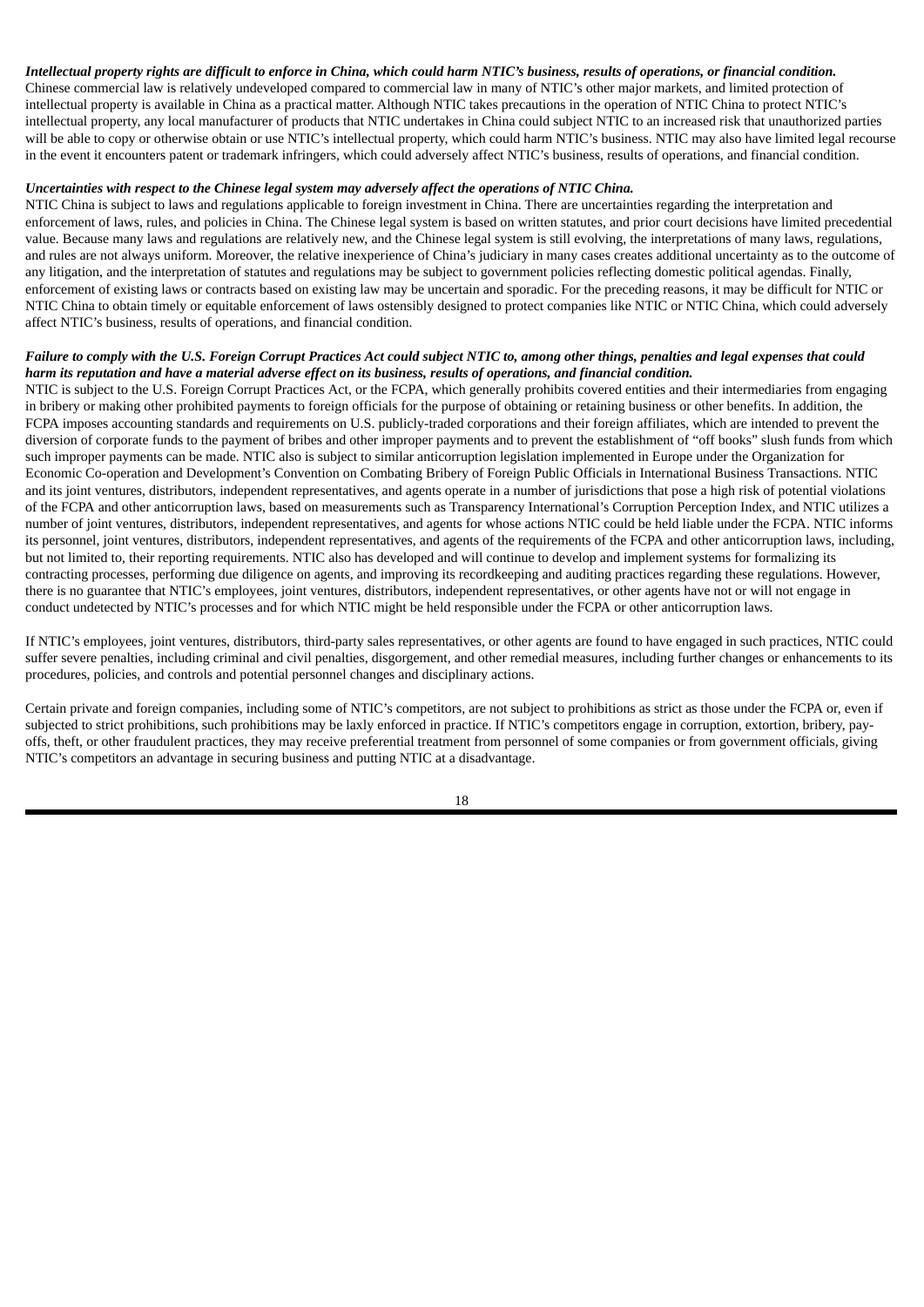## Fluctuations in foreign currency exchange rates could result in declines in NTIC's earnings and changes in NTIC's foreign currency translation *adjustments.*

Because the functional currency of NTIC's foreign operations is the applicable local currency, NTIC is exposed to foreign currency exchange rate risk arising from transactions in the normal course of business. NTIC's principal exchange rate exposure is with the Euro, the Japanese Yen, the Indian Rupee, the Chinese Renminbi, the South Korean Won, and the English Pound against the U.S. dollar. NTIC's fees for services provided to its joint ventures and dividend distributions from these foreign entities are paid in foreign currencies; thus, fluctuations in foreign currency exchange rates could result in declines in NTIC's earnings. Any changes in foreign currency exchange rates would be reflected as a foreign currency translation adjustment and would not change NTIC's equity in income from joint ventures reflected in its consolidated statements of operations. NTIC does not hedge against its foreign currency exchange rate risk.

#### *Economic uncertainty in developing markets could adversely affect NTIC's revenue and earnings.*

NTIC conducts business, or is contemplating expansion, in developing markets with economies that tend to be more volatile than those in the United States and Western Europe. The risk of doing business in developing markets such as China, Brazil, India, Russia, the United Arab Emirates, Mexico, and other economically volatile areas could adversely affect NTIC's operations and earnings. Such risks include the financial instability among customers in these regions, political instability, fraud or corruption, and other non-economic factors, such as the impact of the COVID-19 pandemic and irregular trade flows that need to be managed successfully with the help of the local governments. In addition, commercial laws in some developing countries can be vague, inconsistently administered, and retroactively applied. If NTIC is deemed not to be in compliance with applicable laws in developing countries where NTIC conducts business, its prospects and business in those countries could be harmed, which could then have a material adverse impact on NTIC's operating results and financial position. NTIC's failure to successfully manage economic, political, and other risks relating to doing business in developing countries and economically and politically volatile areas could adversely affect its business.

### **Risks Related to NTIC's Products**

## NTIC faces intense competition in almost all of its product lines, including from competitors that have substantially greater resources than NTIC does. No assurance can be provided that NTIC will be able to compete effectively, which would harm its business and operating results.

NTIC's products are sold in intensely competitive markets throughout the world. This intense competition could result in pricing pressures, lower sales, reduced margins, and lower market share. With respect to its rust and corrosion inhibiting products, NTIC competes on the basis of product innovation, quality, reliability, product support, customer service, reputation, and price. With respect to its Natur-Tec® resin compounds and finished products, NTIC competes on the basis of performance, brand awareness, distribution network, product availability, product offering, shelf life, place of manufacture, and price. NTIC often competes with numerous manufacturers, many of which have substantially greater financial, marketing, and other resources than NTIC. As a result, they may be able to adapt more quickly than NTIC to new or emerging technologies, industry trends, and changes in customer requirements or to devote greater resources to the promotion and sale of their products than NTIC. In addition, competition could increase if new companies enter the markets in which NTIC competes, especially when the barriers to entry are low, which may be true with respect to NTIC's rust and corrosion prevention business, or if existing competitors expand their product lines or intensify efforts within existing product lines. NTIC's current products, products under development, and its ability to develop new and improved products may be insufficient to enable NTIC to compete effectively with its competitors. No assurance can be provided that NTIC will be able to compete effectively, which would harm its business and operating results. In particular, NTIC has experienced more intense competition with respect to many of its traditional ZERUST<sup>®</sup> rust and corrosion inhibiting products and services, which has led to decreased pricing and smaller margins for NTIC. Recently, NTIC has experienced lower margins on its contracts with Chinese automotive customers. NTIC anticipates that such intense competition likely will continue and that new competitors may emerge, including plastic extrusion companies, which would continue to adversely affect NTIC's operating results.

## NTIC's ZERUST<sup>®</sup> rust and corrosion inhibiting products and services generate a significant portion of NTIC's net sales and the net sales of NTIC's joint ventures. Accordingly, if sales of these products and services were to decline, NTIC's operating results would be adversely affected.

NTIC's ZERUST<sup>®</sup> rust and corrosion inhibiting products and services generate a significant portion of NTIC's net sales and the net sales of NTIC's joint ventures. During fiscal 2020, 72.4% of NTIC's consolidated net sales were derived from sales of ZERUST<sup>®</sup> rust and corrosion inhibiting products and services. While the net sales of NTIC's joint ventures are not included in NTIC's net sales on NTIC's consolidated financial statements, NTIC's receipt of fees for services that NTIC provides to its joint ventures and NTIC's receipt of dividend distributions from its joint ventures are based primarily on the revenues and profitability of the joint ventures. Accordingly, if sales of these products and services were to decline due to increased competition, the introduction of a new disruptive technology, or otherwise, NTIC's operating results would be adversely affected.

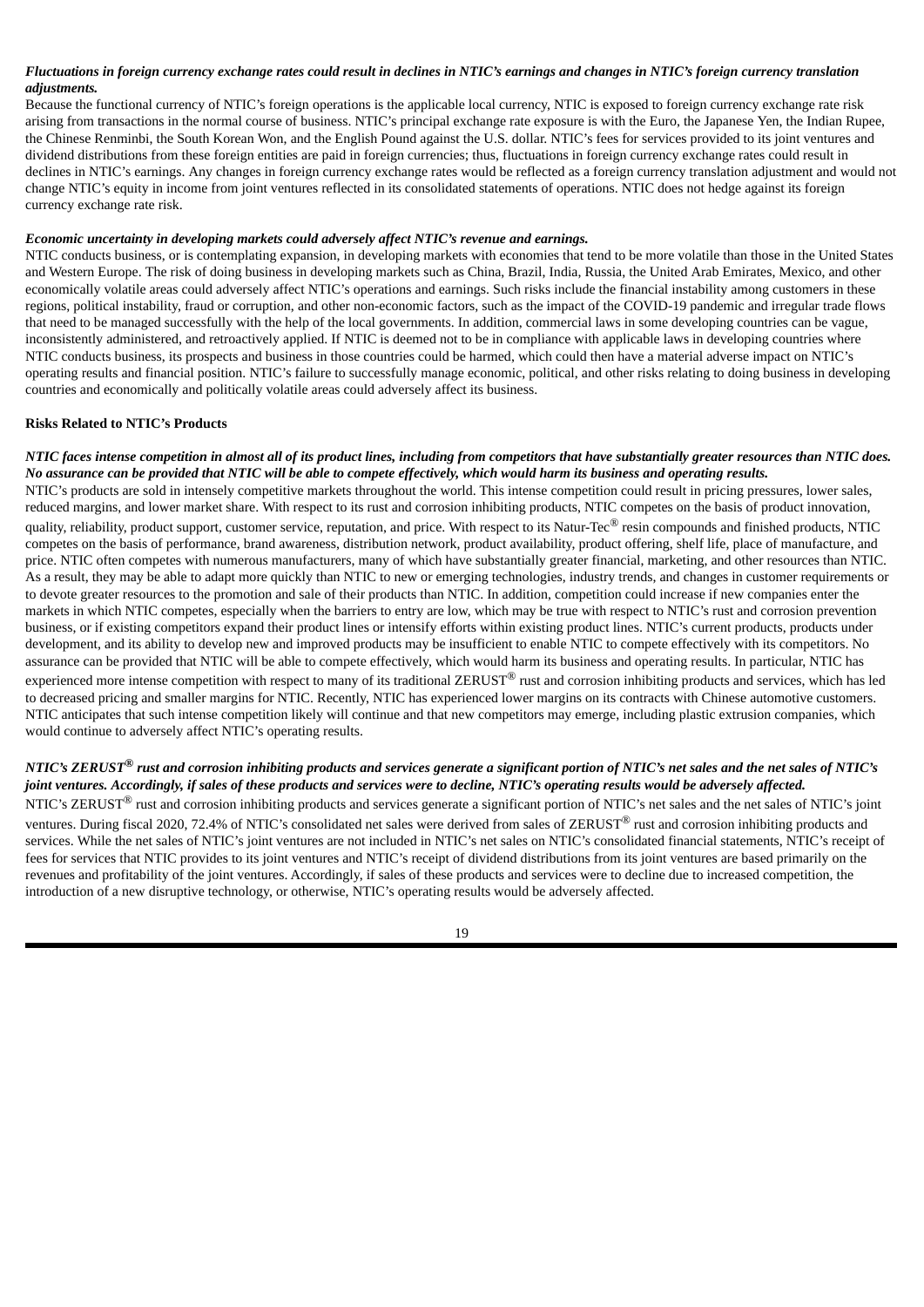#### If NTIC is unable to continue to enhance its existing products and develop and market new products that respond to customer needs and achieve market acceptance, NTIC may experience a decrease in demand for its products, and its business could suffer.

One of NTIC's strategies is to enhance its existing products and develop and market new products that respond to customer needs. NTIC may not be able to compete effectively with its competitors unless NTIC can keep up with existing or new products or alternative technologies in the markets in which it competes. Product development requires significant research and development, financial, and other resources. Although in the past NTIC has implemented lean manufacturing and other productivity improvement initiatives to provide investment funding for new products, no assurance can be provided that NTIC will be able to continue to do so in the future. Product improvements and new product introductions also require significant planning, design, development, and testing at the technological, product, and manufacturing process levels, and NTIC may not be able to timely develop product improvements or new products. NTIC's competitors' new products may beat NTIC's products to market, may be more effective or less expensive than NTIC's products, or may render NTIC's products obsolete. Any new products that NTIC may develop may not receive market acceptance or otherwise generate any meaningful net sales or profits for NTIC relative to its expectations, based on, among other things, existing and anticipated investments in manufacturing capacity and commitments to fund advertising, marketing, promotional programs, and research and development.

## NTIC has invested and intends to continue to invest additional research and development and marketing efforts and resources into the application of its corrosion prevention solutions into the oil and gas industry and the continued launch of its Natur-Tec $^{\circledR}$  resin compounds and finished products. No assurance can be provided, however, that NTIC's investments in these new markets and products will be successful and result in additional revenue to *NTIC.*

In an effort to increase net sales, NTIC has expanded the marketing of its corrosion prevention solutions into the oil and gas industry and its Natur-Tec $^{\circledR}$ resin compounds and finished products. NTIC expects to continue to invest additional research and development and marketing efforts and resources into these strategic initiatives. No assurance can be provided, however, that such strategic initiatives will be successful or that NTIC will be successful in obtaining additional revenue as a result of them. The introduction of new products into new markets takes significant resources, and there can be no assurance that NTIC is dedicating a sufficient amount of resources to ensure the success of these strategic initiatives. The sale of NTIC's  $ZERUST^{\circledR}$  rust and corrosion inhibiting products and services into the oil and gas industry, in particular, typically involves a long sales cycle, often including a one- to multi-year trial period with each customer and a slow integration process thereafter. This long sales cycle may cause NTIC's management, stockholders, and investors to lose faith in the business opportunities for NTIC's ZERUST<sup>®</sup> rust and corrosion inhibiting products and services in the oil and gas industry.

### The expansion of NTIC's corrosion prevention solutions into the oil and gas industry and the continued launch of NTIC's Natur-Tec $^{\circledR}$  resin compounds and finished products may require additional capital in the future, which may not be available or may be available only on unfavorable *terms. In addition, any equity financings may be dilutive to NTIC's stockholders.*

The expansion of NTIC's corrosion prevention solutions into the oil and gas industry and the continued expansion of NTIC's Natur-Tec $^{\circ}$  resin compounds and finished products will continue to require resources during fiscal 2021 and beyond. To the extent that NTIC's existing capital, including amounts available under its revolving line of credit, is insufficient to meet these requirements, NTIC may raise additional capital through financings or additional borrowings. Any equity or debt financing, if available at all, may be on terms that are not favorable to NTIC, and any equity financings could result in dilution to NTIC's stockholders.

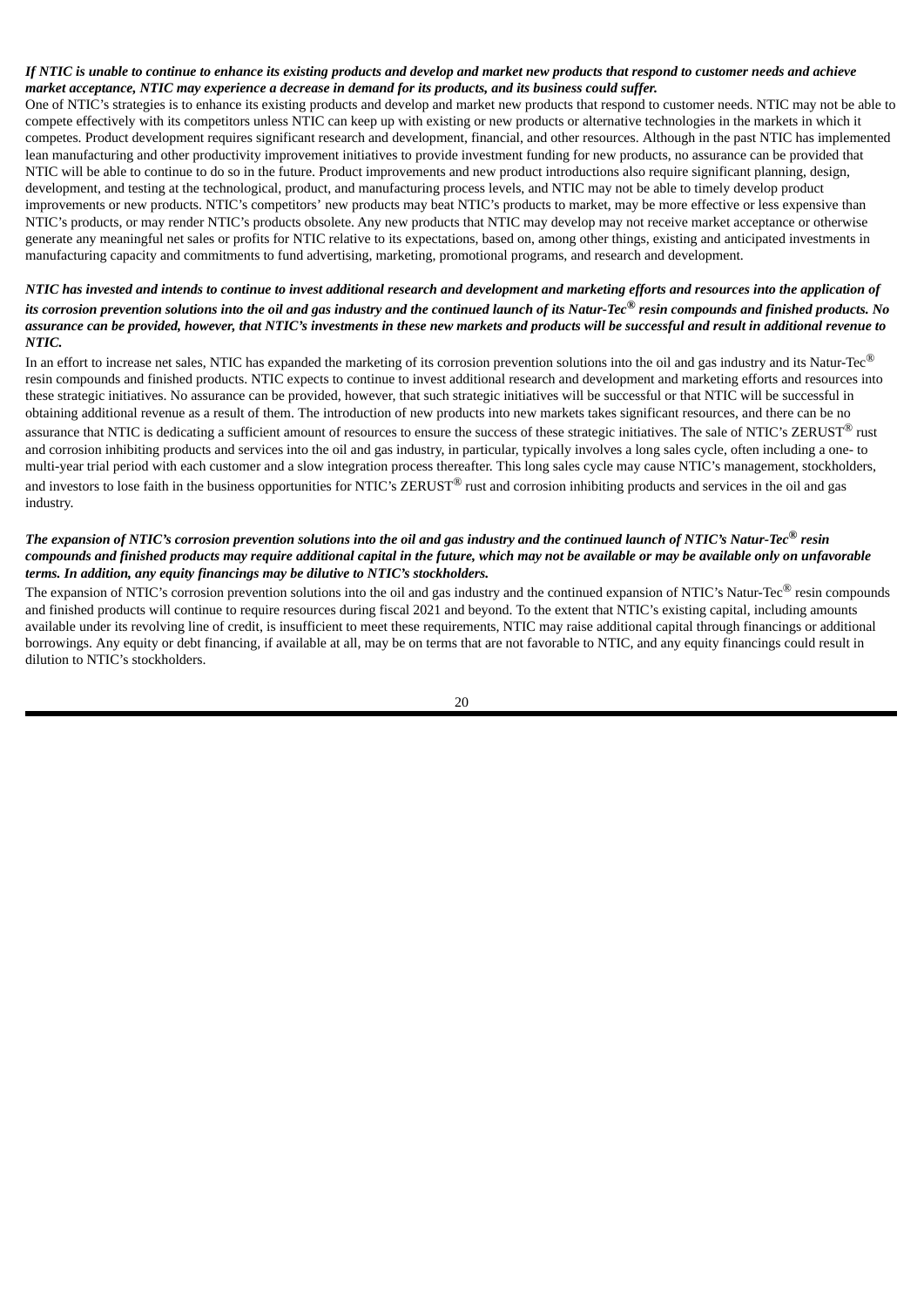## NTIC's strategy of expanding its corrosion prevention solutions into the oil and gas industry and continuing the expansion of its Natur-Tec<sup>®</sup> bioplastics resin compounds and finished products is risky and may not prove to be successful, which could harm NTIC's operating results and *financial condition.*

NTIC's strategy of expanding its corrosion prevention solutions into the oil and gas industry and continuing the expansion of its Natur-Tec<sup>®</sup> bioplastics resin compounds and finished products, either directly or indirectly through joint ventures and independent distributors and agents, is risky and subject to all of the risks inherent in the establishment of a new business enterprise, including:

- the absence of a significant operating history;<br>the lack of commercialized products:
	- the lack of commercialized products;
	- the lack of market acceptance of new products;
	- expected substantial and continual losses for such businesses for the foreseeable future;
	- the lack of manufacturing experience and limited marketing experience;
	- · an expected reliance on third parties for the manufacture and commercialization of some of the products;
	- · a competitive environment characterized by numerous, well-established and well-capitalized competitors;
- · insufficient capital and other resources; and
- reliance on key personnel.

### NTIC relies on others for its production and any interruptions of these arrangements could disrupt NTIC's ability to fill its customers' orders.

NTIC utilizes contract manufacturers for a significant portion of its production requirements. The majority of NTIC's manufacturing is conducted in the United States by contract manufacturers that also perform services for numerous other companies. NTIC does not have a guaranteed level of production capacity with any of its contract manufacturers. Qualifying new contract manufacturers is time consuming and might result in unforeseen manufacturing and operations problems. The loss of NTIC's relationships with its contract manufacturers or their inability to conduct their manufacturing and assembly services for NTIC as anticipated in terms of capacity, cost, quality, and timeliness could adversely affect NTIC's ability to fill customer orders in accordance with required delivery, quality, and performance requirements, thus adversely affecting NTIC's net sales and other operating results.

### NTIC's dependence on manufacturing and logistical services provided by contractors could give rise to product defect or warranty liability.

NTIC uses third party manufacturers to produce the majority of its products. In addition, NTIC relies upon certain contractors for logistical services. Although NTIC's arrangements with its contract manufacturers and contractors may contain provisions for warranty expense reimbursement, NTIC may remain responsible to its customers for warranty service in the event of product defects and could experience an unanticipated product defect or warranty liability. In addition, product defects could harm NTIC's reputation amongst its customers.

## NTIC's dependence on key suppliers puts NTIC at risk of interruptions in the availability of its products, which could reduce its net sales and adversely *affect its operating results and harm its reputation.*

NTIC relies on suppliers for certain raw materials and components used in its products. For reasons of quality assurance, cost effectiveness, or availability, NTIC procures certain raw materials and components from sole or limited source suppliers. Among the limited source suppliers NTIC does business with are the manufacturers of plastic resins used in Natur-Tec $^{\circledR}$  products. NTIC generally acquires these and other raw materials and components through purchase orders placed in the ordinary course of business, and as a result, NTIC does not have a significant inventory of these materials and components and does not have any guaranteed or contractual supply arrangements with many of these suppliers for these materials and components. NTIC's dependence on third-party suppliers involves several risks, including limited control over pricing, availability, quality, and delivery schedules, as well as manufacturing yields and costs. Suppliers of such raw materials and components may decide, or be required, for reasons beyond NTIC's control, to cease supplying such raw materials and components to NTIC or to raise their prices.

Shortages of raw materials, quality control problems, production capacity constraints, or delays by suppliers could negatively affect NTIC's ability to meet its production obligations and result in increased prices for affected parts. For example, the rapid growth in demand for bioplastics products globally has increased the demand and the price for plastic resins, and limited suppliers of such plastic resins may experience shortages caused by demand outpacing their production capabilities, which could result in NTIC's inability to produce its Natur-Tec® products promptly or in the volumes demanded. These and other shortages, constraints, or delays may result in delays in shipments of products or components, which could adversely affect NTIC's net sales and other operating results and its reputation. From time to time, materials and components used in NTIC's products are subject to allocation because of shortages of these materials and components.

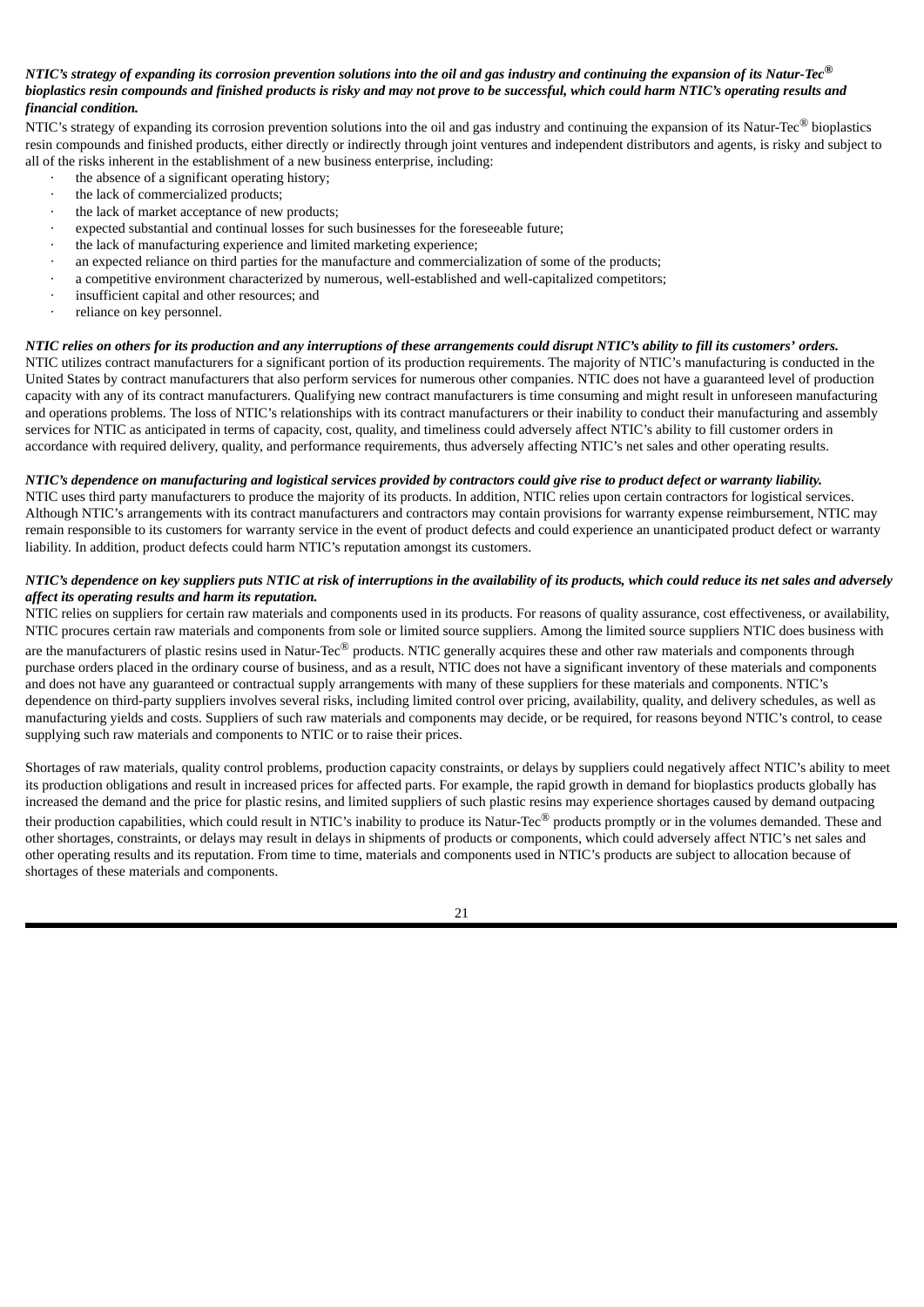#### Increases in prices for raw materials and components used in NTIC's products could adversely affect NTIC's operating results.

NTIC uses certain raw materials and components in its products, including in particular plastic resins, which are subject to price increases. In light of increased global demand for bioplastics, the prices of certain plastic resins have increased, which could adversely affect gross margins on NTIC's Natur-Tec $^{\circledR}$  products. Additionally, changes to international trade agreements could result in additional tariffs, duties, or other charges on raw materials or components we import into the U.S. Increases in prices for raw materials and components used in NTIC's products could adversely affect NTIC's gross margins and other operating results.

## The commercial success of NTIC's Natur-Tec® resin compounds and finished products depends on the widespread market acceptance of products *manufactured with bio-based and biodegradable resins.*

Although there is a developed market for petroleum-based plastics, the market for "bioplastics" which are plastics produced with bio-based resins, which are derived from renewable resources such as corn or cellulosic/plant material or blends thereof, or plastics that are engineered to be fully biodegradable or both, is still developing. The commercial success of NTIC's Natur-Tec® resin compounds and finished products depends on the widespread market acceptance of products manufactured with bio-based and biodegradable resins. It is currently difficult to assess or predict with any assurance the potential size, timing, and viability of market opportunities for NTIC's Natur-Tec® resin compounds and finished products. The traditional plastics market sector is well-established with entrenched competitors with whom NTIC competes. Pricing for traditional plastics has been highly volatile in recent years, which drives, to some extent, the commercial and other support for bioplastics. While NTIC expects to be able to command a premium price for its Natur-Tec® resin compounds and finished products, a widening gap in the pricing for bioplastics versus petroleum-based plastics may reduce the size of the addressable market for NTIC's Natur-Tec<sup>®</sup> resin compounds and finished products. In addition, the growth of the market will create some pressure on price for applications today considered commodities, including in particular NTIC's current Natur-Tec® finished products.

#### NTIC relies on its joint ventures, distributors, manufacturer's sales representatives, and other agents to market and sell its products.

In addition to its direct sales force, NTIC relies on its joint ventures, distributors, manufacturer's sales representatives, and other agents to market and sell its products in the United States and internationally. NTIC's joint ventures, distributors, manufacturer's sales representatives, and other agents might terminate their relationship with NTIC or devote insufficient sales efforts to NTIC's products. NTIC does not control its joint ventures, distributors, manufacturer's sales representatives, and other agents, and they may not be successful in implementing NTIC's marketing plans. NTIC's failure to maintain its existing relationships with these entities, or its failure to recruit and retain additional skilled joint venture partners, distributors, manufacturer's sales representatives, and other agents, could have an adverse effect on NTIC's operations. It is anticipated that several of NTIC's joint venture partners will retire during the next several years, which will require a transition on the part of the joint venture as well as NTIC and could harm NTIC's relationship with the joint venture and NTIC's business.

## NTIC may be subject to product liability claims or other claims arising out of the activities of its joint ventures, which could adversely affect NTIC and *its business.*

While NTIC is not aware of any specific potential risk beyond its initial investment in, and any undistributed earnings of, each of its joint ventures, there can be no assurance that NTIC will not be subject to lawsuits based on product liability claims or other claims arising out of the activities of its joint ventures. To mitigate the ramifications of such an occurrence, NTIC maintains liability insurance specifically applicable to its ownership positions in its joint venture arrangements in excess of any insurance the joint ventures may maintain. No assurance can be provided, however, that such insurance will be available or adequate in the event of a claim.

## The sale of ZERUST<sup>®</sup> rust and corrosion inhibiting products into the oil and gas industry is risky in light of the hazards typically associated with such operations and the significant amount of potential liability involved, which could adversely affect NTIC's business if  $\text{ZERUST}^{\circledast}$  rust and corrosion *inhibiting products are involved, even if the cause of such events was not related to NTIC's products.*

Because NTIC sells its ZERUST<sup>®</sup> rust and corrosion inhibiting products into the oil and gas industry, NTIC is subject to some of the risks and hazards typically associated with such operations, including hazards such as fire, explosion, blowouts, cratering, unplanned gas releases, and spills, each of which could be claimed to be attributed to the failure of NTIC's products to perform as anticipated. If such events occur and NTIC's products are involved, NTIC's business and operating results may suffer, even if the cause of such events was not related to NTIC's products.

## The sale of  $\text{ZERUST}^{\circledast}$  rust and corrosion inhibiting products into the oil and gas industry is somewhat seasonal and dependent upon oil prices.

In the past, NTIC has experienced some seasonality with respect to the sale of its ZERUST<sup>®</sup> rust and corrosion inhibiting products into the oil and gas industry, with sales during parts of the second and third fiscal quarters being adversely affected by winter in the United States. In addition, the sale of NTIC's ZERUST<sup>®</sup> rust and corrosion inhibiting products into the oil and gas industry, particularly in the United States, has been and may continue to be hampered by low global crude oil prices. Low global crude oil prices have recently been caused by oversupply, price wars between Saudi Arabia and Russia and the impact of the COVID-19 pandemic. NTIC believes low global crude oil prices constrain capital improvement budgets of its existing and prospective customers and may result in personnel turnover at its oil and gas customers or prospects.

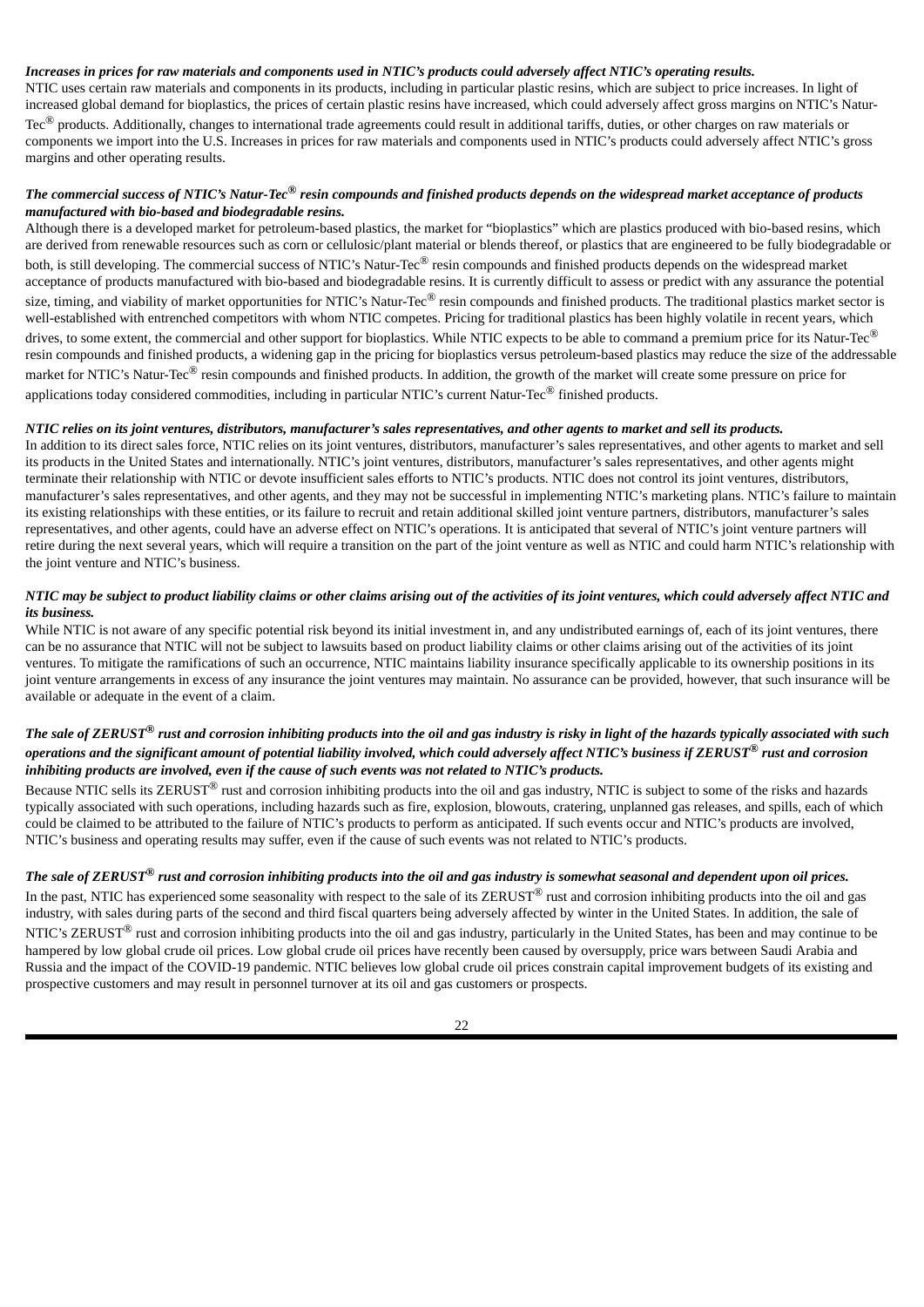#### **Risks Related to Governmental Regulation, Laws, and Compliance**

#### NTIC's business, properties, and products are subject to governmental regulation and taxes, compliance with which may require NTIC to incur expenses or modify its products or operations, and which may expose NTIC to penalties for non-compliance. Governmental regulation also may *adversely affect the demand for some of NTIC's products and its operating results.*

NTIC's business, properties, and products are subject to a wide variety of international, federal, state, and local laws, rules, taxes, and regulations relating to the protection of the environment, natural resources, and worker health and safety and the use, management, storage, and disposal of hazardous substances, wastes, and other regulated materials. These laws, rules, and regulations may affect the way NTIC conducts its operations, and the failure to comply with these regulations could lead to fines and other penalties. Because NTIC owns and operates real property, various environmental laws also may impose liability on NTIC for the costs of cleaning up and responding to hazardous substances that may have been released on NTIC's property, including releases unknown to NTIC. These environmental laws and regulations also could require NTIC to pay for environmental remediation and response costs at third-party locations where NTIC disposed of or recycled hazardous substances. NTIC's future costs of complying with the various environmental requirements, as they now exist or may be altered in the future, could adversely affect NTIC's financial condition and operating results. NTIC is also subject to other international, federal, and state laws, rules, and regulations, the future non-compliance with which may harm NTIC's business or may adversely affect the demand for some of its products. Changes in laws and regulations, including changes in accounting standards and taxation changes, including tax rate changes, new tax laws, and revised tax law interpretations, also may adversely affect NTIC's operating results.

## Fluctuations in NTIC's effective tax rate could have a significant impact on NTIC's financial position, results of operations, or cash flows.

The mix of pre-tax income or loss among the tax jurisdictions in which NTIC operates, which have varying tax rates, could impact NTIC's effective tax rate. NTIC is subject to income taxes as well as non-income based taxes in both the United States and various foreign jurisdictions. Judgment is required in determining the worldwide provision for income taxes, other tax liabilities, interest, and penalties. Future events could change management's assessment. NTIC operates within multiple taxing jurisdictions and is subject to tax audits in these jurisdictions. These audits can involve complex issues, which may require an extended period of time to resolve. NTIC also has made assumptions about the realization of deferred tax assets. Changes in these assumptions or jurisdictional regulations could result in a valuation allowance for these assets. Final determination of tax audits or tax disputes may be different from what is currently reflected by NTIC's income tax provisions and accruals. During fiscal year 2020, NTIC recorded income tax expense of approximately \$1,600,000 related to the determination that it was more likely than not that all or some of NTIC's deferred tax assets would not be realized.

## *Certain of NTIC's operations are subject to regulation by the U.S. Food and Drug Administration.*

The manufacture, sale, and use of NTIC's Natur-Tec<sup>®</sup> bio-plastic resin compounds are subject to regulation by the U.S. FDA. The FDA's regulations are concerned with substances used indirectly in food packaging materials, not with specific finished food packaging products. Thus, food and beverage containers are in compliance with FDA regulations if the components used in the food and beverage containers: (i) are approved by the FDA as indirect food additives for their intended uses and comply with the applicable FDA indirect food additive regulations; or (ii) are generally recognized as safe for

their intended uses and are of suitable purity for those intended uses. NTIC believes that its Natur-Tec® resin compounds comply with all FDA requirements. However, failure to comply with FDA regulations could subject NTIC to administrative, civil, or criminal penalties.

### NTIC's reliance upon patents, trademark laws, trade secrets, and contractual provisions to protect its proprietary rights may not be sufficient to protect *its intellectual property from others who may sell similar products.*

NTIC holds patents relating to various aspects of its products and believes that proprietary technical know-how is critical to many of its products. Proprietary rights relating to NTIC's products are protected from unauthorized use by third parties only to the extent that they are covered by valid and enforceable patents or are maintained in confidence as trade secrets. NTIC cannot be certain that it will be issued any patents from any pending or future patent applications owned by or licensed to NTIC or that the claims allowed under any issued patents will be sufficiently broad to protect its technology. In the absence of patent protection, NTIC may be vulnerable to competitors who attempt to copy NTIC's products or gain access to its trade secrets and knowhow. NTIC's competitors may initiate litigation to challenge the validity of NTIC's patents, or they may use their resources to design comparable products that do not infringe NTIC's patents. NTIC may incur substantial costs if its competitors initiate litigation to challenge the validity of its patents or if it initiates any proceedings to protect its proprietary rights, and if the outcome of any such litigation is unfavorable to NTIC, its business and operating results could be materially adversely affected.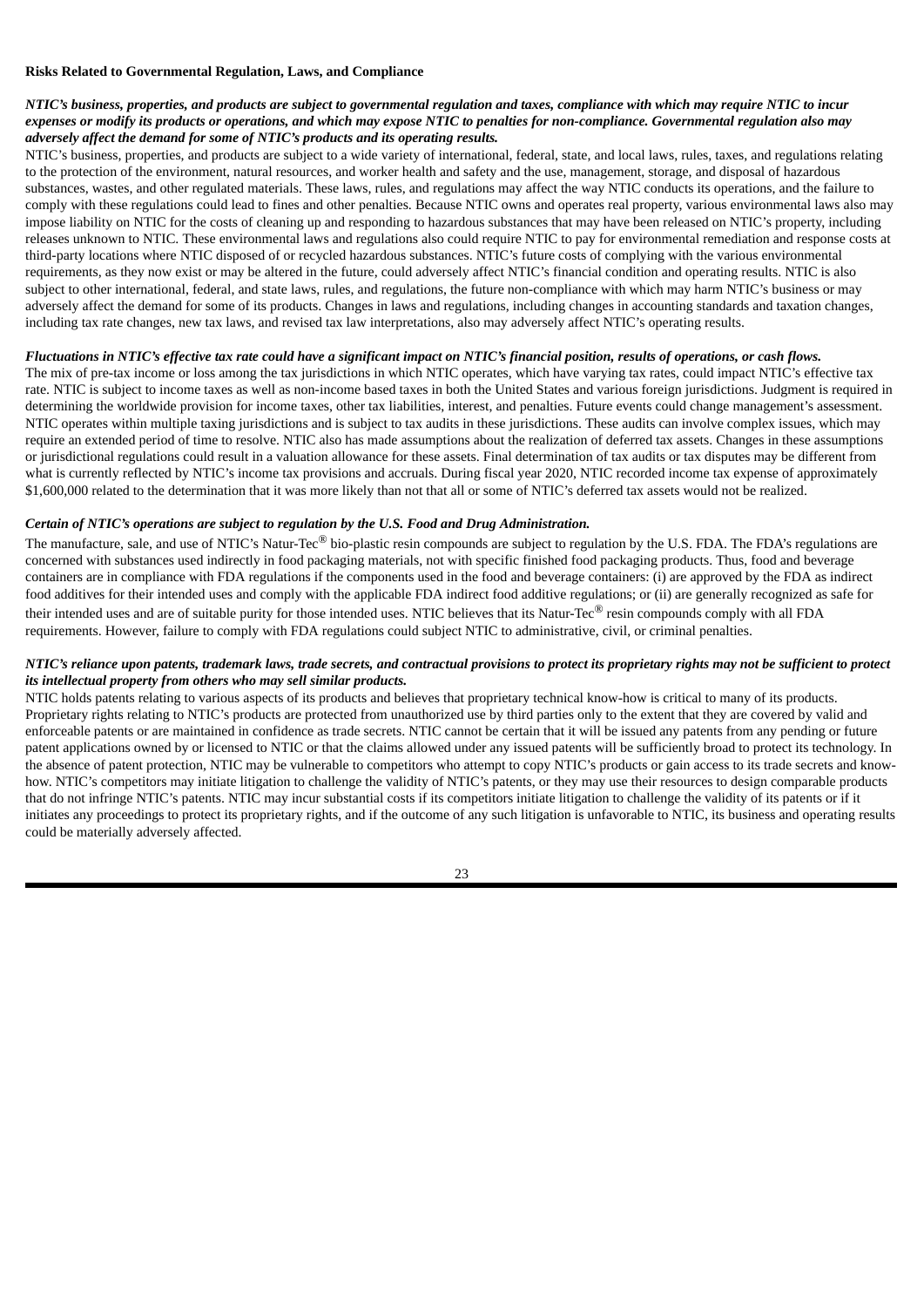In addition, NTIC relies substantially on trade secrets and proprietary know-how that it seeks to protect, in part, by confidentiality agreements with its employees and consultants. These agreements may be breached, and NTIC may not have adequate remedies for any such breach. Even if these confidentiality agreements are not breached, NTIC's trade secrets may otherwise become known or be independently developed by competitors.

#### NTIC's compliance with accounting principles generally accepted in the United States of America and any changes in such principles might adversely affect NTIC's operating results and financial condition. Any requirement to consolidate NTIC's joint ventures could adversely affect NTIC's operating *results and financial condition.*

If there were a change in accounting rules and NTIC were required to fully consolidate its joint ventures or if NTIC's joint ventures otherwise would be required to be consolidated with NTIC, NTIC and the individual joint venture would incur significant additional costs. In addition, other accounting pronouncements issued in the future could have a material cost associated with NTIC's implementation of such new accounting pronouncements.

#### **Risks Related to NTIC's Common Stock**

#### The tradina volume of NTIC's common stock is typically very low, leavina NTIC's common stock open to risk of high volatility.

The number of shares of NTIC's common stock being traded daily is often very low, and on some trading days, there is no trading volume at all. During fiscal 2020, the daily trading volume ranged from 100 shares to 203,000 shares. Any NTIC stockholder wishing to sell his, her, or its stock may cause a significant fluctuation in the trading price of NTIC's common stock. In addition, low trading volume of a stock increases the possibility that, despite rules against such activity, the price of the stock may be manipulated by persons acting in their own self-interest. NTIC may not have adequate market makers and market making activity to prevent manipulation in its common stock.

#### *The price and trading volume of NTIC's common stock has been, and may continue to be, volatile.*

The market price and trading volume of NTIC's common stock price historically has fluctuated over a wide range. During fiscal 2020, the sale price of NTIC's common stock ranged from a low of \$4.70 per share to a high of \$14.88 per share, and the daily trading volume ranged from 100 shares to 203,000 shares. It is likely that the price and trading volume of NTIC's common stock will continue to fluctuate in the future. The securities of small capitalization companies, including NTIC, from time to time experience significant price and volume fluctuations, often unrelated to the operating performance of these companies. Securities class action litigation is sometimes brought against a company following periods of volatility in the market price of its securities or for other reasons. NTIC may become the target of similar litigation, especially if NTIC fails to meet its annual projected financial guidance or lowers its annual projected financial guidance. Securities litigation, whether with or without merit, could result in substantial costs and divert management's attention and resources, which could harm NTIC's business, operating results, and financial condition as well as the market price of its common stock.

## A large percentage of NTIC's outstanding common stock is held by insiders, and, as a result, the trading market for NTIC's common stock is not as *liquid as the stock of other public companies.*

As of November 9, 2020, NTIC had 9,104,636 shares of common stock outstanding, 21.4% of which were beneficially owned by directors, executive officers, principal stockholders, and their respective affiliates. The stock of companies with a substantial amount of stock held by insiders is usually not as liquid as the stock of other public companies where insider ownership is not as concentrated. Thus, the trading market for shares of NTIC's common stock may not be as liquid as the stock of other public companies.

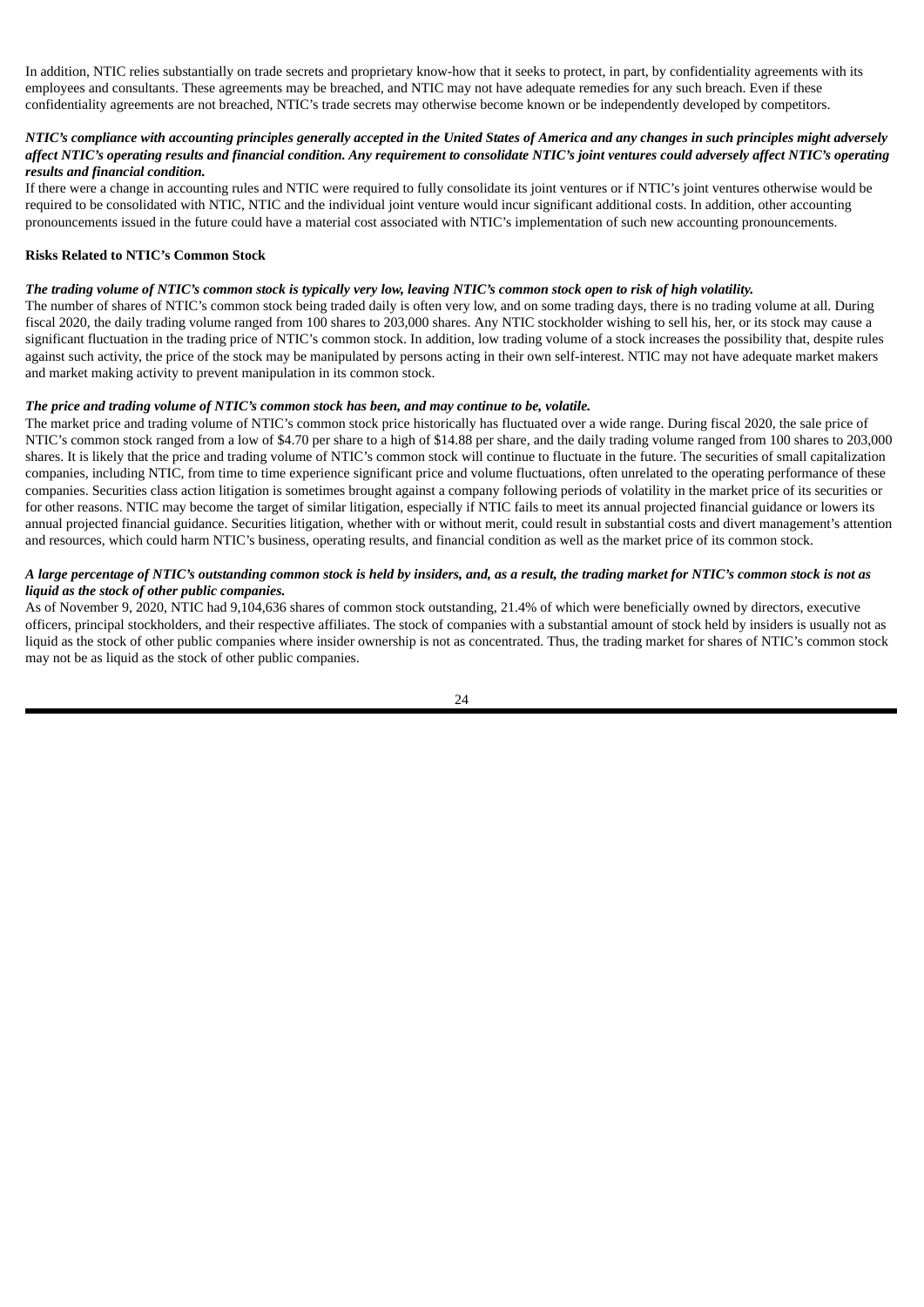#### If securities or industry analysts do not publish research or reports about NTIC's business, or if they adversely change their recommendations *regarding NTIC's common stock, the market price for NTIC's common stock and trading volume could decline.*

The trading market for NTIC's common stock has been influenced by research or reports that industry or securities analysts publish about NTIC or its business. If one or more analysts who cover NTIC downgrade NTIC's common stock, the market price for NTIC's common stock would likely decline. If one or more cease coverage of NTIC or fail to regularly publish reports on NTIC, NTIC could lose visibility in the financial markets, which, in turn, could cause the market price or trading volume for NTIC's common stock to decline.

One of NTIC's principal stockholders beneficially owns a significant percentage of NTIC's outstanding common stock and is affiliated with NTIC's President and Chief Executive Officer and, thus, may be able to influence matters requiring stockholder approval, including the election of directors, and could discourage or otherwise impede a transaction in which a third party wishes to purchase NTIC's outstanding shares at a premium. As of November 9, 2020, Inter Alia Holding Company, or Inter Alia, beneficially owned approximately 13.2% of NTIC's outstanding common stock. Inter Alia is an entity partially owned by G. Patrick Lynch, NTIC's President and Chief Executive Officer and director, as well as two other members of the Lynch family. Mr. Lynch shares voting and dispositive power of shares of NTIC's common stock held by Inter Alia with the other owners. As a result of his share ownership through Inter Alia and his position as President and Chief Executive Officer and director of NTIC, Mr. Lynch may be able to influence the affairs and actions of NTIC, including matters requiring stockholder approval, such as the election of directors and approval of significant corporate transactions. The interests of Mr. Lynch and Inter Alia may differ from the interests of NTIC's other stockholders. This concentration of ownership may have the effect of delaying, preventing, or deterring a change in control of NTIC, could deprive NTIC's stockholders of an opportunity to receive a premium for their common stock as part of a sale or merger of NTIC, and may negatively affect the market price of NTIC's common stock. Transactions that could be affected by this concentration of ownership include proxy contests, tender offers, mergers, or other purchases of common stock that could give stockholders the opportunity to realize a premium over the then-prevailing market price for shares of NTIC's common stock.

## **General Risk Factors**

### *Severe weather could have a material adverse effect on our business.*

NTIC's business could be materially and adversely affected by severe weather. NTIC's customers, including in particular NTIC's oil and gas customers, may have operations located in parts of the southern United States or other places and may be adversely affected by hurricanes and tropical storms, resulting in reduced demand for NTIC's products and services or increased operating costs. Furthermore, NTIC's customers and raw material suppliers' operations may be adversely affected by such hurricanes and other extreme or seasonal weather conditions. Adverse weather can also directly impede NTIC's operations. Repercussions of severe weather conditions may include:

- curtailment of services or reduced demand for products;
- weather-related damage to facilities and equipment, resulting in suspension of operations;
- inability to deliver equipment, personnel and products to job sites in accordance with contract schedules or increased transportation or other operating costs; and
- loss of productivity.

These constraints could delay NTIC's operations and materially increase NTIC's operating and capital costs.

### *NTIC has limited staffing and will continue to be dependent upon key employees.*

NTIC's success is dependent upon the efforts of a small management team and group of employees. NTIC's future success will depend in large part on its ability to retain its key employees and identify, attract, and retain other highly qualified managerial, technical, research and development, sales and marketing, and customer service personnel when needed. Competition for these individuals may be intense, especially in the markets in which NTIC operates. NTIC may not succeed in identifying, attracting, and retaining these personnel. Inadequate performance by any of NTIC's limited staff could have a negative impact on the performance of the company. In addition, none of NTIC's employees have any contractual obligation to maintain his or her employment with NTIC. The loss or interruption of services of any of NTIC's key personnel, including in particular its technical personnel, the inability to identify, attract, or retain qualified personnel in the future, delays in hiring qualified personnel, or any employee slowdowns, strikes, or similar actions could make it difficult for NTIC to manage its business and meet key objectives, which could harm NTIC's business, operating results, and financial condition.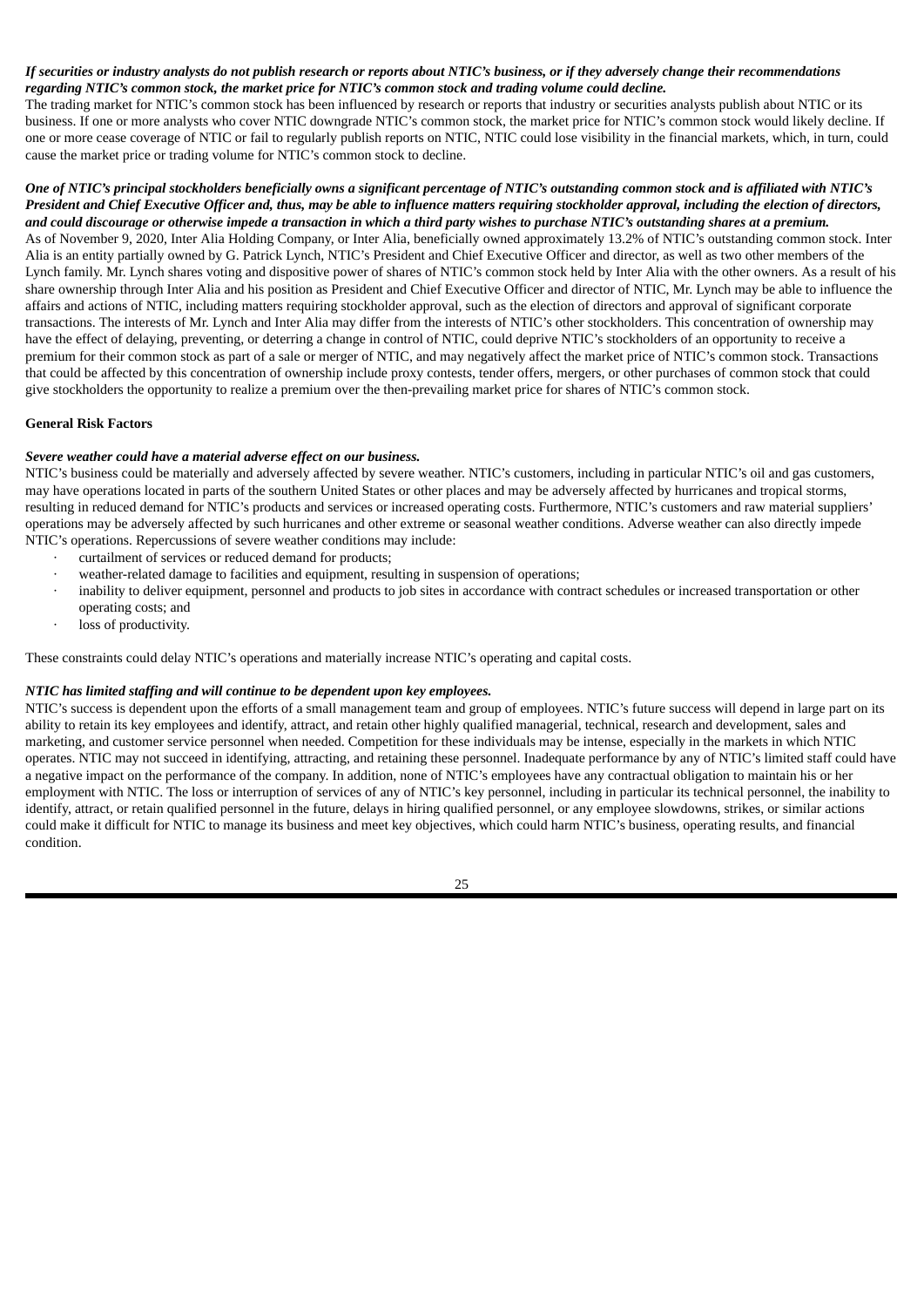#### NTIC may grow its business through additional joint ventures, subsidiaries, alliances, and acquisitions, which could be risky and harm its business.

One of NTIC's growth strategies may be to expand its business by entering into additional joint ventures and alliances and acquiring businesses, technologies, and products that complement or augment NTIC's existing products. The benefits of a joint venture, alliance, or acquisition may take more time than expected to develop, and NTIC cannot guarantee that any future joint ventures, alliances, or acquisitions will in fact produce the intended benefits. In addition, joint ventures, alliances, and acquisitions involve a number of risks, including:

- diversion of management's attention;
- · difficulties in assimilating the operations and products of a new joint venture or acquired business or in realizing projected efficiencies, cost savings, and revenue synergies;
- · potential loss of key employees or customers of the new joint venture or acquired business or adverse effects on existing business relationships with suppliers and customers;
- · adverse impact on overall profitability if the new joint venture or acquired business does not achieve the financial results projected in NTIC's valuation models;
- · reallocation of amounts of capital from other operating initiatives and/or an increase in NTIC's leverage and debt service requirements to pay the joint venture capital contribution or the acquisition purchase price, which could in turn restrict NTIC's ability to access additional capital when needed or to pursue other important elements of NTIC's business strategy;
- inaccurate assessment of undisclosed, contingent, or other liabilities or problems and unanticipated costs associated with the new joint venture or acquisition; and
- incorrect estimates made in the accounting for acquisitions, occurrence of non-recurring charges, and write-off of significant amounts of goodwill that could adversely affect NTIC's operating results.

NTIC's ability to grow through joint ventures, alliances, and acquisitions will depend, in part, on the availability of suitable opportunities at an acceptable cost, NTIC's ability to compete effectively for these opportunities, and the availability of capital to complete such transactions.

#### NTIC relies on its management information systems for inventory management, distribution, and other functions. If these information systems fail to adequately perform these functions or if NTIC experiences an interruption in their operation, NTIC's business and operating results could be adversely *affected.*

The efficient operation of NTIC's business is dependent on its management information systems. NTIC relies on its management information systems to effectively manage accounting and financial functions; manage order entry, order fulfillment, and inventory replenishment processes; and to maintain its research and development data. The failure of management information systems to perform as anticipated could disrupt NTIC's business and product development and could result in decreased sales, causing NTIC's business and operating results to suffer. In addition, NTIC's management information systems are vulnerable to damage or interruption from natural or man-made disasters, including terrorist attacks, attacks by computer viruses or hackers, power loss to computer systems, Internet outages, and telecommunications or data network failure. Any such interruption could adversely affect NTIC's business and operating results.

## *NTIC's business could be negatively impacted by cyber security threats.*

In the ordinary course of NTIC's business, NTIC uses its management information systems to store and access proprietary business information. NTIC faces various cyber security threats, including cyber security attacks to its information technology infrastructure and attempts by others to gain access to its proprietary or sensitive information. The procedures and controls NTIC uses to monitor these threats and mitigate its exposure may not be sufficient to prevent cyber security incidents. The result of these incidents could include disrupted operations, lost opportunities, misstated financial data, liability for stolen assets or information, increased costs arising from the implementation of additional security protective measures, litigation, and reputational damage. Any remedial costs or other liabilities related to cyber security incidents may not be fully insured or indemnified by other means.

### *NTIC's quarterly results are typically unpredictable and subject to variation.*

NTIC's quarterly operating results vary from quarter to quarter for a variety of reasons. For example, NTIC's quarterly sales to joint ventures can be affected by individual orders to joint ventures. Because of the typical size of individual orders to joint ventures and the overall size of NTIC's net sales to joint ventures, the timing of one or more orders can materially affect NTIC's quarterly sales to joint ventures and the comparisons to prior year quarters. In addition, because of the typical size of individual orders and the overall size of NTIC's net sales derived from sales of Natur-Tec $^{\circledR}$  products, the timing of one or more orders can materially affect NTIC's quarterly sales of Natur-Tec® products and the comparisons to prior year quarters. Furthermore, since ZERUST<sup>®</sup> products for the oil and gas industry typically carry higher margins than other traditional ZERUST<sup>®</sup> products, the amount of sales of ZERUST<sup>®</sup> products for the oil and gas industry typically affects NTIC's overall margins. Such variability in operating results makes the prediction of NTIC's net sales, earnings, and other operating results for each quarter difficult and increases the risk of unanticipated variations in quarterly operating results. NTIC's quarterly results have been and, in the future, may be below the expectations of public market analysts and investors.

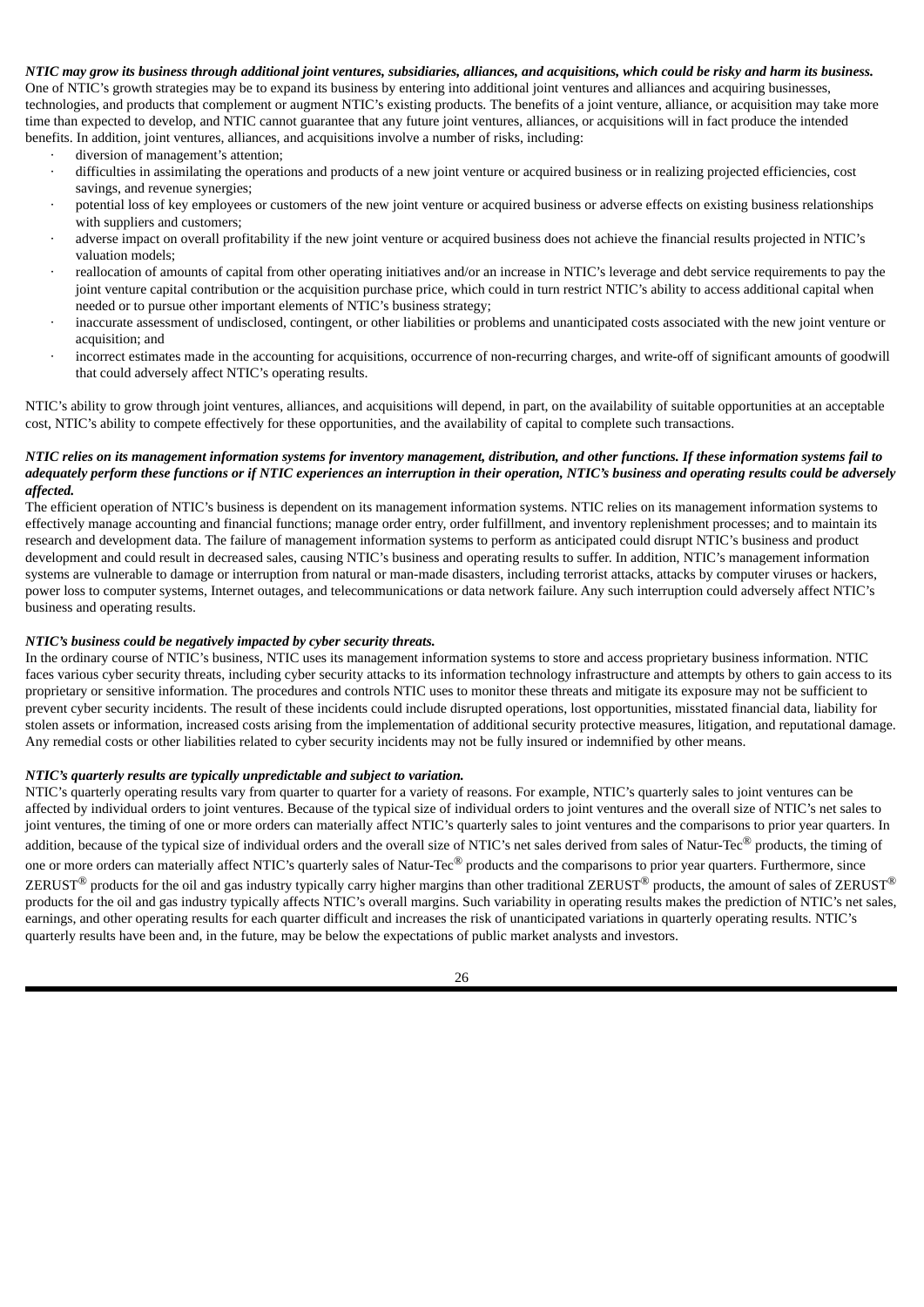## NTIC's business is subject to a number of other miscellaneous risks that may adversely affect NTIC's operating results, financial condition, or *business.*

NTIC's business is subject to a number of other miscellaneous risks that may adversely affect NTIC's operating results, and financial condition, such as natural or man-made disasters, an unexpected business loss of supply due to a force majeure event or global pandemics that may result in shortages of raw materials, higher commodity costs, an increase in insurance premiums, and other adverse effects on NTIC's business; the continued threat of terrorist acts and war that may result in heightened security and higher costs for import and export shipments of components or finished goods; and the ability of NTIC's management to adapt to unplanned events.

#### <span id="page-30-0"></span>**Item 1B. UNRESOLVED STAFF COMMENTS**

None.

#### <span id="page-30-1"></span>**Item 2. PROPERTIES**

NTIC's principal executive offices, production facilities, and domestic research and development operations are located at 4201 Woodland Road, Circle Pines, Minnesota 55014. NTIC owns this real estate and building. NTIC also owns real estate and a building in Beachwood, Ohio, which it uses for office, manufacturing, laboratory, and warehouse space. Additionally, NTIC has contract warehousing agreements in California and Indiana to hold and release stock products to customers. NTIC's subsidiaries in Brazil, India, Mexico, and China all lease office, warehouse, and laboratory space. NTIC's management considers its current properties suitable and adequate for its current and foreseeable needs.

#### <span id="page-30-2"></span>**Item 3. LEGAL PROCEEDINGS**

For information regarding NTIC's legal proceedings, see Note 15 to NTIC's Consolidated Financial Statements.

#### <span id="page-30-3"></span>**Item 4. MINE SAFETY DISCLOSURES**

Not applicable.

## <span id="page-30-4"></span>**Item 4A. INFORMATION ABOUT OUR EXECUTIVE OFFICERS**

The two individuals named below have been designated by NTIC's Board of Directors as "executive officers" of NTIC. Their ages and the offices held, as of November 9, 2020, are as follows:

| <b>Name</b>         | Age | <b>Position with NTIC</b>                       |
|---------------------|-----|-------------------------------------------------|
| G. Patrick Lynch    |     | President and Chief Executive Officer           |
|                     |     |                                                 |
| Matthew C. Wolsfeld | 46  | Chief Financial Officer and Corporate Secretary |

G. Patrick Lynch, an employee of NTIC since 1995, has been President since July 2005 and Chief Executive Officer since January 2006 and was appointed a director of NTIC in February 2004. From July 2005 to January 2006, Mr. Lynch served as Chief Operating Officer of NTIC. Mr. Lynch served as President of North American Operations of NTIC from May 2004 to July 2005. Prior to May 2004, Mr. Lynch held various positions with NTIC, including Vice President of Strategic Planning, Corporate Secretary and Project Manager. Mr. Lynch is also an officer and director of Inter Alia Holding Company, a holding company that is a significant stockholder of NTIC. Prior to joining NTIC, Mr. Lynch held positions in sales management for Fuji Electric Co., Ltd. in Tokyo, Japan and programming project management for BMW AG in Munich, Germany. Mr. Lynch received an M.B.A. degree from the University of Michigan Ross School of Business in Ann Arbor, Michigan.

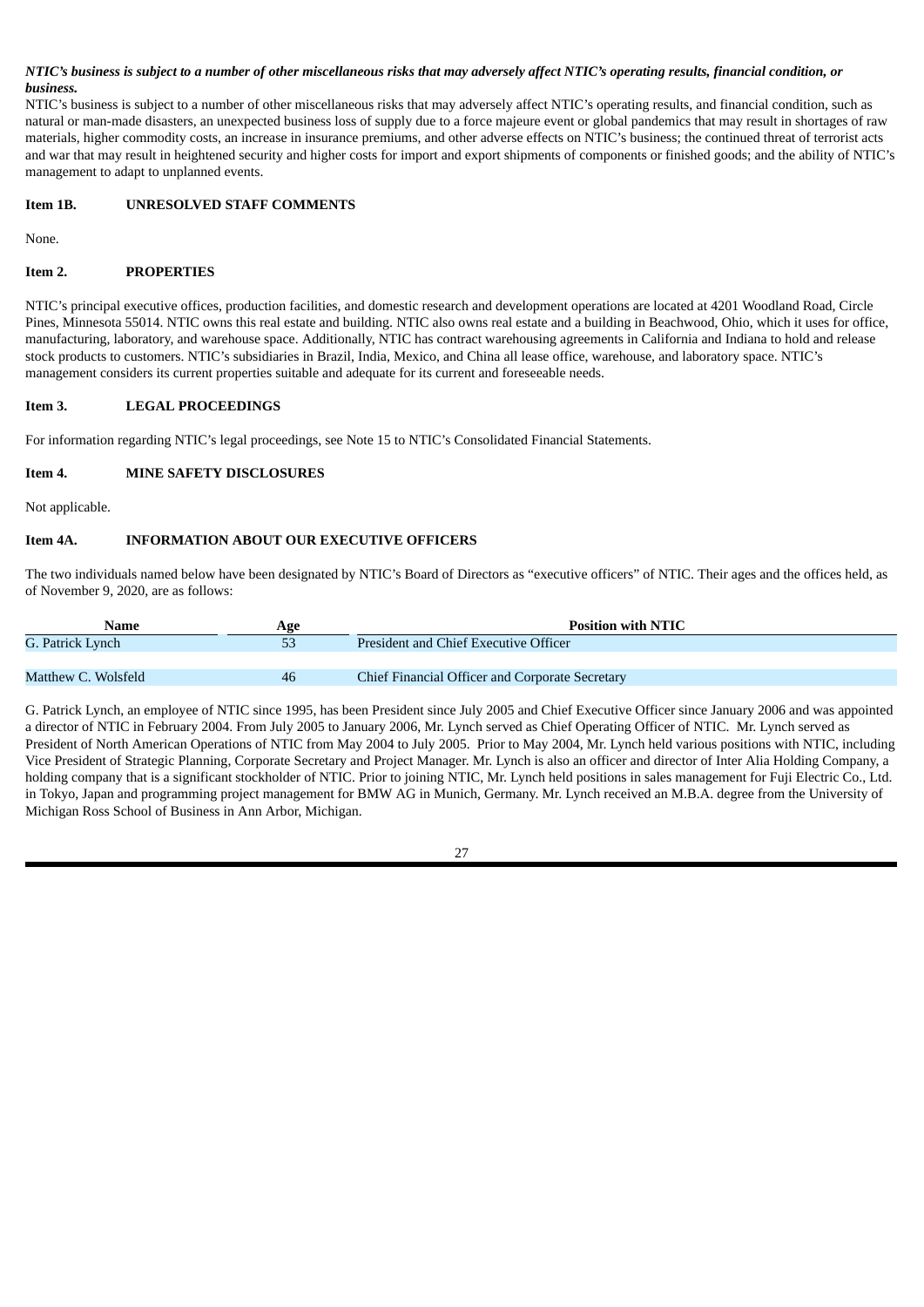Matthew C. Wolsfeld, an employee of NTIC since February 2001, has been NTIC's Chief Financial Officer since November 2001 and Corporate Secretary since November 2004. Mr. Wolsfeld was Controller of NTIC from May 2001 through November 2001. Prior to joining NTIC, Mr. Wolsfeld held an auditing position with PricewaterhouseCoopers LLP in Minneapolis, Minnesota from 1997 to 2001. Mr. Wolsfeld received a B.A. degree in Accounting from the University of Notre Dame and received his M.B.A. degree at the University of Minnesota, Carlson School of Business. Mr. Wolsfeld is a Certified Public Accountant.

Other corporate officers of NTIC, their ages, and offices held, as of November 9, 2020, are as follows:

| Name            | Age | <b>Position with NTIC</b>                                                        |
|-----------------|-----|----------------------------------------------------------------------------------|
| Vineet R. Dalal | 51  | Vice President and Director – Global Market Development – Natur-Tec <sup>®</sup> |
|                 |     |                                                                                  |
| Gautam Ramdas   | 47  | Vice President and Director – Global Market Development – Oil & Gas              |

Vineet R. Dalal, an employee of NTIC since 2004, has served as Vice President and Director – Global Market Development – Natur-Tec® since November 2005. Prior to joining NTIC, Mr. Dalal was a Principal in the Worldwide Product Development Practice of PRTM, a management consultancy to technology-based companies (now part of PricewaterhouseCoopers Management Consulting). In this position, Mr. Dalal consulted to several Fortune 500 companies, in the areas of product strategy, Product Lifecycle Management (PLM) and technology management. Prior to that, Mr. Dalal held positions in program management and design engineering at National Semiconductor Corporation in Santa Clara, California. Mr. Dalal received an M.B.A. degree from the University of Michigan Ross School of Business in Ann Arbor, Michigan. He also holds an M.S. degree in Electrical and Computer Engineering from Oregon State University, and a B.Eng. degree in Electronics Engineering from Karnatak University, India.

Gautam Ramdas, an employee of NTIC since 2005, has served as Vice President and Director – Global Market Development – Oil & Gas since 2005. Prior to joining NTIC, Mr. Ramdas was a Manager in the Strategic Change group of IBM Business Consulting Services. In this position, Mr. Ramdas led consulting engagements at several Fortune 500 companies, in the areas of service strategy, global supplier relationship management and supply chain streamlining. Mr. Ramdas held positions in the E-Commerce and Supply Chain strategy groups at PricewaterhouseCoopers Management Consulting, again providing consulting services for Fortune 500 clients. Prior to management consulting, Mr. Ramdas worked as a program manager and design engineer with Kinhill Engineers in Australia. He has also been involved in the start-up stage of successful small businesses in the United States and in India. Mr. Ramdas received an M.B.A. from the University of Michigan Ross School of Business in Ann Arbor, Michigan. He also holds a bachelor's degree in Mechanical Engineering from the College of Engineering, Guindy (Chennai), India.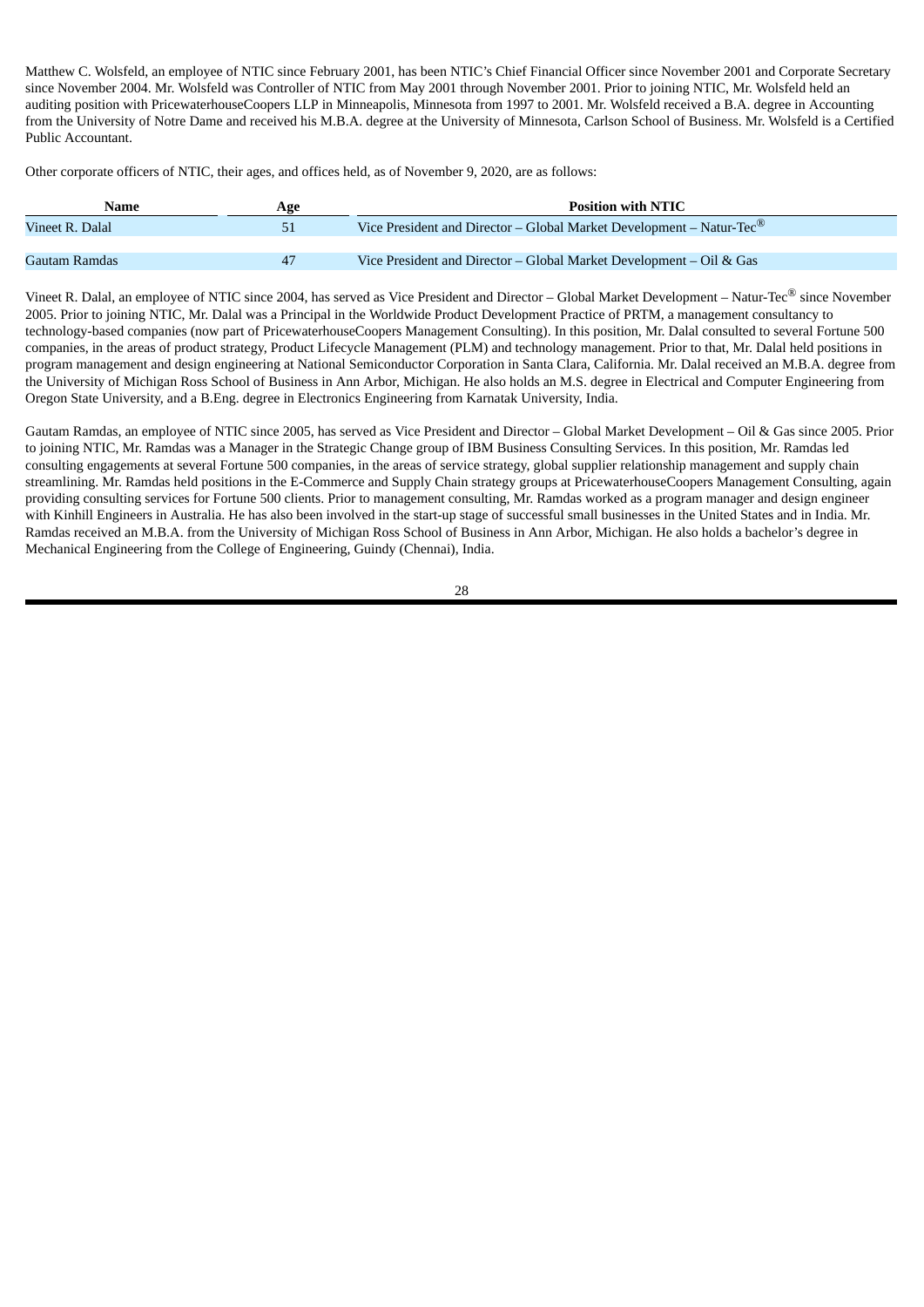#### **PART II**

#### <span id="page-32-1"></span><span id="page-32-0"></span>**Item 5. MARKET FOR REGISTRANT'S COMMON EQUITY, RELATED STOCKHOLDER MATTERS AND ISSUER PURCHASES OF EQUITY SECURITIES**

#### **Market Information**

NTIC's common stock is listed for trading on the Nasdaq Global Market under the symbol "NTIC."

#### **Dividends**

During fiscal 2020, NTIC's Board of Directors declared cash dividends on the following dates in the following amounts to holders of record of NTIC's common stock as of the following record dates:

| <b>Declaration Date</b> | Amount  | <b>Record Date</b> | <b>Pavable Date</b> |
|-------------------------|---------|--------------------|---------------------|
| October 22, 2019        | \$0.065 | November 6, 2019   | November 20, 2019   |
| January 22, 2020        | \$0.065 | February 5, 2020   | February 19, 2020   |

On April 23, 2020, NTIC announced the temporary suspension of its quarterly cash dividend pending clarity on the COVID-19 pandemic. Therefore, NTIC's Board of Directors did not declare a cash dividend during the quarters ended May 31, 2020 or August 31, 2020.

The declaration of future dividends is not guaranteed and will be determined by NTIC's Board of Directors in light of conditions then existing, including NTIC's earnings, financial condition, cash requirements, restrictions in financing agreements, business conditions, and other factors, including without limitation the effect of COVID-19 on its business, operating results, and financial condition.

#### **Number of Record Holders**

As of August 31, 2020, there were 164 record holders of NTIC's common stock. This does not include shares held in "street name" or beneficially owned.

#### **Recent Sales of Unregistered Equity Securities**

NTIC did not sell any shares of its common stock or any other equity securities of NTIC that were not registered under the Securities Act of 1933, as amended, during the fourth quarter of fiscal 2020.

#### **Issuer Purchases of Equity Securities**

NTIC did not purchase any shares of its common stock or other equity securities of NTIC during the fourth quarter of fiscal 2020. As of August 31, 2020, up to \$2,640,548 in shares of NTIC common stock remained available for repurchase under NTIC's stock repurchase program.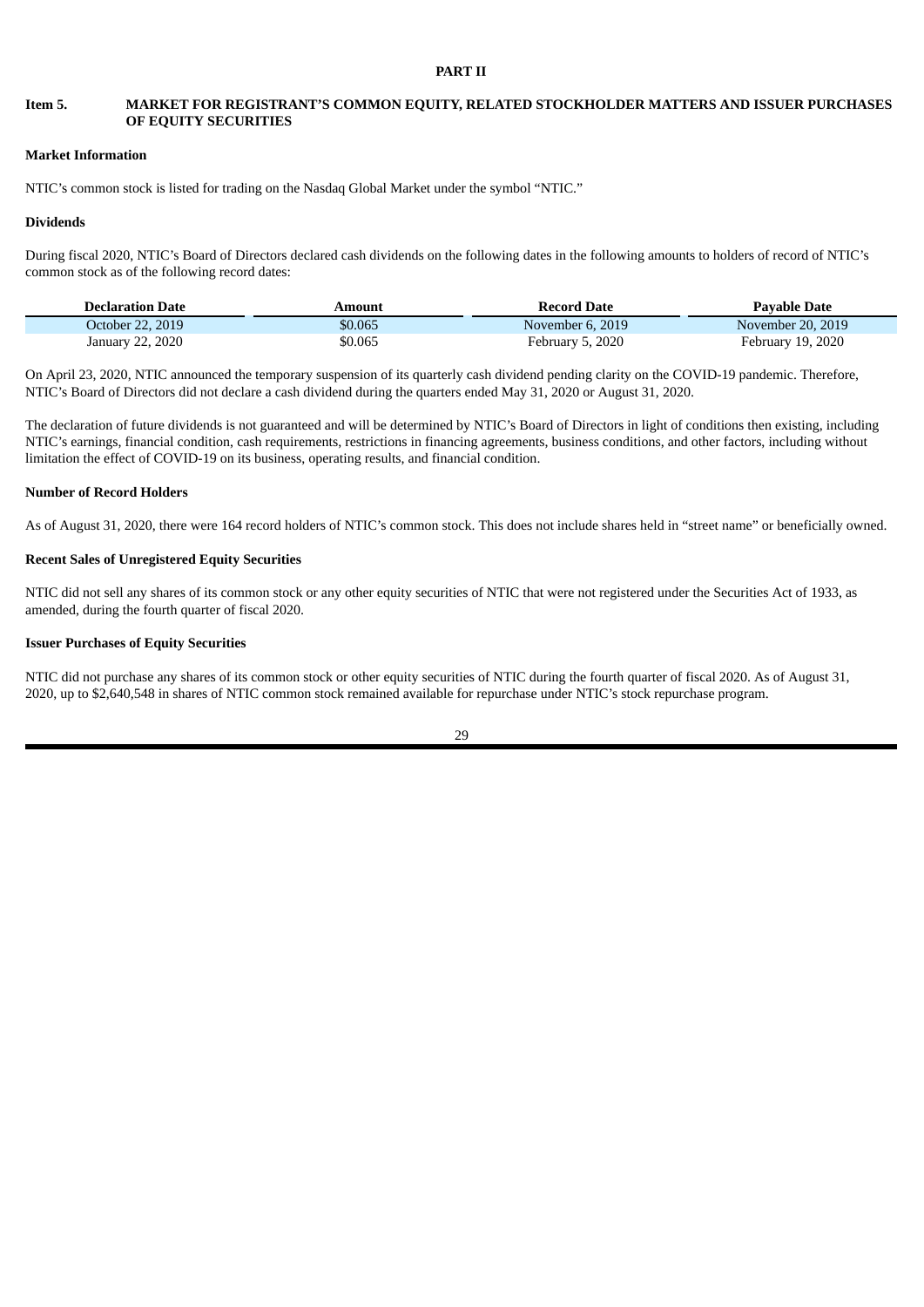## <span id="page-33-0"></span>**Item 6. SELECTED FINANCIAL DATA**

The following tables set forth certain of NTIC's selected consolidated financial data as of the dates and for the fiscal years indicated. The selected consolidated financial data was derived from NTIC's consolidated financial statements. The audited consolidated financial statements as of August 31, 2020 and 2019 and for the fiscal years ended August 31, 2020 and 2019 are included elsewhere in this report. The audited consolidated financial statements as of August 31, 2018, 2017, and 2016 and for the fiscal years ended August 31, 2018, 2017, and 2016 are not included in this report. Information regarding accounting changes and material uncertainties are included in "Part II. Item 7. Management's Discussion and Analysis of Financial Condition *and Results of Operations."* Historical results are not necessarily indicative of the results to be expected for any future period. All share and per share data have been adjusted for all periods presented to reflect the two-for-one stock split effective June 28, 2019.

|                                                          | <b>Fiscal Year Ended August 31,</b> |               |    |            |    |            |    |                          |                |               |
|----------------------------------------------------------|-------------------------------------|---------------|----|------------|----|------------|----|--------------------------|----------------|---------------|
|                                                          |                                     | 2020          |    | 2019       |    | 2018       |    | 2017                     |                | 2016          |
| <b>Statements of Operations Data:</b>                    |                                     |               |    |            |    |            |    |                          |                |               |
| Net sales, excluding joint ventures                      | \$                                  | 45,666,045    | \$ | 53,142,583 | \$ | 48,516,749 | S  | 36,346,645               | \$             | 30,211,660    |
| Net sales, to joint ventures                             |                                     | 1,972,646     |    | 2,607,554  |    | 2,908,072  |    | 3,222,478                |                | 2,721,905     |
| Total net sales                                          |                                     | 47,638,691    |    | 55,750,137 |    | 51,424,821 |    | 39,569,123               |                | 32,933,565    |
| Cost of goods sold                                       |                                     | 31,609,274    |    | 37,970,244 |    | 34,165,440 |    | 26,316,511               |                | 22,320,156    |
| Gross profit                                             |                                     | 16,029,417    |    | 17,779,893 |    | 17,259,381 |    | 13,252,612               |                | 10,613,409    |
| Equity in income from joint ventures                     |                                     | 4,270,327     |    | 7,225,518  |    | 7,527,383  |    | 5,898,908                |                | 4,743,831     |
| Fees for services provided to joint ventures             |                                     | 4,612,885     |    | 5,727,579  |    | 6,142,139  |    | 5,452,687                |                | 5,137,710     |
| Total joint venture operations                           |                                     | 8,883,212     |    | 12,953,097 |    | 13,669,522 |    | 11,351,595               |                | 9,881,541     |
| Selling expenses                                         |                                     | 10,656,689    |    | 10,968,592 |    | 10,886,011 |    | 9,283,310                |                | 6,255,353     |
| General and administrative expenses                      |                                     | 8,688,309     |    | 9,349,559  |    | 8,500,490  |    | 7,807,563                |                | 8,232,369     |
| Research and development expenses                        |                                     | 3,979,455     |    | 3,822,070  |    | 3,524,953  |    | 2,912,393                |                | 4,724,596     |
| Total operating expenses                                 |                                     | 23,324,453    |    | 24,140,221 |    | 22,911,454 |    | 20,003,266               |                | 19,212,318    |
| Operating income                                         |                                     | 1,588,176     |    | 6,592,769  |    | 8,017,449  |    | 4,600,941                |                | 1,282,632     |
| Interest income                                          |                                     | 167,733       |    | 78,257     |    | 99,463     |    | 43,539                   |                | 42,115        |
| Interest expense                                         |                                     | (16, 034)     |    | (13, 567)  |    | (17, 962)  |    | (20, 382)                |                | (13,261)      |
| Impairment on investment at carrying value               |                                     |               |    |            |    |            |    | $\overline{\phantom{0}}$ |                | (1,883,668)   |
| Other income                                             |                                     |               |    |            |    |            |    |                          |                |               |
| Income (loss) before income taxes                        |                                     | 1,739,875     |    | 6,657,459  |    | 8,098,950  |    | 4,624,098                |                | (572, 182)    |
| Less: Income tax expense                                 |                                     | 2,674,635     |    | 841,837    |    | 876,103    |    | 699,519                  |                | 626,120       |
| Net (loss) income                                        |                                     | (934,760)     |    | 5,815,622  |    | 7,222,847  |    | 3,924,579                |                | (1, 198, 302) |
| Less: Net income (loss) attributable to non-controlling  |                                     |               |    |            |    |            |    |                          |                |               |
| interests                                                |                                     | 402,949       |    | 606,000    |    | 521,481    |    | 502,453                  |                | (330, 788)    |
| Net (loss) income attributable to NTIC                   | \$                                  | (1, 337, 709) | \$ | 5,209,622  | \$ | 6,701,366  | \$ | 3,422,126                | \$             | (867, 514)    |
| Net (loss) income attributable to NTIC per common share: |                                     |               |    |            |    |            |    |                          |                |               |
| <b>Basic</b>                                             | \$                                  | (0.15)        | \$ | 0.57       | \$ | 0.74       | \$ | 0.38                     | \$             | (0.10)        |
| <b>Diluted</b>                                           | $\overline{s}$                      | (0.15)        | \$ | 0.55       |    | 0.72       | \$ | 0.38                     |                | (0.10)        |
| Weighted-average common shares assumed outstanding:      |                                     |               |    |            |    |            |    |                          |                |               |
| <b>Basic</b>                                             |                                     | 9,096,981     |    | 9,085,584  |    | 9,077,676  |    | 9,057,222                |                | 9,075,008     |
| <b>Diluted</b>                                           |                                     | 9,096,981     |    | 9,415,974  |    | 9,370,404  |    | 9,154,718                |                | 9,075,008     |
| <b>Balance Sheet Data:</b>                               |                                     |               |    |            |    |            |    |                          |                |               |
| Cash and cash equivalents                                | \$                                  | 6,403,032     | \$ | 5,856,758  | \$ | 4,163,023  | \$ | 6,360,201                | $\mathfrak{s}$ | 3,395,274     |
| Available for sale securities                            |                                     | 5,544,722     |    | 3,565,258  |    | 3,300,110  |    | 3,766,984                |                | 2,243,864     |
| <b>Total current assets</b>                              |                                     | 33,202,350    |    | 33,302,362 |    | 30,567,773 |    | 26,067,618               |                | 20,942,171    |
| <b>Total assets</b>                                      |                                     | 66,074,488    |    | 67,511,087 |    | 63,549,236 |    | 56,612,693               |                | 51,070,050    |
| <b>Total current liabilities</b>                         |                                     | 6,097,604     |    | 7,841,532  |    | 7,730,182  |    | 4,894,617                |                | 3,994,102     |
| Total long-term liabilities                              |                                     | 272,443       |    |            |    |            |    |                          |                |               |
| Non-controlling interests                                |                                     | 3,045,026     |    | 3,074,679  |    | 2,742,309  |    | 2,857,448                |                | 2,540,973     |
| Total stockholders' equity                               |                                     | 56,659,415    |    | 56,594,615 |    | 53,076,745 |    | 48,860,628               |                | 44,543,975    |
| <b>Total equity</b>                                      |                                     | 59,704,441    |    | 59,669,294 |    | 55,819,054 |    | 51,718,076               |                | 47,075,948    |
|                                                          |                                     |               |    |            |    |            |    |                          |                |               |

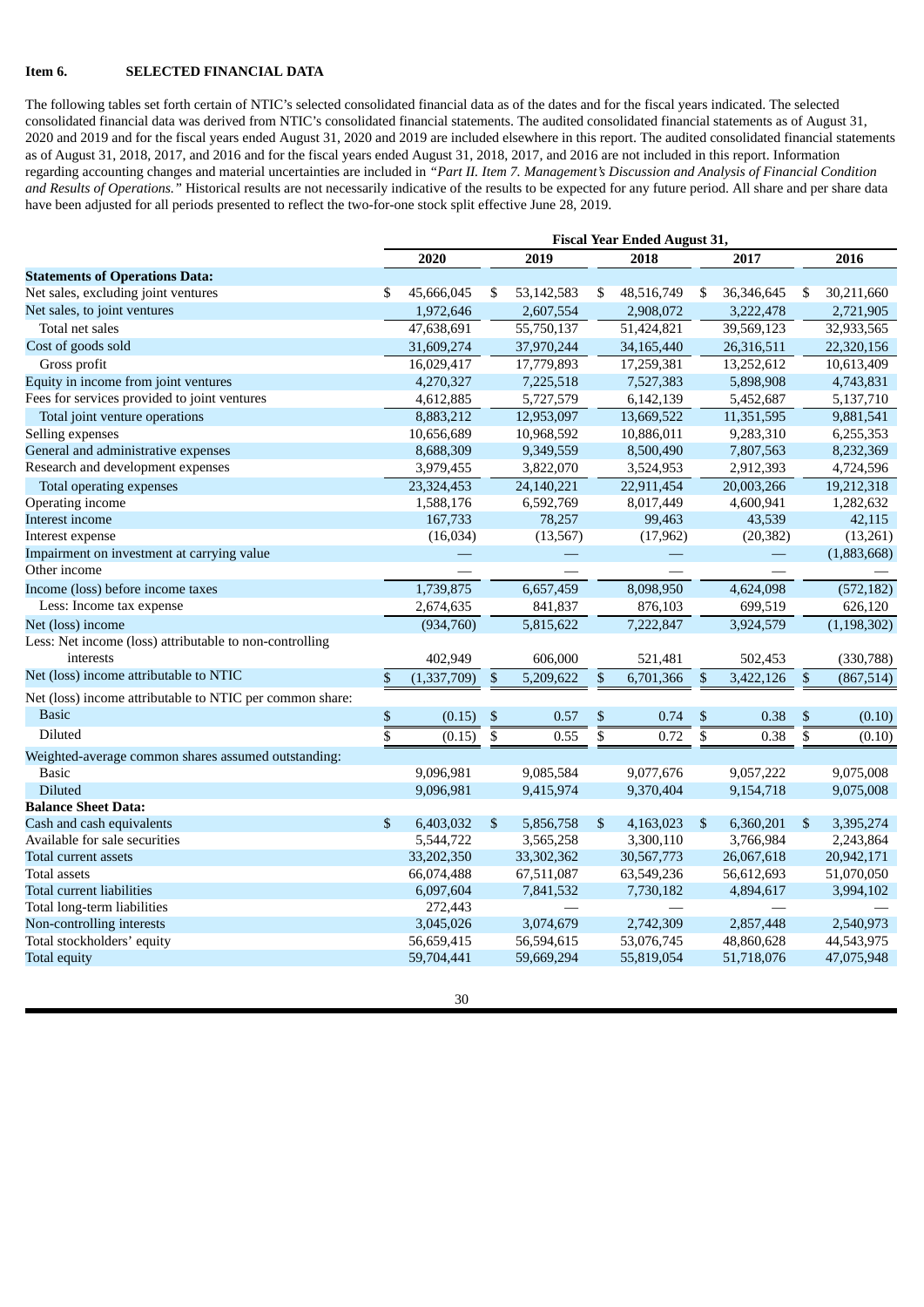|                                                              | <b>Fiscal Year Ended August 31,</b> |             |  |             |  |             |  |             |  |            |
|--------------------------------------------------------------|-------------------------------------|-------------|--|-------------|--|-------------|--|-------------|--|------------|
|                                                              |                                     | 2020        |  | 2019        |  | 2018        |  | 2017        |  | 2016       |
| <b>Other Financial Data:</b>                                 |                                     |             |  |             |  |             |  |             |  |            |
| Net cash provided by (used in) operating activities          |                                     | 4.912.070   |  | 5.477.022   |  | 608.687     |  | 5.735.691   |  | 2,055,607  |
| Net cash provided by (used in) investing activities          |                                     | (2,784,682) |  | (1,339,921) |  | (300, 109)  |  | (2,607,915) |  | (955, 240) |
| Net cash provided by (used in) financing activities          |                                     | (1,518,005) |  | (2,393,664) |  | (2,372,124) |  | (226, 690)  |  | (270, 247) |
| Effect of exchange rate changes on cash and cash equivalents |                                     | (63, 109)   |  | (49,702)    |  | (133, 632)  |  | 63,839      |  | (18, 826)  |

## <span id="page-34-0"></span>**Item 7. MANAGEMENT'S DISCUSSION AND ANALYSIS OF FINANCIAL CONDITION AND RESULTS OF OPERATIONS**

This Management's Discussion and Analysis provides material historical and prospective disclosures intended to enable investors and other users to assess NTIC's financial condition and results of operations. Statements that are not historical are forward-looking and involve risks and uncertainties discussed under the heading "Part I. Item 1. Business-Forward-Looking Statements" and under the heading "Part I. Item 1A. Risk Factors." The following discussion of the results of the operations and financial condition of NTIC should be read in conjunction with NTIC's consolidated financial statements and the related notes thereto included under "*Part II. Item 8. Financial Statements and Supplementary Data*."

This Management's Discussion and Analysis is organized in the following major sections:

- · **Business Overview**. This section provides a brief overview description of NTIC's business, focusing in particular on developments during the most recent fiscal year.
- · **Impact of the COVID-19 Pandemic**. This section provides a brief summary of the impacts to date and potential future impacts of the COVID-19 pandemic.
- · **NTIC's Subsidiaries and Joint Venture Network**. This section provides a brief overview of NTIC's subsidiaries and its joint venture network, the joint ventures which are considered individually significant to NTIC's consolidated assets and income, and how NTIC's joint ventures are accounted for by NTIC.
- · **Financial Overview**. This section provides a brief summary of NTIC's financial results and financial condition for fiscal 2020 compared to 2019.
- · **Sales and Expense Components**. This section provides a brief description of the significant line items in NTIC's consolidated statements of operations.
- · **Results of Operations**. This section provides an analysis of the significant line items in NTIC's consolidated statements of operations.
- · **Liquidity and Capital Resources**. This section provides an analysis of NTIC's liquidity and cash flows and a discussion of NTIC's financial condition and financial commitments.
- · **Inflation and Seasonality**. This section describes the effects of inflation and seasonality, if any, on NTIC's business and operating results.
- · **Market Risk**. This section describes material market risks to which NTIC is subject.
- · **Related Party Transactions**. This section describes any material related party transactions to which NTIC is a party.
- · **Off-Balance Sheet Arrangements**. This section describes NTIC's material off-balance sheet arrangements.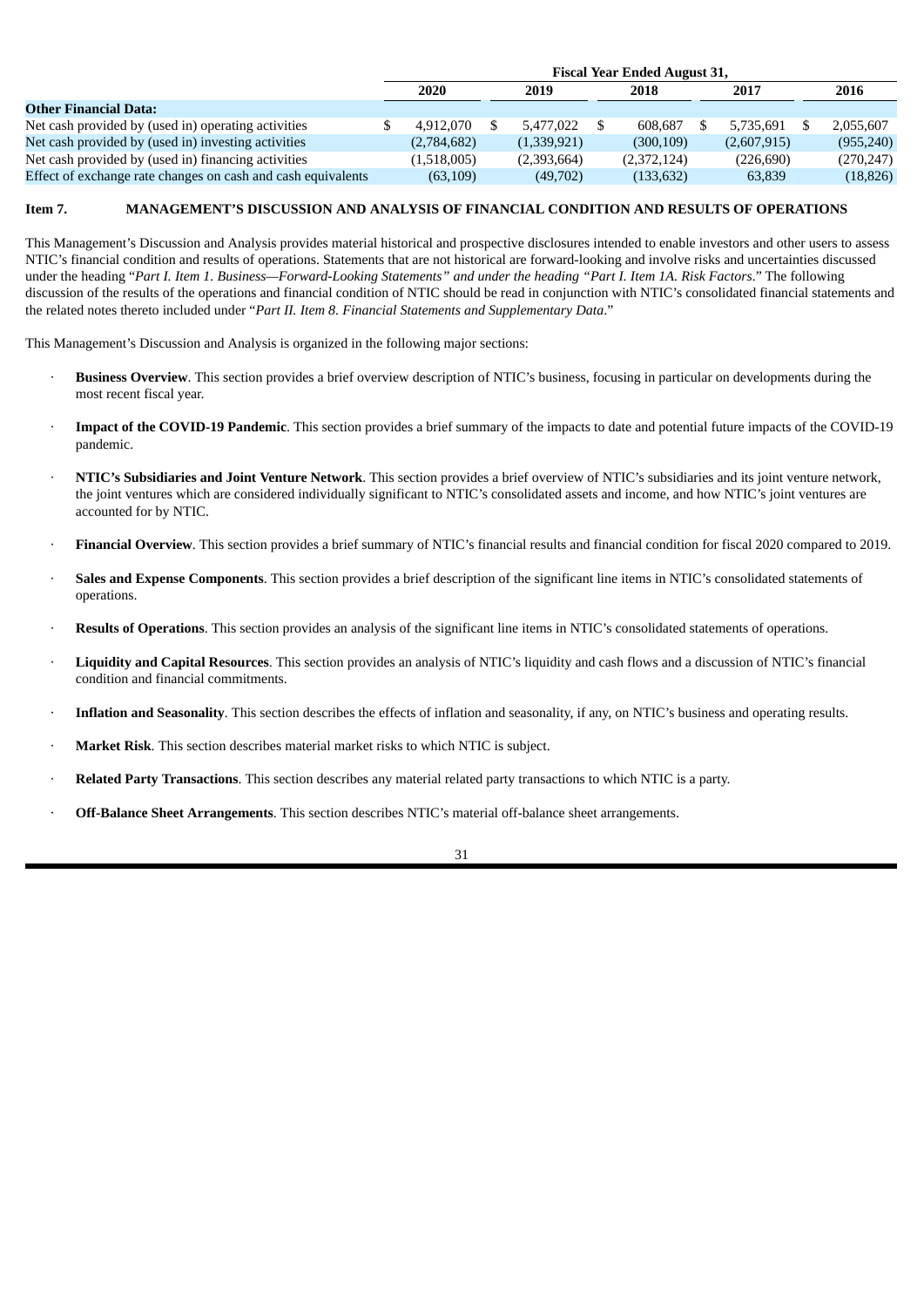- · **Critical Accounting Policies and Estimates**. This section discusses NTIC's critical accounting policies and estimates, which require NTIC to exercise subjective or complex judgments in their application. NTIC's significant accounting policies, including its critical accounting estimates, are summarized in Note 1 to NTIC's consolidated financial statements.
- · **Recent Accounting Pronouncements**. This section references Note 2 to NTIC's consolidated financial statements, which summarizes the effect of recently issued accounting pronouncements on NTIC's results of operations and financial condition.

#### **Business Overview**

NTIC develops and markets proprietary, environmentally beneficial products and services in over 60 countries either directly or via a network of subsidiaries, joint ventures, independent distributors, and agents. NTIC's primary business is corrosion prevention, marketed mainly under the ZERUST $\mathbb{P}$ brand. NTIC has been selling its proprietary ZERUST<sup>®</sup> products and services to the automotive, electronics, electrical, mechanical, military, and retail consumer markets for over 40 years and, in recent years, has targeted and expanded into the oil and gas industry. NTIC also markets and sells a portfolio of bio-based and certified compostable (fully biodegradable) polymer resin compounds and finished products under the Natur-Tec® brand. These products are intended to reduce NTIC's customers' carbon footprint and provide environmentally sound waste disposal options.

NTIC's ZERUST<sup>®</sup> rust and corrosion inhibiting products include plastic and paper packaging, liquids, coatings, rust removers, cleaners, and diffusers as well as engineered solutions designed specifically for the oil and gas industry. NTIC also offers worldwide, on-site, technical consulting for rust and corrosion prevention issues. NTIC's technical service consultants work directly with the end users of NTIC's ZERUST® rust and corrosion inhibiting products to analyze their specific needs to meet their performance requirements. In North America, NTIC sells its ZERUST<sup>®</sup> corrosion prevention solutions through a network of independent distributors and agents supported by a direct sales force.

Internationally, NTIC sells its ZERUST<sup>®</sup> corrosion prevention solutions through its wholly-owned subsidiary in China, NTIC (Shanghai) Co., Ltd. (NTIC China), its majority-owned joint venture holding company for NTIC's joint venture investments in the Association of Southeast Asian Nations (ASEAN) region, NTI Asean LLC (NTI Asean), certain majority-owned and wholly-owned subsidiaries, and joint venture arrangements in North America, Europe, and Asia. NTIC also sells products directly to its joint venture partners through its wholly-owned subsidiary in Germany, NTIC Europe GmbH (NTI Europe).

One of NTIC's strategic initiatives is to expand into and penetrate other markets for its ZERUST<sup>®</sup> corrosion prevention technologies. Consequently, for the past several years, NTIC has focused significant sales and marketing efforts on the oil and gas industry, as the infrastructure that supports that industry is typically constructed using metals that are highly susceptible to corrosion. NTIC believes that its  $\text{ZERUST}^{\circledR}$  corrosion prevention solutions will minimize maintenance downtime on critical oil and gas industry infrastructure, extend the life of such infrastructure, and reduce the risk of environmental pollution due to corrosion leaks.

NTIC markets and sells its ZERUST<sup>®</sup> rust and corrosion prevention solutions to customers in the oil and gas industry across several countries either directly, through its subsidiaries, or through its joint venture partners and other strategic partners. The sale of  $\text{ZERUST}^{\circledR}$  corrosion prevention solutions to customers in the oil and gas industry typically involves long sales cycles, often including multi-year trial periods with each customer and a slow integration process thereafter.

Natur-Tec<sup>®</sup> bio-based and compostable plastics are manufactured using NTIC's patented and/or proprietary technologies and are intended to replace conventional petroleum-based plastics. The Natur-Tec® biopolymer resin compound portfolio includes formulations that have been optimized for a variety of applications, including blown-film extrusion, extrusion coating, injection molding, and engineered plastics. These resin compounds are certified to be fully biodegradable in a composting environment and are currently being used to produce finished products, including can liners, shopping and grocery bags, lawn and leaf bags, branded apparel packaging bags and accessories, and various foodservice items, such as disposable cutlery, drinking straws, foodhandling gloves, and coated paper products. In North America, NTIC markets its Natur-Tec<sup>®</sup> resin compounds and finished products primarily through a network of regional and national distributors as well as independent agents. NTIC continues to see significant opportunities for finished bioplastic products and, therefore, continues to strengthen and expand its North American distribution network for finished Natur-Tec® bioplastic products.

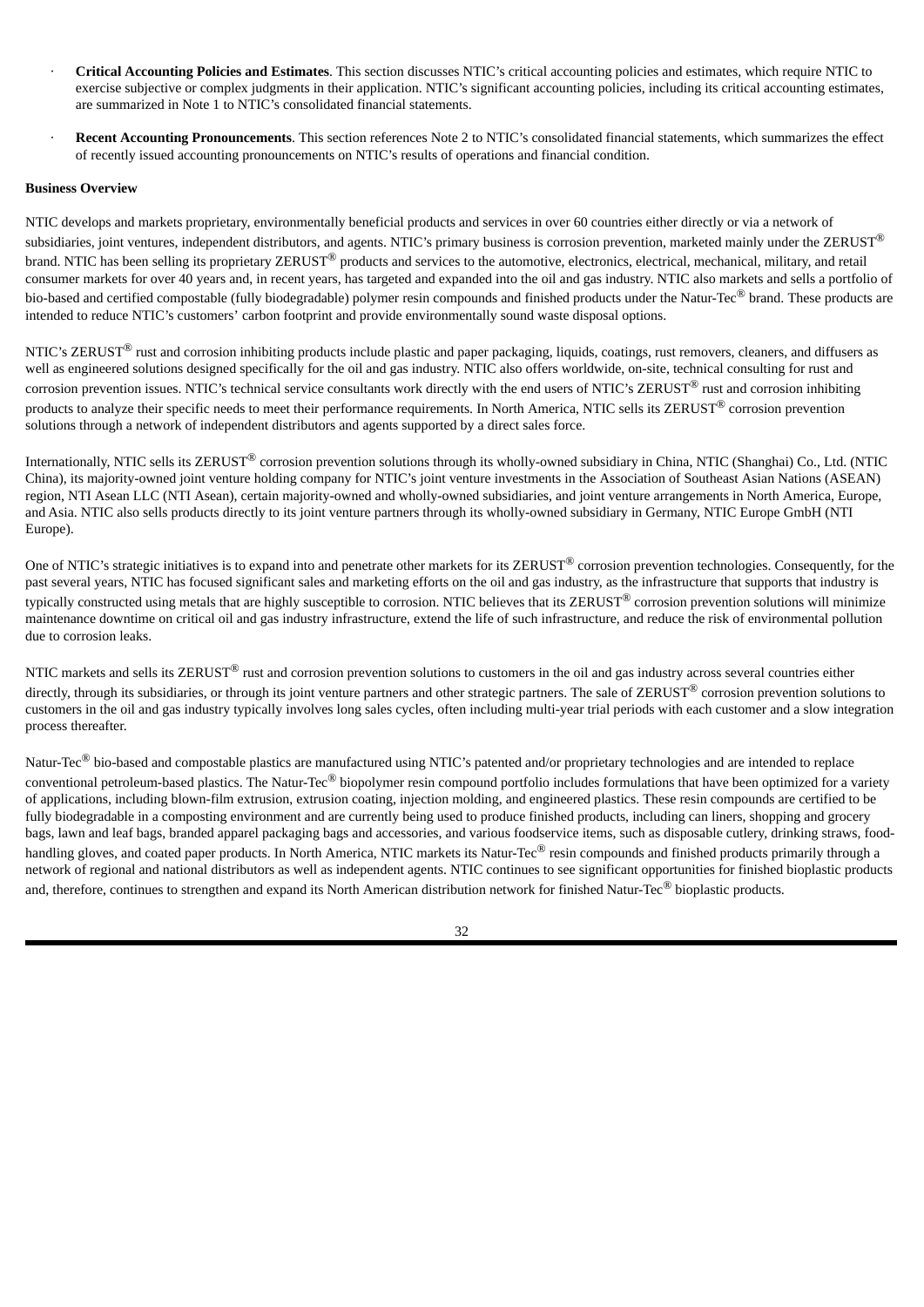Internationally, NTIC sells its Natur-Tec® resin compounds and finished products both directly and through its wholly-owned subsidiary in China and majority-owned subsidiaries in India and Sri Lanka, and through distributors and certain joint ventures.

# **NTIC's Subsidiaries and Joint Venture Network**

 $\_$ 

NTIC has ownership interests in nine operating subsidiaries in North America, South America, Europe, and Asia. The following table sets forth a list of NTIC's operating subsidiaries as of November 9, 2020, the country in which the subsidiary is organized, and NTIC's ownership percentage in each subsidiary:

|                                        |                                     | <b>NTIC</b>           |
|----------------------------------------|-------------------------------------|-----------------------|
| <b>Subsidiary Name</b>                 | Country                             | Percent (%) Ownership |
| NTIC (Shanghai) Co., Ltd               | China                               | 100%                  |
| NTI Asean LLC                          | <b>United States</b>                | 60%                   |
| Zerust Prevenção de Corrosão S.A.      | Brazil                              | 85%                   |
| ZERUST-EXCOR MEXICO, S. de R.L. de C.V | Mexico                              | 100%                  |
| Natur-Tec India Private Limited        | India                               | 75%                   |
| Natur Tec Lanka (Pvt) Ltd              | Sri Lanka <sup>(1)</sup>            | 75%                   |
| <b>NTIC Europe GmbH</b>                | Germany                             | 100%                  |
| Zerust Singapore Pte Ltd               | Singapore <sup>(2)</sup>            | 60%                   |
| Zerust Vietnam Co. Ltd                 | Vietnam <sup><math>(2)</math></sup> | 60%                   |

(1) Natur Tec Lanka (Pvt) Ltd is 100% owned by Natur-Tec India Private Limited and, therefore, indirectly owned by NTIC.

(2) Zerust Singapore Pte Ltd and Zerust Vietnam Co. Ltd are 100% owned by NTI Asean LLC and, therefore, indirectly owned by NTIC.

The results of these subsidiaries are fully consolidated in NTIC's consolidated financial statements.

NTIC participates in 19 active joint venture arrangements in North America, Europe, and Asia. Each of these joint ventures generally manufactures and markets products in the geographic territory to which it is assigned. While most of NTIC's joint ventures exclusively sell rust and corrosion inhibiting products, some of the joint ventures also sell NTIC's Natur-Tec<sup>®</sup> resin compounds. NTIC has historically funded its investments in joint ventures with cash generated from operations.

NTIC's receives funds from its joint ventures as fees for services that NTIC provides to its joint ventures and as dividend distributions. The fees for services provided to joint ventures are determined based on either a flat fee or a percentage of sales depending on local laws and tax regulations. With respect to NTIC's joint venture in Germany (EXCOR), NTIC recognizes an agreed upon quarterly fee for services. NTIC recognizes equity income from each joint venture based on the overall profitability of the joint venture. Such profitability is subject to variability from quarter to quarter, which, in turn, subjects NTIC's earnings to variability from quarter to quarter. The profits of each joint venture are shared by the respective joint venture owners in accordance with their respective ownership percentages. NTIC typically directly or indirectly owns 50% or less of each of its joint venture entities and, thus, does not control the decisions of these entities regarding whether to pay dividends and, if paid, what amount is paid in a given year. The payment of a dividend by an entity is determined by a joint vote of the owners and is not at the sole discretion of NTIC.

NTIC accounts for the investments and financial results of its joint ventures in its financial statements utilizing the equity method of accounting.

NTIC considers EXCOR, ZERUST OY, ACOBAL SAS, HARITA-NTI LTD and ZERUST SPECIALTY TECH CO. LTD. to be individually significant to NTIC's consolidated assets and income. Therefore, NTIC provides certain additional information regarding these entities in the notes to NTIC's consolidated financial statements and in this section of this report.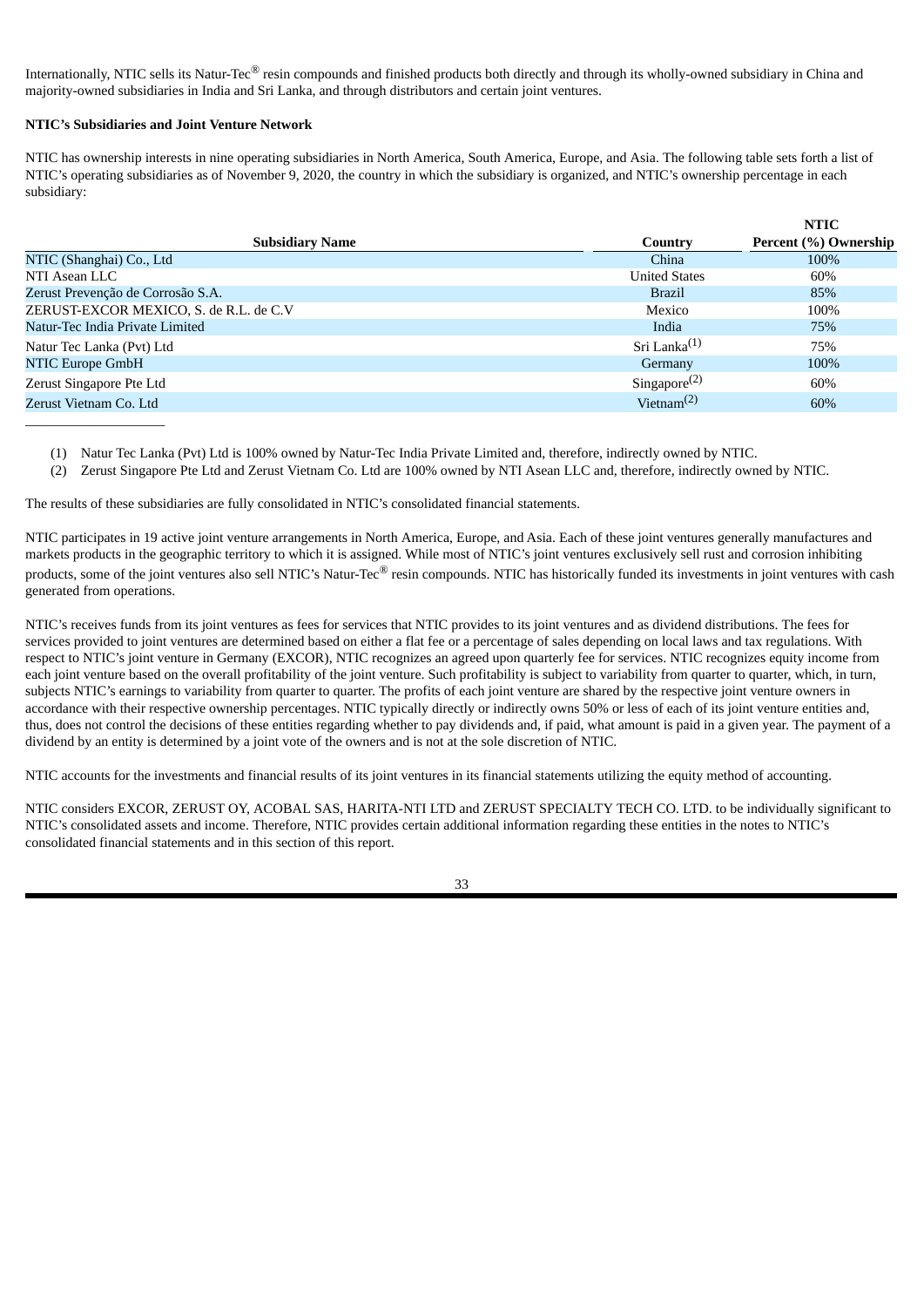### **Impact of the COVID-19 Pandemic**

In March 2020, the World Health Organization declared the novel coronavirus (COVID-19) outbreak a global pandemic. The COVID-19 pandemic has negatively impacted the global economy, disrupted global supply chains, created significant volatility and disruption in financial markets and has resulted in an economic recession. The outbreak and continuing rapid spread of COVID-19 has resulted in a substantial curtailment of business activities worldwide and is causing weakened economic conditions, both in the United States and abroad.

As part of efforts to contain the spread of COVID-19, federal, state, local and foreign governments imposed various restrictions on the conduct of business and travel, some of which remain in place in whole or in part. Government restrictions, such as stay-at-home orders, quarantines and worker absenteeism as a result of COVID-19, have led to a significant number of business closures and slowdowns. These business closures and slowdowns have adversely impacted and will likely continue to adversely impact NTIC directly and have caused some of NTIC's customers and suppliers to operate at a fraction of their capacities or wholly lock down, which has disrupted and may continue to disrupt NTIC's sales and production.

As the events surrounding the COVID-19 pandemic unfolded, NTIC's primary focus was, and continues to be, the health, safety and wellbeing of its employees, customers and suppliers. In order to continue its operations, as permitted by respective state, local and foreign governments, NTIC has adopted numerous safety measures in accordance with U.S. Centers for Disease Control and Prevention, World Health Organization, and federal, state, local and foreign guidance in order to protect its employees, customers and suppliers. These safety measures include, but are not limited to, adhering to social distancing protocols, enabling the majority of its employees to work from home, suspending non-essential travel, disinfecting facilities and workspaces extensively and frequently, suspending all non-essential visitors and requiring employees who must be present at NTIC's facilities to wear face coverings. NTIC expects to continue such safety measures for the foreseeable future and may take further actions, or adapt these existing policies, as government authorities may require or recommend or as it may determine to be in the best interests of its employees, customers and suppliers.

NTIC has been balancing its safety-focused approach with the needs of its customers. Government mandated measures resulting in the substantial curtailment of business activities generally have excluded certain essential businesses and services, including certain manufacturing. With the exception of the temporary closures of NTIC's facilities in China and India during the second and third fiscal quarters of 2020, NTIC's manufacturing activities are generally considered part of the "critical sector" with respect to state and local government orders. This has allowed NTIC to continue to receive orders and provide uninterrupted order fulfillment to its customers. However, its facilities have been operating at a reduced capacity in order to abide by local government requirements and recommendations, such as social distancing practices, and in response to reduced demand. At various times during the second, third, and fourth quarters of fiscal 2020, certain of NTIC's facilities were impacted by reduced levels of production, manufacturing inefficiencies due to the reconfiguration of certain of its manufacturing processes in order to implement social distancing protocols and reduced demand. NTIC has engaged and continues to engage in communications with its suppliers in an attempt to identify and mitigate supply chain risks and proactively manage inventory levels in order to align production with demand. While domestic and international governmental measures may be modified or extended, NTIC currently expects that its global facilities will remain operational, although operating at reduced production capacity at certain of its facilities. However, such expectation is dependent upon future governmental actions and demand for NTIC's products, the stability of its global supply chain and the ability of carriers to transport supplies to its facilities and products to its customers.

As a result of the global economic slowdown caused by the COVID-19 pandemic, NTIC experienced significantly decreased demand for its products, beginning with its second quarter of fiscal 2020, compared to the prior fiscal year periods, which had a material adverse effect on NTIC's operating results. NTIC anticipates continued softened global demand for its products and services during fiscal 2021. Due to the international reach of COVID-19, NTIC's international joint ventures have also been adversely impacted, which has had and may continue to have a material adverse effect on NTIC's joint venture operations and equity in income from joint ventures. It is currently not possible to predict the precise potential impact, as well as the extent of any future impact, of the COVID-19 pandemic on NTIC's business and on the global economy as a whole. It is also currently not possible to predict how long the pandemic will last or the time that it will take for economic activity to return to prior levels. A prolonged situation could have a significant adverse effect on economies and financial markets globally, potentially leading to a significant worldwide economic downturn, which could have a significant adverse effect on NTIC's business, operating results and financial condition.

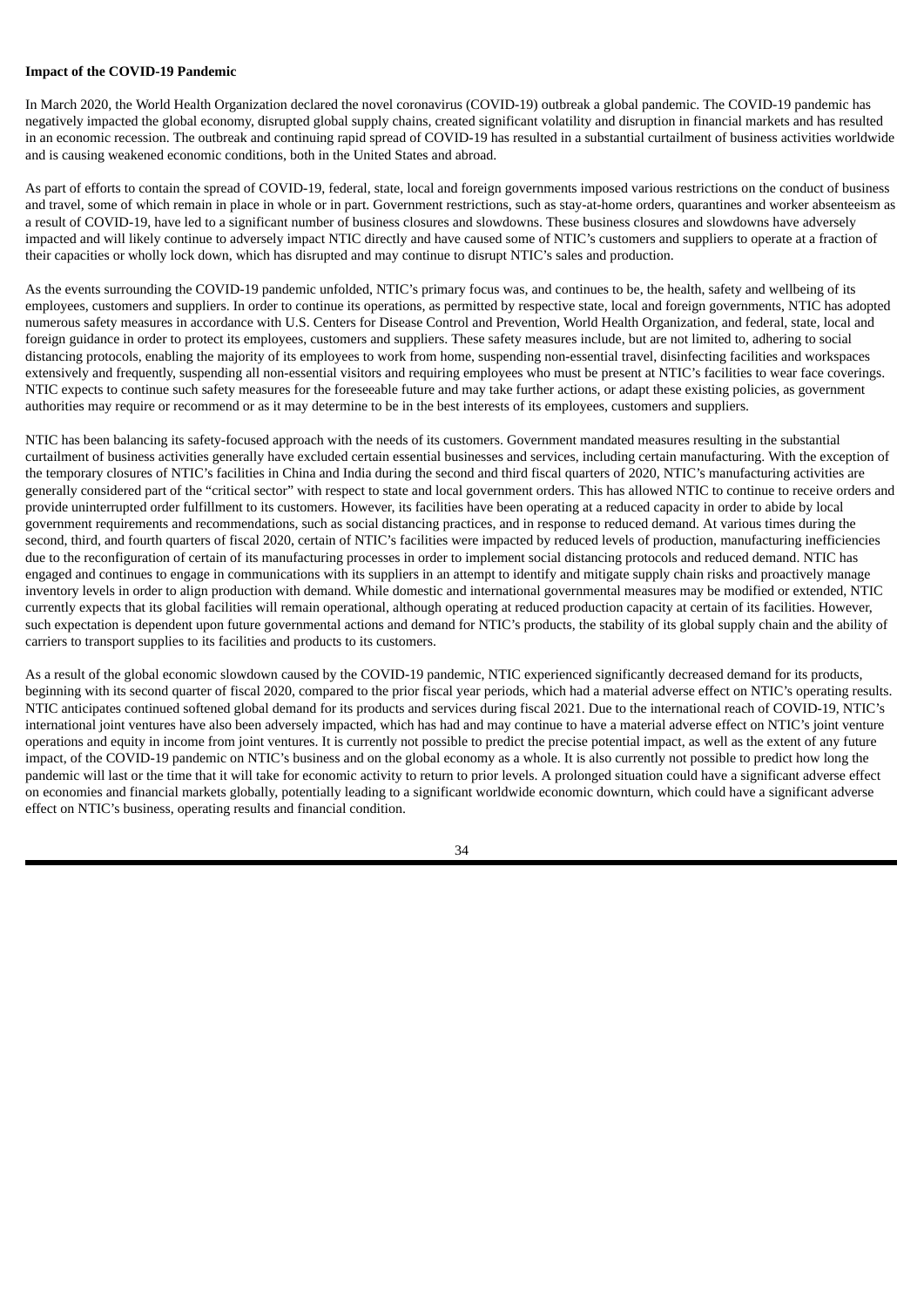The extent to which the COVID-19 pandemic will continue to impact NTIC's business will likely depend on numerous evolving factors that NTIC may not be able to accurately predict, including:

- the duration and scope of the pandemic;
- · governmental, business and individuals' actions that have been and continue to be taken in response to the pandemic;
- · the impact of the pandemic on economic activity and actions taken in response;
- the effect on NTIC's customers and demand for its products and services;
- · NTIC's ability to continue to manufacture and sell its products and services, including as a result of travel restrictions and people working from home;
- the ability of NTIC's customers to pay for its products and services; and
- any closures of NTIC's facilities and the facilities of its customers and suppliers.

Any of these events could materially adversely affect NTIC's business, operating results and financial condition.

# **Financial Overview**

NTIC's management, including its chief executive officer, who is NTIC's chief operating decision maker, reports and manages NTIC's operations in two reportable business segments based on products sold, customer base, and distribution center: ZERUST® products and services and Natur-Tec® products.

NTIC's consolidated net sales decreased 14.5% during fiscal 2020 compared to fiscal 2019. NTIC's consolidated net sales for fiscal 2020 were adversely affected by reduced demand globally as a result of the COVID-19 pandemic. NTIC anticipates that the COVID-19 pandemic will continue to significantly adversely affect NTIC's consolidated net sales and earnings during fiscal 2021.

During fiscal 2020, 72.4% of NTIC's consolidated net sales were derived from sales of ZERUST<sup>®</sup> products and services, which decreased 9.7% to \$34,474,535 during fiscal 2020 compared to \$38,174,712 during fiscal 2019. This decrease was due to lower sales to existing customers for products as a result of decreased demand, primarily as a result of the COVID-19 pandemic. NTIC has focused its sales efforts of ZERUST<sup>®</sup> products and services by strategically targeting customers with specific corrosion issues in new market areas, including the oil and gas industry and other industrial sectors that offer sizable growth opportunities. NTIC's consolidated net sales for fiscal 2020 included \$2,782,874 of sales made to customers in the oil and gas industry compared to \$2,727,283 for fiscal 2019. Overall demand for ZERUST® products and services depends heavily on the overall health of the markets in which NTIC sells its products, including the automotive, oil and gas, agriculture, and mining markets in particular. NTIC's sales of ZERUST<sup>®</sup> products and services for fiscal 2020 were adversely affected by reduced demand globally as a result of the COVID-19 pandemic. NTIC anticipates that the COVID-19 pandemic will continue to significantly adversely affect sales of ZERUST<sup>®</sup> products and services during fiscal 2021.

During fiscal 2020, 27.6% of NTIC's consolidated net sales were derived from sales of Natur-Tec® products compared to 31.5% during fiscal 2019. Net sales of Natur-Tec<sup>®</sup> products decreased 25.1% to \$13,164,156 during fiscal 2020 compared to fiscal 2019 primarily due to a decrease in finished product sales in North America and finished product sales at NTIC's majority-owned subsidiary in India, Natur-Tec India Private Limited (Natur-Tec India) and reduced demand globally as a result of the COVID-19 pandemic. NTIC anticipates that the COVID-19 pandemic will continue to significantly adversely affect sales of Natur-Tec® products during fiscal 2021.

Cost of goods sold as a percentage of net sales decreased to 66.4% during fiscal 2020 compared to 68.1% during fiscal 2019 primarily as a result of an increased percentage of product sales from  $\text{ZERUST}^{\circledR}$  oil and gas products, which have higher gross margins than NTIC's traditional  $\text{ZERUST}^{\circledR}$  industrial products and services or its Natur-Tec® products.

NTIC's equity in income from joint ventures decreased 40.9% to \$4,270,327 during fiscal 2020 compared to \$7,225,518 during fiscal 2019. This decrease was primarily due to a corresponding decrease in net sales at the joint ventures, which were \$87,030,062 during fiscal 2020, compared to \$114,635,435 during fiscal 2019. The majority of the decrease in sales at the joint ventures is attributable to the decrease in net sales at EXCOR, which were \$32,546,402 during fiscal 2020, compared to \$47,015,841 during fiscal 2019. The decrease in the net sales of NTIC's joint ventures was due primarily to decreased sales to existing customers for existing products as a result of decreased demand as a result of the COVID-19 pandemic. The decrease in net sales of NTIC's joint ventures resulted in a corresponding decrease in fees for services provided to joint ventures, as such fees are a function of net sales of NTIC's joint ventures. NTIC anticipates that net sales of its joint ventures will continue to decrease significantly as a result of decreased demand as a result of the COVID-19 pandemic and may continue to have a significant adverse effect on NTIC's equity in income from its joint ventures.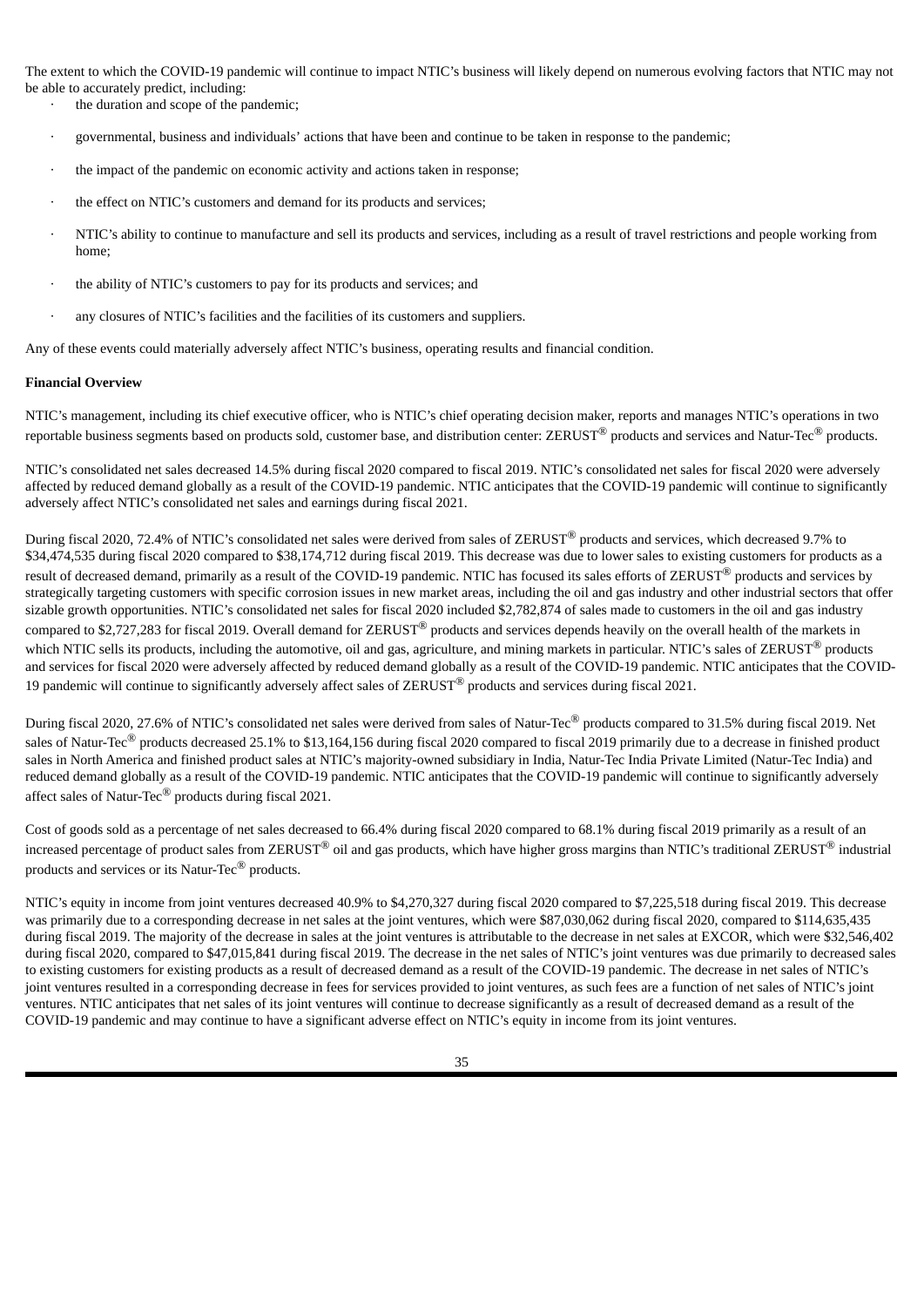NTIC's total operating expenses decreased \$815,768, or 3.4%, to \$23,324,453 during fiscal 2020 compared to \$24,140,221 during fiscal 2019. This decrease was primarily due to the suspension of travel and work from home initiatives as a result of the COVID-19 pandemic during fiscal 2020.

NTIC spent \$3,979,455 in fiscal 2020 in connection with its research and development activities, compared to \$3,822,070 in fiscal 2019. NTIC anticipates that it will spend a total of between \$3,900,000 and \$4,100,000 in fiscal 2021 on research and development activities.

NTIC incurred a net loss attributable to NTIC of \$(1,337,709), or \$(0.15) per diluted common share, for fiscal 2020, compared to net income attributable to NTIC of \$5,209,622, or \$0.55 per diluted common share, for fiscal 2019. NTIC's earnings were significantly affected by the COVID-19 pandemic during fiscal 2020 and NTIC anticipates that its earnings will continue to be significantly adversely affected by the COVID-19 pandemic during fiscal 2021. Additionally, NTIC recorded a tax valuation allowance of approximately \$1,600,000 against its U.S. net deferred tax asset, which had an adverse impact on its earnings for fiscal 2020. For more information regarding this tax valuation allowance, see "*Part II. Item 8. Financial Statements and Supplementary Data – 14. Income Taxes*" of this report. NTIC anticipates that its quarterly net income or loss will continue to remain subject to significant volatility primarily due to the financial performance of its subsidiaries and joint ventures, sales of its ZERUST<sup>®</sup> products and services into the oil and gas industry, and sales of its Natur-Tec<sup>®</sup> bioplastics products, which fluctuate more on a quarterly basis than the traditional ZERUST<sup>®</sup> business.

NTIC's working capital, defined as current assets less current liabilities, was \$27,104,746 at August 31, 2020, including \$6,403,032 in cash and cash equivalents and \$5,544,722 in available for sale securities, compared to \$25,460,569 at August 31, 2019, including \$5,856,758 in cash and cash equivalents and \$3,565,258 in available for sale securities.

On April 23, 2020, NTIC announced the temporary suspension of its quarterly cash dividend pending the impact of the COVID-19 pandemic on NTIC. Accordingly, NTIC did not declare a cash dividend during the quarters ended May 31, 2020 and August 31, 2020. Prior to this suspension, NTIC's Board of Directors declared a cash dividend of \$0.065 per share during its first and second quarters of fiscal 2020. During fiscal 2019, NTIC's Board of Directors declared four quarterly cash dividends of \$0.06 per share each. The length of the Company's suspension of its quarterly cash dividend is currently unknown, and the declaration of future dividends is not guaranteed and will be determined by NTIC's Board of Directors in light of conditions then existing, including NTIC's earnings, financial condition, cash requirements, restrictions in financing agreements, business conditions, and other factors, including without limitation the effect of COVID-19 on NTIC's business, operating results and financial condition.

### **Sales and Expense Components**

The following is a description of the primary components of net sales and expenses:

*Net Sales, Excluding Joint Ventures*. NTIC derives net sales from the sale of its ZERUST® products and services and its Natur-Tec® products. NTIC sells its ZERUST® products and services and its Natur-Tec® products either directly, through its subsidiaries, or via a network of joint ventures, independent distributors, and agents. Net sales, excluding joint ventures represents net sales by NTIC either directly to end users or to distributors worldwide, but not sales to NTIC's joint ventures and not sales by NTIC's joint ventures. NTIC recognizes revenue from the sale of its products primarily upon shipment of the products.

*Net Sales, To Joint Ventures*. Net sales, to joint ventures represents net sales by NTIC to NTIC's joint ventures, but not sales by NTIC either directly to end users or to distributors or sales by NTIC's joint ventures. NTIC's revenue recognition policy for sales to its joint ventures is the same as NTIC's policy for sales to unaffiliated customers. NTIC recognizes revenue from the sale of its products to joint ventures primarily upon shipment of the products.

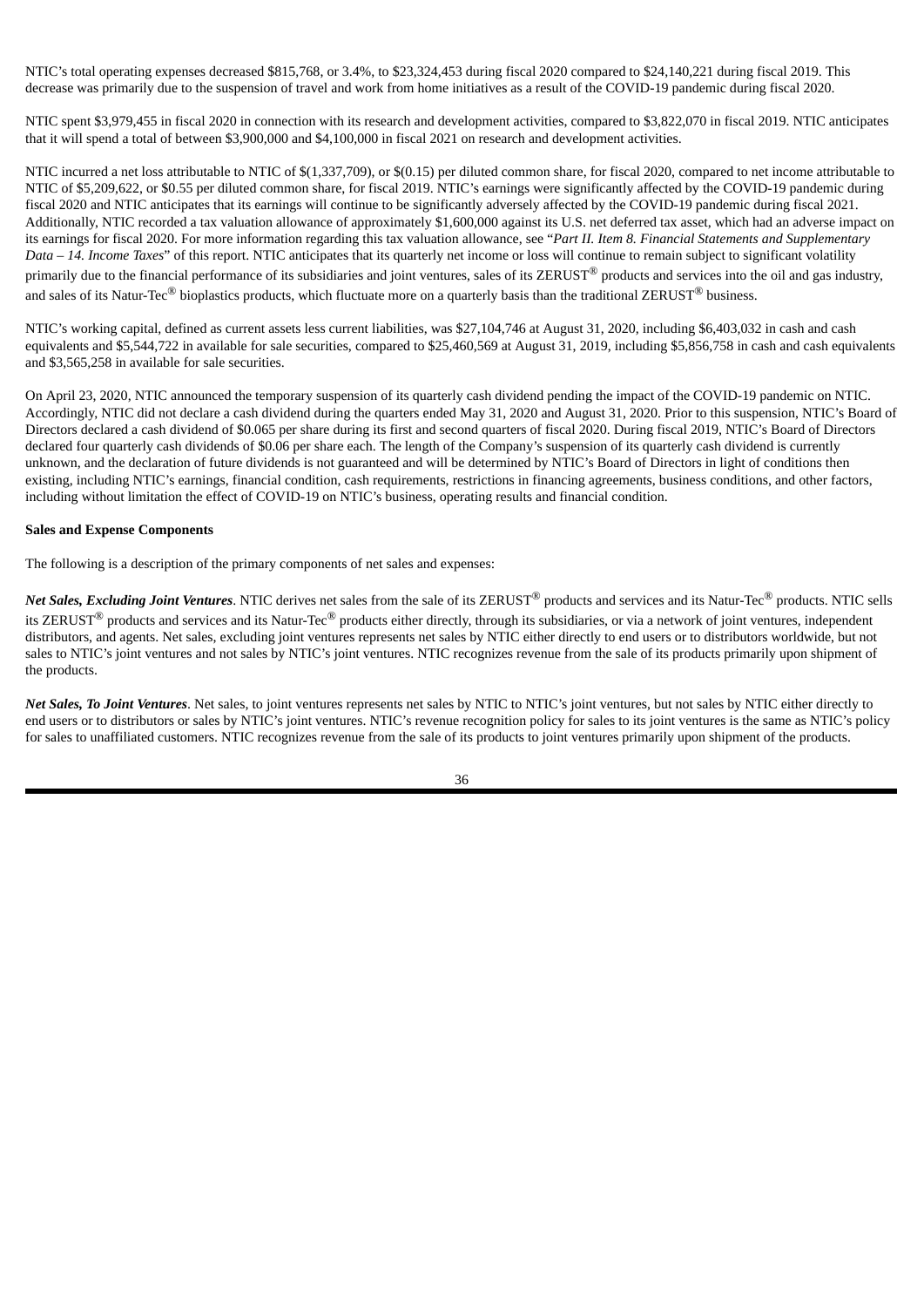*Cost of Goods Sold*. Most of NTIC's products are manufactured by third parties, and its cost of goods sold for those products consists primarily of the price invoiced by its third-party vendors. For the portion of products that NTIC manufactures, NTIC's cost of goods sold for those products consists primarily of direct labor, allocated manufacturing overhead, raw materials, and components. NTIC's margins on its Natur-Tec® resin compounds and finished products are generally smaller than its margins on its ZERUST<sup>®</sup> products and services, and NTIC's margins on its ZERUST<sup>®</sup> products and services sold into the oil and gas industry are generally greater than its margins on its traditional ZERUST<sup>®</sup> products and services.

*Equity in Income from Joint Ventures*. NTIC's equity in income from joint ventures consists of NTIC's share of equity in income from each joint venture based on the overall profitability of the joint ventures. Such profitability is subject to variability from quarter to quarter, which, in turn, subjects NTIC's earnings to variability from quarter to quarter. Traditionally, a portion of the equity income recorded in a given fiscal year is paid to the owners of the joint venture entity during the following fiscal year through a dividend. The payment of a dividend by a joint venture entity is determined by a vote of the joint venture owners and is not at the sole discretion of NTIC. NTIC typically owns only 50% or less of its joint venture entities and, thus, does not control the decisions of these entities regarding whether to pay dividends and, if paid, how much they should be in a given year.

*Fees for Services Provided to Joint Ventures*. NTIC provides certain services to its joint ventures, including consulting, legal, travel, insurance, technical, and marketing services based on licensing or other agreements with its joint ventures. NTIC receives fees for these services it provides to its joint ventures based primarily on the net sales by NTIC's joint ventures, the latter of which are not included in NTIC's net sales reflected on NTIC's consolidated statements of operations. The fees for services received by NTIC from its joint ventures are generally determined based on either a flat fee or a percentage of net sales by NTIC's joint ventures depending on local laws and tax regulations. With respect to EXCOR, NTIC receives an agreed upon fixed quarterly fee for such services. Under NTIC's agreements with its joint ventures in which the fees for services is described, amounts are earned when product is shipped from joint venture facilities, at which point a sale is deemed to have occurred and results in obligation of the joint venture to pay the royalty and recognition of the fee by the Company.

*Selling Expenses*. Selling expenses consist primarily of sales commissions and support costs for NTIC's direct sale and distribution system and marketing costs.

*General and Administrative Expenses*. General and administrative expenses consist primarily of salaries and benefits and other costs for NTIC's executives, accounting, stock-based compensation, finance, legal, information technology, and human resources functions.

*Research and Development Expenses*. Research and development expenses include costs associated with the design, development, market analysis, lab testing, and field trials and enhancements of NTIC's products and services. NTIC expenses all costs related to product research and development as incurred. Research and development expenses reflect the net amount after being reduced by reimbursements related to certain research and development contracts. With respect to such research and development contracts, NTIC accrues proceeds received under the contracts and offsets research and development expenses incurred in equal installments over the timelines associated with completion of the contracts' specific objectives and milestones.

*Interest Income*. Interest income consists of interest earned on investments, which typically consist of investment-grade, interest-bearing securities and money market accounts.

*Interest Expense*. Interest expense results primarily from interest associated with any borrowings under NTIC's line of credit with PNC Bank.

*Income Tax Expense*. Income tax expense includes federal income taxes, foreign withholding taxes, income tax of consolidated entities in foreign jurisdictions, state income tax, and changes to NTIC's deferred tax valuation allowance. NTIC utilizes the asset and liability method of accounting for income taxes, which requires an asset and liability approach to financial accounting and reporting for income taxes. Deferred income tax assets and liabilities are computed annually for differences between the financial statement and tax basis of assets and liabilities that will result in taxable or deductible amounts in the future, based on enacted tax laws and rates applicable to the periods in which the differences are expected to affect taxable income. Valuation allowances are established when necessary to reduce deferred tax assets to the amount expected to be realized. NTIC records a tax valuation allowance when it is more likely than not that some portion or all of its deferred tax assets will not be realized. NTIC makes this determination based on all available evidence, including historical data and projections of future results. Income tax expense is the tax payable or refundable for the period plus or minus the change during the period in deferred tax assets and liabilities.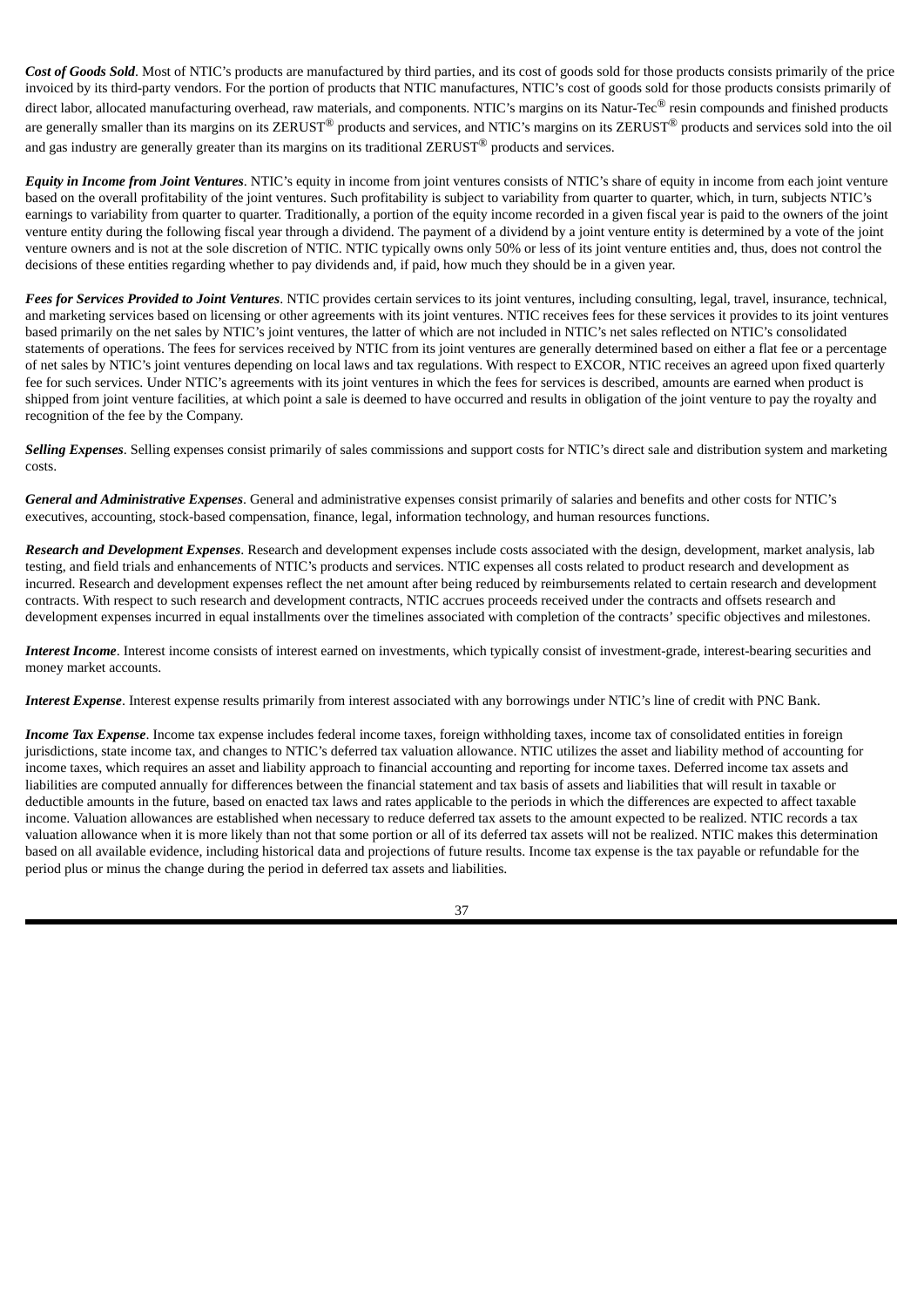# **Results of Operations**

### *Fiscal Year 2020 Compared to Fiscal Year 2019*

The following table sets forth NTIC's results of operations for fiscal 2020 and fiscal 2019.

|                                              |                    | $%$ of           |                    | $%$ of           |               | $\%$       |
|----------------------------------------------|--------------------|------------------|--------------------|------------------|---------------|------------|
|                                              | <b>Fiscal 2020</b> | <b>Net Sales</b> | <b>Fiscal 2019</b> | <b>Net Sales</b> | <b>Change</b> | Change     |
| Net sales, excluding joint ventures          | 45,666,045         | 95.9% \$         | 53,142,583         | 95.3% \$         | (7,476,538)   | $(14.1)\%$ |
| Net sales, to joint ventures                 | 1,972,646          | 4.1%             | 2,607,554          | 4.7%             | (634,908)     | $(24.3)\%$ |
| Cost of goods sold                           | 31,609,274         | 66.4%            | 37,970,244         | 68.1%            | (6,360,970)   | $(16.8)\%$ |
| Equity in income from joint ventures         | 4,270,327          | $9.0\%$          | 7,225,518          | 13.0%            | (2,955,191)   | $(40.9)\%$ |
| services<br>provided to<br>joint<br>Fees for |                    |                  |                    |                  |               |            |
| ventures                                     | 4,612,885          | 9.7%             | 5.727.579          | 10.3%            | (1, 114, 694) | $(19.5)\%$ |
| Selling expenses                             | 10,656,689         | 22.4%            | 10,968,592         | 19.7%            | (311,903)     | $(2.8)\%$  |
| General and administrative expenses          | 8,688,309          | 18.2%            | 9,349,559          | 16.8%            | (661,250)     | $(7.1)\%$  |
| Research and development expenses            | 3,979,455          | 8.4%             | 3.822,070          | 6.9%             | 157.385       | 4.1%       |

*Net Sales*. NTIC's consolidated net sales decreased 14.5% to \$47,638,691 during fiscal 2020 compared to \$55,750,137 during fiscal 2019. NTIC's consolidated net sales to unaffiliated customers excluding NTIC's joint ventures decreased 14.1% to \$45,666,045 during fiscal 2020 compared to \$53,142,583 during fiscal 2019. Net sales to joint ventures decreased 24.3% to \$1,972,646 in fiscal 2020 compared to fiscal 2019. These decreases were primarily a result of reduced demand globally as a result of the COVID-19 pandemic. NTIC anticipates that the COVID-19 pandemic will continue to significantly adversely affect sales of ZERUST<sup>®</sup> products and services during fiscal 2021.

The following table sets forth NTIC's net sales by product segment for fiscal 2020 and fiscal 2019:

|                                         |                    |             |               | $\%$          |
|-----------------------------------------|--------------------|-------------|---------------|---------------|
|                                         | <b>Fiscal 2020</b> | Fiscal 2019 | Change        | <b>Change</b> |
| Total $\text{ZERUST}^{\circledR}$ sales | 34,474,535         | 38,174,712  | (3,700,177)   | $(9.7)\%$     |
| Total Natur-Tec <sup>®</sup> sales      | 13.164.156         | 17,575,425  | (4,411,269)   | (25.1)%       |
| Total net sales                         | 47,638,691         | 55,750,137  | (8, 111, 446) | $(14.5)\%$    |

During fiscal 2020, 72.4% of NTIC's consolidated net sales were derived from sales of ZERUST<sup>®</sup> products and services, which decreased 9.7% to \$34,474,535 compared to \$38,174,712 during fiscal 2019. NTIC has strategically focused its sales efforts for ZERUST<sup>®</sup> products and services on customers with sizeable corrosion problems in industry sectors that offer sizable growth opportunities, including the oil and gas sector. Overall, demand for  $\text{ZERUST}^{\circledR}$  products and services depends heavily on the overall health of the market segments to which NTIC sells its products, including the automotive, oil and gas, agriculture, and mining markets in particular. This decrease was primarily a result of reduced demand globally as a result of the COVID-19 pandemic. NTIC anticipates that the COVID-19 pandemic will continue to significantly adversely affect sales of ZERUST<sup>®</sup> products and services during fiscal 2021.

The following table sets forth NTIC's net sales of ZERUST<sup>®</sup> products for fiscal 2020 and fiscal 2019:

|                                                 |                    |                    |               | $\%$       |
|-------------------------------------------------|--------------------|--------------------|---------------|------------|
|                                                 | <b>Fiscal 2020</b> | <b>Fiscal 2019</b> | Change        | Change     |
| $ZERUST^{\circledR}$ industrial net sales       | 29,719,015         | 32,839,875         | (3, 120, 860) | $(9.5)\%$  |
| $ZERUST^{\circledR}$ joint venture net sales    | 1.972.646          | 2,607,554          | (634,908)     | $(24.3)\%$ |
| $\text{ZERUST}^{\circledR}$ oil & gas net sales | 2,782,874          | 2,727,283          | 55,591        | 2.0%       |
| Total $\text{ZERUST}^{\circledR}$ net sales     | 34,474,535         | 38,174,712         | (3,700,177)   | $(9.7)\%$  |

NTIC's total ZERUST<sup>®</sup> net sales decreased during fiscal 2020 compared to fiscal 2019 primarily due to overall decreased demand for ZERUST<sup>®</sup> industrial products and services in North America, partially offset by increased demand for ZERUST<sup>®</sup> oil and gas products and services. NTIC's sales of ZERUST<sup>®</sup> industrial products and services for fiscal 2020 were adversely affected by reduced demand globally as a result of the COVID-19 pandemic.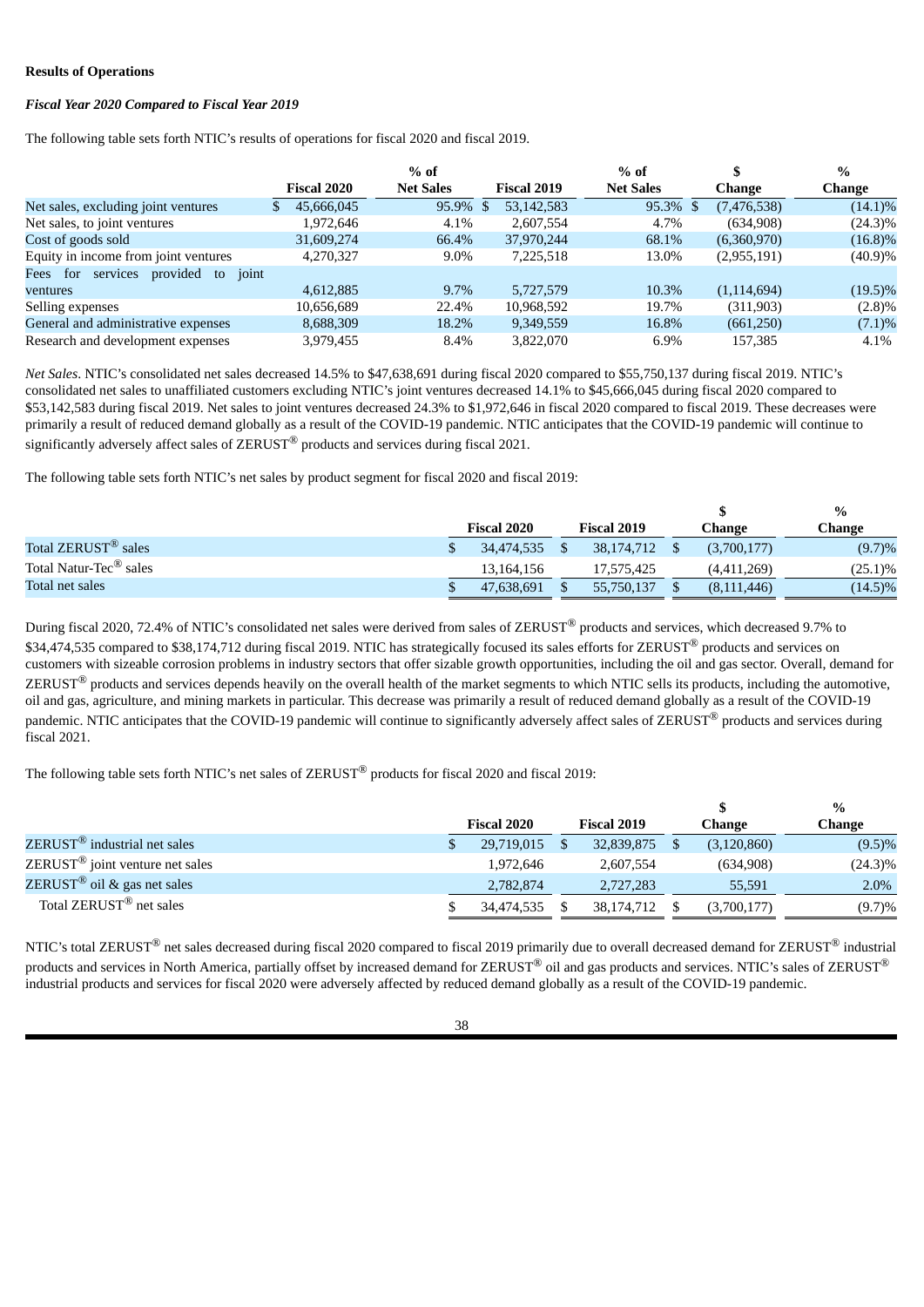Demand for ZERUST<sup>®</sup> products and services decreased significantly beginning in February 2020 largely as a result of the COVID-19 pandemic and will likely have a significant adverse effect on sales of ZERUST<sup>®</sup> products and services during fiscal 2021.

 $\text{ZERUST}^{\circledR}$  oil and gas net sales increased 2.0% during fiscal 2020 compared to fiscal 2019 primarily as a result of new opportunities with new customers, partially offset by reduced demand as a result of the COVID-19 pandemic. The pandemic's impact on NTIC's ZERUST<sup>®</sup> oil and gas business was primarily due to significantly lower oil prices and travel restrictions, which inhibited NTIC's ability to travel to customer sites in order to install solutions. NTIC expects its oil and gas sales will continue to be impacted for the duration of the pandemic. NTIC also anticipates that its sales of ZERUST<sup>®</sup> products and services into the oil and gas industry will continue to remain subject to significant volatility from quarter to quarter as sales are recognized, specifically due to the volatility of oil prices. Demand for oil and gas products around the world depends primarily on market acceptance and the reach of NTIC's distribution network. Because of the typical size of individual orders and overall size of NTIC's net sales derived from sales of oil and gas products, the timing of one or more orders can materially affect NTIC's quarterly sales compared to prior fiscal year quarters.

During fiscal 2020, 27.6% of NTIC's consolidated net sales were derived from sales of Natur-Tec® products, compared to 31.5% during fiscal 2019. Sales of Natur-Tec® products decreased 25.1% to \$13,164,156 during fiscal 2020 compared to \$17,575,425 during fiscal 2019. This decrease was primarily due to a decrease in finished product sales in North America and finished product sales at NTIC's majority-owned subsidiary in India, Natur-Tec India Private Limited (Natur-Tec India), and decreased demand globally as a result of the COVID-19 pandemic. The COVID pandemic has adversely impacted demand from across the apparel industry, as well as many large users of bioplastics, including college campuses, stadiums, arenas, restaurants, and corporate office complexes. NTIC currently expects these customers will be some of the last businesses to re-open, and accordingly, anticipates that the COVID-19 pandemic will continue to significantly adversely affect sales of Natur-Tec® products during fiscal 2021.

*Cost of Goods Sold*. Cost of goods sold decreased 16.8% in fiscal 2020 compared to fiscal 2019 primarily as a result of the decrease in net sales, as described above. Cost of goods sold as a percentage of net sales decreased to 66.4% during fiscal 2020 compared to 68.1% during fiscal 2019 primarily due to an increased percentage of product sales from ZERUST<sup>®</sup> oil and gas products, which have higher gross margins than NTIC's traditional ZERUST<sup>®</sup> industrial products and services or its Natur-Tec® products.

*Equity in Income from Joint Ventures*. NTIC's equity in income from joint ventures decreased 40.9% to \$4,270,327 during fiscal 2020 compared to \$7,225,518 during fiscal 2019. This decrease was primarily a result of decreased profitability of the joint ventures during fiscal 2020 compared to fiscal 2019 and which fluctuates based on net sales. Of the total equity in income from joint ventures, NTIC had equity in income from joint ventures of \$2,622,423 attributable to EXCOR during fiscal 2020 compared to \$5,415,362 attributable to EXCOR during fiscal 2019. NTIC had equity in income of all other joint ventures of \$1,647,904 during fiscal 2020 compared to \$1,810,156 during fiscal 2019.

*Fees for Services Provided to Joint Ventures*. NTIC recognized fee income for services provided to joint ventures of \$4,612,885 during fiscal 2020 compared to \$5,727,579 during fiscal 2019, representing a decrease of 19.5%, or \$1,114,694. Fee income for services provided to joint ventures is traditionally a function of the sales made by NTIC's joint ventures. Total net sales of NTIC's joint ventures decreased \$27,605,373 to \$87,030,062 during fiscal 2020 compared to \$114,635,435 during fiscal 2019, representing a decrease of 24.1%. Net sales of NTIC's joint ventures are not included in NTIC's product sales and are not included in NTIC's consolidated financial statements. Of the total fee income for services provided to joint ventures, fees of \$843,752 were attributable to EXCOR during fiscal 2020 compared to \$852,526 attributable to EXCOR during fiscal 2019. These decreases are primarily the result of decreased global demand for NTIC's products as a result of the COVID-19 pandemic. NTIC anticipates that net sales of its joint ventures and accordingly its equity in income from its joint ventures will continue to be adversely affected by the COVID-19 pandemic during fiscal 2021.

*Selling Expenses*. NTIC's selling expenses decreased 2.8% in fiscal 2020 compared to fiscal 2019 due primarily to decreased travel expenses and other expenses due to work from home arrangements necessitated by the COVID-19 pandemic. Selling expenses as a percentage of net sales increased to 22.4% for fiscal 2020 compared to 19.7% in fiscal 2019 primarily due to the decrease in net sales, as previously described.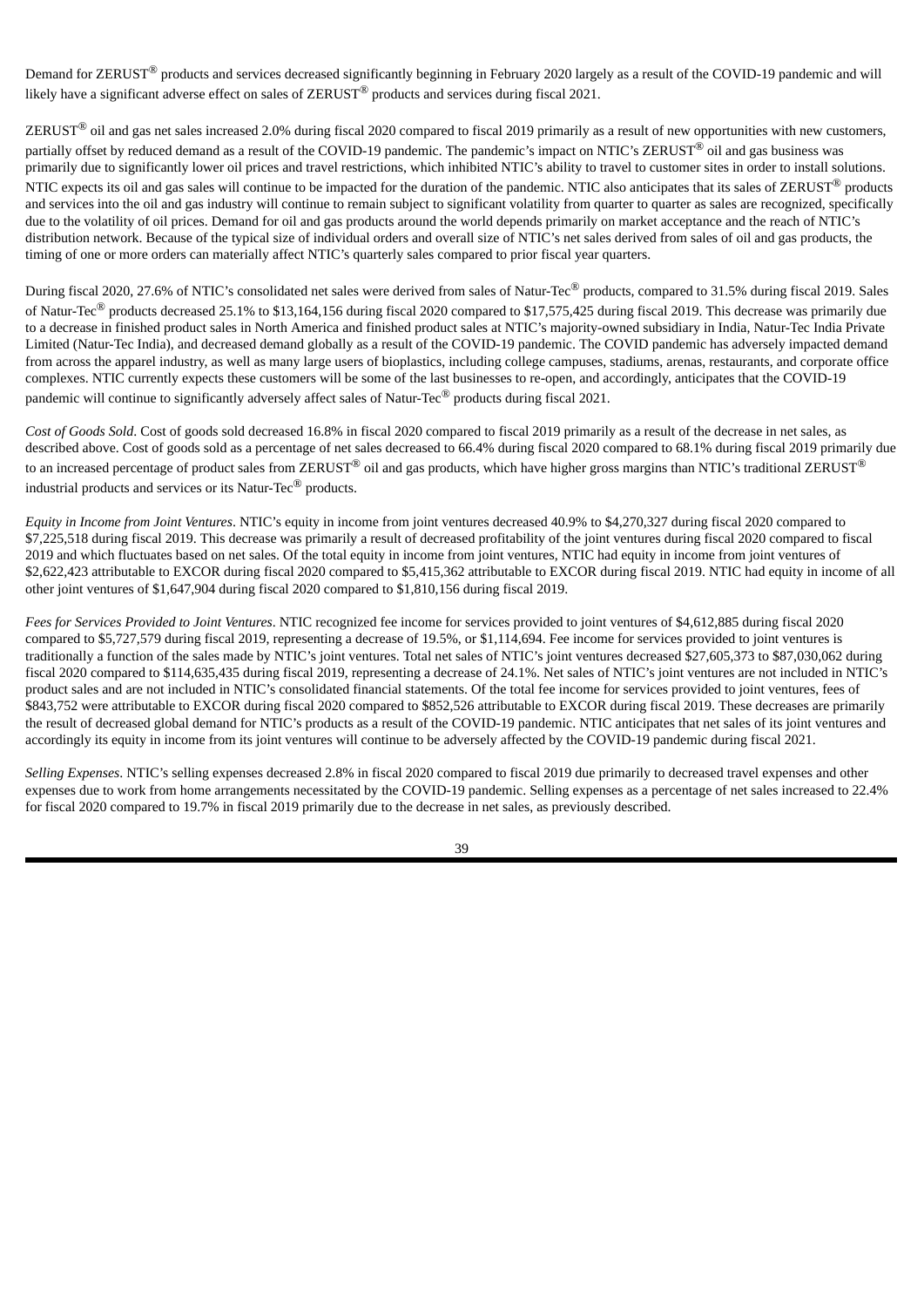*General and Administrative Expenses*. NTIC's general and administrative expenses decreased 7.1% in fiscal 2020 compared to fiscal 2019 primarily due to decreased travel expenses and other expenses due to work from home arrangements necessitated by the COVID-19 pandemic, partially offset by approximately \$170,000 expense due to a loss on disposal of certain fixed assets and patents. As a percentage of net sales, general and administrative expenses increased to 18.2% for fiscal 2020 from 16.8% for fiscal 2019 primarily to the decrease in net sales, as previously described.

*Research and Development Expenses*. NTIC's research and development expenses increased 4.1% in fiscal 2020 compared to fiscal 2019 primarily due to increased personnel and development efforts, partially offset by decreased travel expenses and other expenses due to work from home arrangements necessitated by the COVID-19 pandemic.

*Interest Income*. NTIC's interest income increased to \$167,733 in fiscal 2020 compared to \$78,257 in fiscal 2019 due primarily to volatile earnings on available for sale securities.

*Interest Expense*. NTIC's interest expense increased to \$16,034 in fiscal 2020 compared to \$13,567 in fiscal 2019.

*Income Before Income Tax Expense*. NTIC incurred a profit before income tax expense of \$1,739,875 for fiscal 2020 compared to income before income tax expense of \$6,657,459 for fiscal 2019.

*Income Tax Expense*. Income tax expense was \$2,674,635 during fiscal 2020 compared to \$841,837 during fiscal 2019 for an effective tax rate of 153.7% and 12.7%, respectively. Income tax expense during fiscal 2020 includes \$1,626,251 related to the impact of a tax valuation allowance recorded with respect to the Company's domestic deferred tax assets during fiscal 2020.

*Net (Loss) Income Attributable to NTIC*. Net (loss) income attributable to NTIC decreased to a loss of \$(1,337,709), or \$(0.15) per diluted common share, for fiscal 2020 compared to income of \$5,209,622, or \$0.55 per diluted common share, for fiscal 2019, a decrease of \$6,547,334 or \$0.70 per diluted share. This decrease was primarily the result of the increase in the income tax expense noted above and decrease in net sales and resulting gross profit and income from joint venture operations during fiscal 2020 compared to fiscal 2019 due to the impact of the COVID-19 pandemic.

NTIC anticipates that its earnings will be significantly adversely affected by the COVID-19 pandemic throughout fiscal 2021 and that its quarterly net income or loss will continue to remain subject to significant volatility primarily due to the financial performance of its subsidiaries and joint ventures, sales of its ZERUST<sup>®</sup> products and services into the oil and gas industry, and sales of its Natur-Tec<sup>®</sup> bioplastics products, which fluctuate more on a quarterly basis than the traditional ZERUST® business.

*Other Comprehensive Income – Foreign Currency Translations Adjustment*. The changes in the foreign currency translations adjustment were due to the fluctuation of the U.S. dollar compared to the Euro and other foreign currencies during fiscal 2020 compared to fiscal 2019.

# **Liquidity and Capital Resources**

*Sources of Cash and Working Capital*. As of August 31, 2020, NTIC's working capital, defined as current assets less current liabilities, was \$27,104,746, including \$6,403,032 in cash and cash equivalents and \$5,544,722 in available for sale securities, compared to working capital of \$25,460,569, including \$5,856,758 in cash and cash equivalents and \$3,565,258 in available for sale securities, as of August 31, 2019. These increases are primarily the result of the suspension of NTIC's quarterly cash dividend payments beginning with the third quarter of fiscal 2020, the increase of dividends received from joint ventures, the collection of outstanding receivables and the decrease in operating expenses during fiscal 2020 compared to fiscal 2019.

As of August 31, 2020, NTIC had a revolving line of credit with PNC Bank of \$3,000,000 with no amounts outstanding. At the option of the Company, outstanding advances under the line of credit bear interest at either (a) an annual rate based on LIBOR plus 2.15% for the applicable LIBOR interest period selected by the Company or (b) at the rate publicly announced by PNC Bank from time to time as its prime rate. On December 16, 2019, the Company and PNC Bank extended the maturity date of the line of credit from January 7, 2020 to January 7, 2021. All other terms of the line of credit and the loan agreement and other documents evidencing the line of credit remain the same. It is anticipated that, as historically has been the practice, the line of credit will be renewed each year for one additional year for the immediate foreseeable future.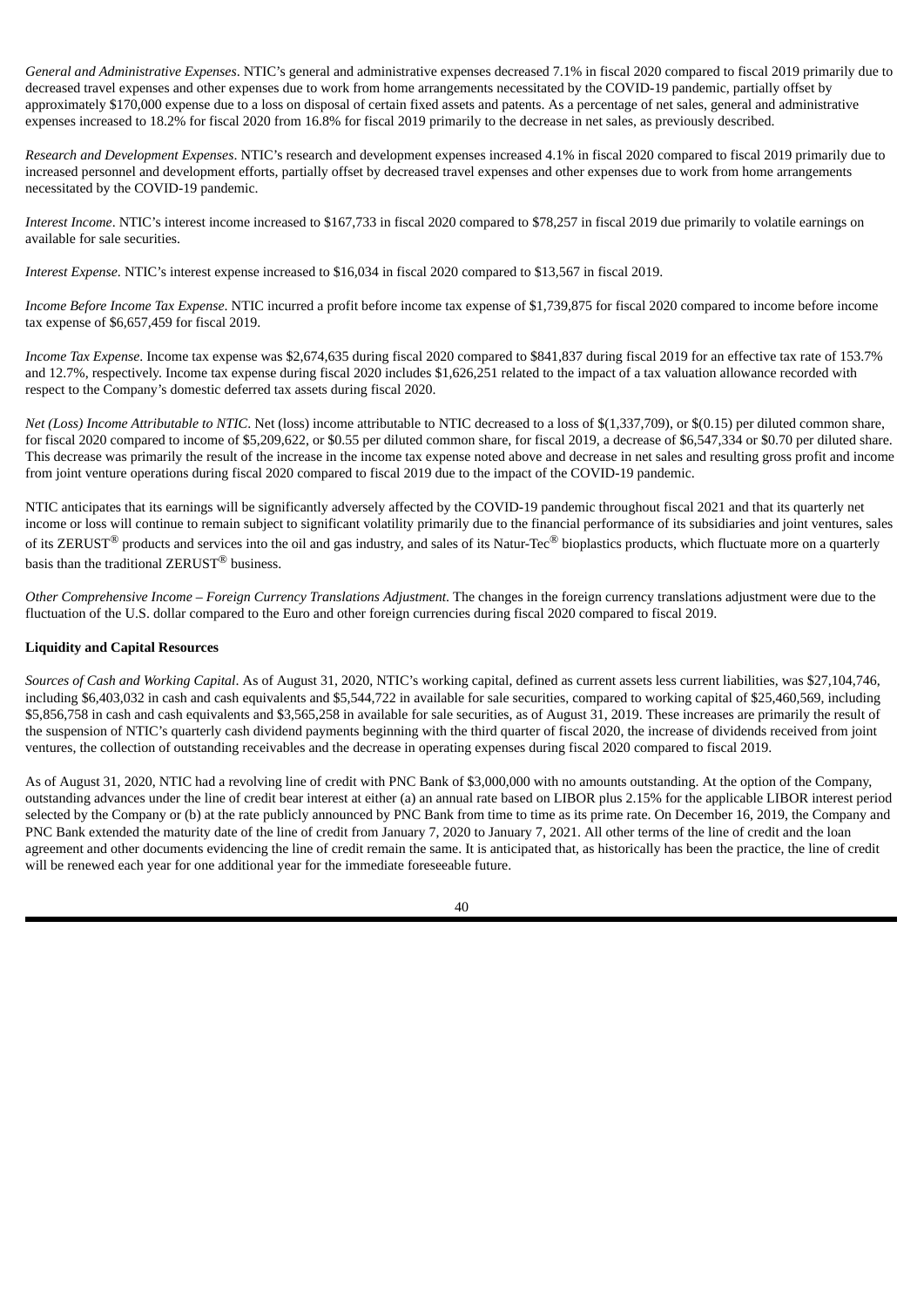The line of credit is evidenced by an amended and restated committed line of credit note in the principal amount of up to \$3,000,000. The line of credit has a \$1,200,000 standby letter of credit sub-facility, with any standby letters of credit issued thereunder being at the sole discretion of PNC Bank. Any lines of credit issued by PNC Bank would decrease the availability under the revolving line of credit.

The line of credit is subject to standard covenants, including affirmative financial covenants, such as the maintenance of a minimum fixed charge coverage ratio, and negative covenants, which, among other things, limit the incurrence of additional indebtedness, loans and equity investments, disposition of assets, mergers and consolidations, and other matters customarily restricted in such agreements. Under the loan agreement, NTIC is subject to a minimum fixed charge coverage ratio of 1.10:1.00. As of August 31, 2020, NTIC was in compliance with all debt covenants.

NTIC believes that a combination of its existing cash and cash equivalents, available for sale securities, forecasted cash flows from future operations, anticipated distributions of earnings, anticipated fees to NTIC for services provided to its joint ventures, and funds available through existing or anticipated financing arrangements will be adequate to fund its existing operations, investments in new or existing joint ventures or subsidiaries, capital expenditures, debt repayments, cash dividends if NTIC's Board of Directors decides to reinstate them, and any stock repurchases for at least the next 12 months. During fiscal 2021, NTIC expects to continue to invest directly and through its use of working capital in NTIC China, Zerust Mexico, NTI Europe, research and

development, marketing efforts, resources for the application of its corrosion prevention technology in the oil and gas industry, and its Natur-Tec® bioplastics business, although the amounts of these various investments are not known at this time. In order to take advantage of such new product and market opportunities to expand its business and increase its revenues, NTIC may decide to finance such opportunities by borrowing under its revolving line of credit or raising additional financing through the issuance of debt or equity securities. There is no assurance that any financing transaction will be available on terms acceptable to NTIC or at all or that any financing transaction will not be dilutive to NTIC's current stockholders.

NTIC traditionally has used the cash generated from its operations, distributions of earnings from joint ventures, and fees for services provided to its joint ventures to fund NTIC's new technology investments and capital contributions to new and existing subsidiaries and joint ventures. NTIC's joint ventures traditionally have operated with little or no debt and have been self-financed with minimal initial capital investment and minimal additional capital investment from their respective owners.

*Uses of Cash and Cash Flow.* Net cash provided by operating activities during fiscal 2020 was \$4,912,070 which resulted principally from dividends received from joint ventures, stock-based compensation, depreciation, amortization and deferred income taxes, partially offset by NTIC's net loss, equity in income from joint ventures, and an offset by a decrease in accrued liabilities. Net cash provided by operating activities during fiscal 2019 was \$5,477,022, which resulted principally from NTIC's net income, dividends received from joint ventures, stock-based compensation, depreciation, amortization, and an increase in accounts payable, partially offset by NTIC's equity in income from joint ventures, an increase in inventory and a decrease in accrued liabilities.

NTIC's cash flows from operations are impacted by significant changes in certain components of NTIC's working capital, including inventory turnover and changes in receivables and payables. NTIC considers internal and external factors when assessing the use of its available working capital, specifically when determining inventory levels and credit terms of customers. Key internal factors include existing inventory levels, stock reorder points, customer forecasts, and customer requested payment terms, and key external factors include the availability of primary raw materials and sub-contractor production lead times. NTIC's typical contractual for trade receivables, excluding joint ventures, are traditionally 30 days and 90 days for trade receivables from its joint ventures. Before extending unsecured credit to customers, excluding NTIC's joint ventures, NTIC reviews customers' credit histories and will establish an allowance for uncollectible accounts based upon factors surrounding the credit risk of specific customers and other information. Accounts receivable over 30 days are considered past due for most customers. NTIC does not accrue interest on past due accounts receivable. If accounts receivables in excess of the provided allowance are determined uncollectible, they are charged to selling expense in the period that the determination is made. Accounts receivable are deemed uncollectible based on NTIC exhausting reasonable efforts to collect. NTIC's typical contractual terms for receivables for services provided to its joint ventures are 90 days. NTIC records receivables for services provided to its joint ventures on an accrual basis, unless circumstances exist that make the collection of the balance uncertain, in which case the fee income will be recorded on a cash basis until there is consistency in payments. This determination is handled on a case by case basis.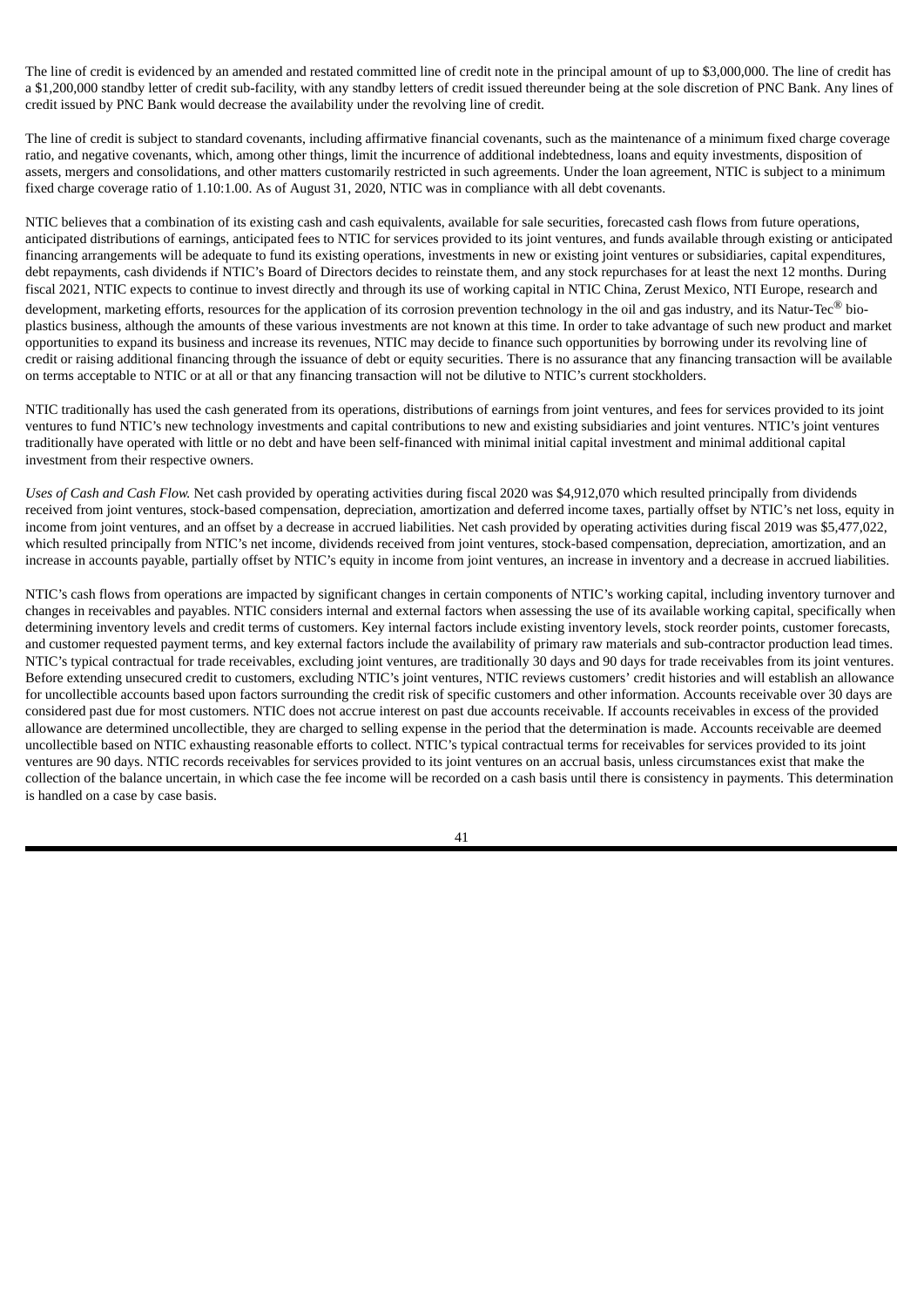NTIC experienced a decrease in trade receivables and an increase in inventory as of August 31, 2020 compared to August 31, 2019. Trade receivables excluding joint ventures as of August 31, 2020 decreased \$1,707,306 compared to August 31, 2019, primarily related to the timing of collections and the decrease in sales. Outstanding trade receivables excluding joint ventures balances as of August 31, 2020 decreased by an average of 3 days to an average of 65 days from balances outstanding from these customers as of August 31, 2019. Outstanding trade receivables from joint ventures as of August 31, 2020 decreased \$348,573 compared to August 31, 2019 primarily due to the timing of payments. Outstanding balances from trade receivables from joint ventures decreased by an average of 27 days as of August 31, 2020 to an average of 88 days from an average of 115 days from balances outstanding from these customers compared to August 31, 2019. The average days outstanding of trade receivables from joint ventures as of August 31, 2020 were primarily due to the receivable balances at NTIC's joint ventures in United States and India.

Outstanding receivables for services provided to joint ventures as of August 31, 2020 decreased \$340,714 compared to August 31, 2019, and the average days to pay decreased from an average of 81 days to an average of 73 days, compared to August 31, 2019.

Net cash used in investing activities during fiscal 2020 was \$2,784,682, which was primarily the result of the purchase of available for sale securities, purchases of property and equipment and investments in patents, partially offset by proceeds from the sale of available for sale securities and the sale of property and equipment. Net cash used in investing activities during fiscal 2019 was \$1,339,921, which was primarily the result of the purchase of available for sale securities, purchases of property and equipment and investments in patents, partially offset by proceeds from the sale of available for sale securities.

Net cash used in financing activities for fiscal 2020 was \$1,518,005, which resulted from dividends paid on NTIC common stock and a dividend paid to a non-controlling interest, partially offset by proceeds from NTIC's employee stock purchase plan. Net cash used in financing activities for fiscal 2019 was \$2,393,664, which resulted from dividends paid on NTIC common stock and a dividend paid to a non-controlling interest, partially offset by an investment by a non-controlling interest and proceeds from NTIC's employee stock purchase plan.

*Share Repurchase Plan*. On January 15, 2015, NTIC's Board of Directors authorized the repurchase of up to \$3,000,000 in shares of NTIC common stock through open market purchases or unsolicited or solicited privately negotiated transactions. This program has no expiration date but may be terminated by NTIC's Board of Directors at any time. As of August 31, 2020, up to \$2,640,548 in shares of NTIC common stock remained available for repurchase under NTIC's stock repurchase program. No shares of NTIC common stock were repurchased during fiscal 2020 or fiscal 2019.

*Cash Dividends*. During fiscal 2020, NTIC's Board of Directors declared cash dividends on the following dates in the following amounts to holders of record of the Company's common stock as of the following record dates:

en de la posta de la posta de la posta de la posta de la posta de la posta de la posta de la posta de la posta <br>La posta de la posta de la posta de la posta de la posta de la posta de la posta de la posta de la posta de la

| <b>Declaration Date</b> | Amount  | <b>Record Date</b> | <b>Pavable Date</b> |
|-------------------------|---------|--------------------|---------------------|
| October 22, 2019        | \$0.065 | November 6, 2019   | November 20, 2019   |
| January 22, 2020        | \$0.065 | February 5, 2020   | February 19, 2020   |

On April 23, 2020, NTIC announced the temporary suspension of its quarterly cash dividend pending clarity on COVID-19 pandemic. Therefore, NTIC's Board of Directors did not declare a cash dividend during the quarter ended May 31, 2020 or the quarter ended August 31, 2020.

The declaration of future dividends is not guaranteed and will be determined by NTIC's Board of Directors in light of conditions then existing, including NTIC's earnings, financial condition, cash requirements, restrictions in financing agreements, business conditions, and other factors, including without limitation the effect of COVID-19 on its business, operating results, and financial condition.

*Stock Split*. On June 3, 2019, NTIC's Board of Directors declared a two-for-one stock split of NTIC's common stock effected in the form of a 100% share dividend distributed on June 28, 2019 to record holders as of June 17, 2019. As a result of this action, approximately 4.5 million shares were issued to stockholders of record as of June 17, 2019. The par value of the common stock remains at \$0.02 per share, and, accordingly, approximately \$90,900 was transferred from additional paid-in capital to common stock. Net income and dividends declared per share and weighted average shares outstanding presented in this report reflect the 100 percent stock dividend. The two-for-one stock split is reflected in the share amounts in all periods presented in this report.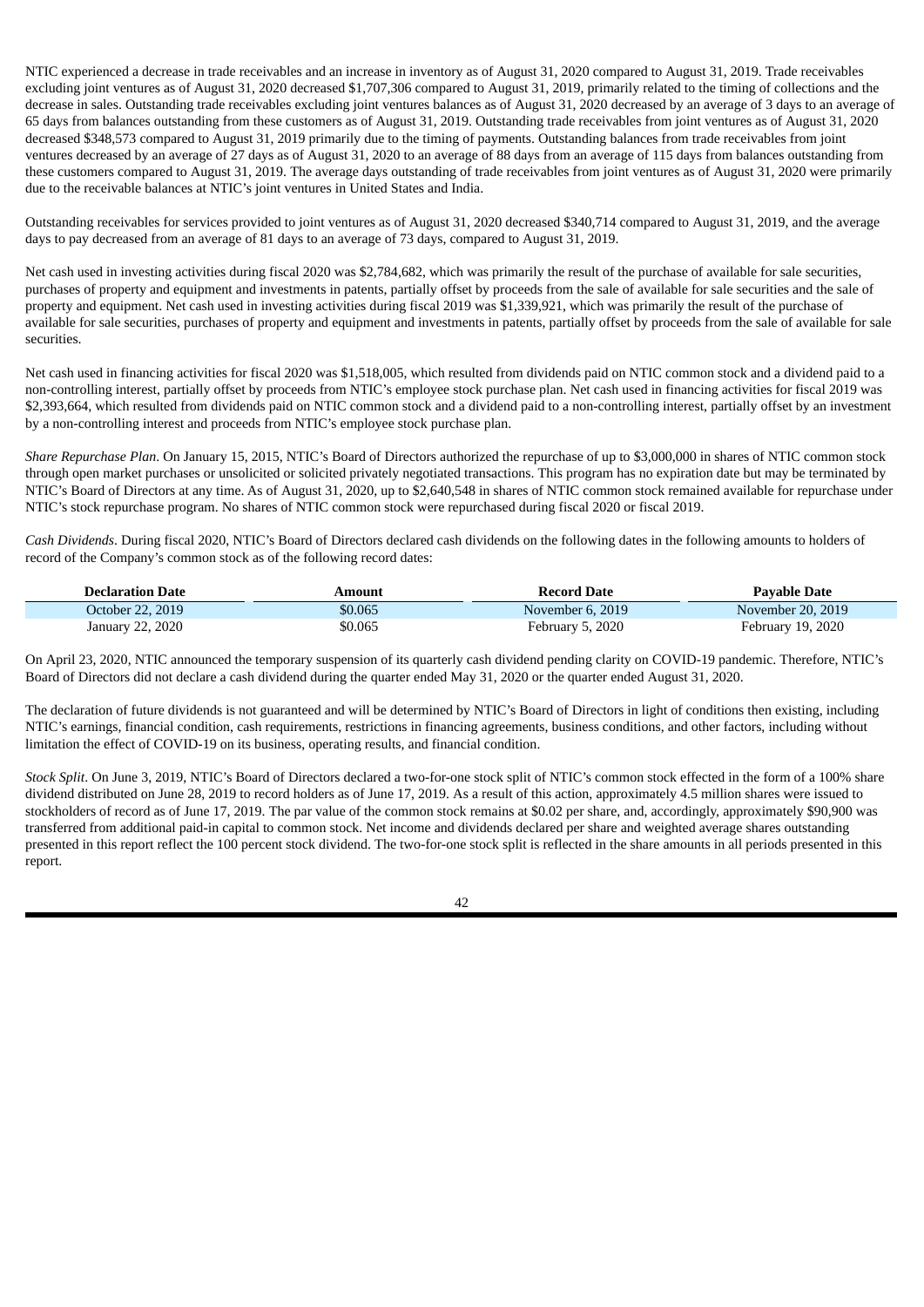*Capital Expenditures and Commitments*. NTIC spent \$711,412 on capital expenditures during fiscal 2020, which related primarily to the purchase of new equipment. NTIC expects to spend an aggregate of approximately \$600,000 to \$900,000 on capital expenditures during fiscal 2021, which it expects will relate primarily to the purchase of new equipment.

*Contractual Obligations.* Set forth below is information concerning NTIC's known contractual obligations as of August 31, 2020 that are fixed and determinable by year starting with the twelve months ending August 31, 2021.

|                                | <b>Payments Due by Period</b> |                 |  |           |  |           |           |       |  |         |  |
|--------------------------------|-------------------------------|-----------------|--|-----------|--|-----------|-----------|-------|--|---------|--|
|                                |                               |                 |  | More than |  |           |           |       |  |         |  |
| <b>Contractual Obligations</b> |                               | Total<br>1 Year |  |           |  | 1-3 Years | 3-5 Years |       |  | 5 Years |  |
| Rent obligations               |                               | 674.689         |  | 386,345   |  | 288,344   |           | $-0-$ |  | $-0-$   |  |
|                                |                               |                 |  |           |  |           |           |       |  |         |  |
| <b>Total</b>                   |                               | 674,689         |  | 386,345   |  | 288,344   |           | $-0-$ |  | $-0-$   |  |

### **Inflation and Seasonality**

Inflation in the United States and abroad historically has had little effect on NTIC. Although NTIC's business historically has not been seasonal, NTIC believes there is now some seasonality in its business. NTIC believes its net sales in the second fiscal quarter were adversely affected by the long Chinese New Year, which slowdown was extended in an effort to combat the spread of COVID-19, the North American holiday season, and overall less corrosion taking place at lower winter temperatures worldwide.

# **Market Risk**

NTIC is exposed to market risk stemming from changes in foreign currency exchange rates, commodity prices, and interest rates.

Because the functional currency of NTIC's foreign operations and investments in its foreign joint ventures is the applicable local currency, NTIC is exposed to foreign currency exchange rate risk arising from transactions in the normal course of business. NTIC's principal exchange rate exposure is with the Euro, the Japanese Yen, the Indian Rupee, the Chinese Renminbi, the South Korean Won, and the English Pound against the U.S. Dollar. NTIC's fees for services provided to joint ventures and dividend distributions from these foreign entities are paid in foreign currencies and, thus, fluctuations in foreign currency exchange rates could result in declines in NTIC's reported net income. Since NTIC's investments in its joint ventures are accounted for using the equity method, any changes in foreign currency exchange rates would be reflected as a foreign currency translation adjustment and would not change NTIC's equity in income from joint ventures reflected in its consolidated statements of operations. NTIC does not hedge against its foreign currency exchange rate risk.

Some raw materials used in NTIC's products are exposed to commodity price changes. The primary commodity price exposures are with a variety of plastic resins.

At the option of NTIC, outstanding advances under NTIC's \$3,000,000 revolving line of credit with PNC Bank bear interest at either (a) an annual rate based on LIBOR plus 2.15% for the applicable LIBOR interest period selected by NTIC or (b) at the rate publicly announced by PNC Bank from time to time as its prime rate and, thus, may subject NTIC to some market risk on interest rates. As of August 31, 2020, NTIC had no borrowings under the line of credit.

# **Related Party Transactions**

Since NTIC's joint ventures are considered related parties, NTIC recorded sales to its joint ventures as a separate line item on the face of NTIC's consolidated statements of operations and recorded fees for services provided to its joint ventures as separate line items on the face of NTIC's consolidated statements of operations. NTIC also records trade receivables from joint ventures, receivables for fees for services provided to joint ventures, and NTIC's investments in joint ventures as separate line items on its consolidated balance sheets.

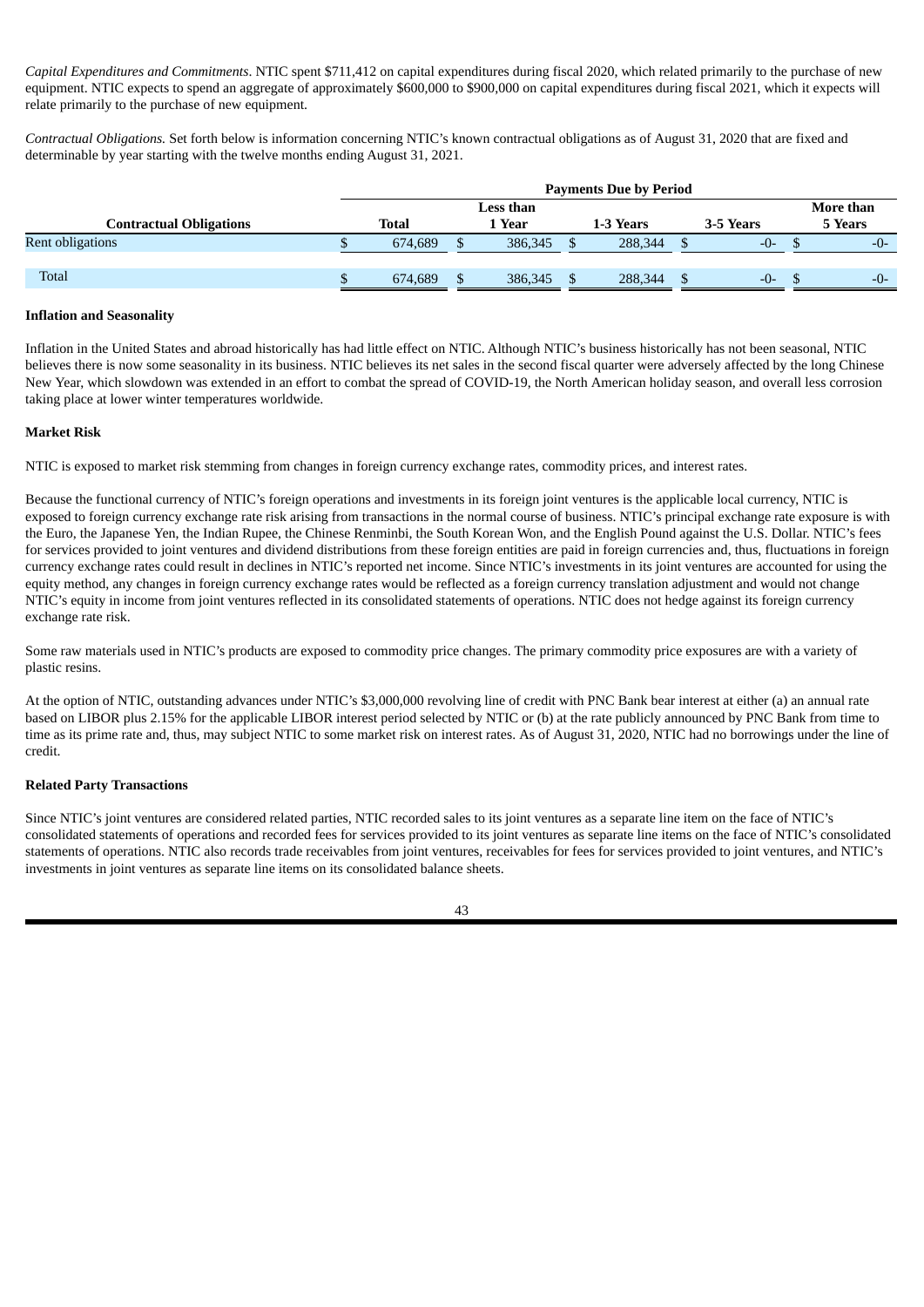NTIC established its joint venture network approximately 30 years ago as a method to increase its worldwide distribution network for ZERUST<sup>®</sup> rust and corrosion inhibiting products and services. NTIC participates, either directly or indirectly, in 19 active joint venture arrangements in North America, Europe, and Asia. Each of these joint ventures generally manufactures and markets finished products in the geographic territory to which it is assigned. NTIC's joint venture partners are knowledgeable in the applicable environmental, labor, tax, and other requisite regulations and laws of the respective foreign countries in which they operate, as well as the local customs and business practices. NTIC's revenue recognition policy for sales to its joint ventures is the same as its policy for sales to unaffiliated customers.

The fees for services provided to joint ventures are determined based on either a flat fee or a percentage of sales depending on local laws and tax regulations. With respect to NTIC's joint venture in Germany, EXCOR, NTIC recognizes an agreed upon quarterly fee for such services. NTIC records revenue related to fees for services provided to joint ventures when earned, amounts are determinable, and collectability is reasonably assured. Under NTIC's agreements with its joint ventures, fee amounts are earned when product is shipped from joint venture facilities. NTIC reviews the financial situation of each joint venture to assist in the likelihood of collections on amounts earned. From time to time, NTIC elects to account for such fees on a cash basis for certain joint ventures when uncertainty exists surrounding the collections of such fees. There are no fees being accounted for in this manner at present. The expenses incurred in support of its joint ventures are direct expenses that NTIC incurs related to its joint ventures and include such items as employee compensation and benefit expenses, travel expense, insurance, consulting expense, legal expense, and lab supplies and testing expense.

See Note 13 to NTIC's consolidated financial statements for other related party transaction disclosures.

# **Off-Balance Sheet Arrangements**

NTIC does not have any relationships with unconsolidated entities or financial partnerships, such as entities often referred to as structured finance or special purpose entities, which are established for the purpose of facilitating off-balance sheet financial arrangements. As such, NTIC is not materially exposed to any financing, liquidity, market, or credit risk that could arise if NTIC had engaged in such arrangements.

### **Critical Accounting Policies and Estimates**

The preparation of NTIC's consolidated financial statements requires management to make estimates and judgments that affect the reported amount of assets, liabilities, revenues and expenses, and related disclosure of contingent assets and liabilities. The Securities and Exchange Commission has defined a company's most critical accounting policies as those that are most important to the portrayal of its financial condition and results of operations and those which require the company to make its most difficult and subjective judgments, often as a result of the need to make estimates of matters that are inherently uncertain. Based on this definition, NTIC has identified the following critical accounting policies. Although NTIC believes that its estimates and assumptions are reasonable, they are based upon information available when they are made. Actual results may differ significantly from these estimates under different assumptions or conditions.

### *Principles of Consolidation*

NTIC evaluates its voting and variable interests in entities on a qualitative and quantitative basis. NTIC consolidates entities in which it concludes it has the power to direct the activities that most significantly impact an entity's economic success and has the obligation to absorb losses or the right to receive benefits that could be significant to the entity. All such relationships are evaluated on an ongoing basis. The consolidated financial statements include the accounts of Northern Technologies International Corporation, its wholly-owned subsidiaries, Northern Technologies Holding Company, LLC, NTIC (Shanghai) Co., Ltd., NTIC Europe GmbH and ZERUST-EXCOR MEXICO, S. de R.L. de C.V., NTIC's majority-owned subsidiary in Brazil, Zerust Prevenção de Corrosão S.A., NTIC's majority-owned holding company, NTI Asean LLC, and NTIC's majority-owned subsidiary in India, Natur-Tec India Private Limited, Natur-Tec Lanka, Zerust Singapore Pte Ltd (Zerust Singapore) and Zerust Vietnam Co. Ltd (Zerust Vietnam). NTIC's consolidated financial statements do not include the accounts of any of its joint ventures.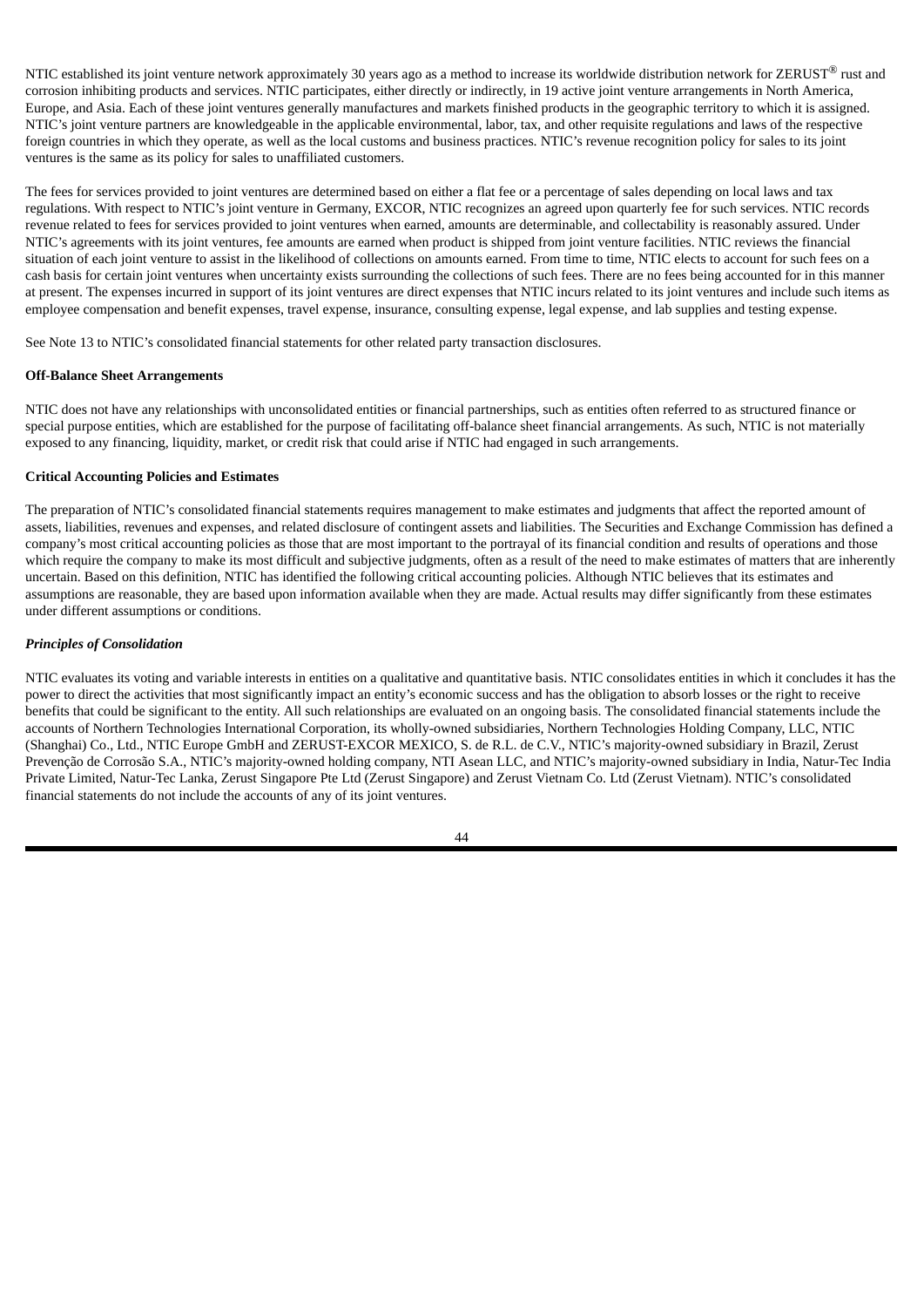### *Investments in Joint Ventures and Recoverability of Investments in Joint Ventures*

NTIC's investments in its joint ventures are accounted for using the equity method. NTIC assesses its joint ventures for impairment on an annual basis as of August 31 of each year as part of its fiscal year end analysis. In addition to the annual review for impairment, NTIC reviews the operating results of each joint venture on a quarterly basis in comparison to its historical operating results and its accrual for fees for services provided to joint ventures. If the operating results of a joint venture do not meet NTIC's financial performance expectations, an additional evaluation is performed on the joint venture. In addition to the annual assessments for impairment, non-periodic assessments for impairment may occur if cash remittances are less than accrued balances, a joint venture's management requests capital, or other events occur suggesting anything other than temporary decline in value. If an investment were determined to be impaired, then a reserve would be created to reflect the impairment on the financial results of NTIC. NTIC's evaluation of its investments in joint ventures requires NTIC to make assumptions about future cash flows of its joint ventures. These assumptions require significant judgment, and actual results may differ from assumed or estimated amounts.

### *Investment at Carrying Value*

If NTIC is no longer able to exercise significant influence over operating and financial policy of a joint venture previously accounted for under the equity method, it maintains the investment at the carrying value as of the date that significant influence no longer exists and discontinues accruing the proportionate earnings or losses of the investment.

Investments are considered to be impaired when a decline in fair value is judged to be other-than-temporary. Fair value is calculated based on publicly available market information or other estimates determined by management. NTIC employs a systematic methodology on a quarterly basis that considers available quantitative and qualitative evidence in evaluating potential impairment of its investments. If the cost of an investment exceeds its fair value, NTIC evaluates, among other factors, general market conditions, credit quality of debt instrument issuers, the duration and extent to which the fair value is less than cost, and for equity securities, its intent and ability to hold, or plans to sell, the investment. NTIC also considers specific adverse conditions related to the financial health of and business outlook for the investee, including industry and sector performance, changes in technology, and operational and financing cash flow factors. Once a decline in fair value is determined to be other-than-temporary, an impairment charge is recorded to other income (expense), and a new cost basis in the investment is established.

### *Revenue Recognition*

Revenue is measured based on consideration specified in the contract with a customer, adjusted for any applicable estimates of variable consideration and other factors affecting the transaction price, including noncash consideration, consideration paid or payable to customers, and significant financing components. While most of the Company's revenue is contracted with customers through one-time purchase orders and short-term contracts, the Company does have long-term arrangements with certain customers. Revenue from all customers is recognized when a performance obligation is satisfied by transferring control of a distinct good or service to a customer. The transaction price for the Company's products is the invoiced amount. Revenue is recognized when transfer of control occurs as defined by the terms in the customer agreement, generally upon shipment of product.

With respect to recording revenue related to fees earned for services provided to NTIC's joint ventures, amounts are earned when product is shipped from joint venture facilities, at which point a sale is deemed to have occurred and results in obligation for the joint venture to pay the royalty and recognition of the fee by the Company. The support and services NTIC provides its joint ventures include consulting, travel, insurance, technical and marketing services to existing joint ventures, legal fees incurred in the establishment of new joint ventures, registration and promotion and legal defense of worldwide trademarks, and legal fees incurred in connection with the filing of patent applications based on licensing or other agreements with its joint ventures. NTIC receives fees for the services it provides to its joint ventures based primarily on the net sales by NTIC's joint ventures. The fees for support services received by NTIC from its joint ventures are generally determined based on either a flat fee or a percentage of net sales by NTIC's joint ventures depending on local laws and tax regulations. Under NTIC's agreements with its joint ventures, amounts are earned when product is shipped from joint venture facilities. NTIC reviews the financial situation of each of its joint ventures to assist in the likelihood of collections on amounts earned. NTIC elects to account for these fees on a cash basis for certain joint ventures when uncertainty exists surrounding the collections of such fees.

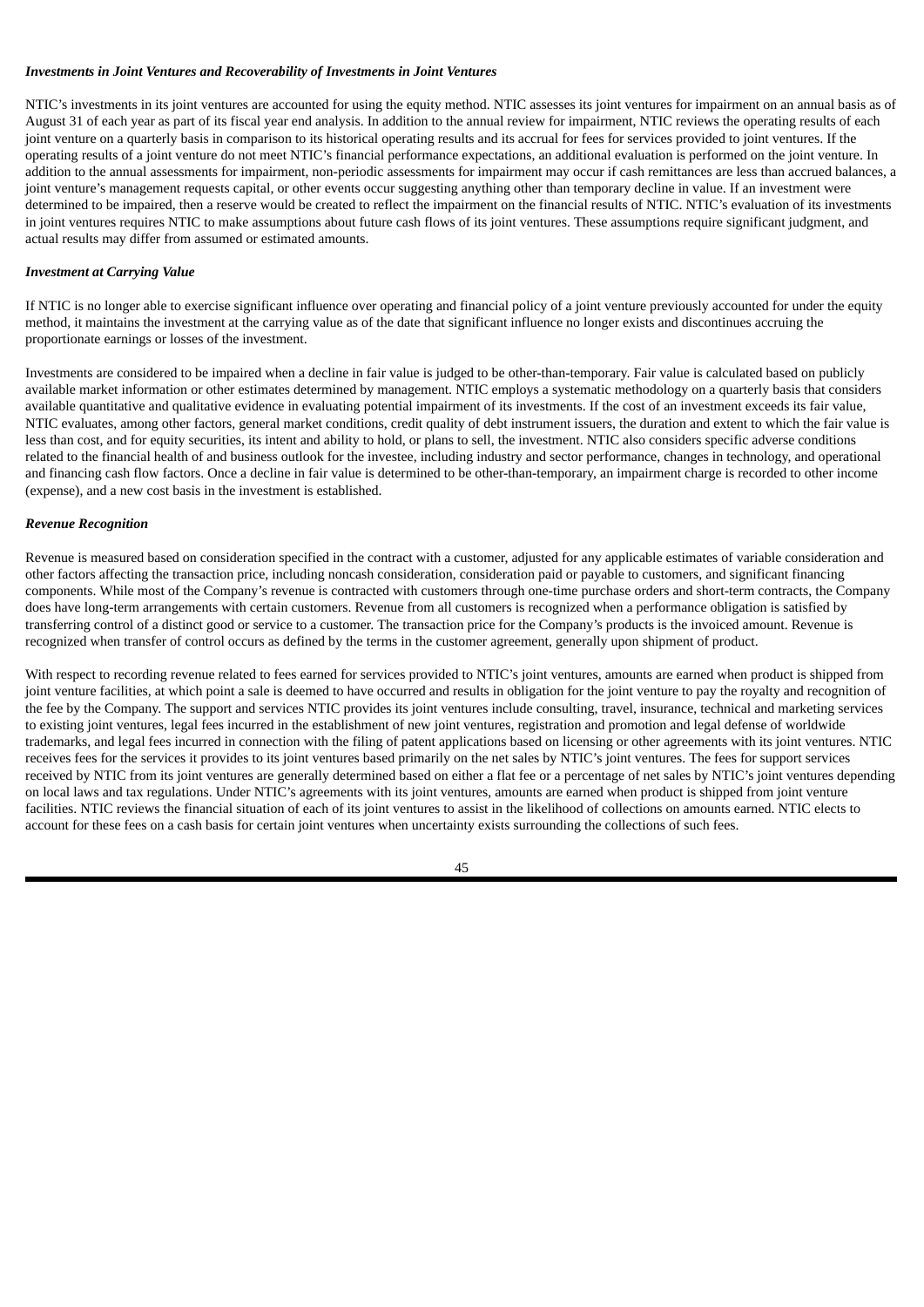# *Accounts Receivable*

Trade receivables arise from sales of NTIC's products and services to NTIC's joint ventures and to unaffiliated customers. Trade receivables from joint ventures arise from sales NTIC makes to its joint ventures of products and the essential additives required to make ZERUST® industrial corrosion inhibiting products functional. Receivables for services to NTIC's joint ventures are contractually based primarily on a percentage of the sales of the joint ventures and are intended to compensate NTIC for services NTIC provides to its joint ventures, including consulting, legal, travel, insurance, technical, and marketing services.

Payment terms for NTIC's unaffiliated customers are determined based on credit risk and vary by customer. NTIC typically offers standard payment terms of net 30 days to unaffiliated customers. Payment terms for NTIC's joint ventures also are determined based on credit risk; however, additional consideration is given to the individual joint venture due to the transportation time associated with ocean delivery of most products and certain other factors. NTIC typically offers payment terms to joint ventures of net 90 days. NTIC does not accrue interest on past due accounts receivable. NTIC reviews the credit histories of its customers, including its joint ventures, before extending unsecured credit. NTIC values accounts and notes receivable net of an allowance for doubtful accounts. Each quarter, NTIC prepares an analysis of its ability to collect outstanding receivables that provides a basis for an allowance estimate for doubtful accounts. In doing so, NTIC evaluates the age of its receivables, past collection history, current financial conditions of key customers and its joint ventures, and economic conditions. Based on this evaluation, NTIC establishes a reserve for specific accounts and notes receivable that it believes are uncollectible, as well as an estimate of uncollectible receivables not specifically known. Deterioration in the financial condition of any key customer or joint venture or a significant slowdown in the economy could have a material negative impact on NTIC's ability to collect a portion or all of the accounts and notes receivable. NTIC believes that an analysis of historical trends and its current knowledge of potential collection problems provide NTIC with sufficient information to establish a reasonable estimate for an allowance for doubtful accounts. However, since NTIC cannot predict with certainty future changes in the financial stability of its customers or joint ventures, NTIC's actual future losses from uncollectible accounts may differ from its estimates. In the event NTIC determined that a smaller or larger uncollectible accounts reserve is appropriate, NTIC would record a credit or charge to selling expense in the period that it made such a determination.

### *Recoverability of Long-Lived Assets*

NTIC reviews its long-lived assets whenever events or changes in circumstances indicate the carrying amount of the assets may not be recoverable and determines potential impairment by comparing the carrying value of the assets with expected net cash flows expected to be provided by operating activities of the business or related products. If the sum of the expected undiscounted future net cash flows were less than the carrying value, NTIC would determine whether an impairment loss should be recognized. An impairment loss would be measured by comparing the amount by which the carrying value exceeds the fair value of the asset.

### *Foreign Currency Translation (Accumulated Other Comprehensive Loss)*

The functional currency of each international joint venture and subsidiary is the applicable local currency. The translation of the applicable foreign currencies into U.S. dollars is performed for balance sheet accounts using exchange rates in effect at the balance sheet date and for revenue and expense accounts using an average monthly exchange rate. Translation gains or losses are reported as an element of accumulated other comprehensive (loss) income.

NTIC (excluding NTIC China, Zerust Brazil, Natur-Tec India, Natur-Tec Lanka, NTI Asean, Zerust Singapore, Zerust Vietnam, Zerust Mexico, NTI Europe, and NTIC's joint ventures) conducts all foreign transactions based on the U.S. dollar. Since NTIC's investments in its joint ventures are accounted for using the equity method, any changes in foreign currency exchange rates would be reflected as a foreign currency translation adjustment and would not change the equity in income from joint ventures reflected in NTIC's consolidated statements of operations.

### *Stock-Based Compensation*

NTIC recognizes compensation cost relating to share-based payment transactions, including grants of employee stock options and transactions under NTIC's employee stock purchase plan, in its consolidated financial statements. That cost is measured based on the fair value of the equity or liability instruments issued. NTIC measures the cost of employee services received in exchange for stock options or other stock-based awards based on the grantdate fair value of the award and recognizes the cost over the period the employee is required to provide services for the award.

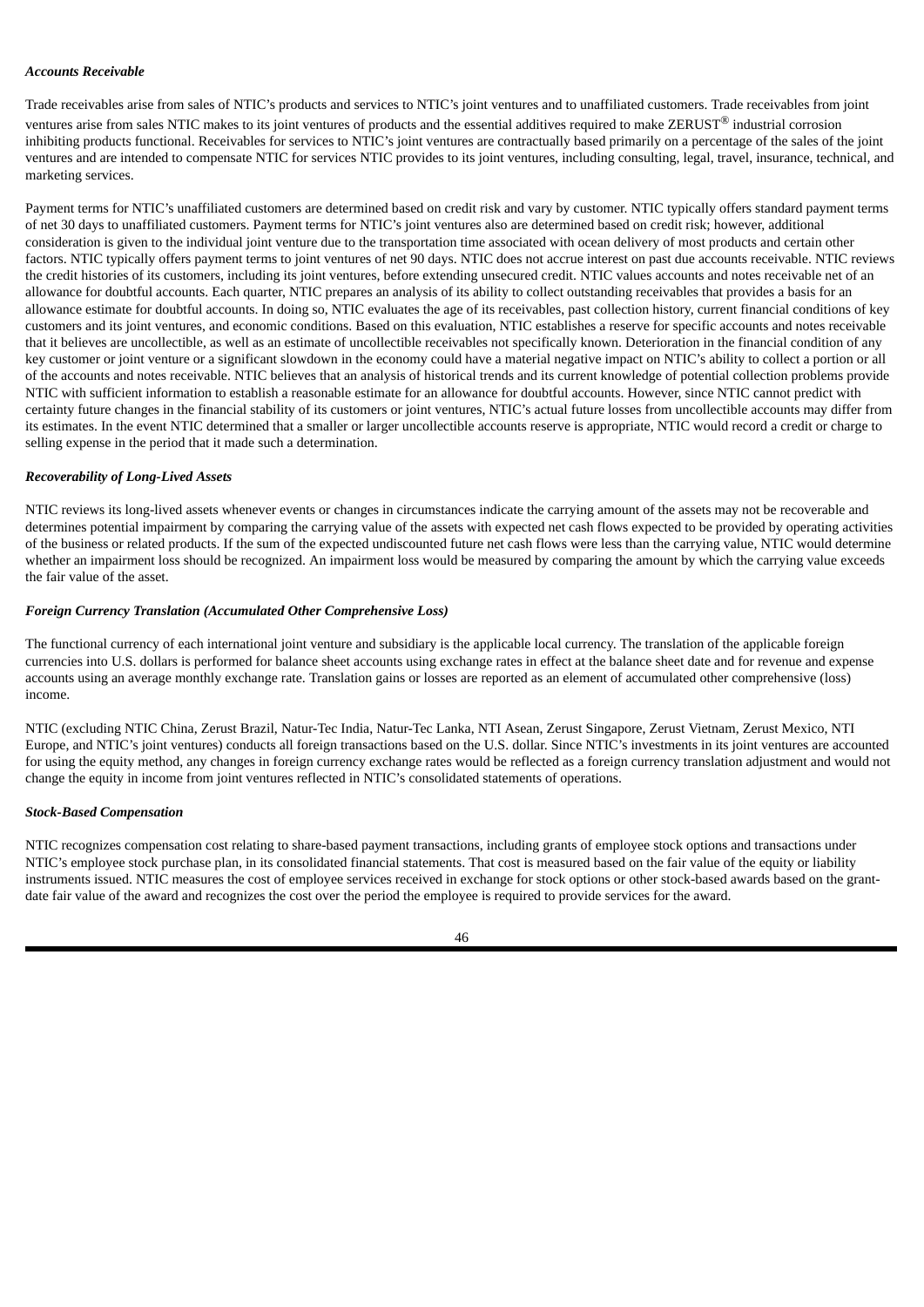### *Inventory Valuation*

NTIC's inventories consist primarily of production materials and finished goods. NTIC purchases production materials and finished goods based on forecasted demand and records inventory at the lower of cost or net realizable value. Cost is determined by the first-in, first-out (FIFO) method. Management regularly assesses inventory valuation based on current and forecasted usage, demand and pricing, shelf life, customer inventory-related contractual obligations, and other considerations. If actual results differ from management estimates with respect to the actual or projected selling of inventories at amounts less than their carrying amounts, NTIC would adjust its inventory balances accordingly.

#### *Income Taxes*

NTIC utilizes the asset and liability method of accounting for income taxes, which requires the recognition of deferred tax assets and liabilities for the expected future tax consequences of events that have been included in the consolidated financial statements. Deferred income tax assets and liabilities are determined based on the differences between the financial statement and tax basis of assets and liabilities using enacted tax rates in effect for the year in which the differences are expected to reverse. The effect of a change in tax rates on deferred tax assets and liabilities is recognized in operations in the period that includes the enactment date.

NTIC records net deferred tax assets to the extent NTIC believes these assets will more likely than not be realized. In making such a determination, NTIC considers all available positive and negative evidence, including future reversals of existing taxable temporary differences, projected future taxable income, tax-planning strategies, and results of recent operations, including the prior three-year history. In the event NTIC determines that it would be able to realize its deferred income tax assets in the future in excess of their net recorded amount, NTIC makes an adjustment to the deferred tax asset valuation allowance, which would reduce the provision for income taxes.

### **Recent Accounting Pronouncements**

See Note 2 to NTIC's consolidated financial statements for a discussion of recent accounting pronouncements.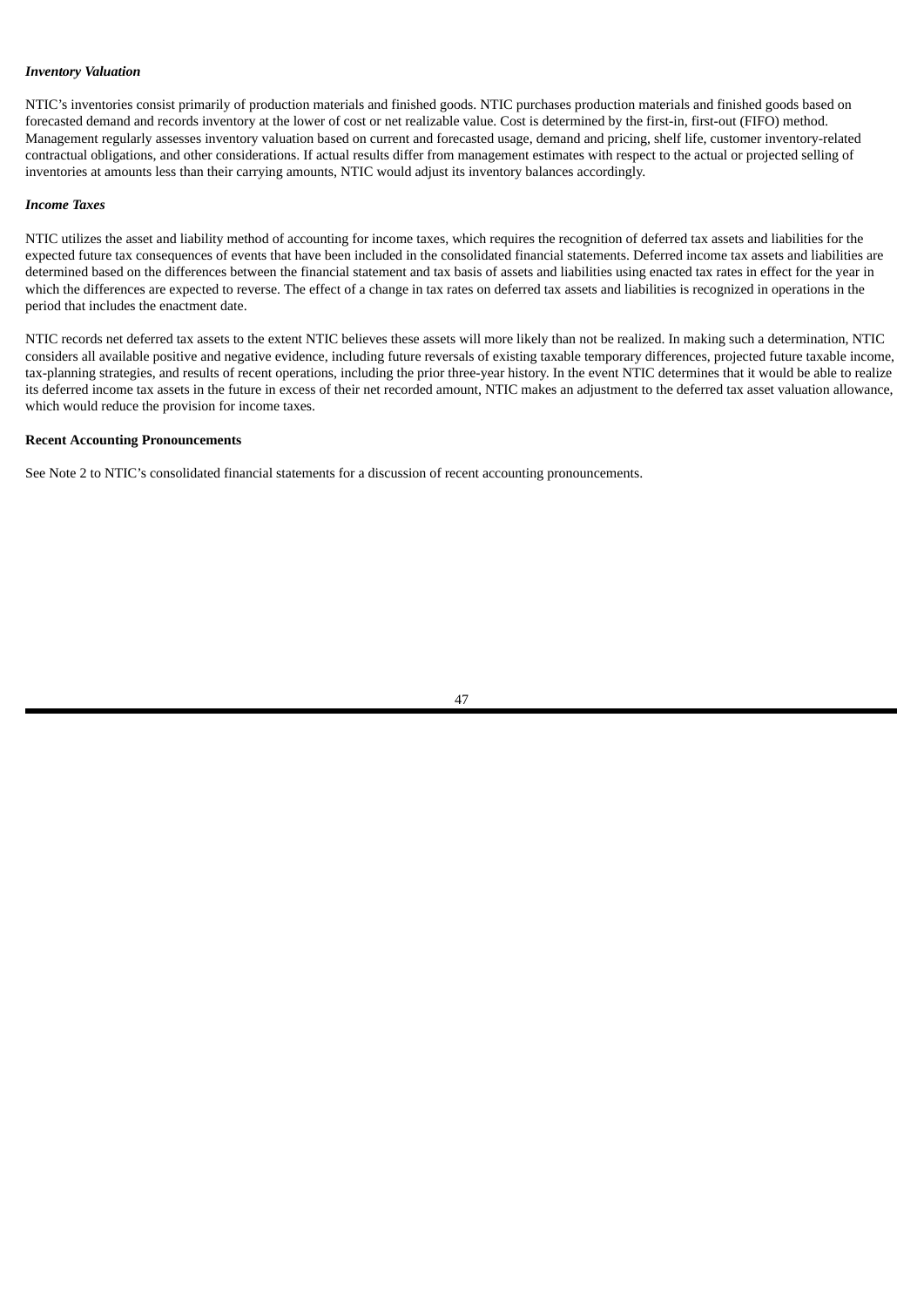### **Item 7A. QUANTITATIVE AND QUALITATIVE DISCLOSURES ABOUT MARKET RISK**

NTIC is exposed to some market risk stemming from changes in foreign currency exchange rates, commodity prices, and interest rates.

Because the functional currency of NTIC's foreign operations and investments in its foreign joint ventures is the applicable local currency, NTIC is exposed to foreign currency exchange rate risk arising from transactions in the normal course of business. NTIC's principal exchange rate exposure is with the Euro, the Japanese Yen, the Indian Rupee, the Chinese Renminbi, the South Korean Won, and the English Pound against the U.S. Dollar. NTIC's fees for services provided to joint ventures and dividend distributions from these foreign entities are paid in foreign currencies, and, thus, fluctuations in foreign currency exchange rates could result in declines in NTIC's reported net income. Since NTIC's investments in its joint ventures are accounted for using the equity method, any changes in foreign currency exchange rates would be reflected as a foreign currency translation adjustment and would not change NTIC's equity in income from joint ventures reflected in its consolidated statements of operations. NTIC does not hedge against its foreign currency exchange rate risk.

Some raw materials used in NTIC's products are exposed to commodity price changes. The primary commodity price exposures are with a variety of plastic resins.

At the option of NTIC, outstanding advances under NTIC's \$3,000,000 revolving line of credit with PNC Bank bear interest at either (a) an annual rate based on LIBOR plus 2.15% for the applicable LIBOR interest period selected by NTIC or (b) at the rate publicly announced by PNC Bank from time to time as its prime rate and, thus, may subject NTIC to some market risk on interest rates. As of August 31, 2020, NTIC had no borrowings under the line of credit.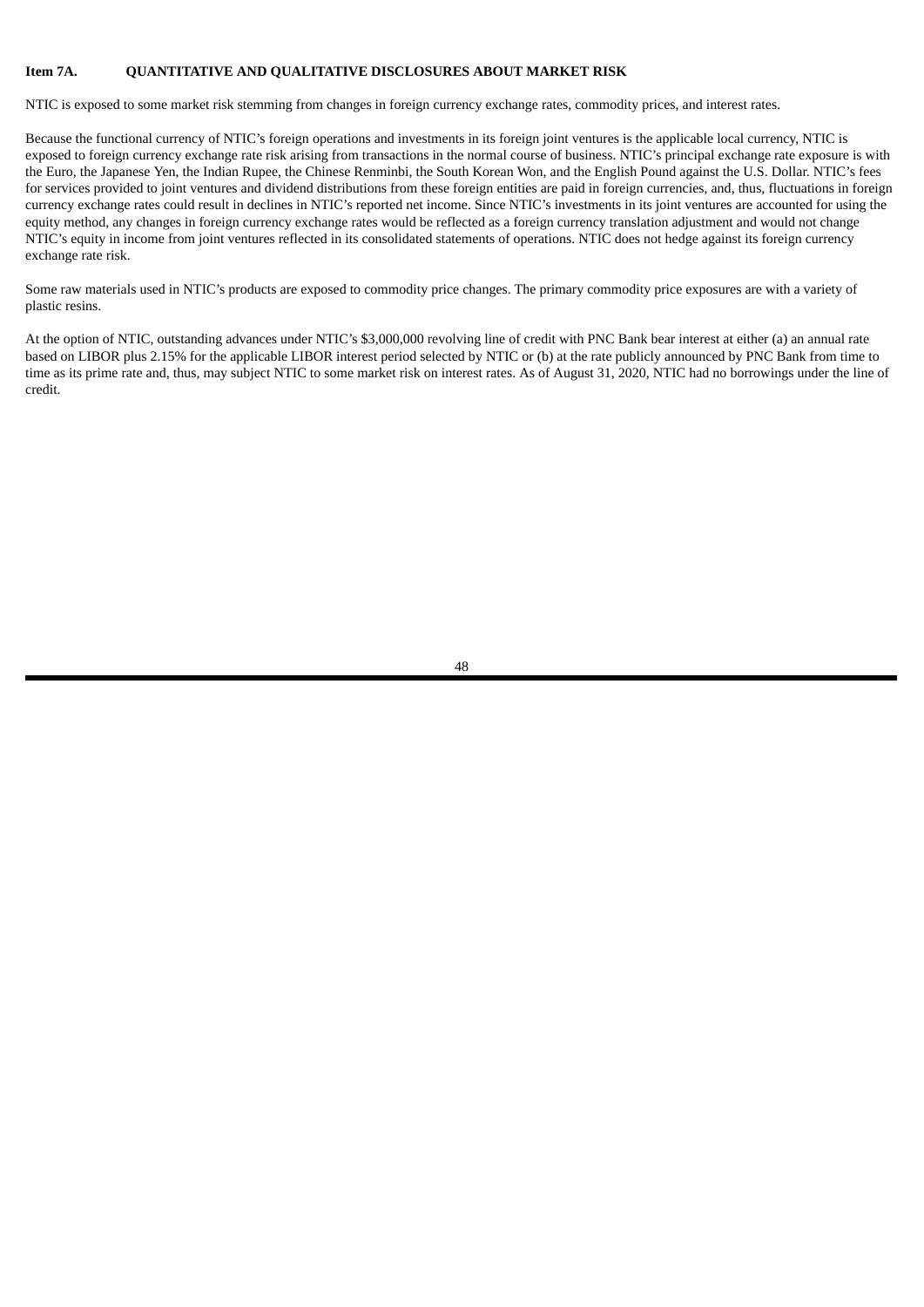# **INDEX TO CONSOLIDATED FINANCIAL STATEMENTS**

The following items are included herein:

|                                                                                                            | Page  |
|------------------------------------------------------------------------------------------------------------|-------|
|                                                                                                            |       |
| <b>Report of Independent Registered Public Accounting Firm</b>                                             |       |
| Consolidated Balance Sheets as of August 31, 2020 and 2019                                                 | 51    |
| Consolidated Statements of Operations for the years ended August 31, 2020 and 2019                         |       |
| <u>Consolidated Statements of Comprehensive (Loss) Income for the years ended August 31, 2020 and 2019</u> |       |
| Consolidated Statements of Equity for the years ended August 31, 2020 and 2019                             | 54    |
| Consolidated Statements of Cash Flows for the years ended August 31, 2020 and 2019                         |       |
| <b>Notes to Consolidated Financial Statements</b>                                                          | 56-76 |
|                                                                                                            |       |

```
49
```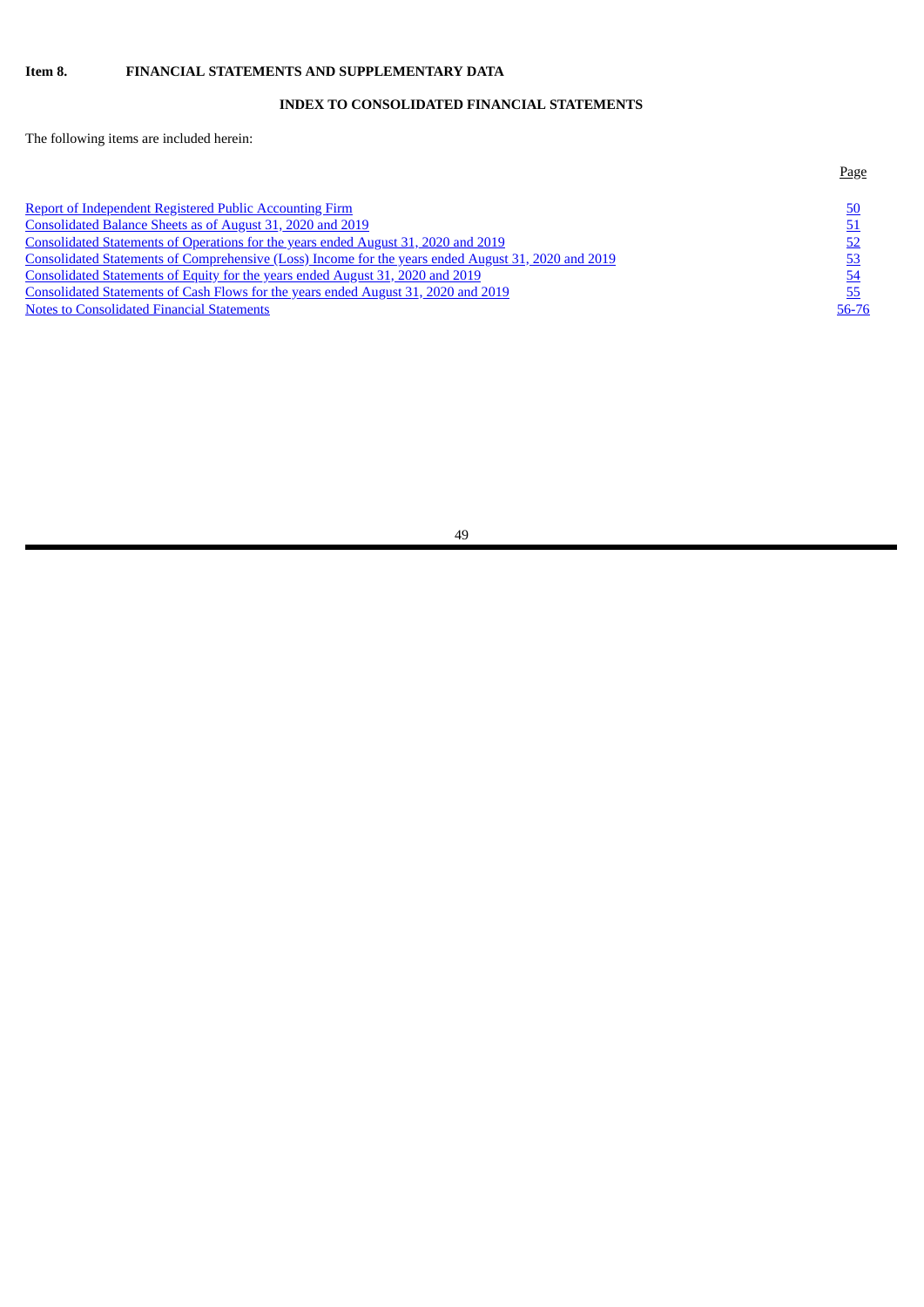### **REPORT OF INDEPENDENT REGISTERED PUBLIC ACCOUNTING FIRM**

<span id="page-53-0"></span>To the shareholders and the board of directors of Northern Technologies International Corporation and Subsidiaries:

#### **Opinion on the Financial Statements**

We have audited the accompanying consolidated balance sheets of Northern Technologies International Corporation and Subsidiaries (the "Company") as of August 31, 2020 and 2019, the related consolidated statements of operations, comprehensive income (loss), equity, and cash flows, for each of the two years in the period ended August 31, 2020, and the related notes (collectively referred to as the "consolidated financial statements"). In our opinion, the consolidated financial statements present fairly, in all material respects, the financial position of the Company as of August 31, 2020 and 2019, and the results of its operations and its cash flows for each of the two years in the period ended August 31, 2020, in conformity with accounting principles generally accepted in the United States of America.

### **Basis for Opinion**

These consolidated financial statements are the responsibility of the Company's management. Our responsibility is to express an opinion on the Company's consolidated financial statements based on our audits. We are a public accounting firm registered with the Public Company Accounting Oversight Board (United States) ("PCAOB") and are required to be independent with respect to the Company in accordance with the U.S. federal securities laws and the applicable rules and regulations of the Securities and Exchange Commission and the PCAOB.

We conducted our audits in accordance with the standards of the PCAOB. Those standards require that we plan and perform the audit to obtain reasonable assurance about whether the consolidated financial statements are free of material misstatement, whether due to error or fraud. The Company is not required to have, nor were we engaged to perform, an audit of its internal control over financial reporting. As part of our audits we are required to obtain an understanding of internal control over financial reporting but not for the purpose of expressing an opinion on the effectiveness of the Company's internal control over financial reporting. Accordingly, we express no such opinion.

Our audits included performing procedures to assess the risks of material misstatement of the consolidated financial statements, whether due to error or fraud, and performing procedures that respond to those risks. Such procedures included examining, on a test basis, evidence regarding the amounts and disclosures in the consolidated financial statements. Our audits also included evaluating the accounting principles used and significant estimates made by management, as well as evaluating the overall presentation of the consolidated financial statements. We believe that our audits provide a reasonable basis for our opinion.

/s/ Baker Tilly US, LLP (formerly known as Baker Tilly Virchow Krause, LLP)

We have served as the Company's auditor since 2004.

Minneapolis, Minnesota November 13, 2020

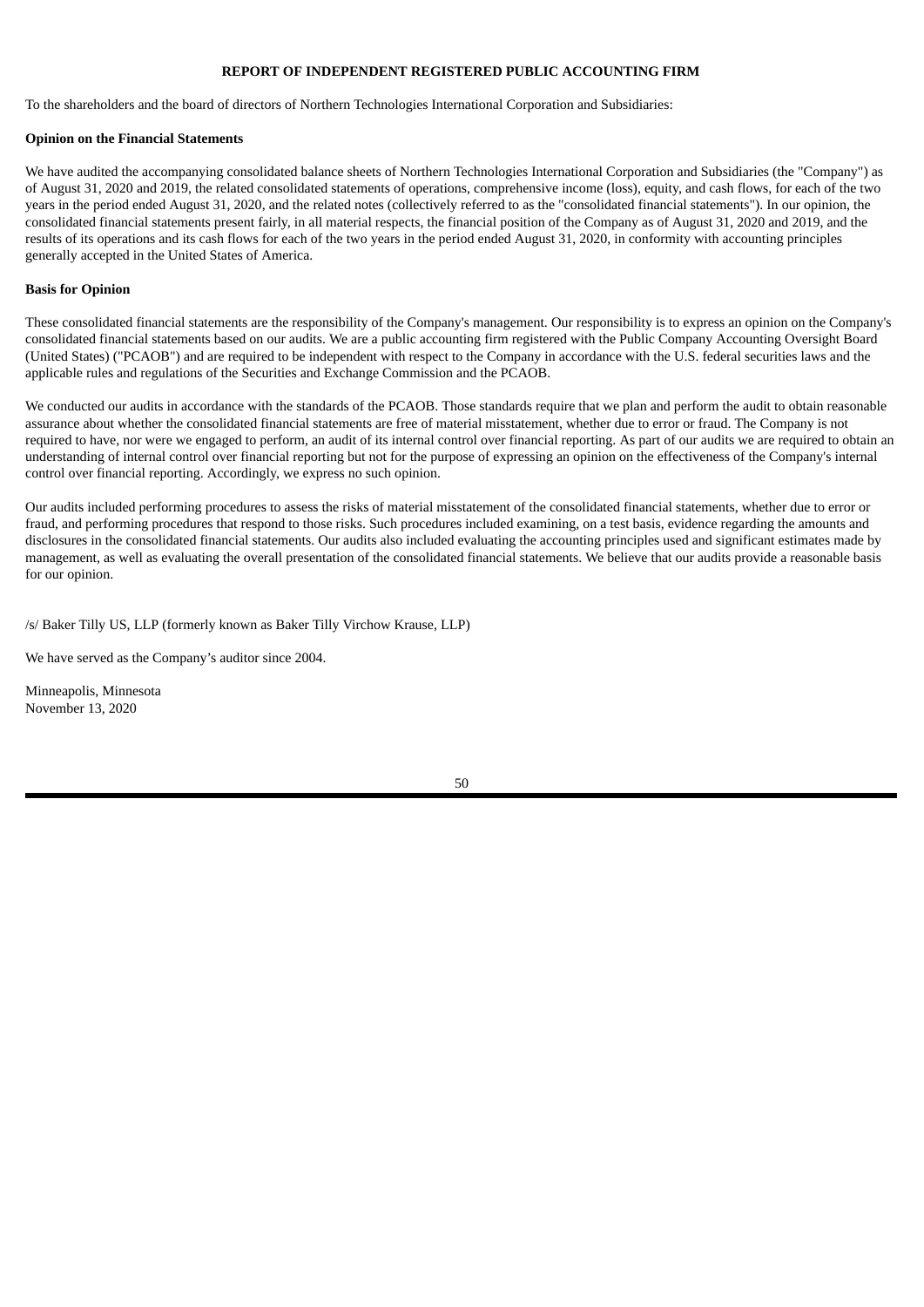# <span id="page-54-0"></span>**NORTHERN TECHNOLOGIES INTERNATIONAL CORPORATION AND SUBSIDIARIES CONSOLIDATED BALANCE SHEETS - AUGUST 31, 2020 AND 2019**

|                                                                                                   |                | <b>August 31, 2020</b> |      | <b>August 31, 2019</b> |
|---------------------------------------------------------------------------------------------------|----------------|------------------------|------|------------------------|
| <b>ASSETS</b>                                                                                     |                |                        |      |                        |
| <b>CURRENT ASSETS:</b>                                                                            |                |                        |      |                        |
| Cash and cash equivalents                                                                         | $\mathfrak{s}$ | 6,403,032              | - \$ | 5,856,758              |
| Available for sale securities                                                                     |                | 5,544,722              |      | 3,565,258              |
| Receivables:                                                                                      |                |                        |      |                        |
| Trade excluding joint ventures, less allowance for doubtful accounts of \$90,000 as of August 31, |                |                        |      |                        |
| 2020 and \$65,000 as of August 31, 2019                                                           |                | 8,072,212              |      | 9,779,518              |
| Trade joint ventures                                                                              |                | 475,900                |      | 824,473                |
| Fees for services provided to joint ventures                                                      |                | 927,286                |      | 1,268,000              |
| Income taxes                                                                                      |                | 19,907                 |      | 457,018                |
| Inventories                                                                                       |                | 10,961,796             |      | 10,488,728             |
| Prepaid expenses                                                                                  |                | 797,495                |      | 1,062,609              |
| Total current assets                                                                              |                | 33,202,350             |      | 33,302,362             |
|                                                                                                   |                |                        |      |                        |
| PROPERTY AND EQUIPMENT, NET                                                                       |                | 7,110,789              |      | 7,358,159              |
|                                                                                                   |                |                        |      |                        |
| <b>OTHER ASSETS:</b>                                                                              |                |                        |      |                        |
| Investments in joint ventures                                                                     |                | 24,090,826             |      | 24,207,339             |
| Deferred income taxes                                                                             |                | 209,729                |      | 1,634,258              |
| Patents and trademarks, net                                                                       |                | 802,006                |      | 1,008,969              |
| Operating lease right of use asset                                                                |                | 658,788                |      |                        |
| Total other assets                                                                                |                | 25,761,349             |      | 26,850,566             |
| <b>Total assets</b>                                                                               | \$             | 66,074,488             | \$   | 67,511,087             |
|                                                                                                   |                |                        |      |                        |
| <b>LIABILITIES AND EQUITY</b>                                                                     |                |                        |      |                        |
| <b>CURRENT LIABILITIES:</b>                                                                       |                |                        |      |                        |
| Accounts payable                                                                                  | \$             | 3,205,241              | \$   | 4,505,531              |
| Income taxes payable                                                                              |                | 310,922                |      | 6,759                  |
| Accrued liabilities:                                                                              |                |                        |      |                        |
| Payroll and related benefits                                                                      |                | 1,314,978              |      | 1,857,971              |
| Other                                                                                             |                | 880,118                |      | 1,471,532              |
| Current portion of operating lease                                                                |                | 386,345                |      |                        |
| Total current liabilities                                                                         |                | 6,097,604              |      | 7,841,793              |
| <b>LONG-TERM LIABILITIES:</b>                                                                     |                |                        |      |                        |
| Operating lease, less current portion                                                             |                | 272,443                |      |                        |
| Total long-term liabilities                                                                       |                | 272,443                |      |                        |
|                                                                                                   |                |                        |      |                        |

# COMMITMENTS AND CONTINGENCIES (Note 15)

EQUITY:

| Preferred stock, no par value; authorized 10,000 shares; none issued and outstanding             |             |             |
|--------------------------------------------------------------------------------------------------|-------------|-------------|
| Common stock, \$0.02 par value per share; authorized 15,000,000 shares as of August 31, 2020 and |             |             |
| August 31, 2019; issued and outstanding 9,099,990 and 9,086,816, respectively                    | 182,000     | 181,736     |
| Additional paid-in capital                                                                       | 17,415,043  | 16,013,338  |
| Retained earnings                                                                                | 42,472,810  | 44,992,719  |
| Accumulated other comprehensive loss                                                             | (3,410,438) | (4,593,178) |
| Stockholders' equity                                                                             | 56,659,415  | 56,594,615  |
| Non-controlling interests                                                                        | 3,045,026   | 3,074,679   |
| Total equity                                                                                     | 59,704,441  | 59,669,294  |
| Total liabilities and equity                                                                     | 66.074.488  | 67,511,087  |

See notes to consolidated financial statements.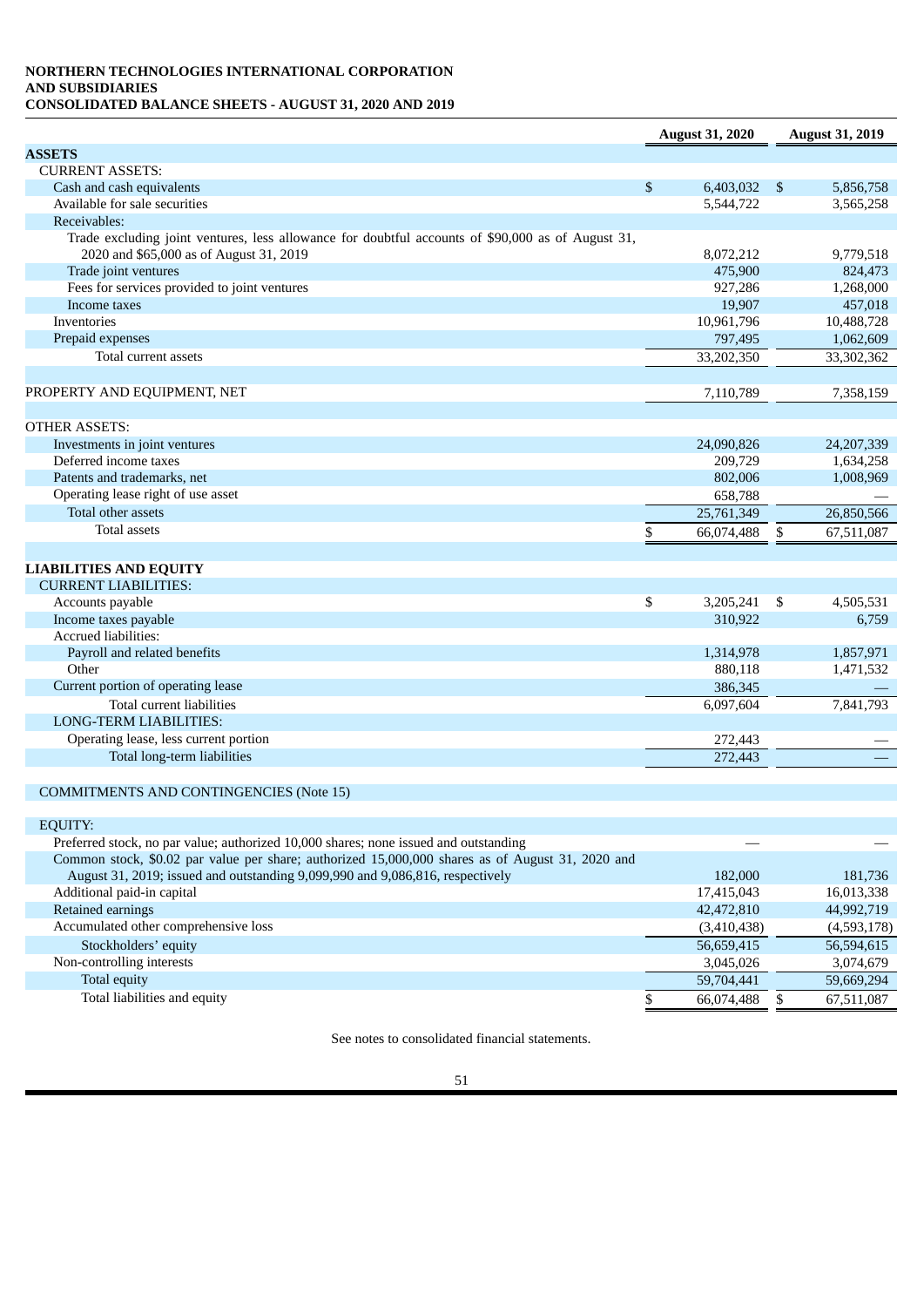# <span id="page-55-0"></span>**NORTHERN TECHNOLOGIES INTERNATIONAL CORPORATION AND SUBSIDIARIES CONSOLIDATED STATEMENTS OF OPERATIONS YEARS ENDED AUGUST 31, 2020 AND 2019**

|                                                                     |               | 2020                   | 2019             |
|---------------------------------------------------------------------|---------------|------------------------|------------------|
| <b>NET SALES:</b>                                                   |               |                        |                  |
| Net sales, excluding joint ventures                                 | \$            | 45,666,045             | \$<br>53,142,583 |
| Net sales, to joint ventures                                        |               | 1,972,646              | 2,607,554        |
| Total net sales                                                     |               | 47,638,691             | 55,750,137       |
| Cost of goods sold                                                  |               | 31,609,274             | 37,970,244       |
| Gross profit                                                        |               | 16,029,417             | 17,779,893       |
| <b>JOINT VENTURE OPERATIONS:</b>                                    |               |                        |                  |
| Equity in income from joint ventures                                |               | 4,270,327              | 7,225,518        |
| Fees for services provided to joint ventures                        |               | 4,612,885              | 5,727,579        |
| Total joint venture operations                                      |               | 8,883,212              | 12,953,097       |
| <b>OPERATING EXPENSES:</b>                                          |               |                        |                  |
| Selling expenses                                                    |               | 10,656,689             | 10,968,592       |
| General and administrative expenses                                 |               | 8,688,309              | 9,349,559        |
| Research and development expenses                                   |               | 3,979,455              | 3,822,070        |
| Total operating expenses                                            |               | 23,324,453             | 24,140,221       |
| <b>OPERATING INCOME</b>                                             |               | 1,588,176              | 6,592,769        |
| <b>INTEREST INCOME</b>                                              |               | 167,733                | 78,257           |
| <b>INTEREST EXPENSE</b>                                             |               | (16, 034)              | (13, 567)        |
| <b>INCOME BEFORE INCOME TAX EXPENSE</b>                             |               | 1,739,875              | 6,657,459        |
| <b>INCOME TAX EXPENSE</b>                                           |               | 2,674,635              | 841,837          |
| NET (LOSS) INCOME                                                   |               | (934,760)              | 5,815,622        |
| NET INCOME ATTRIBUTABLE TO NON-CONTROLLING INTERESTS                |               | 402,949                | 606,000          |
|                                                                     |               |                        |                  |
| NET (LOSS) INCOME ATTRIBUTABLE TO NTIC                              | \$            | (1,337,709)            | \$<br>5,209,622  |
| NET (LOSS) INCOME ATTRIBUTABLE TO NTIC PER COMMON SHARE:            |               |                        |                  |
| <b>Basic</b>                                                        | $\frac{3}{5}$ | $(0.15)$ \$            | 0.57             |
| Diluted                                                             | \$            | $\overline{(0.15)}$ \$ | 0.55             |
|                                                                     |               |                        |                  |
| WEIGHTED AVERAGE COMMON SHARES ASSUMED OUTSTANDING:<br><b>Basic</b> |               |                        |                  |
|                                                                     |               | 9,096,981              | 9,085,584        |
| <b>Diluted</b>                                                      |               | 9,096,981              | 9,415,974        |
| CASH DIVIDENDS DECLARED PER COMMON SHARE                            | \$            | 0.13                   | \$<br>0.24       |
|                                                                     |               |                        |                  |

\*Share and per share data have been adjusted for all periods presented to reflect the two-for-one stock split effective June 28, 2019.

See notes to consolidated financial statements.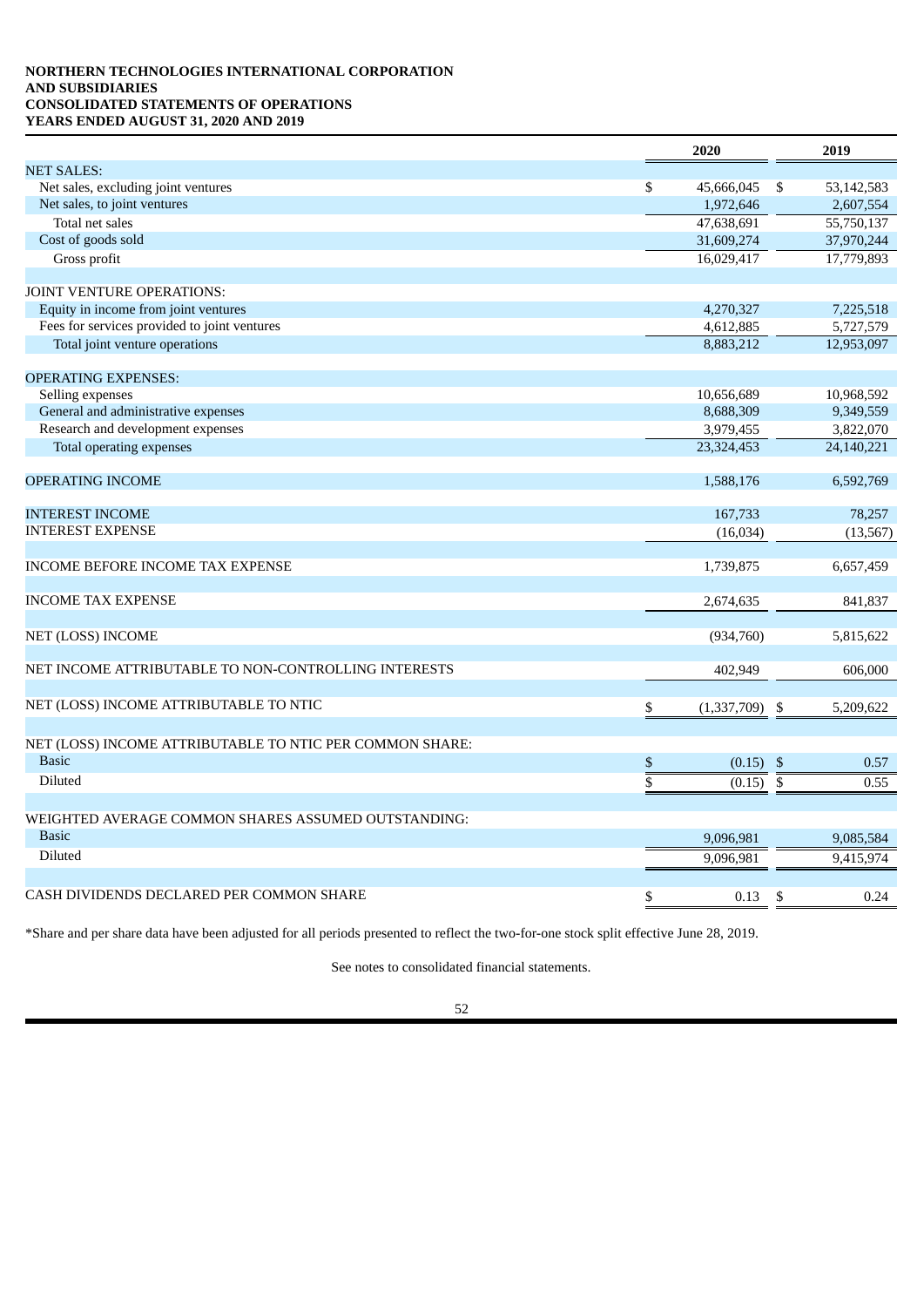# <span id="page-56-0"></span>**NORTHERN TECHNOLOGIES INTERNATIONAL CORPORATION AND SUBSIDIARIES CONSOLIDATED STATEMENTS OF COMPREHENSIVE (LOSS) INCOME YEARS ENDED AUGUST 31, 2020 AND 2019**

|                                                                  | 2020           | 2019        |
|------------------------------------------------------------------|----------------|-------------|
| NET (LOSS) INCOME                                                | $(934,760)$ \$ | 5,815,622   |
| OTHER COMPREHENSIVE INCOME (LOSS) - FOREIGN CURRENCY TRANSLATION |                |             |
| <b>ADJUSTMENT</b>                                                | 1,150,138      | (1,003,643) |
|                                                                  |                |             |
| <b>COMPREHENSIVE INCOME</b>                                      | 215,378        | 4,811,979   |
|                                                                  |                |             |
| COMPREHENSIVE LOSS ATTRIBUTABLE TO NON-CONTROLLING INTERESTS     | (370, 347)     | (598,336)   |
|                                                                  |                |             |
| COMPREHENSIVE (LOSS) INCOME ATTRIBUTABLE TO NTIC                 | (154, 969)     | 4,213,643   |

See notes to consolidated financial statements.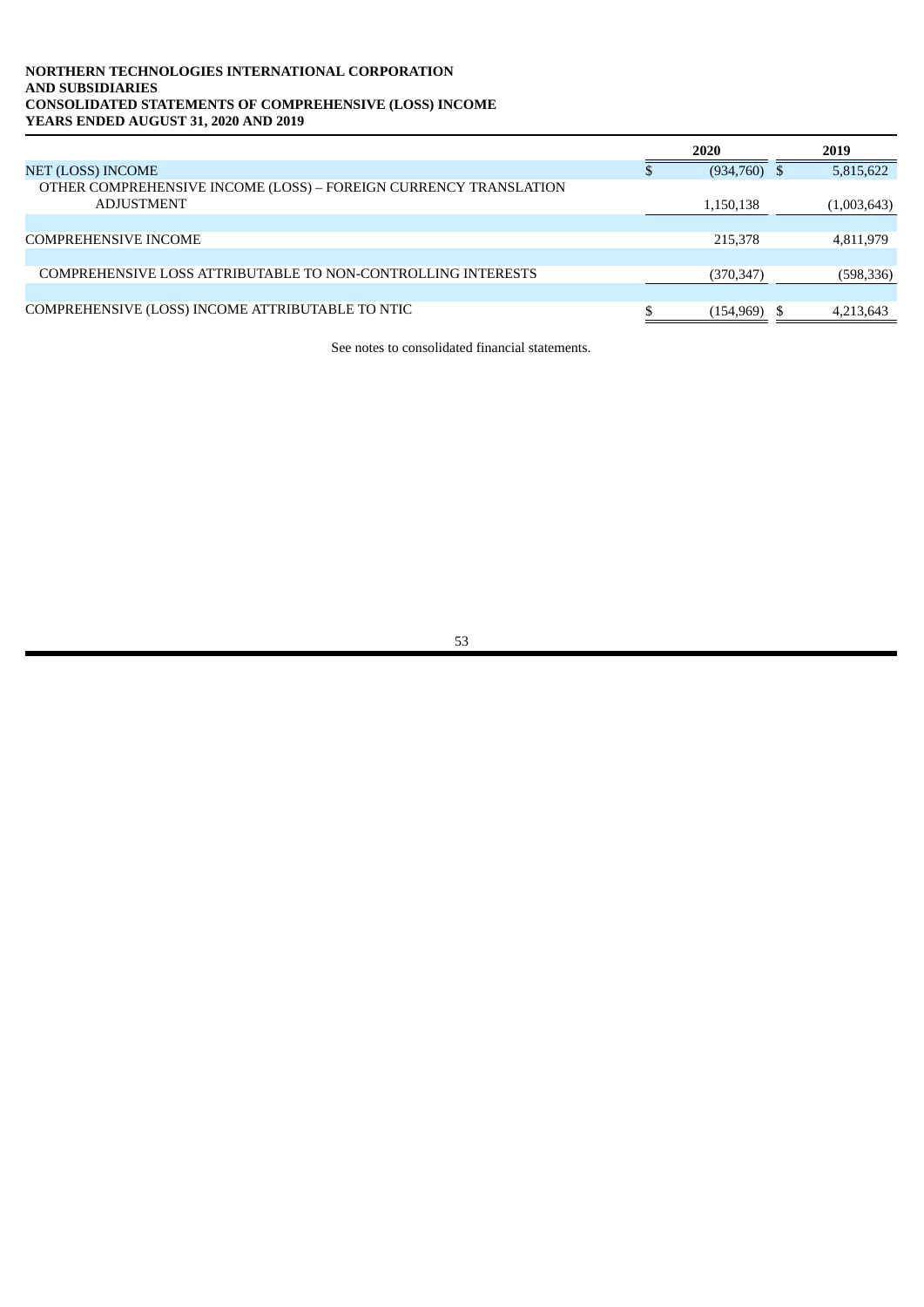# <span id="page-57-0"></span>**NORTHERN TECHNOLOGIES INTERNATIONAL CORPORATION AND SUBSIDIARIES CONSOLIDATED STATEMENTS OF EQUITY YEARS ENDED AUGUST 31, 2020 AND 2019**

|                                                  |                                      |              |               | <b>STOCKHOLDERS' EQUITY</b>                                                          |              |                                                      |                                                |                               |               |
|--------------------------------------------------|--------------------------------------|--------------|---------------|--------------------------------------------------------------------------------------|--------------|------------------------------------------------------|------------------------------------------------|-------------------------------|---------------|
|                                                  | <b>Common Stock</b><br><b>Shares</b> |              | <b>Amount</b> | <b>Additional</b><br>Paid-in<br><b>Retained</b><br><b>Capital</b><br><b>Earnings</b> |              | <b>Accumulated</b><br>Other<br>Comprehensive<br>Loss | Non-<br><b>Controlling</b><br><b>Interests</b> | <b>Total</b><br><b>Equity</b> |               |
|                                                  |                                      |              |               |                                                                                      |              |                                                      |                                                |                               |               |
| <b>BALANCE AT AUGUST 31, 2018</b>                | 9,082,606                            |              | 181,652       | 14,528,951                                                                           | 41,963,341   |                                                      | (3,597,199)                                    | 2,742,309                     | 55,819,054    |
| Stock issued for employee stock purchase         |                                      |              |               |                                                                                      |              |                                                      |                                                |                               |               |
| plan                                             | 4,210                                |              | 84            | 52,462                                                                               |              |                                                      |                                                |                               | 52,546        |
| Stock option expense                             |                                      |              |               | 1,431,925                                                                            |              |                                                      |                                                |                               | 1,431,925     |
| Investment by non-controlling Interest           |                                      |              |               |                                                                                      |              |                                                      | $\qquad \qquad$                                | 134,034                       | 134,034       |
| Dividends paid to stockholders                   |                                      |              |               | $\qquad \qquad -$                                                                    | (2,180,244)  |                                                      |                                                |                               | (2, 180, 244) |
| Dividend received by non-controlling<br>interest |                                      |              |               |                                                                                      |              |                                                      |                                                | (400,000)                     | (400,000)     |
| Net income                                       |                                      |              |               | $\qquad \qquad -$                                                                    | 5,209,622    |                                                      |                                                | 606,000                       | 5,815,622     |
| Other comprehensive loss                         |                                      |              |               |                                                                                      |              |                                                      | (995, 979)                                     | (7,664)                       | (1,003,643)   |
| <b>BALANCE AT AUGUST 31, 2019</b>                | 9,086,816                            | $\mathbf{s}$ | 181,736       | \$16,013,338                                                                         | \$44,992,719 | $\mathbb{S}$                                         | (4,593,178)                                    | \$3,074,679                   | \$59,669,294  |
| Stock options exercised                          | 6,823                                |              | 137           | (137)                                                                                |              |                                                      |                                                |                               |               |
| Stock issued for employee stock purchase         |                                      |              |               |                                                                                      |              |                                                      |                                                |                               |               |
| plan                                             | 6,351                                |              | 127           | 64,068                                                                               |              |                                                      |                                                |                               | 64,195        |
| Stock option expense                             |                                      |              |               | 1,337,774                                                                            |              |                                                      |                                                |                               | 1,337,774     |
| Dividends paid to stockholders                   |                                      |              |               |                                                                                      | (1,182,200)  |                                                      |                                                |                               | (1, 182, 200) |
| Dividend received by non-controlling<br>interest |                                      |              |               |                                                                                      |              |                                                      |                                                | (400,000)                     | (400,000)     |
| Net (loss) income                                |                                      |              |               | $\overline{\phantom{m}}$                                                             | (1,337,709)  |                                                      |                                                | 402,949                       | (934,760)     |
| Other comprehensive income (loss)                |                                      |              |               |                                                                                      |              |                                                      | 1,182,740                                      | (32,602)                      | 1,150,138     |
| <b>BALANCE AT AUGUST 31, 2020</b>                | 9,099,990                            |              | 182,000       | \$17,415,043                                                                         | \$42,472,810 | \$                                                   | (3,410,438)                                    | \$3,045,026                   | \$59,704,441  |

\*Share and per share data have been adjusted for all periods presented to reflect the two-for-one stock split effective June 28, 2019.

See notes to consolidated financial statements.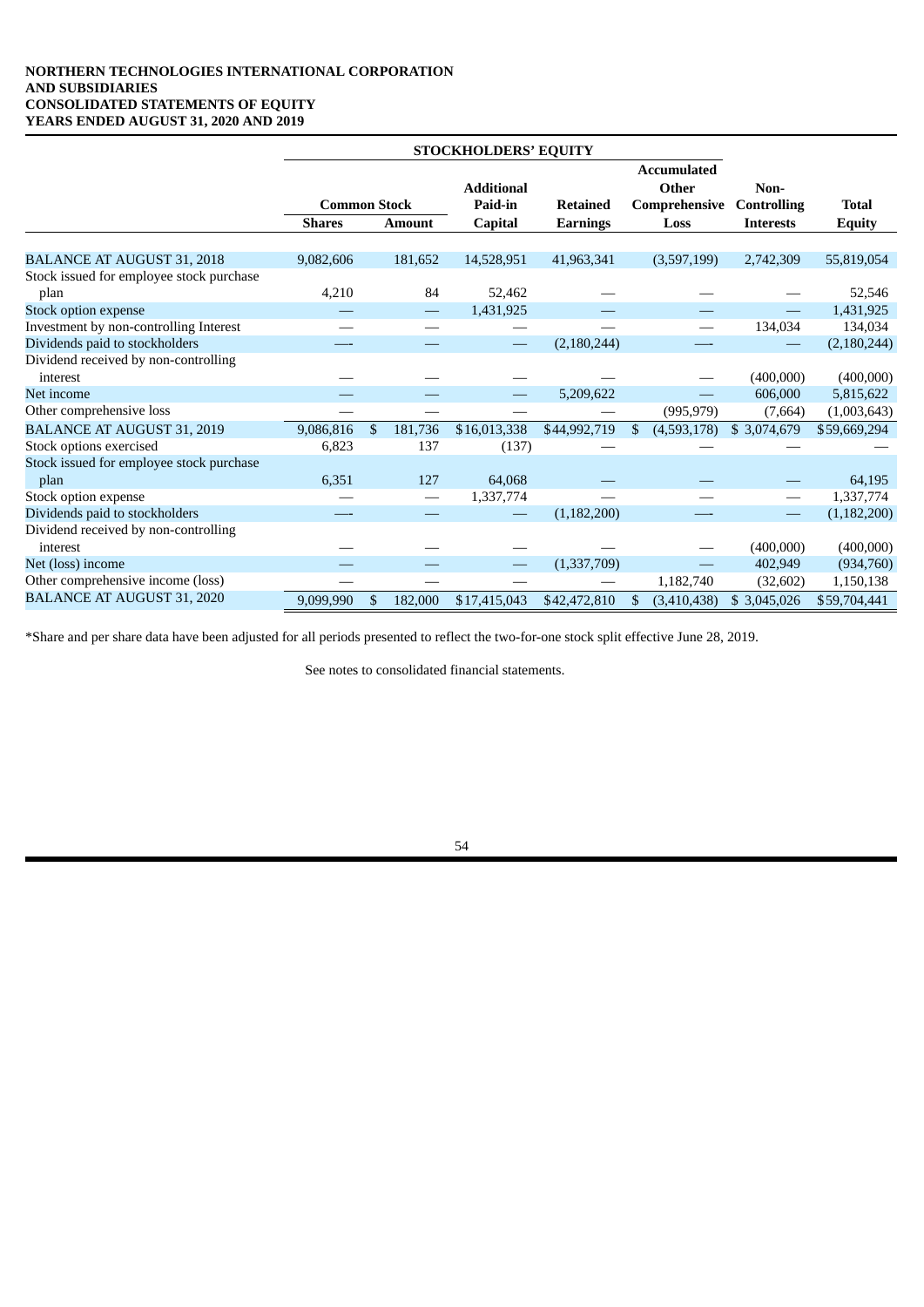# <span id="page-58-0"></span>**NORTHERN TECHNOLOGIES INTERNATIONAL CORPORATION AND SUBSIDIARIES CONSOLIDATED STATEMENTS OF CASH FLOWS FOR THE YEARS ENDED AUGUST 31, 2020 AND 2019**

|                                                                                          | 2020                 | 2019            |
|------------------------------------------------------------------------------------------|----------------------|-----------------|
| <b>CASH FLOWS FROM OPERATING ACTIVITIES:</b>                                             |                      |                 |
| Net (loss) income                                                                        | \$<br>$(934,760)$ \$ | 5,815,622       |
| Adjustments to reconcile net (loss) income to net cash provided by operating activities: |                      |                 |
| Stock-based compensation                                                                 | 1,337,774            | 1,431,925       |
| Depreciation expense                                                                     | 836,601              | 841,236         |
| Amortization expense                                                                     | 231,624              | 261,724         |
| Change in allowance for doubtful accounts                                                | 25,000               |                 |
| Equity in income from joint ventures                                                     | (4,270,327)          | (7, 225, 518)   |
| Dividends received from joint ventures                                                   | 5,672,099            | 5,039,041       |
| Loss (gain) on disposal of property and patents                                          | 173,810              | (36,098)        |
| Deferred income taxes                                                                    | 1,424,529            | (89, 637)       |
| Changes in current assets and liabilities:                                               |                      |                 |
| Receivables:                                                                             |                      |                 |
| Trade, excluding joint ventures                                                          | 1,680,611            | (50, 315)       |
| Trade, joint ventures                                                                    | 348,573              | (62, 967)       |
| Fees for services provided to joint ventures                                             | 340,714              | 89,255          |
| Income taxes                                                                             | 424,002              | (189, 226)      |
| <b>Inventories</b>                                                                       | (435, 712)           | (1,486,833)     |
| Prepaid expenses and other                                                               | 279,312              | 744,323         |
| Accounts payable                                                                         | (1,229,510)          | 682,786         |
| Income tax payable                                                                       | 302,641              | (65, 344)       |
| <b>Accrued liabilities</b>                                                               | (1,294,911)          | (222, 952)      |
| Net cash provided by operating activities                                                | 4.912.070            | 5,477,022       |
|                                                                                          |                      |                 |
| <b>CASH FLOWS FROM INVESTING ACTIVITIES:</b>                                             |                      |                 |
| Proceeds from the sale of property and equipment                                         | 2,190                |                 |
| Purchase of available for sale securities                                                | (4,000,000)          | (3,365,146)     |
| Proceeds from the sale of available for sale securities                                  | 2,020,536            | 3,100,000       |
| Purchases of property and equipment                                                      | (711, 412)           | (960, 339)      |
| Investments in patents                                                                   | (95, 996)            | (114, 436)      |
| Net cash used in investing activities                                                    | (2,784,682)          | (1,339,921)     |
|                                                                                          |                      |                 |
| CASH FLOWS FROM FINANCING ACTIVITIES:                                                    |                      |                 |
| Dividend received by non-controlling interest                                            | (400,000)            | (400,000)       |
| Investment by non-controlling interest                                                   |                      | 134,034         |
| Dividends paid on NTIC common stock                                                      | (1, 182, 200)        | (2, 180, 244)   |
| Proceeds from employee stock purchase plan                                               | 64,195               | 52,546          |
| Proceeds from exercise of stock options                                                  |                      |                 |
| Net cash used in financing activities                                                    | (1,518,005)          | (2,393,664)     |
|                                                                                          |                      |                 |
| EFFECT OF EXCHANGE RATE CHANGES ON CASH AND CASH EQUIVALENTS                             | (63, 109)            | (49,702)        |
|                                                                                          |                      |                 |
| NET INCREASE IN CASH AND CASH EQUIVALENTS                                                | 546,274              | 1,693,735       |
| CASH AND CASH EQUIVALENTS AT BEGINNING OF YEAR                                           | 5,856,758            | 4,163,023       |
|                                                                                          |                      |                 |
| CASH AND CASH EQUIVALENTS AT END OF YEAR                                                 |                      |                 |
|                                                                                          | \$<br>6,403,032      | \$<br>5,856,758 |
|                                                                                          |                      |                 |

See notes to consolidated financial statements.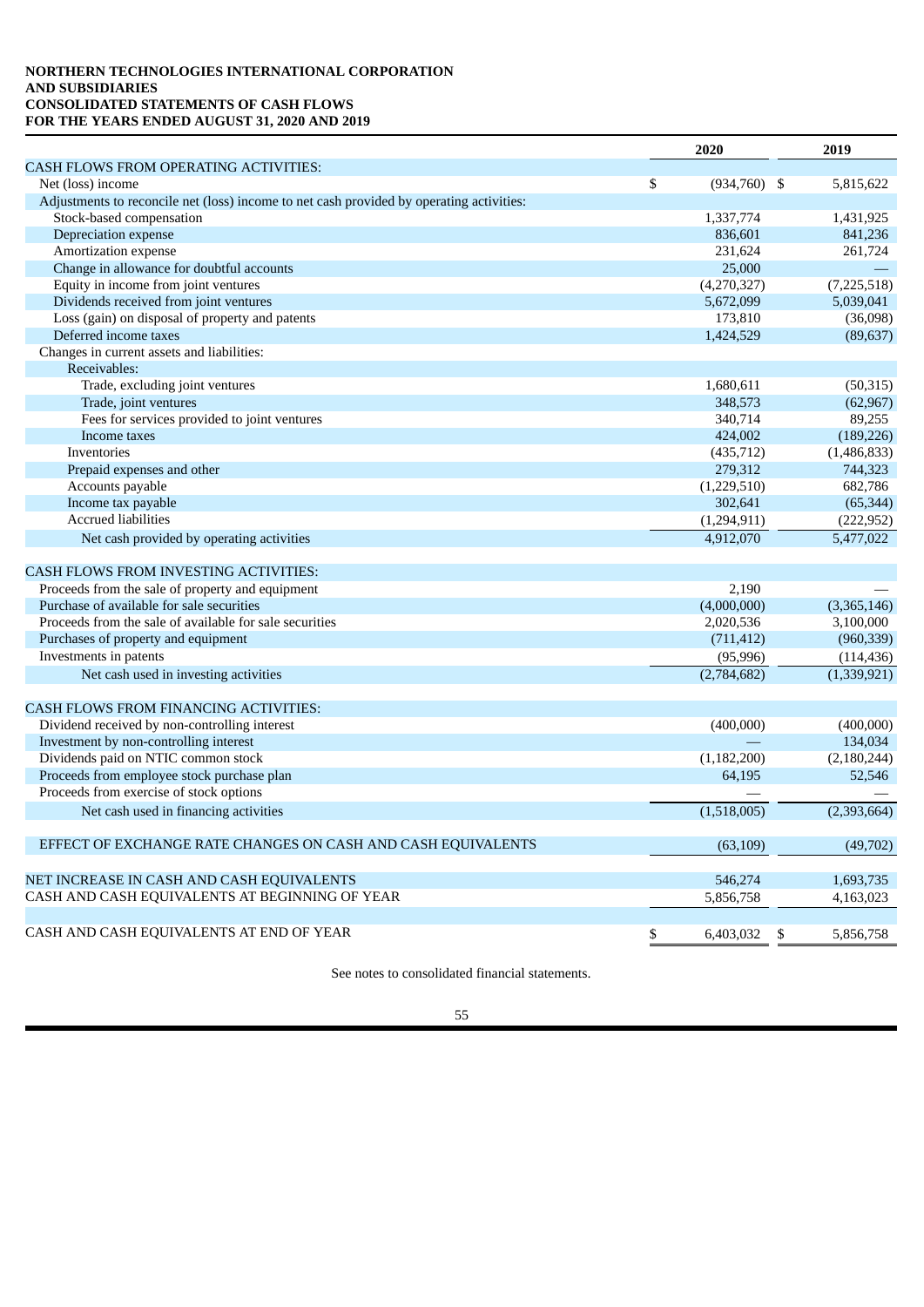# <span id="page-59-0"></span>**1. NATURE OF BUSINESS AND SIGNIFICANT ACCOUNTING POLICIES**

*Nature of Business* – Northern Technologies International Corporation and its Subsidiaries (collectively, the Company) develop and market proprietary environmentally beneficial products and services in over 60 countries either directly or via a network of joint ventures, independent distributors, and agents. The Company's primary business is corrosion prevention marketed mainly under the ZERUST<sup>®</sup> brand. The Company has been selling its proprietary  $\text{ZERUST}^{\circledR}$  rust and corrosion inhibiting products and services to the automotive, electronics, electrical, mechanical, military, and retail consumer markets for over 40 years and, more recently, has targeted and expanded into the oil and gas industry. The Company also sells a portfolio of bio-based and certified compostable (fully biodegradable) polymer resin compounds and finished products under the Natur-Tec® brand. These products are intended to reduce the Company's customers' carbon footprint and provide environmentally sound disposal options. The Company's two operating segments are ZERUST and Natur-Tec.

The Company participates, either directly or indirectly, in 19 active joint venture arrangements in North America, Europe, and Asia. Each of these joint ventures generally manufactures and markets products in the geographic territory to which it is assigned. While most of the Company's joint ventures exclusively sell rust and corrosion inhibiting products, some of the joint ventures also sell the Company's Natur-Tec<sup>®</sup> resin compounds and finished products. The profits of joint ventures are shared by the respective joint venture owners in accordance with their respective ownership percentages. The Company typically owns 50% or less of its joint venture entities and does not control the decisions of these entities, including dividend declaration or amount in any given year.

*Impact of COVID-19 Pandemic* – In March 2020, the World Health Organization declared the novel coronavirus (COVID-19) outbreak a global pandemic. As a result of the COVID-19 pandemic and related government mandated restrictions on the Company's business as well as the businesses of its joint ventures, customers and suppliers, disruption to the Company's business and the manufacture and sale of its products and services has occurred and is expected to continue into fiscal 2021.

*Principles of Consolidation* – NTIC evaluates its voting and variable interests in entities on a qualitative and quantitative basis. NTIC consolidates entities in which it concludes it has the power to direct the activities that most significantly impact an entity's economic success and has the obligation to absorb losses or the right to receive benefits that could be significant to the entity. The consolidated financial statements include the accounts of Northern Technologies International Corporation, its wholly-owned subsidiaries, Northern Technologies Holding Company, LLC, NTIC (Shanghai) Co., Ltd. (NTIC China), ZERUST-EXCOR MEXICO, S. de R.L. de C.V (Zerust Mexico), NTIC Europe GmbH (NTI Europe), NTIC's majority-owned subsidiary in India, Natur-Tec India Private Limited (Natur-Tec India), NTIC's majority-owned subsidiary in Brazil, Zerust Prevenção de Corrosão S.A. (Zerust Brazil), NTIC's majority-owned subsidiary in Sri Lanka, Natur Tec Lanka (Pvt) Ltd (Natur Tec Lanka), and NTIC's majority-owned holding company, NTI Asean LLC (NTI Asean), Zerust Singapore Pte Ltd (Zerust Singapore) and Zerust Vietnam Co. Ltd (Zerust Vietnam). NTIC's consolidated financial statements do not include the accounts of any of its joint ventures.

*Non-Controlling Interests* – The Company owns 75% of Natur-Tec India, 75% of Natur Tec Lanka, 85% of Zerust Brazil, 60% of NTI Asean, 60% of Zerust Singapore Pte Ltd, and 60% of Zerust Vietnam Co. Ltd. The remaining ownership of the consolidated entities are accounted for as non-controlling interests and reported as part of equity in the consolidated financial statements. The Company allocates gains and losses to the non-controlling interest even when such allocation results in a deficit balance, reducing the losses attributed to the controlling interest. Changes in ownership interests are treated as equity transactions if the Company maintains control.

*Net Sales* – The Company includes net sales to its joint ventures and net sales to unaffiliated customers as separate line items on its consolidated statements of operations. There are no sales originating from the Company's joint ventures included in the amount, as the Company's investments in its joint ventures are accounted for using the equity method.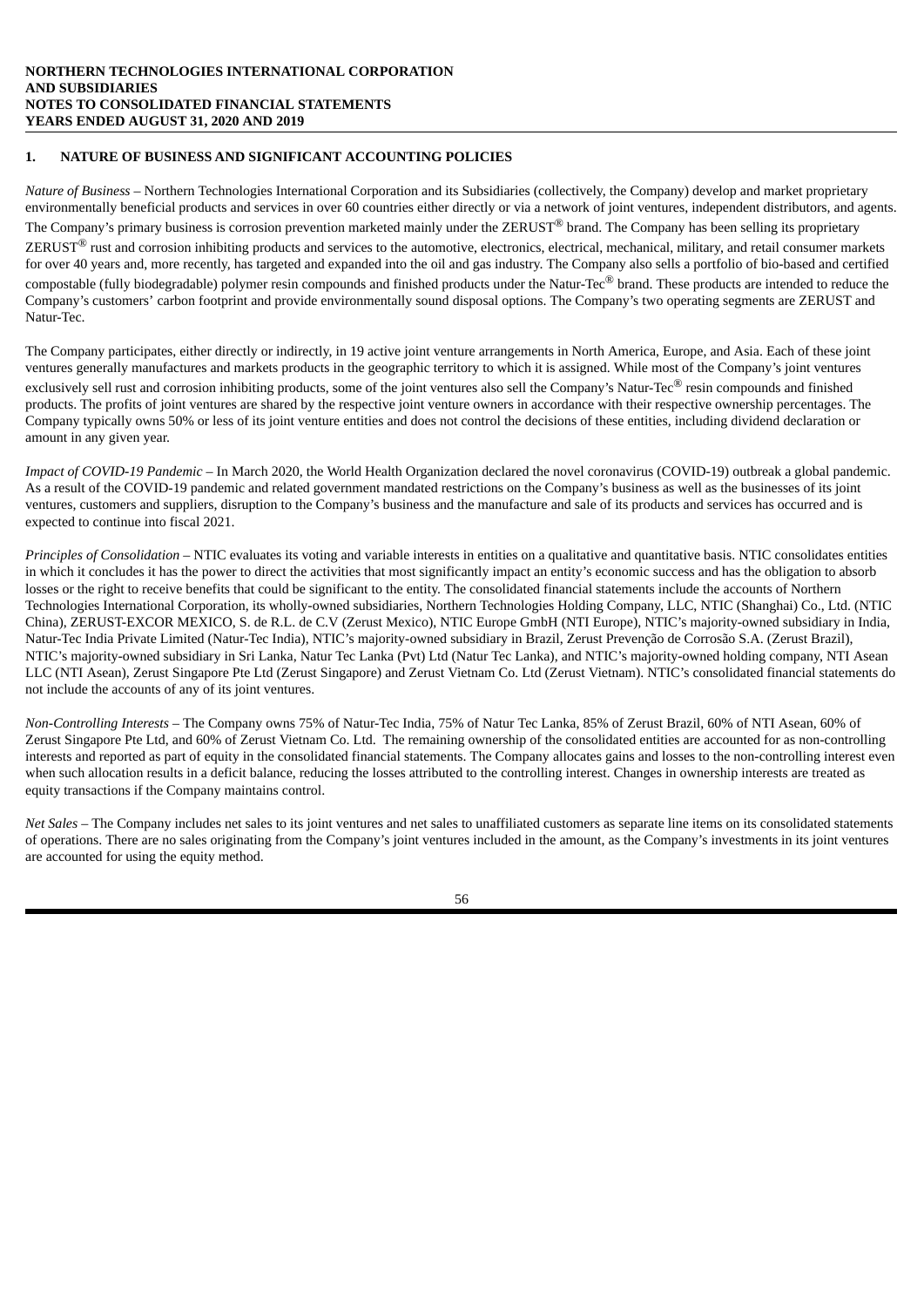In May 2014, the Financial Accounting Standards Board (FASB) issued guidance creating Accounting Standards Codification (ASC) Section 606, *Revenue from Contracts with Customers* (ASC 606), which establishes a comprehensive new model for the recognition of revenue from contracts with customers. This model is based on the core principle that revenue should be recognized to depict the transfer of promised goods or services to customers in an amount that reflects the consideration to which the entity expects to be entitled in exchange for those goods or services.

On September 1, 2018, the Company adopted ASC 606 for all customer contracts using the modified retrospective method. To determine revenue recognition for arrangements within the scope of ASC 606, the Company performs the following five steps: (1) identify the contracts with a customer; (2) identify the performance obligations in the contract; (3) determine the transaction price; (4) allocate the transaction price to the performance obligations in the contract; and (5) recognize revenue when or as the entity satisfies a performance obligation. The Company only applies the five-step model to contracts when it is probable that the entity will collect the consideration it is entitled to in exchange for the goods it transfers to, or services it performs for, the customer.

The adoption of ASC 606 did not impact the previously reported financial statements in any prior period or result in a cumulative effect adjustment to retained earnings. Therefore, the adoption of the standard did not impact the Company's revenue recognition process. Generally, the Company's performance obligations are satisfied when the customers take possession of the products, which normally occurs at the shipping point or destination depending on the terms of the contracts. The Company's services are generally sold based upon quotes or contracts with customers that include a fixed or determinable price, and sales arrangements do not contain any significant financing component for its customers. The Company does not recognize revenue related to product warranties, nor does the Company incur significant contract costs. Customer arrangements do not generate contract assets or liabilities.

Changes to the Company's significant accounting policies as a result of adopting ASC 606 are discussed below.

*Revenue Recognition* – Revenue is measured based on consideration specified in the contract with a customer, adjusted for any applicable estimates of variable consideration and other factors affecting the transaction price, including noncash consideration, consideration paid or payable to customers, and significant financing components. Revenue from all customers is recognized when a performance obligation is satisfied by transferring control of a distinct good or service to a customer.

Individually promised goods and services in a contract are considered a distinct performance obligation and accounted for separately if the customer can benefit from the individual good or service on its own or with other resources that are readily available to the customer and the good or service is separately identifiable from other promises in the arrangement. When an arrangement includes multiple performance obligations, the consideration is allocated between the performance obligations in proportion to their estimated standalone selling price. Costs related to products delivered are recognized in the period incurred, unless criteria for capitalization of costs are met. Costs of revenues consist primarily of direct labor, manufacturing overhead, materials, and components. The Company does not incur significant upfront costs to obtain a contract. If costs to obtain a contract were to become material, the costs would be recorded as an asset and amortized to expense in a manner consistent with the related recognition of revenue.

The Company excludes government assessed and imposed taxes on revenue generating transactions that are invoiced to customers from revenue. The Company includes freight billed to customers in revenue. Shipping and handling costs associated with outbound freight after control over a product has transferred to a customer are accounted for as a fulfillment cost and are included in cost of goods sold.

The timing of revenue recognition, billing, and cash collections results in accounts receivable on the consolidated balance sheet.

*Performance Obligations* - A performance obligation is a promise in a contract to transfer a distinct good or service to the customer. A contract's transaction price is allocated to each distinct performance obligation in proportion to its standalone selling price and recognized as revenue when, or as, the performance obligation is satisfied. The Company's various performance obligations and the timing or method of revenue recognition are discussed below. The Company's technical

service consultants work directly with the end users of NTIC's ZERUST® rust and corrosion inhibiting products to analyze their specific needs and develop systems to meet their performance requirements.

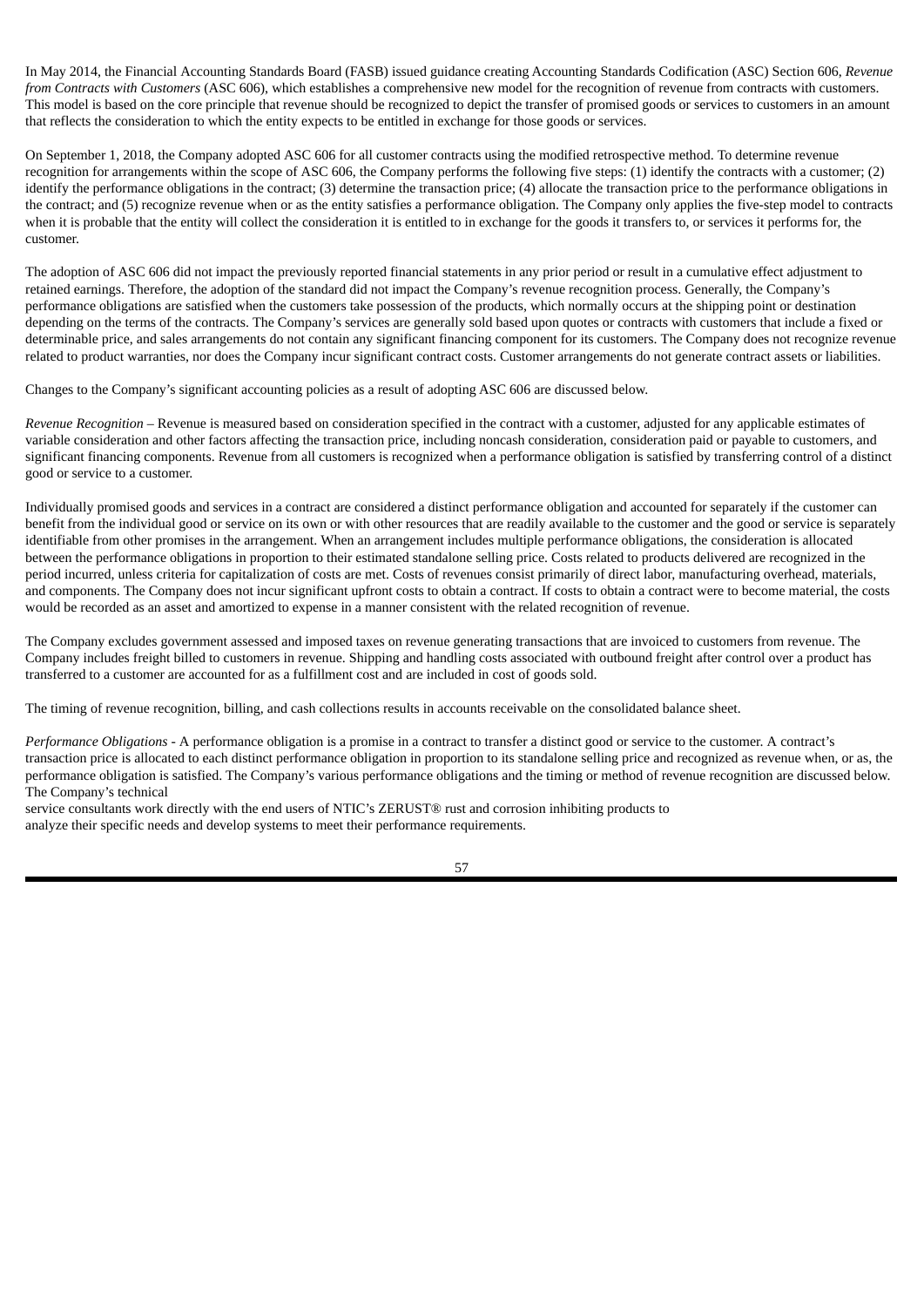The Company sells its products to both distributors and end-users. Each unit of product delivered under a customer order represents a distinct and separate performance obligation, as the customer can benefit from each unit on its own or with other resources that are readily available to the customer, and each unit of product is separately identifiable from other products in the arrangement.

The transaction price for the Company's products is the invoiced amount. The Company does not have variable consideration in the form of refunds, credits, rebates, price concessions, pricing incentives, or other items impacting transaction price. The purchase order pricing in arrangements with customers is deemed to approximate standalone selling price; therefore, the Company does not need to allocate proceeds on a relative standalone selling price allocation between performance obligations. The Company applies the practical expedient in paragraph 606-10-50-14 and does not disclose information about remaining performance obligations that have original expected durations of one year or less. There are no material obligations that extend beyond one year.

Revenue is recognized when transfer of control occurs, as defined by the terms in the customer agreement. The Company immediately recognizes incidental items that are immaterial in the context of the contract. The Company has applied the practical expedient in paragraph 606-10-25-16A and does not assess if immaterial items are promised goods or services. The Company has also applied the practical expedient in paragraph 606-10-32-18 regarding the adjustment of the promised amount of consideration for the effects of a significant financing component when the customer pays for that good or service within one year or less, as the Company does not have any significant financing components in its customer arrangements since payment is received at or shortly after the point of sale, generally thirty to ninety days.

The Company estimates returns based on an analysis of historical experience if the right to return products is granted to its customers. The Company does not record a return asset, as non-conforming products are generally not returned. The Company's return policy does not vary by geography. The customer has no rotation or price protection rights, and the Company is not under a warranty obligation.

*Sales Commissions* – Sales commissions paid to sales representatives are eligible for capitalization, as they are incremental costs that would not have been incurred without entering into a specific sales arrangement and are recoverable through the expected margin on the transaction. The Company has elected to apply the practical expedient provided by ASC 340-40-25-4 and recognize the incremental costs of obtaining contracts as an expense when incurred, as the amortization period of the assets that would have otherwise been recognized is one year or less. The Company records these costs as a selling expense.

*Product Warranty* – The Company offers warranties on various products and services. These warranties are assurance type warranties that are not sold on a standalone basis; therefore, they are not considered distinct performance obligations. The Company estimates the costs that may be incurred under its warranties and records a liability in the amount of such costs at the time the revenue is recognized for the product sale.

*International Revenue* – The Company markets its products to numerous countries in North America, Europe, Latin America, Asia, and other parts of the world. See Note 11, Segment and Geographical Information, for information regarding revenue disaggregation by geography.

*Trade Receivables* – Payment terms for the Company's unaffiliated customers are determined based on credit risk and vary by customer. The Company typically offers standard payment terms to unaffiliated customers of net 30 days. The Company does not accrue interest on past due accounts receivable. The Company reviews the credit histories of its customers before extending unsecured credit. The Company presents accounts and notes receivable net of an allowance for doubtful accounts. Each quarter, the Company prepares an analysis of its ability to collect outstanding receivables that provides a basis for an allowance estimate for doubtful accounts. In doing so, the Company evaluates the age of its receivables, past collection history, current financial conditions of key customers and its joint ventures, and economic conditions. Based on this evaluation, the Company establishes a reserve for specific accounts and notes receivable that it believes are uncollectible, as well as an estimate of uncollectible receivables not specifically known. The Company believes that an analysis of historical trends and its current knowledge of potential collection problems provide the Company with sufficient information to establish a reasonable estimate for an allowance for doubtful accounts. In the event the Company determines that a smaller or larger uncollectible accounts reserve is appropriate, the Company records a credit or charge to selling expense in the period that it made such determination. Accounts receivable have been reduced by an allowance for uncollectible accounts of \$90,000 as of August 31, 2020 and \$65,000 as of August 31, 2019. Accounts are considered past due based on terms agreed upon between the Company and the customer. Accounts receivable are written-off only after all collection attempts have failed and are based on individual credit evaluation and specific circumstances of the customer.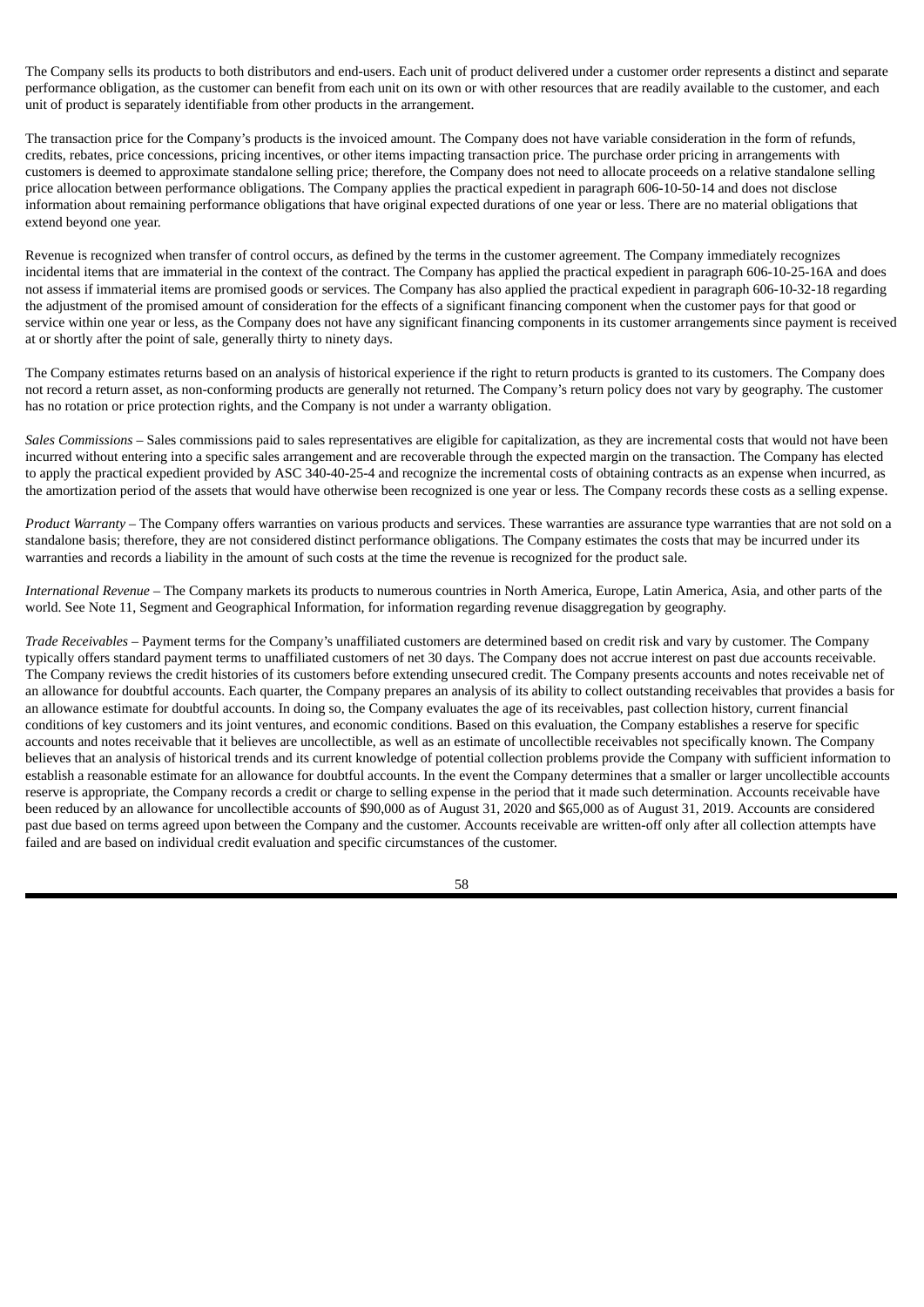*Trade Receivables from Joint Ventures* – Trade receivables from joint ventures arise from sales of products the Company makes to its joint ventures. Payment terms for the Company's joint ventures also are determined based on credit risk; however, additional consideration is given to the individual joint venture due to the transportation time associated with ocean delivery of most products and certain other factors. Generally, accounts receivable from the Company's joint ventures unpaid after 90 days are considered past due. The Company does not accrue interest on past due balances. The Company periodically reviews amounts due from its joint ventures for collectability and, based on past experience and continuous review of the balances due, determined that an allowance for doubtful accounts related to its joint venture receivables was not necessary as of August 31, 2020 or 2019.

*Fees for Services Provided to Joint Ventures –* The Company provides services to its joint ventures including consulting, legal, travel, insurance, technical, and marketing services based on licensing or other agreements with its joint ventures. The Company receives fees for the services it provides to its joint ventures. The fees for services received by the Company from its joint ventures are generally based on either a flat fee or a percentage of net sales by the Company's joint ventures depending on local laws and tax regulations. Under the Company's agreements with its joint ventures, amounts are earned when product is shipped from joint venture facilities, at which point a sale is deemed to have occurred and results in obligation for the joint venture to pay the royalty and recognition of the fee by the Company. The Company reviews the financial situation of each of its joint ventures to assist in the likelihood of collections on amounts earned. The Company accounts for these fees on a cash basis if uncertainty exists surrounding the collection of such fees.

*Cash and Cash Equivalents* – The Company includes as cash and cash equivalents highly liquid, short-term investments with maturity of three months or less when purchased, which are readily convertible into known amounts of cash. The Company maintains its cash in high quality financial institutions. The balances, at times, may exceed federally insured limits.

*Available for Sale Securities* – Available for sale securities are recorded at fair value. Unrealized holding gains and losses on available for sale securities are not significant.

*Inventories* – Inventories are recorded at the lower of cost (first-in, first-out basis) or net realizable value.

*Property and Depreciation* – Property and equipment are stated at cost. Depreciation is computed using the straight-line method based on the estimated service lives of the various assets as follows:

| Buildings and improvements | 5-30 years |
|----------------------------|------------|
| Machinery and equipment    | 3-10 years |

*Patents and Trademarks* – Patents and trademarks, including acquisition costs, are stated at cost, less accumulated amortization. Amortization is computed using the straight-line method over the estimated useful lives of the respective assets. Upon retirement, the cost of assets disposed and the related accumulated amortization are removed from the accounts, and any resulting gain or loss is credited or charged to operations.

*Investments in Joint Ventures* – Investments in the Company's joint ventures are accounted for using the equity method. Under the equity method, investments are initially recorded at cost and are adjusted for dividends, distributed and undistributed earnings and losses, changes in foreign currency exchange rates, and additional investments. In the event the Company's share of a joint venture's cumulative losses exceeds the Company's investment balance, the balance is reported at zero value until proportionate income exceeds the losses. The Company assesses its joint ventures for impairment on an annual basis as of August 31 of each year as part of its fiscal year end analysis. In addition to the annual review for impairment, the Company reviews the operating results of each joint venture on a quarterly basis in comparison to its historical operating results and its accrual of fees for services provided to joint ventures. If the operating results of a joint venture do not meet financial performance expectations, an additional evaluation is performed on the joint venture. The Company's evaluation of its investments in joint ventures requires the Company to make assumptions about future cash flows of its joint ventures. These assumptions require significant judgment, and actual results may differ from assumed or estimated amounts. All investments in joint ventures had positive equity as of August 31, 2020 and 2019. The Company considers any of its joint ventures to be significant and discloses entity specific financial information if the joint venture's income or assets make up more than 20% of the Company's total assets or income.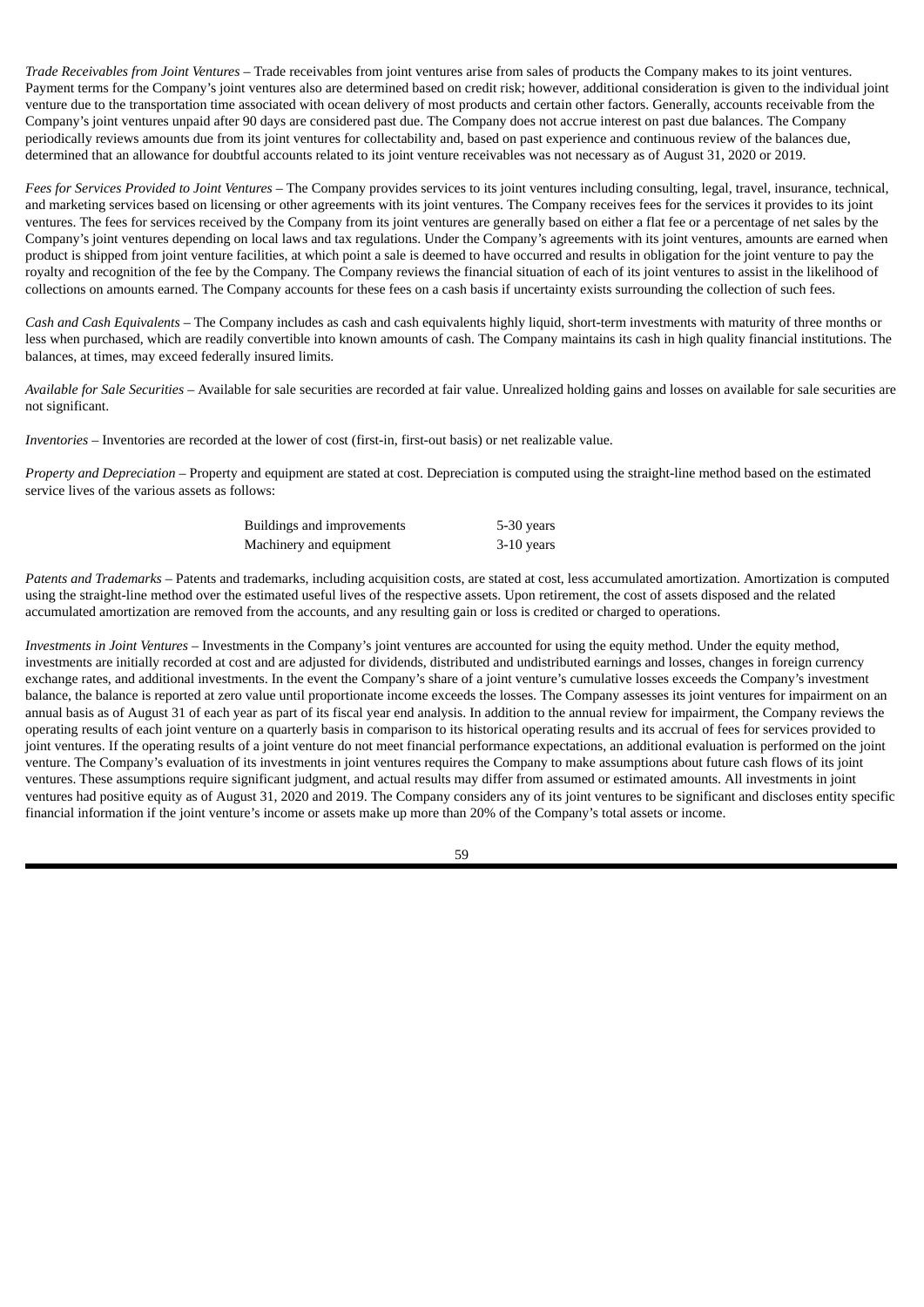The Company classifies distributions received from its joint ventures based on the nature of the distributions, generally, in operating activities on the consolidated statements of cash flows.

If the Company is no longer able to exercise significant influence over operating and financial policy of a joint venture previously accounted for under the equity method, it maintains the investment at the carrying value as of the date that significant influence no longer exists and discontinues accruing the proportionate earnings or losses of the investment.

Investments are considered to be impaired when a decline in fair value is judged to be other-than-temporary. Fair value is calculated based on publicly available market information or other estimates determined by management. The Company employs a systematic methodology on a quarterly basis that considers available quantitative and qualitative evidence in evaluating potential impairment of our investments. If the cost of an investment exceeds its fair value, the Company evaluates, among other factors, general market conditions, credit quality, the duration and extent to which the fair value is less than cost, and for equity securities, the Company's intent and ability to hold, or plans to sell, the investment. The Company also considers specific adverse conditions related to the financial health of and business outlook for the investee, including industry and sector performance, changes in technology, and operational and financing cash flow factors. Once a decline in fair value is determined to be other-than-temporary, an impairment charge is recorded to other income (expense), and a new cost basis in the investment is established.

*Recoverability of Long-Lived Assets* – The Company reviews its long-lived assets whenever events or changes in circumstances indicate the carrying amount of the assets may not be recoverable. The Company determines potential impairment by comparing the carrying value of the assets with expected net cash flows expected to be provided by operating activities of the business or related products. If the sum of the expected undiscounted future net cash flows is less than the carrying value, the Company evaluates whether an impairment loss should be recognized. An impairment loss is measured by comparing the amount by which the carrying value exceeds the fair value of the asset. When evaluating assets for impairment, the Company groups longlived assets with other assets and liabilities at the lowest level for which identifiable cash flows are largely independent of the cash flows of other assets and liabilities.

*Income Taxes* – The Company utilizes the asset and liability method of accounting for income taxes, which requires the recognition of deferred tax assets and liabilities for the expected future tax consequences of events that have been included in the consolidated financial statements. Deferred income tax assets and liabilities are determined based on the differences between the financial statement and tax basis of assets and liabilities using enacted tax rates in effect for the year in which the differences are expected to reverse. The effect of a change in tax rates on deferred tax assets and liabilities is recognized in operations in the period that includes the enactment date.

The Company records net deferred tax assets to the extent the Company believes these assets will more likely than not be realized. In making such a determination, the Company considers all available positive and negative evidence, including future reversals of existing taxable temporary differences, projected future taxable income, tax-planning strategies, and results of recent operations. In the event the Company determines that it would be able to realize its deferred assets in the future in excess of their net recorded amount, the Company makes an adjustment to the deferred tax asset valuation allowance, which would reduce the provision for income taxes.

The Company records uncertain tax positions on the basis of a two-step process whereby the Company determines whether it is more likely than not that the tax positions will be sustained based on the technical merits of the position and those tax positions that meet the more-likely-than-not recognition threshold. The Company recognizes the largest amount of tax benefit that is greater than 50 percent likely to be realized upon ultimate settlement with the related tax authority.

*Foreign Currency Translation (Accumulated Other Comprehensive Income (Loss))* – The functional currency of NTIC China, Zerust Brazil, Natur-Tec India, Natur Tec Lanka, Zerust Mexico, Zerust Singapore, Zerust Vietnam, NTI Europe, and each unconsolidated international joint venture is the applicable local currency. The translation of the applicable foreign currencies into U.S. dollars is performed for balance sheet accounts using exchange rates in effect at the balance sheet date and for revenue and expense accounts using an average monthly exchange rate. Translation gains or losses are reported as an element of other comprehensive income (loss).

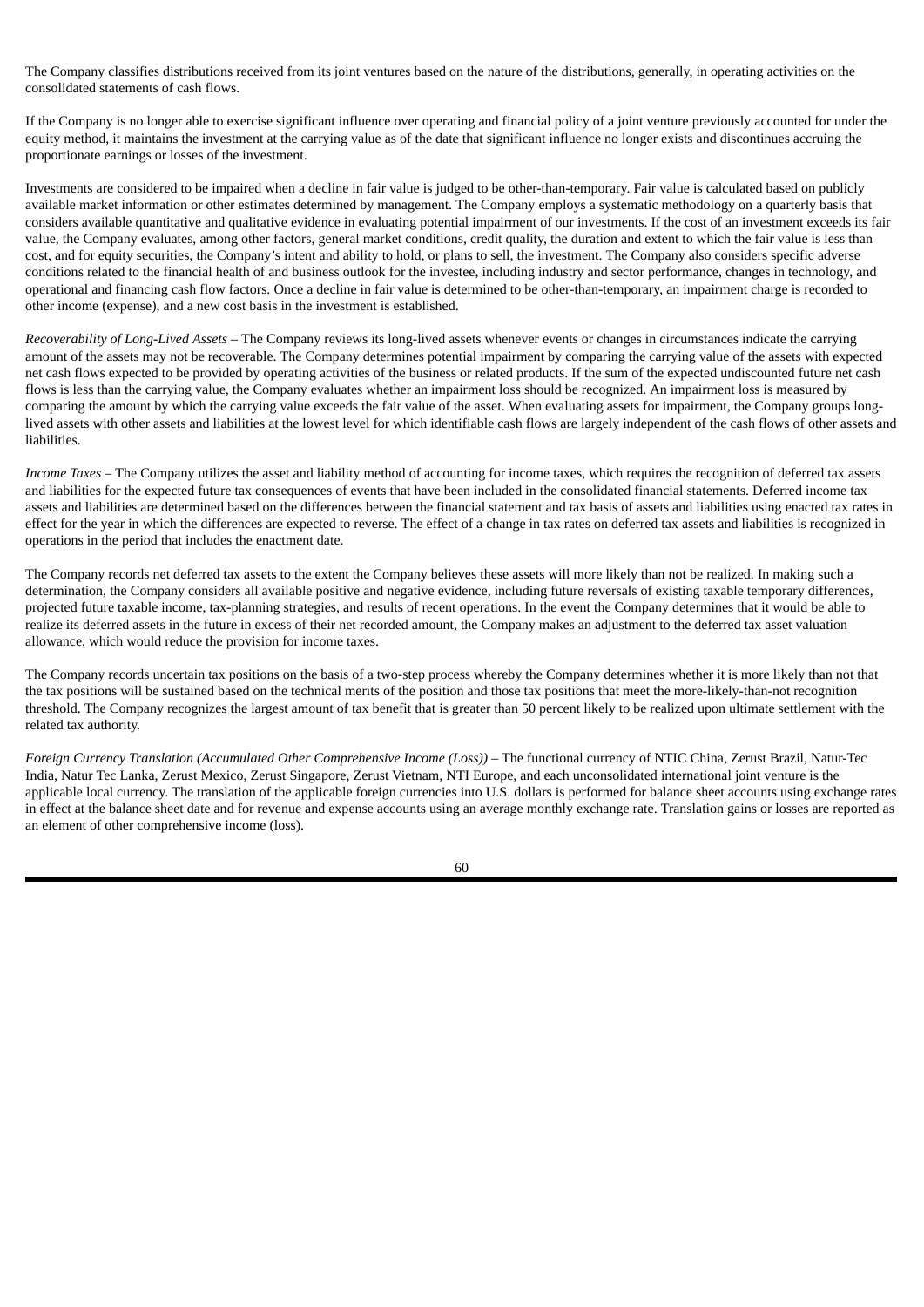The Company (excluding NTIC China, Zerust Brazil, Natur-Tec India, Natur Tec Lanka, Zerust Singapore, Zerust Vietnam, NTI Asean, Zerust Mexico, NTI Europe, and NTIC's joint ventures) conducts all foreign transactions based on the U.S. dollar. Since investments in joint ventures are accounted for using the equity method, any changes in foreign currency exchange rates are reflected as a foreign currency translation adjustment and do not change the equity in income from joint ventures reflected in the Company's consolidated statements of operations.

*Fair Value of Financial Instruments* – The carrying value of cash and cash equivalents, available for sale securities, short-term accounts and notes receivable, notes payable, trade accounts payables, and other accrued expenses approximate fair value because of the short maturity of those instruments.

*Shipping and Handling* – The Company records all amounts billed to customers in a sales transaction related to shipping and handling as sales. The Company records costs related to shipping and handling in cost of goods sold.

*Research and Development* – The Company expenses all costs related to product research and development as incurred.

*Common Stock* – The Company issues authorized but unissued shares of common stock upon the exercise of stock options.

*Stock Split* – On June 3, 2019, NTIC's Board of Directors declared a two-for-one stock split of NTIC's common stock effected in the form of a 100% share dividend distributed on June 28, 2019 to record holders as of June 17, 2019. Earnings and dividends declared per share and weighted average shares outstanding are presented in this report after the effect of the 100 percent stock dividend. The two-for-one stock split is retroactively reflected in the share amounts in all periods presented in this report.

*Stock-Based Compensation* – The Company recognizes compensation cost relating to share-based payment transactions, including grants of employee stock options and transactions under the Company's employee stock purchase plan, in its consolidated financial statements. That cost is measured based on the fair value of the equity or liability instruments issued. The Company measures the cost of employee services received in exchange for stock options and other stock-based awards based on the grant-date fair value of the award and recognizes the cost over the period the employee is required to provide services for the award (generally the vesting term).

*Subsequent Events* – The Company has evaluated events occurring after the date of the consolidated financial statements for events requiring disclosure in the consolidated financial statements.

*Use of Estimates* – The preparation of the consolidated financial statements in conformity with accounting principles generally accepted in the United States of America requires management to make estimates and assumptions that affect the reported amounts of assets and liabilities and disclosure of contingent assets and liabilities at the date of the consolidated financial statements and the reported amounts of revenues and expenses during the reporting period. Actual results could differ from those estimates.

# **2. ACCOUNTING PRONOUNCEMENTS**

# *New Accounting Pronouncements Adopted*

In February 2016, the Financial Accounting Standards Board (FASB) issued Accounting Standards Update (ASU) No. 2016-02, Leases. The guidance in ASU 2016-02 supersedes the lease recognition requirements in the Accounting Standards Codification (ASC) Topic 840, Leases. ASU 2016-02 requires an entity to recognize assets and liabilities arising from a lease for both financing and operating leases, along with additional qualitative and quantitative disclosures. This standard became effective for the Company on September 1, 2019.

In February 2018, the FASB issued ASU No. 2018-02, Income Statement – Reporting Comprehensive Income (Topic 220) Reclassification of Certain Tax Effects from Accumulated Other Comprehensive Income, which will allow a reclassification from accumulated other comprehensive income to retained earnings for the tax effects resulting from the Tax Cuts and Jobs Act (Tax Reform Act) that are stranded in accumulated other comprehensive income. This standard also requires certain disclosures about stranded tax effects. ASU No. 2018-02, however, does not change the underlying guidance that requires that the effect of a change in tax laws or rates be included in income from continuing operations. ASU No. 2018-02 was adopted by the Company commencing with first quarter of the Company's fiscal year 2020, and it did not have any impact on its consolidated financial statements.

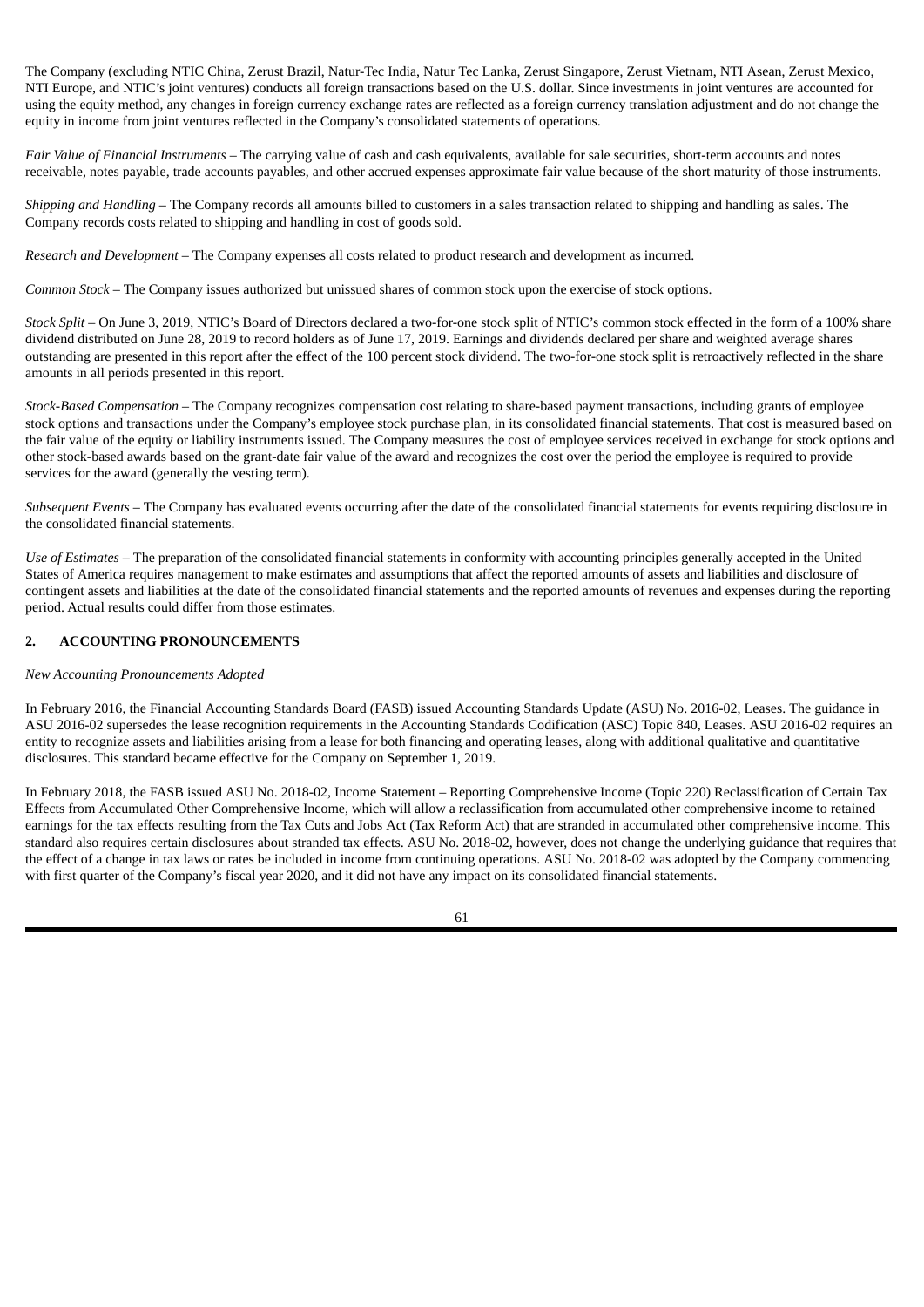The FASB has subsequently issued the following amendments to ASU 2016-02, which have the same effective date and transition date of September 1, 2019, and which are collectively referred to as the new leasing standards:

- ASU No. 2018-01, Leases (Topic 842): Land Easement Practical Expedient for Transition to Topic 842, which permits an entity to elect an optional transition practical expedient to not evaluate under Topic 842 land easements that existed or expired prior to adoption of Topic 842 and that were not previously accounted for as leases under the prior standard, ASC 840, Leases.
- · ASU No. 2018-10, Codification Improvements to Topic 842, Leases, which amends certain narrow aspects of the guidance issued in ASU 2016-  $02<sub>2</sub>$
- · ASU No. 2018-11, Leases (Topic 842): Targeted Improvements, which allows for a transition approach to initially apply ASU 2016-02 at the adoption date and recognize a cumulative-effect adjustment to the opening balance of retained earnings in the period of adoption as well as an additional practical expedient for lessors to not separate non-lease components from the associated lease component.
- ASU No. 2018-20, Narrow-Scope Improvements for Lessors, which contains certain narrow scope improvements to the guidance issued in ASU 2016-02.

Additional information and disclosures required by this new standard are contained in Note 15, titled "Commitments and Contingencies."

The Company adopted the new leasing standards on September 1, 2019, using a modified retrospective transition approach to be applied to leases existing as of, or entered into after, September 1, 2019; and, consequently, financial information will not be updated and the disclosures required under Topic 842 will not be provided for dates and periods prior to September 1, 2019. The Company has reviewed its existing lease contracts and the impact of the new leasing standards on its consolidated results of operations, financial position and disclosures. Upon adoption of the new leasing standards, the Company recognized a lease liability and related right-of-use asset on its consolidated balance sheet of approximately \$600,000 as of September 1, 2019.

### *New Accounting Pronouncements Not Yet Adopted*

In June 2016, the FASB issued ASU No. 2016-13, Measurement of Credit Losses on Financial Instruments, which revises guidance for the accounting for credit losses on financial instruments within its scope, and in November 2018, issued ASU No. 2018-19 and in April 2019, issued ASU No. 2019-04 and in May 2019, issued ASU No. 2019-05, and in November 2019, issued ASU No. 2019-11, which amended the standard. The new standard introduces an approach, based on expected losses, to estimate credit losses on certain types of financial instruments and modifies the impairment model for available-forsale debt securities. The new approach to estimating credit losses (referred to as the current expected credit losses model) applies to most financial assets measured at amortized cost and certain other instruments, including trade and other receivables, loans, held-to-maturity debt securities, net investments in leases and off-balance-sheet credit exposures. This ASU is effective for fiscal years beginning after December 15, 2022, including interim periods within those fiscal years, with early adoption permitted. Entities are required to apply the standard's provisions as a cumulative-effect adjustment to retained earnings as of the beginning of the first reporting period in which the guidance is adopted. The Company is still evaluating the impact of this ASU.

Although there are several other new accounting pronouncements issued or proposed by the FASB, which the Company has adopted or will adopt, as applicable, the Company does not believe any of these accounting pronouncements has had or will have a material impact on the Company's consolidated financial position or operating results.

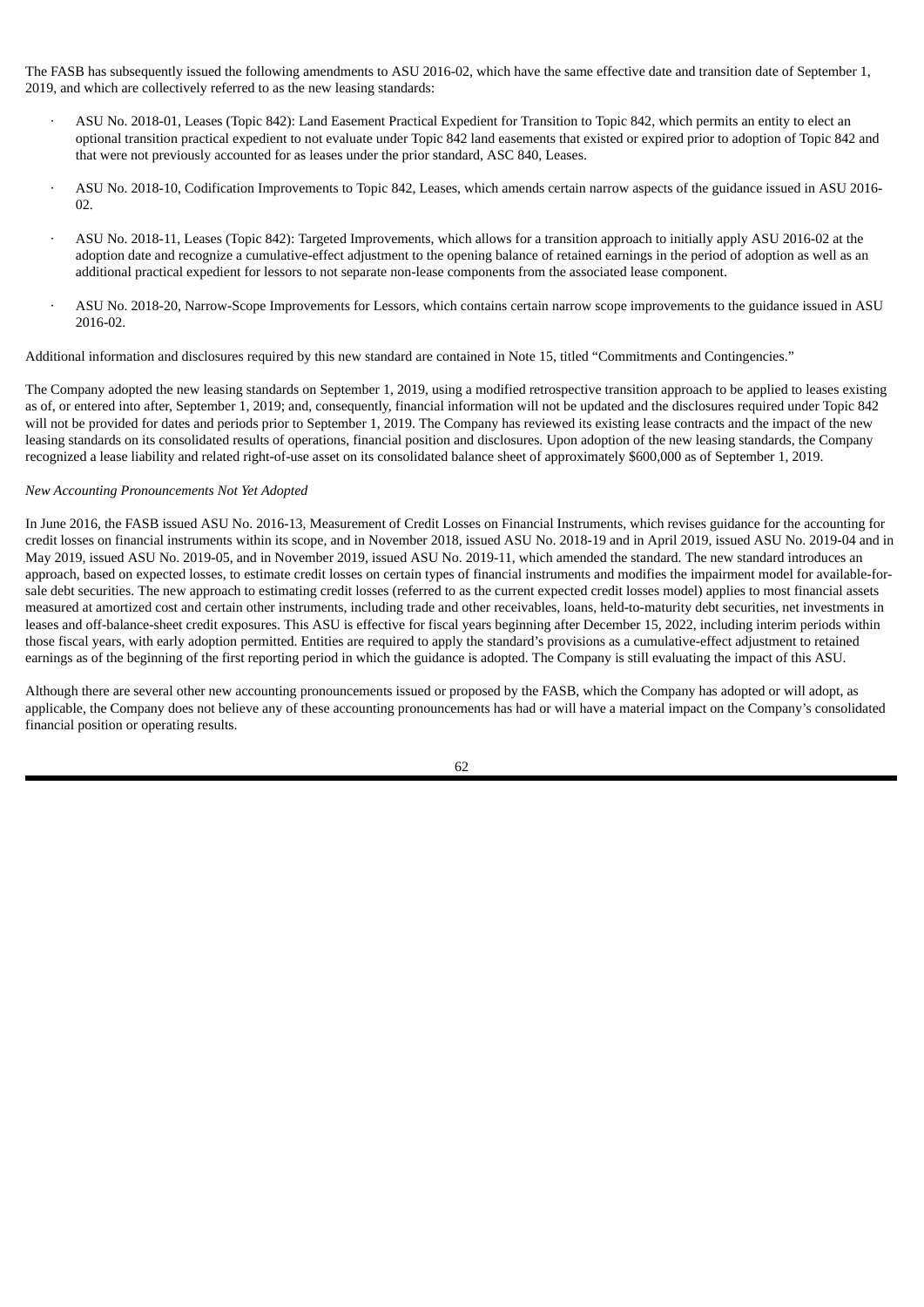# **3. INVENTORIES**

Inventories consisted of the following:

|                      |   | <b>August 31, 2020</b> | <b>August 31, 2019</b> |
|----------------------|---|------------------------|------------------------|
| Production materials | J | 3,866,791              | 1,980,816              |
| Finished goods       |   | 7.095.006              | 8,507,912              |
|                      | Φ | 10,961,796             | 10,488,728             |

# **4. PROPERTY AND EQUIPMENT, NET**

Property and equipment, net consisted of the following:

|                               |   | <b>August 31, 2020</b> | <b>August 31, 2019</b> |
|-------------------------------|---|------------------------|------------------------|
| Land                          | Φ | 310,365                | 310,365                |
| Buildings and improvements    |   | 8,167,783              | 7,749,980              |
| Machinery and equipment       |   | 4.940.912              | 4,903,664              |
|                               |   | 13,419,060             | 12,964,009             |
| Less accumulated depreciation |   | (6,308,271)            | (5,605,850)            |
|                               |   | 7,110,789              | 7,358,159              |

# **5. PATENTS AND TRADEMARKS, NET**

Patents and trademarks, net consisted of the following:

|                               | <b>August 31, 2020</b> | <b>August 31, 2019</b> |
|-------------------------------|------------------------|------------------------|
| Patents and trademarks        | 2.907.852              | 2.938.876              |
| Less accumulated amortization | (2,105,846)            | (1,929,907)            |
|                               | 802,006                | 1,008,969              |

Patent and trademark costs are amortized over seven years. Costs incurred related to patents and trademarks are capitalized until filed and approved, at which time the amounts capitalized to date are amortized, and any further costs, including maintenance costs, are expensed as incurred. Amortization expense was \$231,624 and \$261,724 for the years ended August 31, 2020 and 2019, respectively. Amortization expense is estimated to be \$200,000 in each of the next four fiscal years.

# **6. INVESTMENTS IN JOINT VENTURES**

The consolidated financial statements of the Company's foreign joint ventures are initially prepared using the accounting principles accepted in the respective joint ventures' countries of domicile. Amounts related to foreign joint ventures reported in the below tables and the accompanying consolidated financial statements have subsequently been adjusted to conform with accounting principles generally accepted in the United States of America in all material respects. All material profits on sales recorded that remain on the balance sheet from the Company to its joint ventures and from joint ventures to other joint ventures have been eliminated for financial reporting purposes.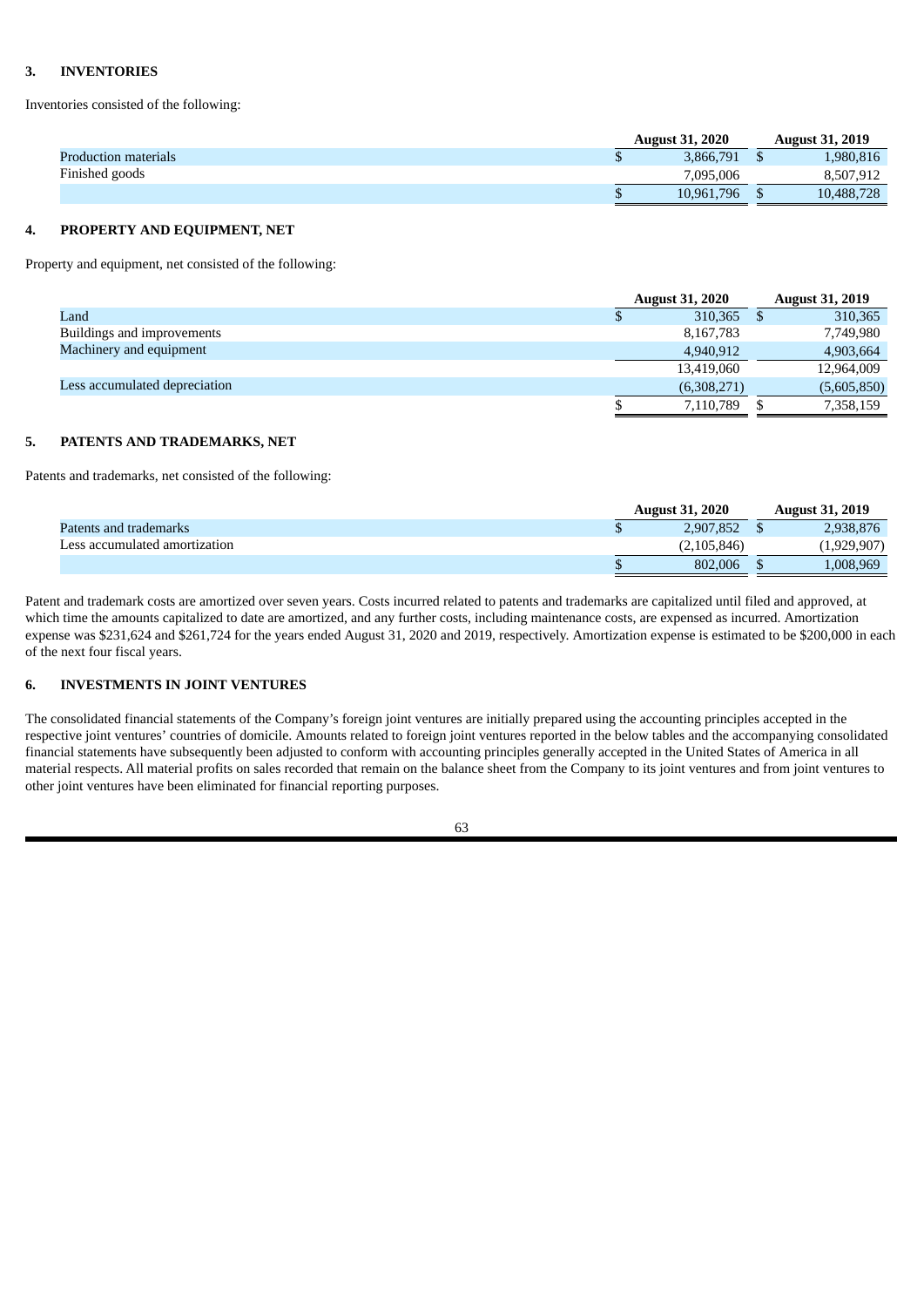The Company considers the Company's joint venture in Germany, Excor Korrosionsschutz – Technologien und Produkte GmbH (EXCOR) and the following other joint ventures in France, Finland, India and Thailand, respectively, to be individually significant to the Company's consolidated assets and income as of August 31, 2020: ACOBAL SAS, ZERUST OY, HARITA-NTI LTD and ZERUST SPECIALTY TECH CO. LTD. Financial information from the audited and unaudited financial statements of EXCOR and the Company's joint ventures in France, Finland, India and Thailand, as well as all the Company's other joint ventures, are summarized as follows:

|                                   | As of August 31, 2020 |              |   |               |   |                |    |              |   |                 |              |           |
|-----------------------------------|-----------------------|--------------|---|---------------|---|----------------|----|--------------|---|-----------------|--------------|-----------|
|                                   | <b>Total</b>          | <b>EXCOR</b> |   | <b>FRANCE</b> |   | <b>FINLAND</b> |    | <b>INDIA</b> |   | <b>THAILAND</b> | <b>OTHER</b> |           |
| Current assets                    | \$5,825,418           | \$25,742,619 | S | 4,099,160     | S | 1,955,879      | \$ | 4,010,855    | S | 4,022,399       | \$15,994,506 |           |
| Total assets                      | 60,295,587            | 28,449,772   |   | 4,873,484     |   | 2,261,147      |    | 4,242,660    |   | 4,055,451       | 16,413,073   |           |
| <b>Current liabilities</b>        | 11,002,867            | 2.424,565    |   | 2.073.710     |   | 415.496        |    | 1,007,529    |   | 993,332         |              | 4,088,235 |
| Noncurrent liabilities            | 365,274               |              |   |               |   |                |    | 32,999       |   |                 |              | 332,275   |
| Joint ventures' equity            | 48,927,446            | 26,025,207   |   | 2,799,774     |   | 1,845,651      |    | 3,202,132    |   | 3,062,119       | 11,992,563   |           |
| Northern Technologies             |                       |              |   |               |   |                |    |              |   |                 |              |           |
| International Corporation's share |                       |              |   |               |   |                |    |              |   |                 |              |           |
| of joint ventures' equity         | 24,090,826            | 13,012,606   |   | 1,399,887     |   | 922,814        |    | 1,603,013    |   | 1,531,060       |              | 5,621,446 |
| Northern Technologies             |                       |              |   |               |   |                |    |              |   |                 |              |           |
| International Corporation's share |                       |              |   |               |   |                |    |              |   |                 |              |           |
| of joint ventures' undistributed  |                       |              |   |               |   |                |    |              |   |                 |              |           |
| earnings                          | 21,855,747            | 12,981,701   |   | 1.399.887     |   | 902.814        |    | 738.191      |   | 1.429.060       |              | 4.404.094 |

|                                                                                                          | <b>Fiscal Year Ended August 31, 2020</b> |                   |    |               |     |                |  |              |     |                 |               |  |
|----------------------------------------------------------------------------------------------------------|------------------------------------------|-------------------|----|---------------|-----|----------------|--|--------------|-----|-----------------|---------------|--|
|                                                                                                          | <b>Total</b>                             | <b>EXCOR</b>      |    | <b>FRANCE</b> |     | <b>FINLAND</b> |  | <b>INDIA</b> |     | <b>THAILAND</b> | <b>OTHER</b>  |  |
| Net sales                                                                                                | \$ 87,030,062                            | 32,546,402<br>SS. | S. | 8,133,294     | \$. | 3,088,865      |  | 5,481,303    | \$. | 6,471,831       | \$ 31,308,367 |  |
| Gross profit                                                                                             | 39,532,750                               | 18,739,471        |    | 3,061,433     |     | 1,916,001      |  | 2,498,196    |     | 2,046,478       | 11,271,171    |  |
| Net income                                                                                               | 8,545,473                                | 5,266,541         |    | 473,137       |     | 419,728        |  | 697.349      |     | 503,884         | 1,184,834     |  |
| Northern Technologies<br>International Corporation's share<br>of equity in income of joint<br>ventures   | 4,270,327                                | 2,622,423         |    | 237,490       |     | 209,972        |  | 349.218      |     | 253,192         | 598,032       |  |
| Northern Technologies<br><b>International Corporation's</b><br>dividends received from joint<br>ventures | 5,672,099                                | 4,675,850         |    |               |     | 325,635        |  | 261,220      |     | 160.074         | 249,320       |  |

|                                                                                          | As of August 31, 2019 |              |     |              |               |                  |
|------------------------------------------------------------------------------------------|-----------------------|--------------|-----|--------------|---------------|------------------|
|                                                                                          |                       | Total        |     | <b>EXCOR</b> |               | <b>All Other</b> |
| Current assets                                                                           | -S                    | 59,162,834   | -85 | 29,139,787   | <sup>\$</sup> | 30,023,047       |
| Total assets                                                                             |                       | 63,326,703   |     | 31,666,841   |               | 31,659,862       |
| <b>Current liabilities</b>                                                               |                       | 14,145,499   |     | 3,573,160    |               | 10,572,339       |
| Noncurrent liabilities                                                                   |                       | 20,797       |     |              |               | 20,797           |
| Joint ventures' equity                                                                   |                       | 49,160,407   |     | 28,093,681   |               | 21,066,726       |
| Northern Technologies International Corporation's share of joint ventures' equity        |                       | 24, 207, 339 |     | 14,046,842   |               | 10,160,497       |
| Northern Technologies International Corporation's share of joint ventures' undistributed |                       |              |     |              |               |                  |
| earnings                                                                                 |                       | 22,178,126   |     | 14,015,937   |               | 8,162,189        |

|                                                                                               | Fiscal Year Ended August 31, 2019 |              |  |              |  |                  |
|-----------------------------------------------------------------------------------------------|-----------------------------------|--------------|--|--------------|--|------------------|
|                                                                                               |                                   | <b>Total</b> |  | <b>EXCOR</b> |  | <b>All Other</b> |
| Net sales                                                                                     |                                   | 114,635,435  |  | 47.015.841   |  | 67.619.594       |
| Gross profit                                                                                  |                                   | 51,312,013   |  | 25.622.261   |  | 25,689,752       |
| Net income                                                                                    |                                   | 14,688,999   |  | 10,827,448   |  | 3,861,551        |
| Northern Technologies International Corporation's share of equity in income of joint ventures |                                   | 7.225.518    |  | 5.415.362    |  | 1,810,156        |
| Northern Technologies International Corporation's dividends received from joint ventures      |                                   | 5,039,041    |  | 3,345,600    |  | 1,693,441        |

The Company did not make any joint venture investments during fiscal 2020 or fiscal 2019.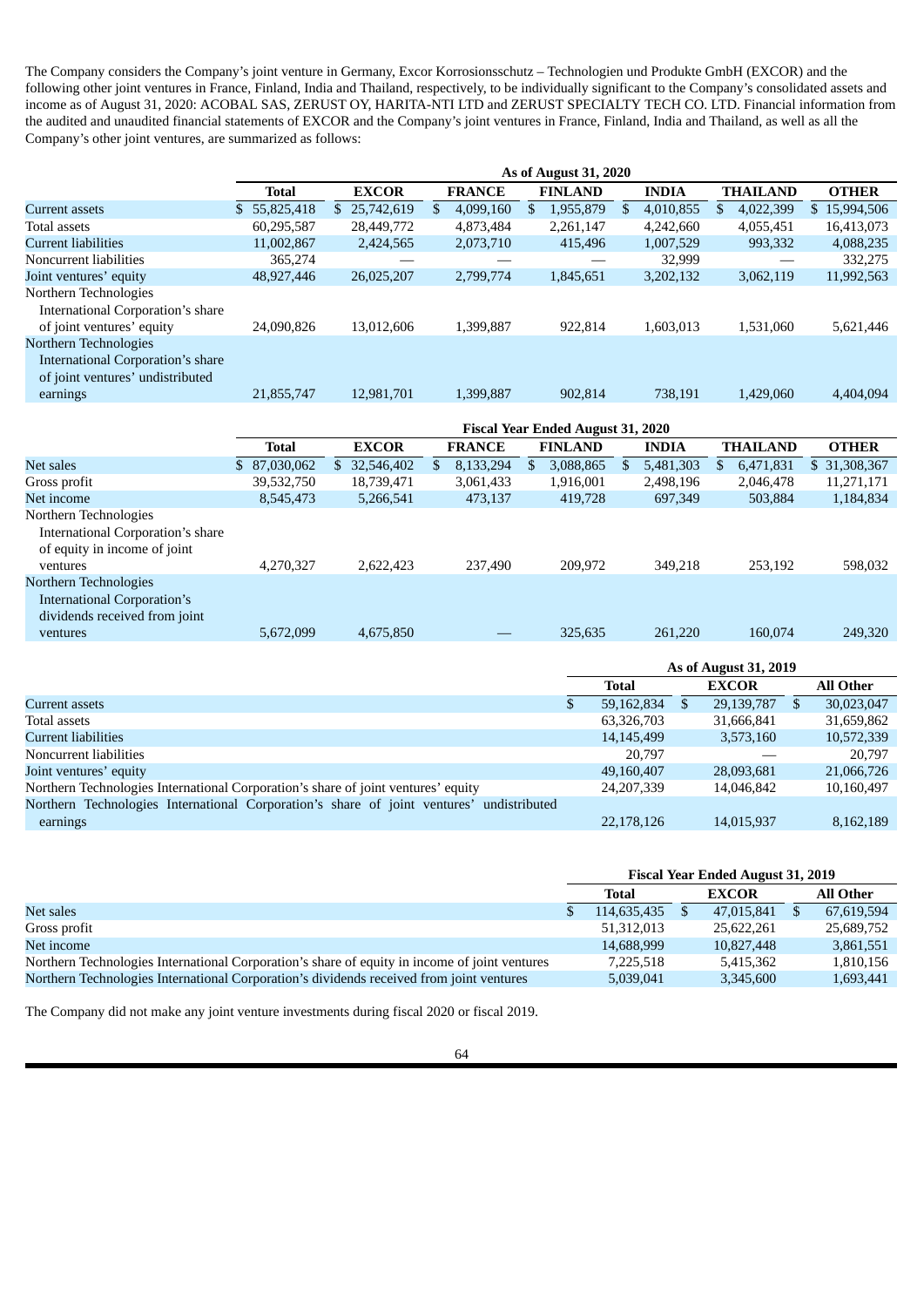# **7. CORPORATE DEBT**

The Company has a revolving line of credit with PNC Bank, National Association (PNC Bank) of \$3,000,000. No amounts were outstanding under the line of credit as of both August 31, 2020 and 2019. At the option of the Company, outstanding advances under the line of credit bear interest at either (a) an annual rate based on LIBOR plus 2.15% for the applicable LIBOR interest period selected by the Company or (b) at the rate publicly announced by PNC Bank from time to time as its prime rate.

The line of credit is governed under a loan agreement. The loan agreement contains standard covenants, including affirmative financial covenants, such as the maintenance of a minimum fixed charge coverage ratio, and negative covenants, which, among other things, limit the incurrence of additional indebtedness, loans and equity investments, disposition of assets, mergers and consolidations, and other matters customarily restricted in such agreements. Under the loan agreement, the Company is subject to a minimum fixed charge coverage ratio of 1.10:1.00. As of August 31, 2020, the Company was in compliance with all debt covenants.

The revolving credit facility allows the Company to request that PNC Bank issue letters of credit up to \$1,200,000. The Company did not have any letters of credit reserved against the available letters of credit balance as of August 31, 2020 and 2019 with PNC Bank. The availability of advances under the line of credit will be reduced by the face amount of any letter of credit issued and outstanding (whether or not drawn) under the revolving credit facility.

On December 16, 2019, the Company and PNC Bank extended the maturity date of the line of credit from January 7, 2020 to January 7, 2021. All other terms of the line of credit and the loan agreement and other documents evidencing the line of credit remain the same.

As of August 31, 2020, the Company had \$88,831 of letters of credit with JP Morgan Chase Bank that are performance based and set to expire between 2020 and 2022.

# **8. STOCKHOLDERS' EQUITY**

On June 3, 2019, the Company's Board of Directors declared a two-for-one stock split of the Company's common stock effected in the form of a 100% share dividend distributed on June 28, 2019 to record holders as of June 17, 2019. All share and per share values have been adjusted to retroactively reflect the effect of the two-for-one stock split.

During fiscal 2020, the Company's Board of Directors declared cash dividends on the following dates in the following amounts to holders of record of the Company's common stock as of the following record dates:

| <b>Declaration Date</b> | Amount  | <b>Record Date</b> | <b>Pavable Date</b> |
|-------------------------|---------|--------------------|---------------------|
| October 22, 2019        | \$0.065 | November 6, 2019   | November 20, 2019   |
| January 22, 2020        | \$0.065 | February 5, 2020   | February 19, 2020   |

On April 23, 2020, the Company announced the temporary suspension of its quarterly cash dividend pending clarity on the COVID-19 pandemic. Therefore, the Company did not declare a cash dividend during the quarter ended May 31, 2020 or August 31, 2020.

During fiscal 2019, the Company's Board of Directors declared cash dividends on the following dates in the following amounts to holders of record of the Company's common stock as of the following record dates:

| <b>Declaration Date</b> | Amount | <b>Record Date</b> | <b>Payable Date</b> |
|-------------------------|--------|--------------------|---------------------|
| October 24, 2018        | \$0.06 | November 7, 2018   | November 21, 2018   |
| January 23, 2019        | \$0.06 | February 6, 2019   | February 22, 2019   |
| April 25, 2019          | \$0.06 | May 9, 2019        | May 23, 2019        |
| July 24, 2019           | \$0.06 | August 7, 2019     | August 21, 2019     |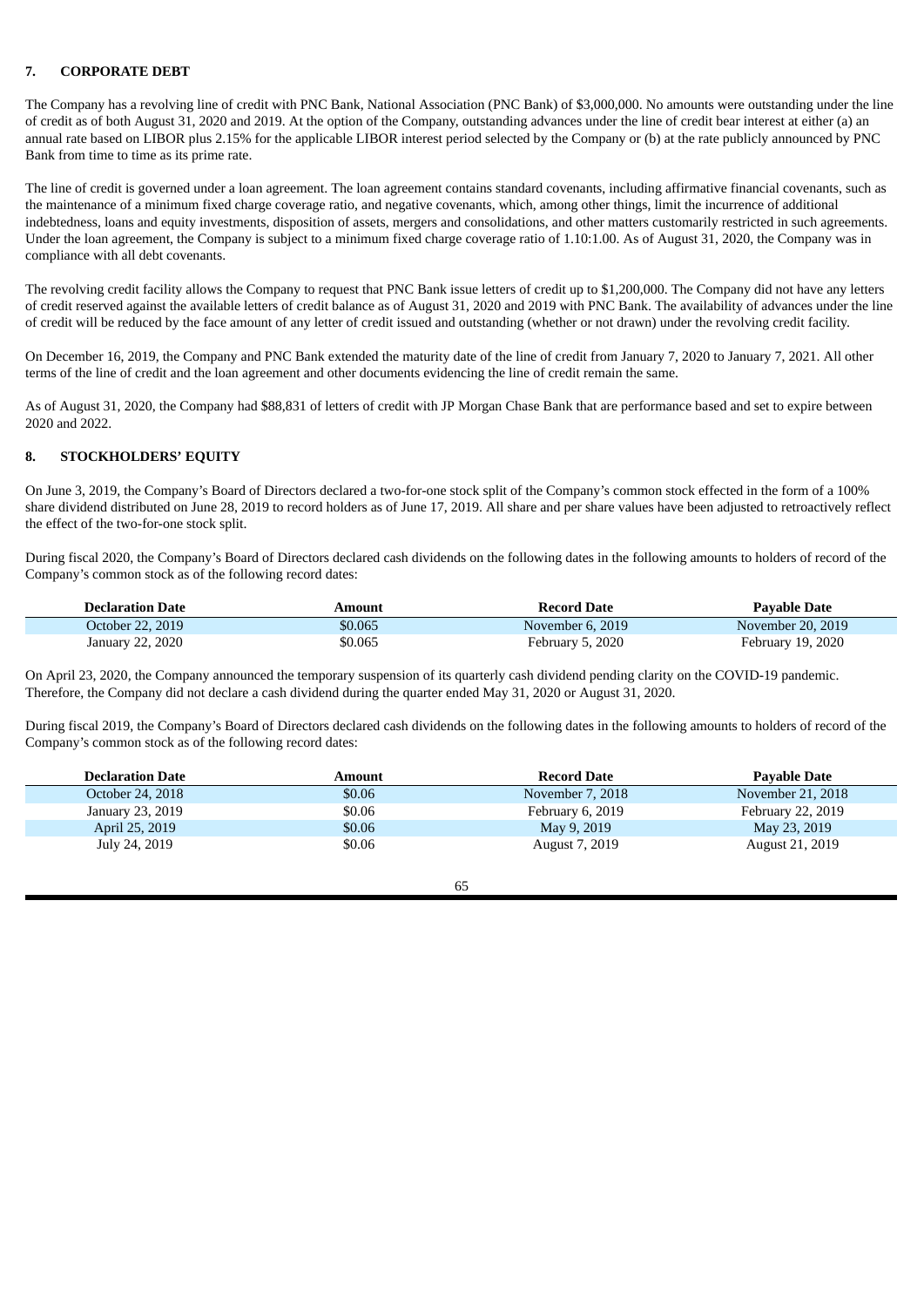On January 15, 2015, the Company's Board of Directors authorized the repurchase of up to \$3,000,000 in shares of common stock through open market purchases or unsolicited or solicited privately negotiated transactions. This program has no expiration date but may be terminated by the Company's Board of Directors at any time. As of August 31, 2020, up to \$2,640,548 in shares of common stock remained available for repurchase under the stock repurchase program.

During fiscal 2020, the Company did not repurchase or retire any shares of its common stock. During fiscal 2020, stock options to purchase an aggregate of 11,974 shares of common stock were exercised at a weighted average exercise price of \$5.13 per share; some of the options were exercised on a cashless basis, resulting in the net issuance of 6,823 shares of common stock.

During fiscal 2019, the Company did not repurchase or retire any shares of its common stock. During fiscal 2019, no stock options to purchase shares of common stock were exercised.

# **9. NET (LOSS) INCOME PER COMMON SHARE**

Basic net (loss) income per common share is computed by dividing net (loss) income by the weighted average number of common shares outstanding. Diluted net (loss) income per share assumes the exercise of stock options using the treasury stock method, if dilutive.

The following is a reconciliation of the net income per share computation for fiscal 2020 and fiscal 2019:

| Numerator:                                             | <b>August 31, 2020</b> | <b>August 31, 2019</b> |
|--------------------------------------------------------|------------------------|------------------------|
| Net (loss) income attributable to NTIC                 | $(1,337,709)$ \$       | 5,209,622              |
|                                                        |                        |                        |
| <b>Denominator:</b>                                    |                        |                        |
| Basic-weighted shares outstanding                      | 9,096,981              | 9,085,584              |
| Weighted shares assumed upon exercise of stock options |                        | 330,390                |
| Diluted - weighted shares outstanding                  | 9,096,981              | 9,415,974              |
|                                                        |                        |                        |
| Basic net (loss) income per share:                     | \$<br>$(0.15)$ \$      | 0.57                   |
| Diluted net (loss) income per share:                   | \$<br>$(0.15)$ \$      | 0.55                   |

\*Share and per share data have been adjusted for all periods presented to reflect the two-for-one stock split effective June 28, 2019.

The dilutive impact summarized above relates to the periods when the average market price of the Company's common stock exceeded the exercise price of the potentially dilutive option securities granted. Net income per common share was based on the weighted average number of common shares outstanding during the periods when computing the basic net income per share. When dilutive, stock options are included as equivalents using the treasury stock market method when computing the diluted net income per share. Excluded from the computation of diluted net income per share as of August 31, 2020 were options outstanding to purchase 1,127,968 shares of common stock due to the net loss for the period. Excluded from the computation of diluted net income per share as of August 31, 2019 were options outstanding to purchase 141,768 shares of common stock.

# **10. STOCK-BASED COMPENSATION**

The Company has three stock-based compensation plans under which stock options or other stock-based awards have been granted: the Northern Technologies International Corporation 2019 Stock Incentive Plan (the 2019 Plan), which was approved by stockholders at the 2019 annual meeting of stockholders, the Northern Technologies International Corporation Amended and Restated 2007 Stock Incentive Plan (the 2007 Plan) and the Northern Technologies International Corporation Employee Stock Purchase Plan (the ESPP). The 2019 Plan replaced the 2007 Plan with respect to future grants; and, therefore, no further awards may be made under the 2007 Plan. The Compensation Committee of the Board of Directors and the Board of Directors administer these plans.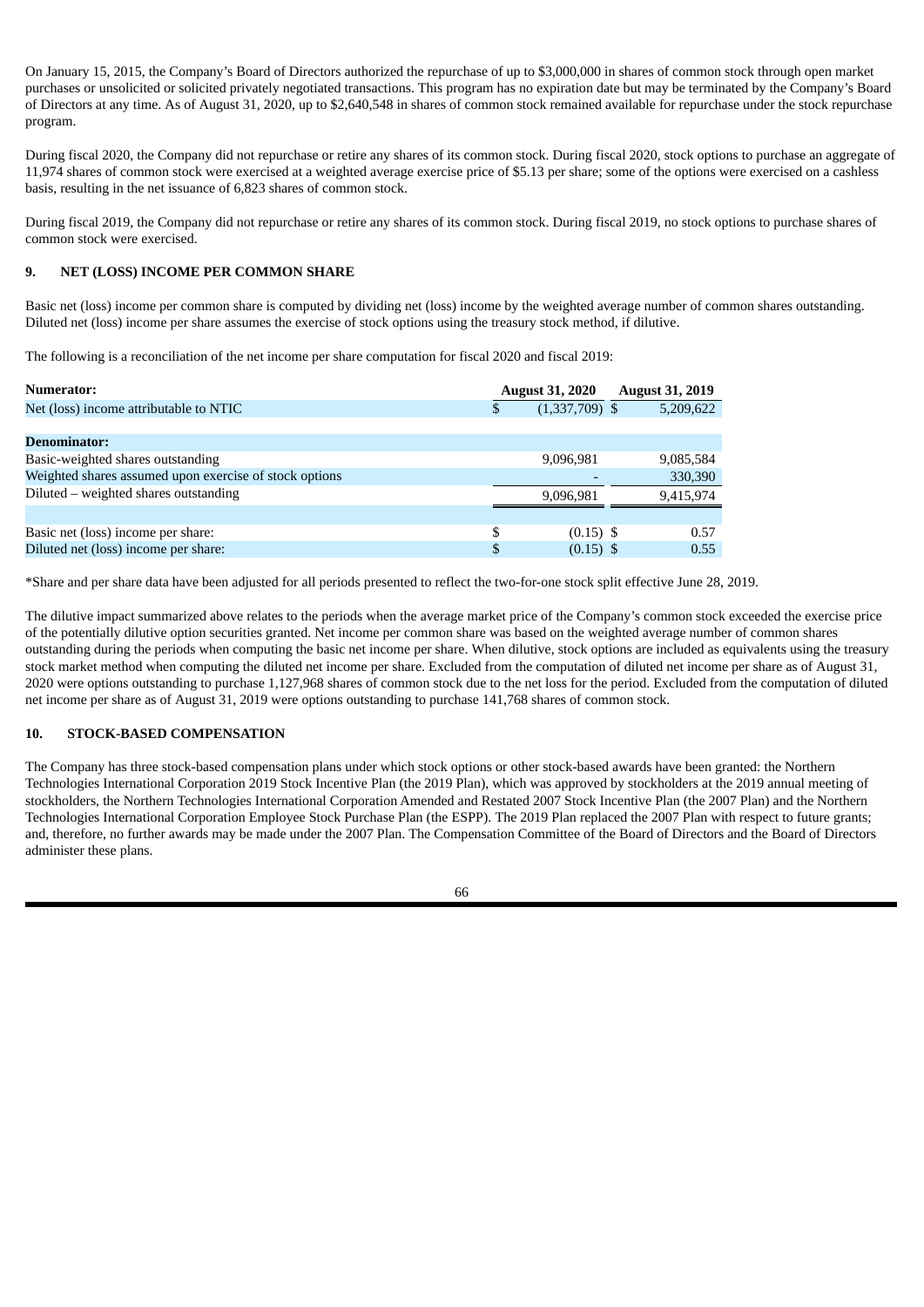The 2019 Plan provides for the grant of incentive stock options, non-statutory stock options, stock appreciation rights, restricted stock, stock unit awards, performance awards, and stock bonuses to eligible recipients to enable the Company and its subsidiaries to attract and retain qualified individuals through opportunities for equity participation in the Company and to reward those individuals who contribute to the achievement of the Company's economic objectives. Subject to adjustment as provided in the 2019 Plan, up to a maximum of 800,000 shares of the Company's common stock are issuable under the 2019 Plan. Options granted generally have a term of ten years and become exercisable over a one- or three- year period beginning on the one-year anniversary of the date of grant. Options are granted at per share exercise prices equal to the market value of the Company's common stock on the date of grant. The Company issues new shares upon the exercise of options. During the fiscal years ended August 31, 2020 and 2019, the Company granted stock options under the 2019 Plan to purchase an aggregate of 300,770 and 141,767 shares of its common stock to various employees and directors, respectively. As of August 31, 2020, 499,230 shares of common stock remained available under the 2019 Plan.

The maximum number of shares of common stock of the Company available for issuance under the ESPP is 200,000 shares, subject to adjustment as provided in the ESPP. The ESPP provides for six-month offering periods beginning on September 1 and March 1 of each year. The purchase price of the shares is 90% of the lower of the fair market value of common stock at the beginning or end of the offering period. This discount may not exceed the maximum discount rate permitted for plans of this type under Section 423 of the Internal Revenue Code of 1986, as amended. The ESPP is compensatory for financial reporting purposes. The Company issued 2,754 and 2,462 shares on March 1, 2020 and 2019, respectively, and 3,597 and 1,748 shares on September 1, 2019 and 2018, respectively, under the ESPP. As of August 31, 2020, 84,693 shares of common stock remained available for sale under the ESPP.

The fair value of option grants is determined at the date of grant using the Black-Scholes option pricing model with the assumptions listed below. The volatility factor used in the Black-Scholes option pricing model is based on historical stock price fluctuations, and the risk-free interest rate is based on U.S. treasury rates appropriate for the expected term. Dividend yield and expected volatility are estimated using historical amounts that are anticipated to be consistent with current values. Expected life of the option is based on the life of the option agreements. Based on these valuations, the Company recognized compensation expense of \$1,337,774 and \$1,431,925 during fiscal 2020 and fiscal 2019, respectively, related to the options that vested during such time. As of August 31, 2020, the total compensation cost for non-vested options not yet recognized on the Company's consolidated statements of operations was \$20,834, which is expected to be recognized during fiscal 2021, based on outstanding options as of August 31, 2020. Future option grants will impact the compensation expense recognized. Stock-based compensation expense is included in general and administrative expense on the consolidated statements of operations.

The fair value of each option grant is estimated on the grant date using the Black-Scholes option pricing model with the following assumptions and results for the grants:

|                                          | <b>Fiscal Year 2020</b> | Fiscal Year 2019 |
|------------------------------------------|-------------------------|------------------|
| Dividend vield                           | 2.41%                   | 1.32%            |
| Expected volatility                      | 45.2%                   | 45.8%            |
| Expected life of option (years)          | 10                      | 10               |
| Weighted average risk-free interest rate | 1.40%                   | 2.75%            |

Stock option activity during the periods indicated was as follows:

|                                | Number of<br>Shares $(\#)$ |               | <b>Weighted Average</b><br><b>Exercise Price</b> | Aggregate<br><b>Intrinsic Value</b> |
|--------------------------------|----------------------------|---------------|--------------------------------------------------|-------------------------------------|
| Outstanding at August 31, 2018 | 697,406                    | <sup>\$</sup> | 7.29                                             |                                     |
| Options granted                | 141,767                    |               | 18.23                                            |                                     |
| Options exercised              |                            |               |                                                  |                                     |
| Options terminated             |                            |               |                                                  |                                     |
|                                |                            |               |                                                  |                                     |
| Outstanding at August 31, 2019 | 839,173                    | - \$          | 9.13                                             |                                     |
| Options granted                | 300,770                    |               | 10.87                                            |                                     |
| Options exercised              | (11, 975)                  |               | 5.13                                             |                                     |
| Options terminated             |                            |               |                                                  |                                     |
|                                |                            |               |                                                  |                                     |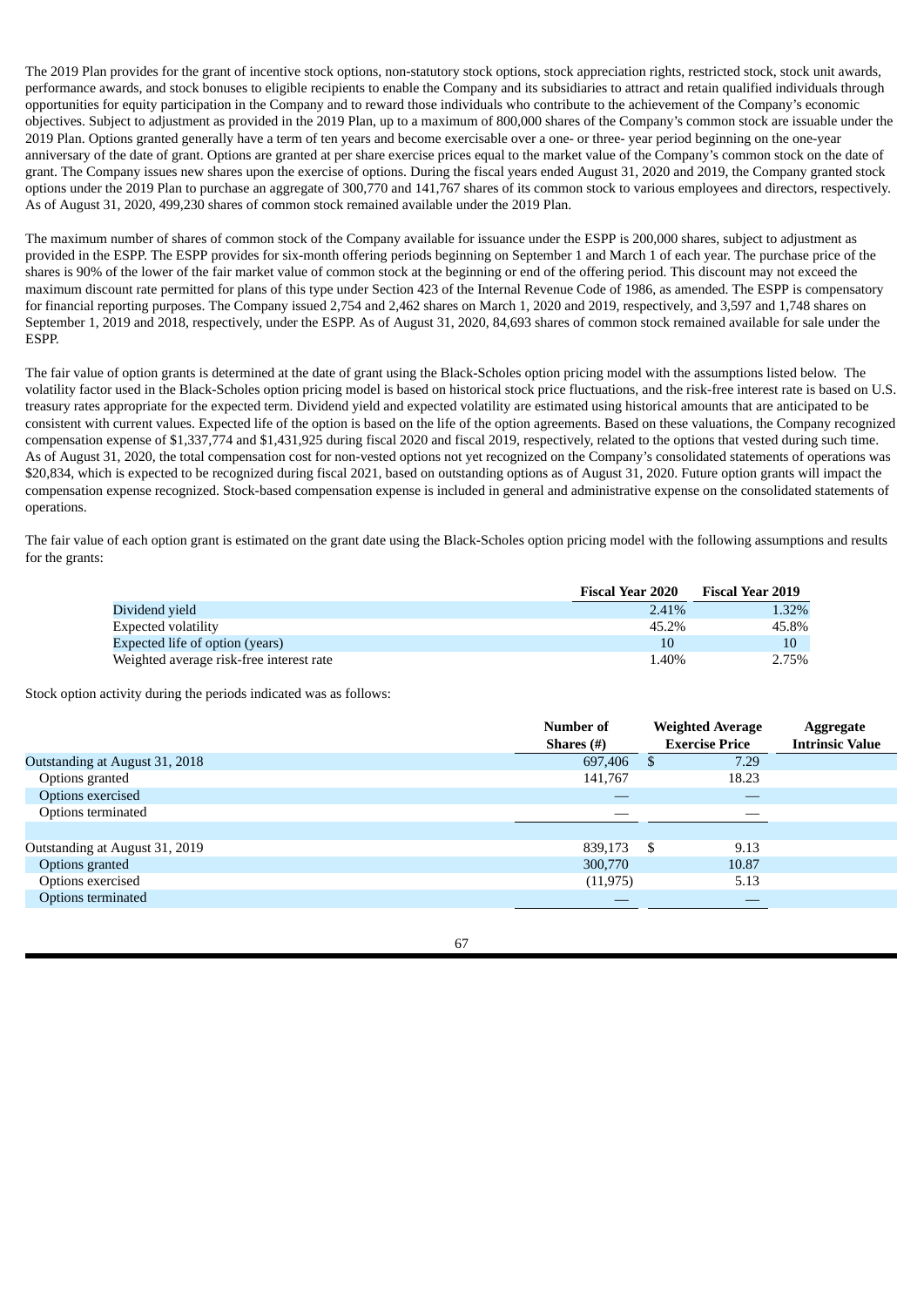|                                | Number of<br>Shares $(\#)$ | <b>Weighted Average</b><br><b>Exercise Price</b> |      | Aggregate<br><b>Intrinsic Value</b> |           |
|--------------------------------|----------------------------|--------------------------------------------------|------|-------------------------------------|-----------|
| Outstanding at August 31, 2020 | 1,127,968                  |                                                  | 9.63 |                                     | 1,091,425 |
| Exercisable at August 31, 2020 | 810,363                    |                                                  | 9.18 |                                     | 1,091,425 |

\*Share and per share data have been adjusted for all periods presented to reflect the two-for-one stock split effective June 28, 2019.

The weighted average per share fair value of options granted during fiscal 2020 and fiscal 2019 was \$9.63 and \$9.02, respectively. The weighted average remaining contractual life of the options outstanding and exercisable as of August 31, 2020 was 6.02 years and 5.90 years, respectively.

# **11. SEGMENT AND GEOGRAPHIC INFORMATION**

### *Segment Information*

The Company's chief operating decision maker is its Chief Executive Officer. The Company's business is organized into two reportable segments:  $\mathsf{ZERUST}^{\circledR}$  and Natur-Tec $^{\circledR}$ . The Company has been selling its proprietary  $\mathsf{ZERUST}^{\circledR}$  rust and corrosion inhibiting products and services to the automotive, electronics, electrical, mechanical, military, and retail consumer markets for over 40 years and, more recently, has targeted and expanded into the oil and gas industry. The Company also sells a portfolio of bio-based and compostable (fully biodegradable) polymer resins and finished products under the Natur-Tec® brand.

The following tables present the Company's business segment information:

|                                          | Fiscal 2020 |               |  | <b>Fiscal 2019</b> |
|------------------------------------------|-------------|---------------|--|--------------------|
| $\mathsf{ZERUST}^{\mathsf{B}}$ net sales |             | 34.474.535 \$ |  | 38.174.712         |
| Natur-Tec <sup>®</sup> net sales         |             | 13.164.156    |  | 17,575,425         |
| Total net sales                          |             | 47.638.691    |  | 55.750.137         |

The following table sets forth the Company's cost of goods sold by segment:

|                              |   | <b>Fiscal 2020</b> | <b>Fiscal 2019</b> |
|------------------------------|---|--------------------|--------------------|
| Direct cost of goods sold    |   |                    |                    |
| ZERUST <sub>®</sub>          | S | 18.717.684         | 21,505,335         |
| Natur-Tec $\mathbb R$        |   | 10,168,051         | 13,691,038         |
| Indirect cost of goods sold  |   | 2,723,539          | 2,773,871          |
| Total net cost of goods sold |   | 31,609,274         | 37,970,244         |

The Company utilizes product net sales and direct and indirect cost of goods sold for each product in reviewing the financial performance of a product type. Further allocation of Company expenses or assets, aside from amounts presented in the tables above, is not utilized in evaluating product performance, nor does such allocation occur for internal financial reporting.

Sales to the Company's joint ventures are included in the foregoing geographic and segment information, however, sales by the Company's joint ventures to other parties are not included. The foregoing geographic and segment information represents only sales and cost of goods sold recognized directly by the Company.

All joint venture operations, including equity in income, fees for services, and related dividends, are related to  $\text{ZERUST}^{\circledR}$  products and services.

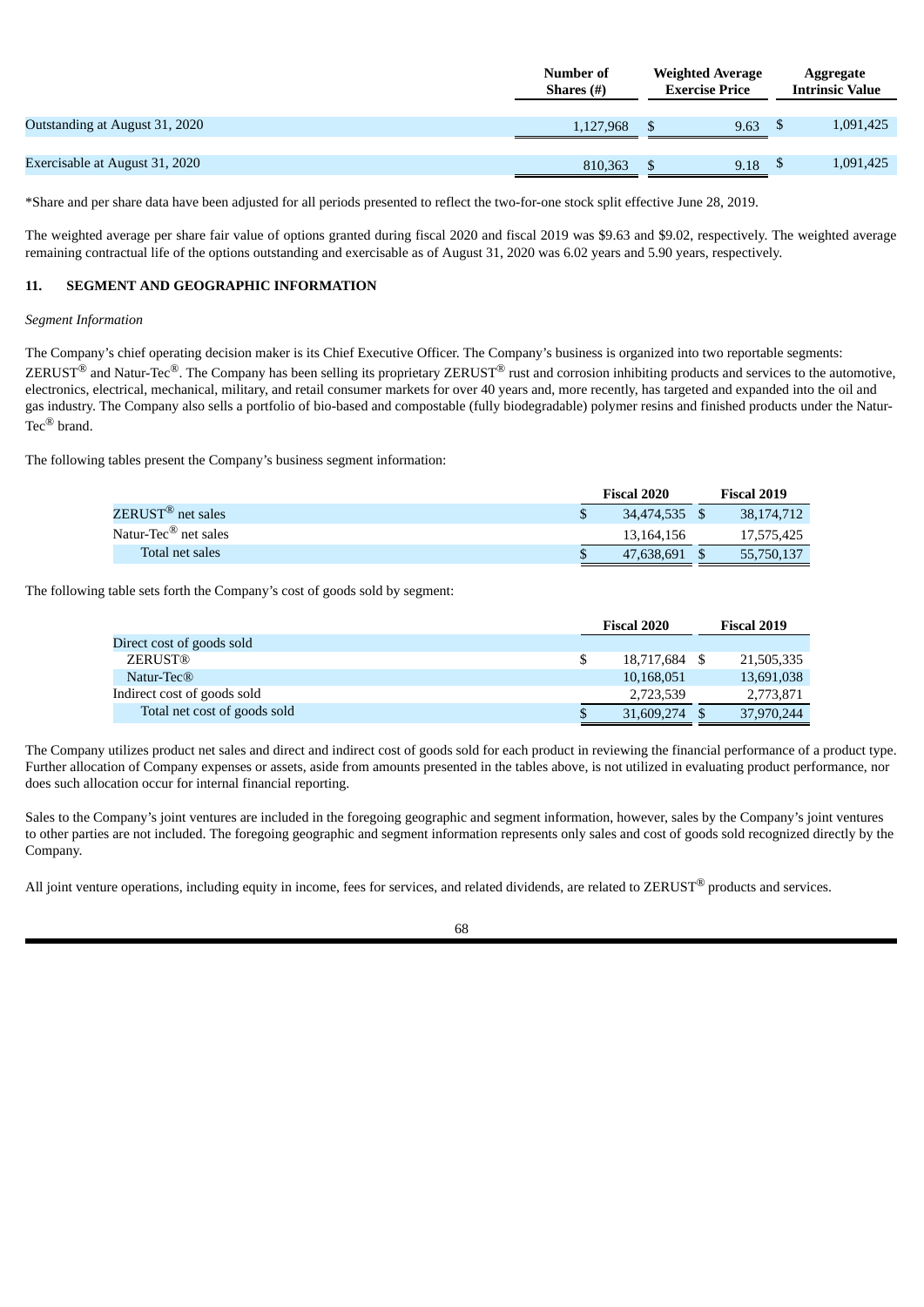# *Geographic Information*

Net sales by geographic location for fiscal 2020 and fiscal 2019 were as follows:

|                                                                              |   | <b>Fiscal Year Ended August 31,</b> |  |            |  |
|------------------------------------------------------------------------------|---|-------------------------------------|--|------------|--|
|                                                                              |   | 2020                                |  | 2019       |  |
| Inside the U.S.A. to unaffiliated customers                                  | S | 20.218.213 \$                       |  | 24,560,459 |  |
| Outside the U.S.A. to:                                                       |   |                                     |  |            |  |
| Joint ventures in which the Company is a shareholder directly and indirectly |   | 1,972,646                           |  | 2,607,554  |  |
| Unaffiliated customers                                                       |   | 25,447,832                          |  | 28,582,124 |  |
|                                                                              | S | 47,638,691 \$                       |  | 55,750,137 |  |

Net sales by geographic location are based on the location of the customer.

Fees for services provided to joint ventures by geographic location as a percentage of total fees for services provided to joint ventures, respectively, were as follows:

|                | <b>Fiscal 2020</b> | <b>Fiscal 2019</b> |
|----------------|--------------------|--------------------|
| Germany        | \$<br>843,752 \$   | 852,526            |
| Japan          | 628,889            | 748,489            |
| Poland         | 553,198            | 704,942            |
| Sweden         | 372,017            | 589,654            |
| Thailand       | 328,452            | 418,334            |
| France         | 310,661            | 430,537            |
| Czech Republic | 270,032            | 345,798            |
| South Korea    | 266,703            | 346.244            |
| Finland        | 256,375            | 281,295            |
| United Kingdom | 255,121            | 319,671            |
| India          | 250,976            | 350,172            |
| Other          | 276,709            | 339,917            |
|                | \$<br>4,612,885 \$ | 5,727,579          |

Sales to the Company's joint ventures are included in the foregoing segment and geographic information; however, sales by the Company's joint ventures to other parties are not included. The foregoing segment and geographic information represents only sales and cost of goods sold recognized directly by the Company.

See Note 6 for additional details on geographical information regarding equity in income from joint ventures.

The geographical distribution of total long-lived assets and net sales is as follows:

|                         | At August 31,<br>2020 | At August 31,<br>2019 |  |
|-------------------------|-----------------------|-----------------------|--|
| China                   | \$<br>376,088         | 337,162               |  |
| Other                   | 172.833               | 178,087               |  |
| <b>United States</b>    | 6,561,868             | 6,842,910             |  |
| Total long-lived assets | \$<br>7,110,789       | 7,358,159             |  |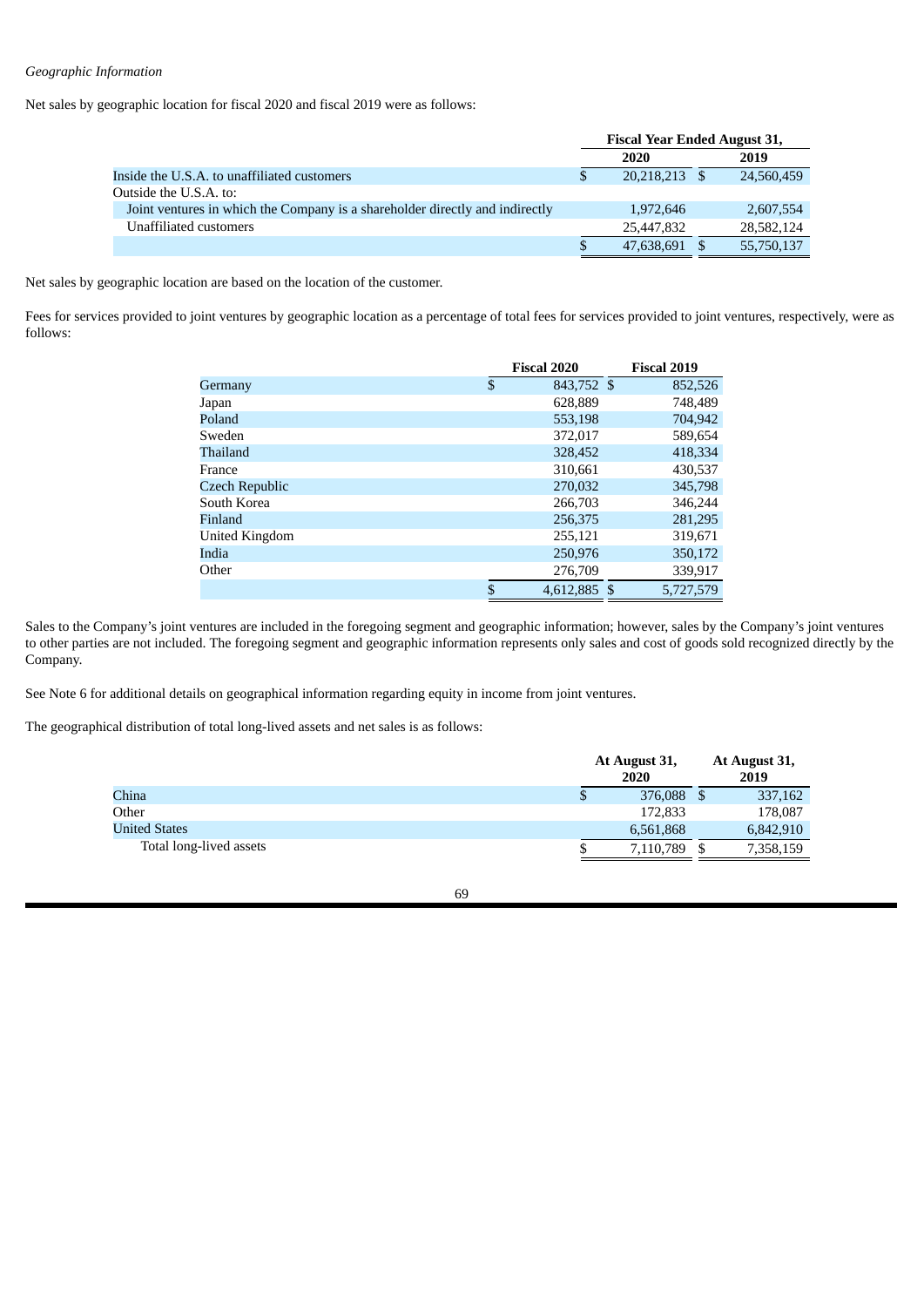|                      |                        |  |  | Fiscal Year Ended Fiscal Year Ended |  |  |
|----------------------|------------------------|--|--|-------------------------------------|--|--|
|                      | <b>August 31, 2020</b> |  |  | <b>August 31, 2019</b>              |  |  |
| China                | \$<br>13,409,770 \$    |  |  | 13,030,298                          |  |  |
| Brazil               | 2,753,930              |  |  | 3,151,509                           |  |  |
| India                | 5,655,797              |  |  | 8,109,468                           |  |  |
| Other                | 5,600,982              |  |  | 6,898,403                           |  |  |
| <b>United States</b> | 20,218,212             |  |  | 24,560,459                          |  |  |
| Total net sales      | 47.638.691 \$          |  |  | 55,750,137                          |  |  |

Long-lived assets located in China, Brazil, Germany, and India consist of property and equipment. These assets are periodically reviewed to assure the net realizable value from the estimated future production based on forecasted sales exceeds the carrying value of the assets.

Sales to the Company's joint ventures are included in the foregoing segment and geographic information; however, sales by the Company's joint ventures to other parties are not included. The foregoing segment and geographic information represents only sales recognized directly by the Company and sold in that geographic territory.

All joint venture operations, including equity in income, fees for services, and related dividends, are primarily related to  $\text{ZERUST}^{\textcircled s}$  products and services.

# **12. RETIREMENT PLAN**

The Company has a 401(k) employee savings plan. Employees who meet certain age and service requirements may elect to contribute up to 15% of their salaries. The Company typically contributes the lesser of 50% of the participant's contributions or 3.5% of the employee's salary. The Company recognized expense for the savings plan of \$234,534 and \$228,605 for fiscal 2020 and fiscal 2019, respectively.

# **13. RELATED PARTY TRANSACTIONS**

During both fiscal 2020 and fiscal 2019, the Company made consulting payments of \$144,000 to Bioplastic Polymers LLC, an entity owned by Ramani Narayan, Ph.D., a director of the Company.

# **14. INCOME TAXES**

The provision for income taxes for the fiscal years ended August 31, 2020 and 2019 was approximately as follows:

|              | <b>Fiscal Year Ended August 31,</b> |           |  |  |
|--------------|-------------------------------------|-----------|--|--|
|              | 2020                                | 2019      |  |  |
| Current:     |                                     |           |  |  |
| Federal      | \$<br>\$                            |           |  |  |
| <b>State</b> | 23,000                              | 48,000    |  |  |
| Foreign      | 1,226,000                           | 902,000   |  |  |
|              | 1,249,000                           | 950,000   |  |  |
| Deferred:    |                                     |           |  |  |
| Federal      | 1,501,000                           | (315,000) |  |  |
| <b>State</b> | 101,000                             | (21,000)  |  |  |
| Foreign      | (177,000)                           | 228,000   |  |  |
|              | 1,425,000                           | (108,000) |  |  |
|              | \$<br>2,674,000<br>- \$             | 842,000   |  |  |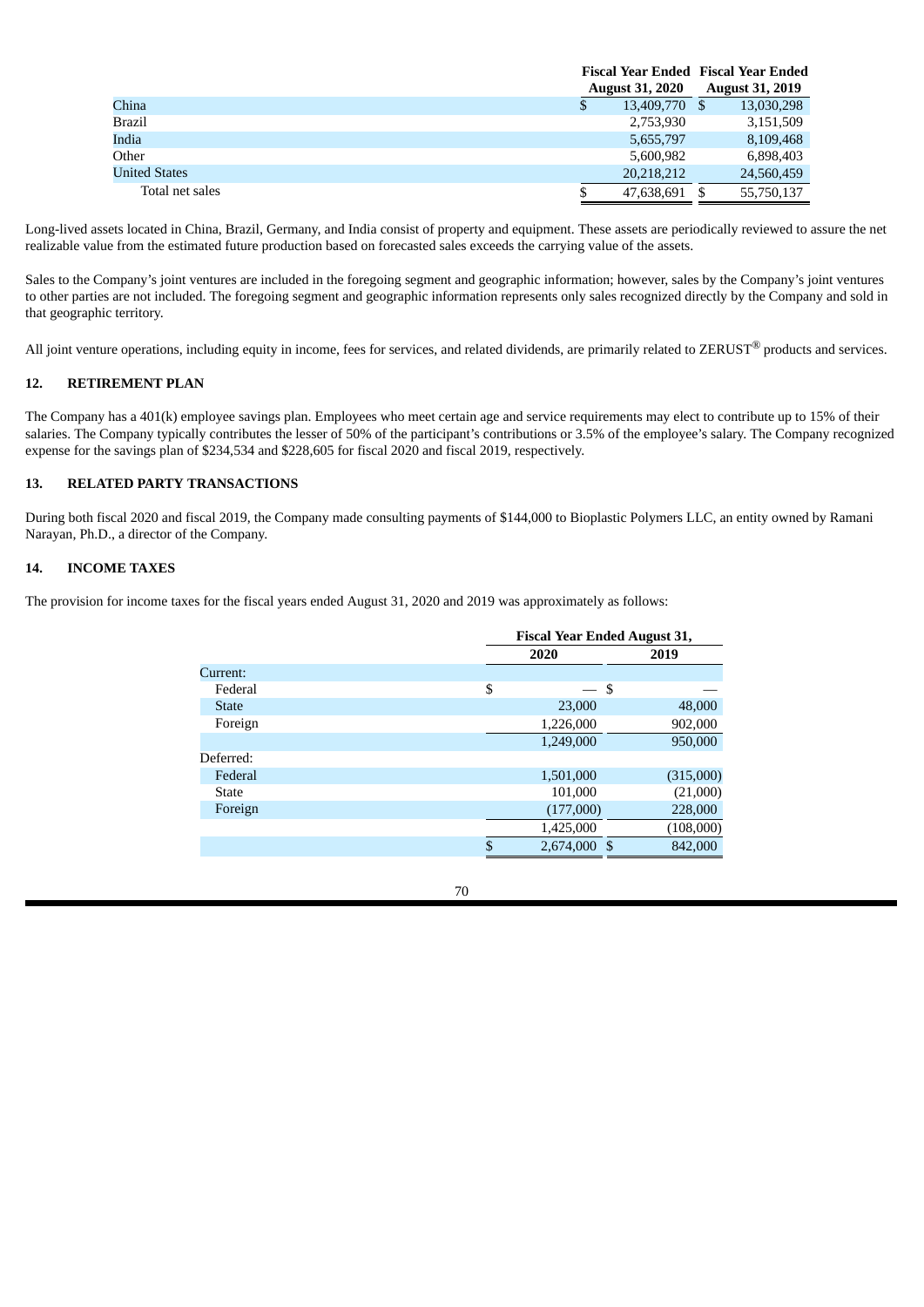Reconciliations of the expected federal income tax at the statutory rate of 21.0% with the provisions for income taxes for the fiscal years ended August 31, 2020 and 2019 were approximately as follows:

|                                                                | <b>Fiscal Year Ended August 31,</b> |           |      |             |
|----------------------------------------------------------------|-------------------------------------|-----------|------|-------------|
|                                                                |                                     | 2020      |      | 2019        |
| Tax computed at statutory rates                                |                                     | 365,000   | - \$ | 1,398,000   |
| State income tax, net of federal benefit                       |                                     | 23,000    |      | 27,000      |
| Tax effect on equity in income of international joint ventures |                                     | (888,000) |      | (1,490,000) |
| Tax effect of foreign operations                               |                                     | 641,000   |      | 672,000     |
| Deemed repatriation                                            |                                     | 108,000   |      | 204,000     |
| Research and development credit                                |                                     | (368,000) |      | (133,000)   |
| Valuation allowance                                            |                                     | 2,797,000 |      | 133,000     |
| Stock based compensation                                       |                                     | 189,000   |      | 208,000     |
| Non-controlling interest                                       |                                     | (55,000)  |      | (74,000)    |
| Other                                                          |                                     | (138,000) |      | (103,000)   |
|                                                                |                                     | 2,674,000 |      | 842,000     |

The Company has not provided U.S. income taxes or foreign withholding taxes with respect to its portion of the cumulative undistributed earnings of certain foreign subsidiaries and joint ventures that are essentially permanent in duration. As a result of the 2017 tax law changes, U.S. federal income taxes on dividends received from the Company's foreign subsidiaries and joint ventures after December 31, 2017 have been generally eliminated. However, the Company continues to be subject to foreign withholding taxes upon repatriation of any undistributed earnings that are not essentially permanent in duration. The Company recorded a tax benefit of approximately \$76,000 and tax expense of approximately \$4,000 during fiscal 2020 and fiscal 2019, respectively, representing changes in the deferred tax liability for foreign withholding taxes to be paid with respect to the portion of the cumulative undistributed earnings of foreign subsidiaries and joint ventures that the Company determined were not essentially permanent in duration.

The Company measures deferred tax assets and liabilities using enacted tax rates that will apply in the years in which the temporary differences are expected to be recovered or paid. The tax effect of the temporary differences and tax carryforwards comprising the net deferred taxes shown on the consolidated balance sheets as of August 31, 2020 and 2019 was approximately as follows:

|                                                     | August 31, |                |      |             |
|-----------------------------------------------------|------------|----------------|------|-------------|
|                                                     |            | 2020           |      | 2019        |
| Accrued compensation                                | \$         | 173,500        | - \$ | 153,400     |
| Inventory costs                                     |            | 64,000         |      | 60,900      |
| Other accrued expenses                              |            | 74,900         |      | 39,700      |
| Lease liability                                     |            | 147,500        |      |             |
| Goodwill and other intangible assets                |            | 581,200        |      | 688,400     |
| Stock-based compensation                            |            | 397,300        |      | 299,300     |
| Foreign tax credit carryforward                     |            | 5,790,500      |      | 5,790,500   |
| Other credit and loss carryforwards                 |            | 4,824,200      |      | 3,631,700   |
| Total deferred tax assets                           |            | 12,053,100     |      | 10,663,900  |
| Valuation allowance                                 |            | (11, 561, 700) |      | (8,764,300) |
| Total deferred tax assets after valuation allowance |            | 491,400        |      | 1,899,600   |
| Property and equipment                              |            | (50,700)       |      | (111,900)   |
| Right-of-use asset                                  |            | (147,500)      |      |             |
| Other                                               |            | (83,400)       |      | (153, 400)  |
| Total deferred tax liabilities                      |            | (281,600)      |      | (265, 300)  |
| Net deferred tax assets                             |            | 209,800        |      | 1,634,300   |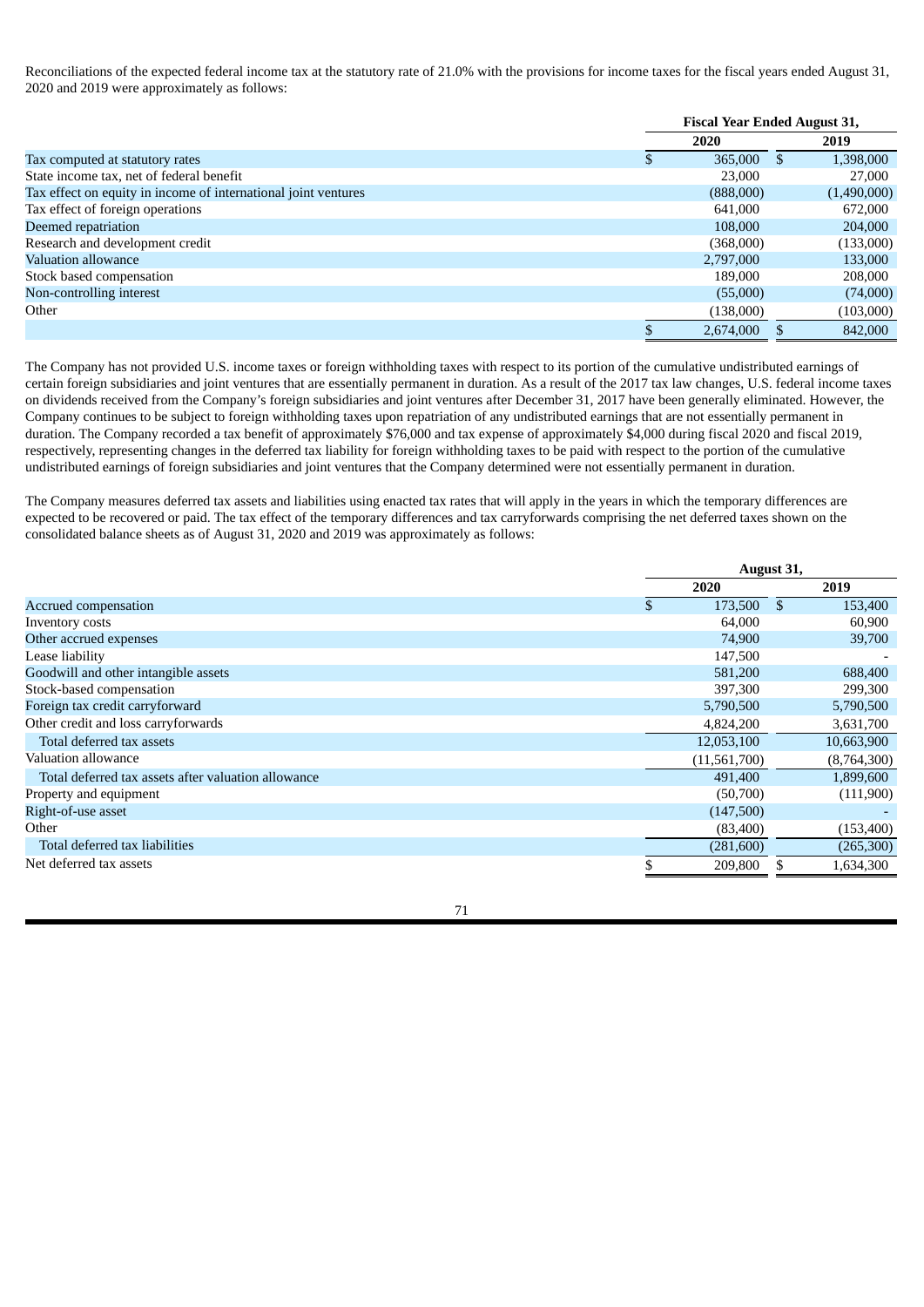As of August 31, 2020, the Company had foreign tax credit carryforwards of approximately \$5,790,500, which will begin to expire if not utilized prior to August 31, 2021. In addition, the Company had federal and state tax credit carryforwards of \$3,312,400 as of August 31, 2020 which began to expire in fiscal 2021. These federal and state tax credit carryforwards consist primarily of federal and Minnesota research and development credit carryforwards. The Company also has a deferred tax asset of \$1,260,600 for federal and state net operating loss carryforwards as of August 31, 2020. The federal net operating loss carryforward has an indefinite carryforward period. The Company has a deferred tax asset of \$251,200 for foreign net operating loss carryforwards, \$229,200 of which has an indefinite carryforward period.

The Company records a tax valuation allowance to reduce deferred tax assets to the amount expected to be realized when it is more likely than not that some portion or all of its deferred tax assets will not be realized.

As of August 31, 2020, the Company determined based on all available evidence, including historical data and projections of future results, that it is more likely than not that its domestic deferred tax assets, including its foreign tax credit carryforward and federal and Minnesota research and development credit carryforwards will not be realized. The Company determined that its domestic deferred tax assets, including its federal and state net operating loss carryforwards, foreign tax credit carryforwards, and federal and Minnesota research and development credit carryforwards will not be realized due to the absence of objectively verifiable sources of taxable income. On the basis of this evaluation, the Company has recorded a valuation allowance of \$11,561,700 as August 31, 2020 to recognize only the portion of the deferred tax assets that is more likely than not to be realized. The net deferred tax asset as of August 31, 2020 relates entirely to non-US deferred tax assets which are expected to be realized by offset of deferred tax liability for withholding tax on cumulative undistributed earnings in foreign subsidiaries and joint ventures that the Company determined were not essentially permanent.

As of August 31, 2019, the Company determined it was still in a position that a full valuation allowance was not necessary and recorded a valuation allowance of \$5,790,500 with respect to the foreign tax credit carryforwards and a valuation allowance of \$2,973,800 with respect to federal and state tax credit carryforwards that was determined would not be utilized prior to expiration. The Company determined that its foreign tax credit carryforward would not be realized due to insufficient foreign source taxable income within the carryforward period and the fact that for ordering purposes the foreign tax credit carryforward is not allowed to be utilized until after any current year foreign tax credits are utilized. The Company determined that its federal and Minnesota research and development credit carryforwards would not be realized due to insufficient federal and Minnesota taxable income within the carryforward period after considering the foreign tax credit utilization. The change in the valuation allowance totaled \$2,797,000 and \$133,000 for the years ended August 31, 2020 and 2019, respectively.

The following is a tabular reconciliation of the total amounts of approximated unrecognized tax benefits:

|                                                     | <b>Fiscal Year Ended August 31,</b> |  |         |  |
|-----------------------------------------------------|-------------------------------------|--|---------|--|
|                                                     | 2020                                |  | 2019    |  |
| Gross unrecognized tax benefits – beginning balance | 248,000 \$                          |  | 242,000 |  |
| Gross increases $-$ prior period tax positions      | 15.200                              |  | 1,000   |  |
| Gross increases – current period tax positions      | 15,000                              |  | 5,000   |  |
| Gross unrecognized tax benefits – ending balance    | 278,200 \$                          |  | 248,000 |  |

The entire amount of unrecognized tax benefits would affect the effective tax rate if recognized. It is not expected that the amount of unrecognized tax benefits will change significantly in the next 12 months.

The Company recognizes interest related to unrecognized tax benefits and penalties as income tax expense. Accrued interest and penalties are included within the related tax liability line in the consolidated balance sheet. There was no liability for the payment of interest and penalties as of both August 31, 2020 and August 31, 2019.

The Company is subject to taxation in the United States and various states and foreign jurisdictions. With few exceptions, as of August 31, 2020, the Company is no longer subject to federal, state, local, or foreign examinations by tax authorities for years prior to August 31, 2017.

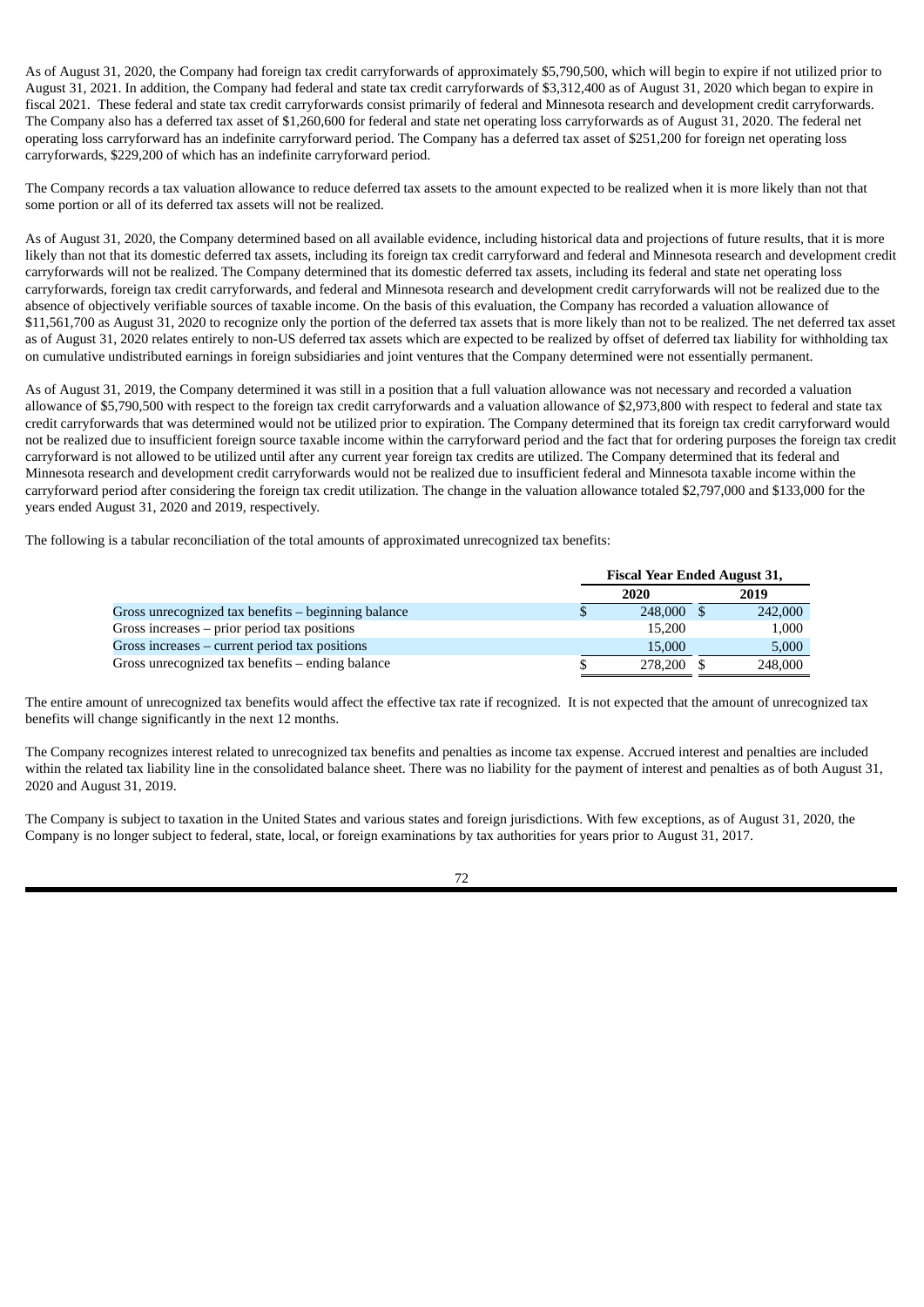## **15. COMMITMENTS AND CONTINGENCIES**

### *Operating Leases*

The Company currently has operating leases for various buildings, equipment and vehicles. These leases are under non-cancelable operating lease agreements with expiration dates between November 30, 2020 and June 30, 2024. The Company has the option to extend certain leases to five or ten-year term(s) and has the right of first refusal on any sale.

The Company records lease liabilities within current liabilities or long-term liabilities based upon the length of time associated with the lease payments. The Company records its long-term operating leases as right-of-use assets. Upon initial adoption, using the modified retrospective transition approach, no leases with terms less than 12 months have been capitalized to the consolidated balance sheet consistent with ASC 842. Instead, these leases are recognized in the consolidated statement of operations on a straight-line expense throughout the lives of the leases. None of the Company's leases contain common area maintenance or security agreements.

The Company has made certain assumptions and judgments when applying ASC 842, the most significant of which is that the Company elected the package of practical expedients available for transition that allow the Company to not reassess whether expired or existing contracts contain leases under the new definition of a lease, lease classification for expired or existing leases and whether previously capitalized initial direct costs would qualify for capitalization under ASC 842. Additionally, the Company did not elect to use hindsight when considering judgments and estimates such as assessments of lessee options to extend or terminate a lease or purchase the underlying asset. The Company has no contingent rent agreements.

*Present Value of Leases*

| (in thousands):                       | <b>August 31, 2020</b> |
|---------------------------------------|------------------------|
| Right-of-use assets, net              | 658,788                |
|                                       |                        |
| Current portion of lease liability    | 386,345                |
| Lease liability, less current portion | 272,443                |
| Total lease liability                 | 658,788                |

As of August 31, 2020, the weighted-average remaining lease term was 2.02 years. The Company's lease agreements do not provide a readily determinable implicit rate nor is it available to the Company from its lessors. Instead, as of August 31, 2020, the Company estimates the weighted-average discount rate for its operating leases to be 2.31% to present value based on the incremental borrowing rate.

Future minimum payments for the next five fiscal years and thereafter as of August 31, 2020 under these long-term operating leases are as follows (in thousands):

| Fiscal 2021                                         | \$<br>386,345 |
|-----------------------------------------------------|---------------|
| Fiscal 2022                                         | 208,419       |
| Fiscal 2023                                         | 59,993        |
| Fiscal 2024                                         | 19,932        |
| Total future minimum lease payments                 | 674,689       |
| Less amount representing interest                   | (15,901)      |
| Present value of obligations under operating leases | 658,788       |
| Less current portion                                | (386, 345)    |
| Long-term operating lease obligations               | 272,443       |
|                                                     |               |

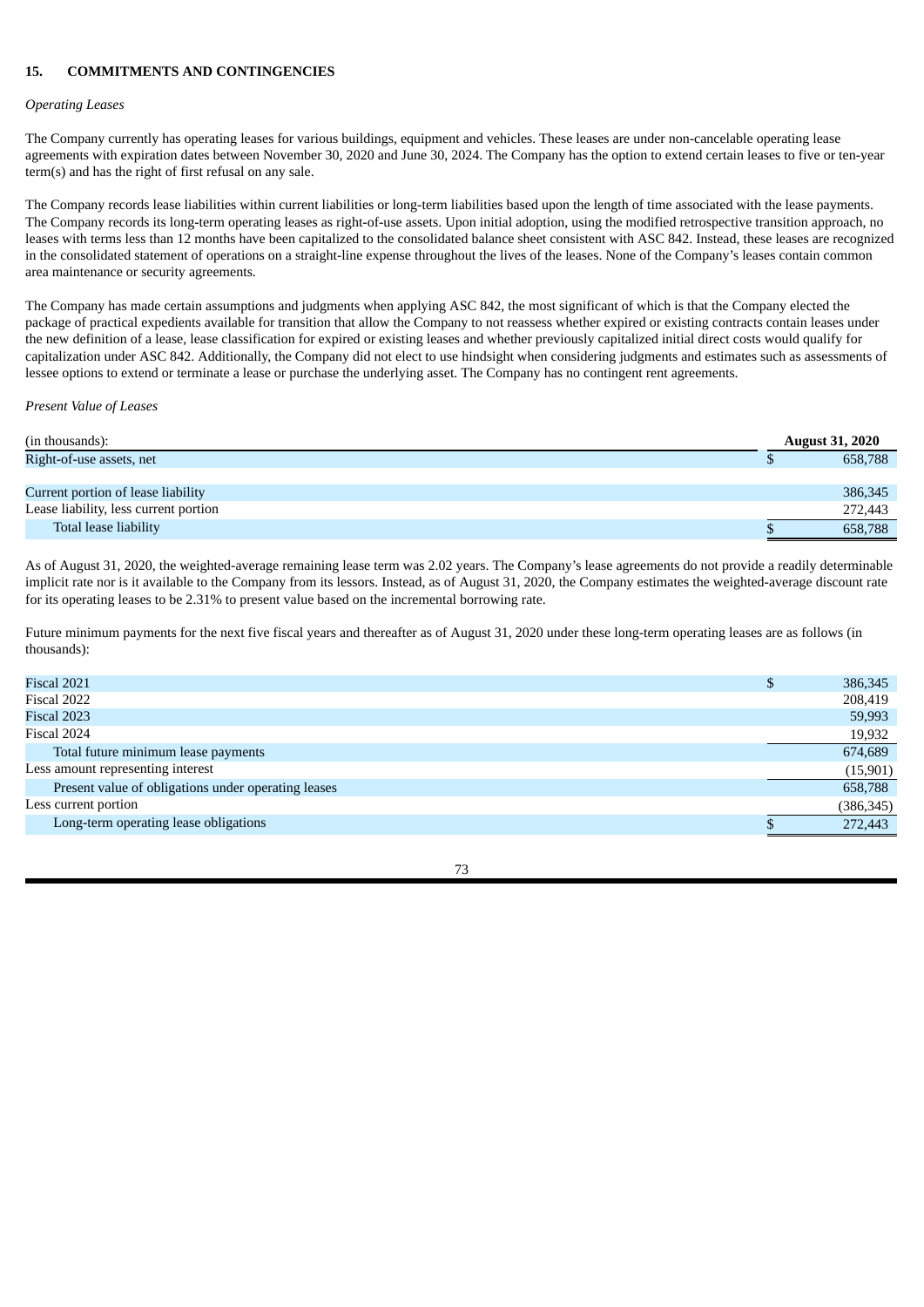The following table presents future minimum lease payments for the Company's operating leases as of August 31, 2019 under ASC 840 and is being presented for comparative purposes:

| Fiscal 2020               |   | 286,723 |
|---------------------------|---|---------|
| Fiscal 2021               |   | 241.035 |
| Fiscal 2022               |   | 107.522 |
| Total future minimum rent | S | 635.280 |

Rent expense under these leases was approximately \$131,840 for the year ended August 31, 2019.

#### *Annual Bonus Plan*

On August 27, 2020, the Compensation Committee of the Board of Directors of the Company approved the material terms of an annual bonus plan for the Company's executive officers as well as certain officers and employees for the fiscal year ending August 31, 2021. For fiscal 2021, as in past years, the total amount available under the bonus plan for all plan participants, including executive officers, is dependent upon the Company's earnings before interest, taxes, and other income, as adjusted to take into account amounts to be paid under the bonus plan and certain other adjustments (Adjusted EBITOI). Each plan participant's percentage of the overall bonus pool is based upon the number of plan participants, the individual's annual base salary, and the individual's position and level of responsibility within the company. In the case of each of the Company's executive officer participants, 75% of the amount of their individual bonus payout will be determined based upon the Company's actual EBITOI for fiscal 2021 compared to a pre-established target EBITOI for fiscal 2021, and 25% of the payout will be determined based upon such executive officer's achievement of certain pre-established individual performance objectives. The payment of bonuses under the plan is discretionary, and bonuses may be paid to executive officer participants in both cash and shares of NTIC common stock, the exact amount and percentages of which were determined by the Company's Board of Directors, upon recommendation of the Compensation Committee, after the completion of the Company's consolidated financial statements for fiscal 2021.

On August 31, 2019, the Compensation Committee of the Board of Directors of the Company approved the material terms of an annual bonus plan for the Company's executive officers as well as certain officers and employees for the fiscal year ending August 31, 2020. \$1,300,000 was recognized for bonuses for the fiscal year ended August 31, 2020, \$800,000 of the bonus is comprised of stock options granted to management on September 1, 2019 and \$500,000 will be paid out in cash and profit sharing subsequent to year end. This is compared to \$2,000,000 recognized for bonuses for the fiscal year ended August 31, 2019, \$800,000 of the bonus comprised of stock options granted to management on September 1, 2018 and \$1,200,000 was paid out in cash and profit sharing subsequent to year end.

#### *Concentrations*

Five joint ventures (consisting of the Company's joint ventures in the United States, Indonesia, Philippines, Russia and India) accounted for 88.2% of the Company's trade joint venture receivables as of August 31, 2020, and five joint ventures (consisting of the Company's joint ventures in South Korea, Thailand, France, Germany and India) accounted for 69.6% of the Company's trade joint venture receivables as of August 31, 2019.

#### *Legal Matters*

On March 23, 2015, NTIC and NTI Asean LLC, a majority-owned subsidiary of NTIC, filed a lawsuit in Tianjin No 1 Intermediate People's Court against two individuals, Tao Meng and Xu Hui, related to breaches of duties and contractual commitments owed to NTI Asean under certain agreements related to NTIC's former joint venture in China, Tianjin Zerust Anti-Corrosion Technologies Ltd. The lawsuit alleges, among other things, that Mr. Tao Meng and Xu Hui have engaged in self-dealing, usurped business opportunities, and received economic benefits that were required to go to Tianjin Zerust. At this point, the Company is not able to reasonably estimate the amount of any recovery to NTI Asean, if any.

From time to time, the Company is subject to various other claims and legal actions in the ordinary course of its business. The Company records a liability in its consolidated financial statements for costs related to claims, including future legal costs, settlements, and judgments, where the Company has assessed that a loss is probable, and an amount could be reasonably estimated. If the reasonable estimate of a probable loss is a range, the Company records the most probable estimate of the loss or the minimum amount when no amount within the range is a better estimate than any other amount. The Company discloses a contingent liability even if the liability is not probable or the amount is not estimable, or both, if there is a reasonable possibility that material loss may have been incurred. In the opinion of management, as of August 31, 2020, the amount of liability, if any, with respect to these matters, individually or in the aggregate, will not materially affect the Company's consolidated results of operations, financial position, or cash flows.

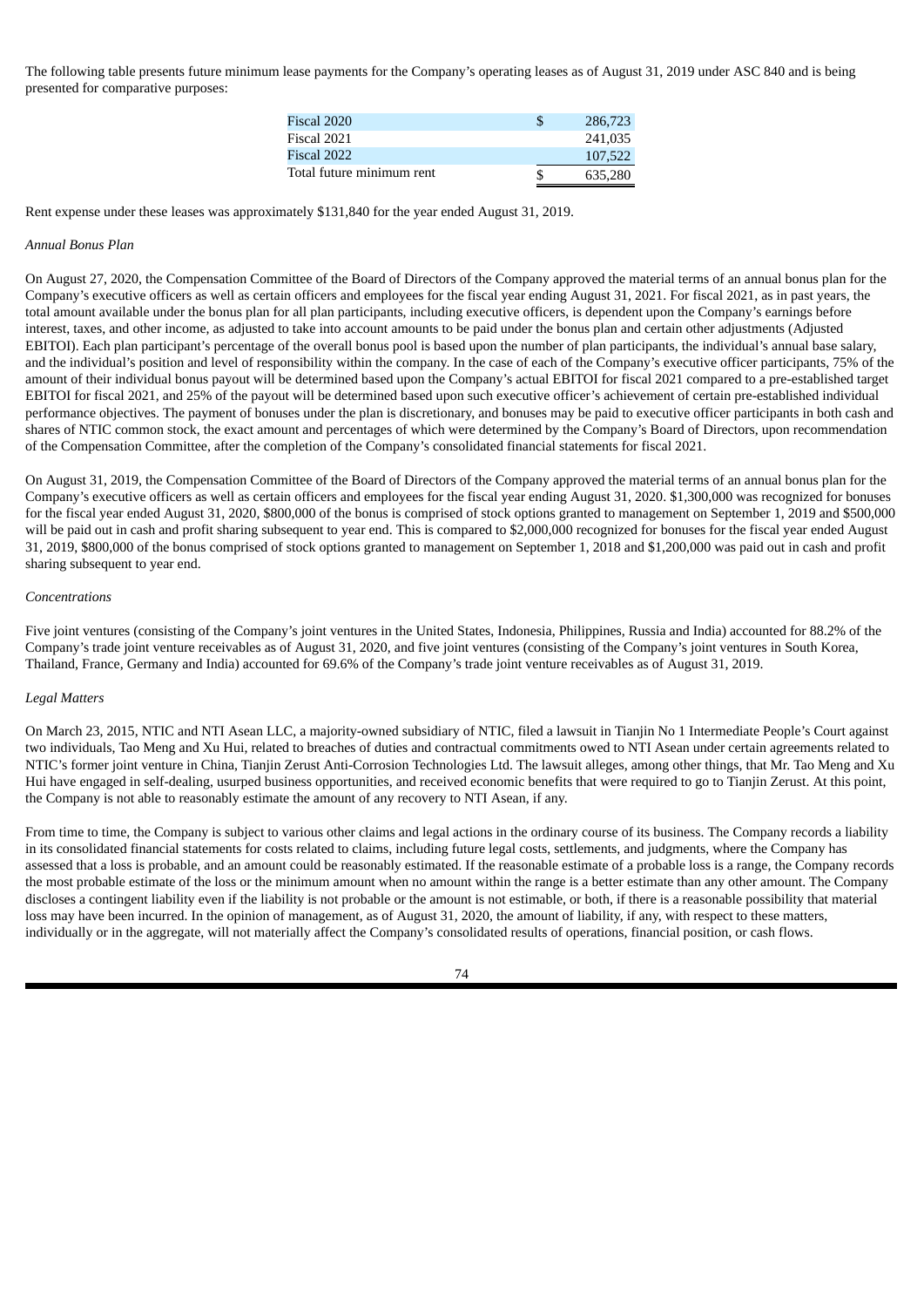### **16. STATEMENTS OF CASH FLOWS**

Supplemental disclosures of cash flow information consist of:

|                                                                  | <b>Fiscal Year Ended</b><br>August 31, |  |         |  |  |
|------------------------------------------------------------------|----------------------------------------|--|---------|--|--|
|                                                                  | 2020                                   |  | 2019    |  |  |
| Cash paid during the year for income tax                         | \$<br>1,099,635 \$                     |  | 841,837 |  |  |
| Cash paid during the year for interest                           | 16.034                                 |  | 13,567  |  |  |
|                                                                  |                                        |  |         |  |  |
| Non-cash investing and financing activities:                     |                                        |  |         |  |  |
| Purchases of property and equipment included in accounts payable |                                        |  | 53,512  |  |  |

### **17. FAIR VALUE MEASUREMENTS**

The Company follows the authoritative guidance on fair value measurements and disclosures with respect to assets and liabilities that are measured at fair value on both a recurring and non-recurring basis. Under this guidance, fair value is defined as the exit price, or the amount that would be received to sell an asset or paid to transfer a liability in an orderly transaction between market participants as of the measurement date. The authoritative guidance also establishes a hierarchy for inputs used in measuring fair value that maximizes the use of observable inputs and minimizes the use of unobservable inputs by requiring that the most observable inputs be used when available. Observable inputs are inputs market participants would use in valuing the asset or liability, developed based on market data obtained from sources independent of the Company. Unobservable inputs are inputs that reflect the Company's assumptions about the factors market participants would use in valuing the asset or liability developed based upon the best information available in the circumstances. The categorization of financial assets and financial liabilities within the valuation hierarchy is based upon the lowest level of input that is significant to the fair value measurement.

The hierarchy is broken down into three levels defined as follows:

- Level 1 Inputs are quoted prices in active markets for identical assets or liabilities.
- Level 2 Inputs include quoted prices for similar assets or liabilities in active markets, quoted prices for identical or similar assets or liabilities in markets that are not active, and inputs (other than quoted prices) that are observable for the asset or liability, either directly or indirectly.
- Level 3 Inputs are unobservable for the asset or liability.

See the section below titled Valuation Techniques for further discussion of how the Company determines fair value for investments.

*Assets and Liabilities That Are Measured at Fair Value on a Recurring Basis*

Assets and liabilities that are measured at fair value on a recurring basis primarily relate to marketable equity securities. These items are marked-to-market at each reporting period, and the Company estimates that market value approximates costs.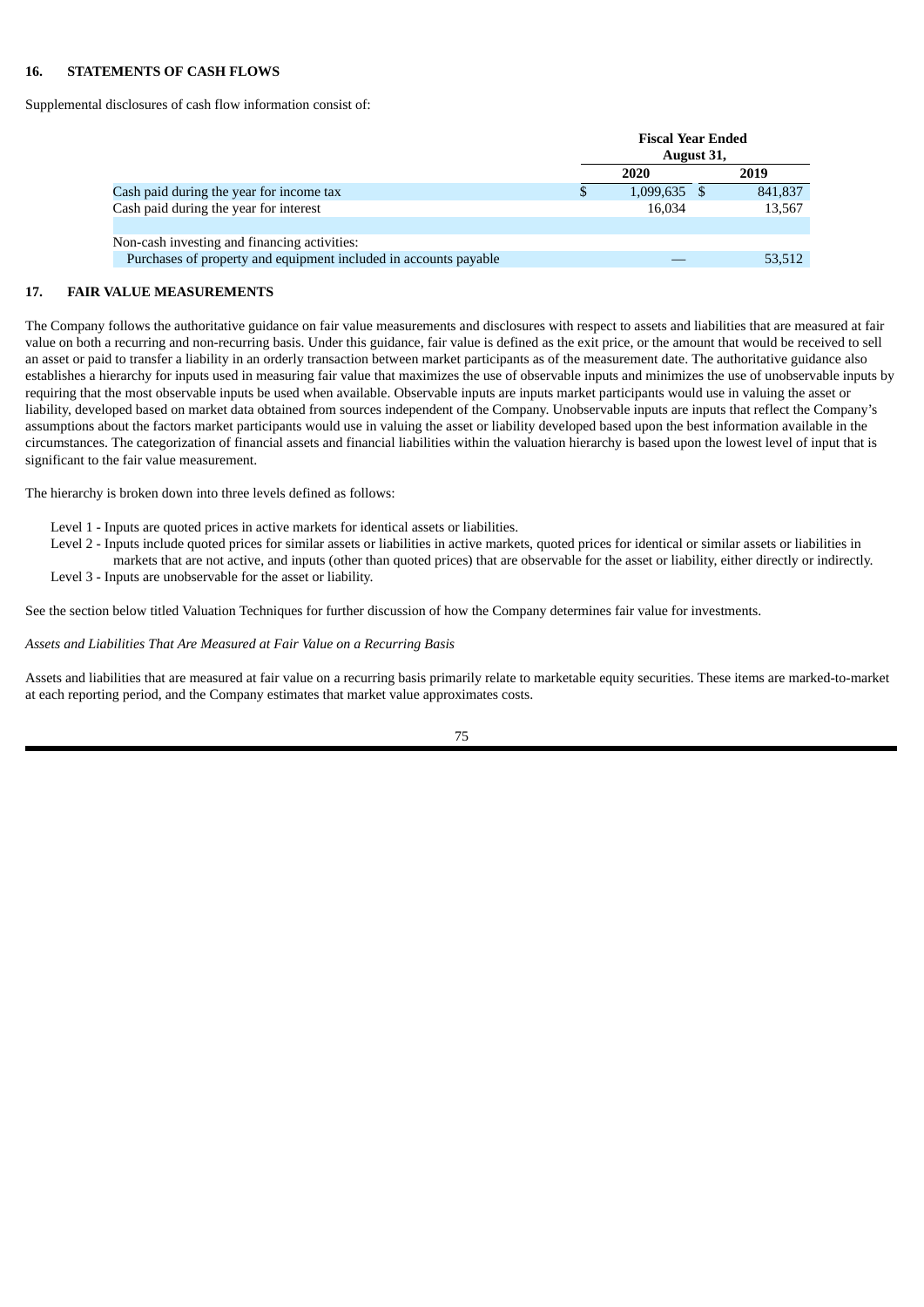The following tables provide information by level for assets and liabilities that are measured at fair value on a recurring basis:

|                               |                                            |                |      | <b>Fair Value Measurements</b><br><b>Using Inputs Considered as</b> |                |
|-------------------------------|--------------------------------------------|----------------|------|---------------------------------------------------------------------|----------------|
|                               | Fair value as of<br><b>August 31, 2020</b> | <b>Level 1</b> |      | <b>Level 2</b>                                                      | <b>Level 3</b> |
| Available for sale securities | 5,544,722                                  | 5,544,722      | - \$ | $\overline{\phantom{0}}$                                            |                |
|                               |                                            |                |      | <b>Fair Value Measurements</b><br><b>Using Inputs Considered as</b> |                |
|                               | Fair value as of                           |                |      |                                                                     |                |
|                               | <b>August 31, 2019</b>                     | <b>Level 1</b> |      | <b>Level 2</b>                                                      | <b>Level 3</b> |
| Available for sale securities | 3,565,258                                  | 3,565,258      |      | $\overbrace{\phantom{12333}}$                                       |                |

### *Valuation Techniques*

Financial assets that are classified as Level 1 securities include cash equivalents and available for sale securities. These are valued using quoted market prices in an active market.

The Company reviews the fair value hierarchy classification on a quarterly basis. Changes in the ability to observe valuation inputs may result in a reclassification of levels for certain securities within the fair value hierarchy. The Company's policy is to recognize transfers into and out of levels within the fair value hierarchy at the end of the fiscal quarter in which the actual event or change in circumstances that caused the transfer occurs. There were no transfers between Level 1, Level 2, or Level 3 during the fiscal years ended August 31, 2020 or August 31, 2019. When a determination is made to classify an asset or liability within Level 3, the determination is based upon the significance of the unobservable inputs to the overall fair value measurement.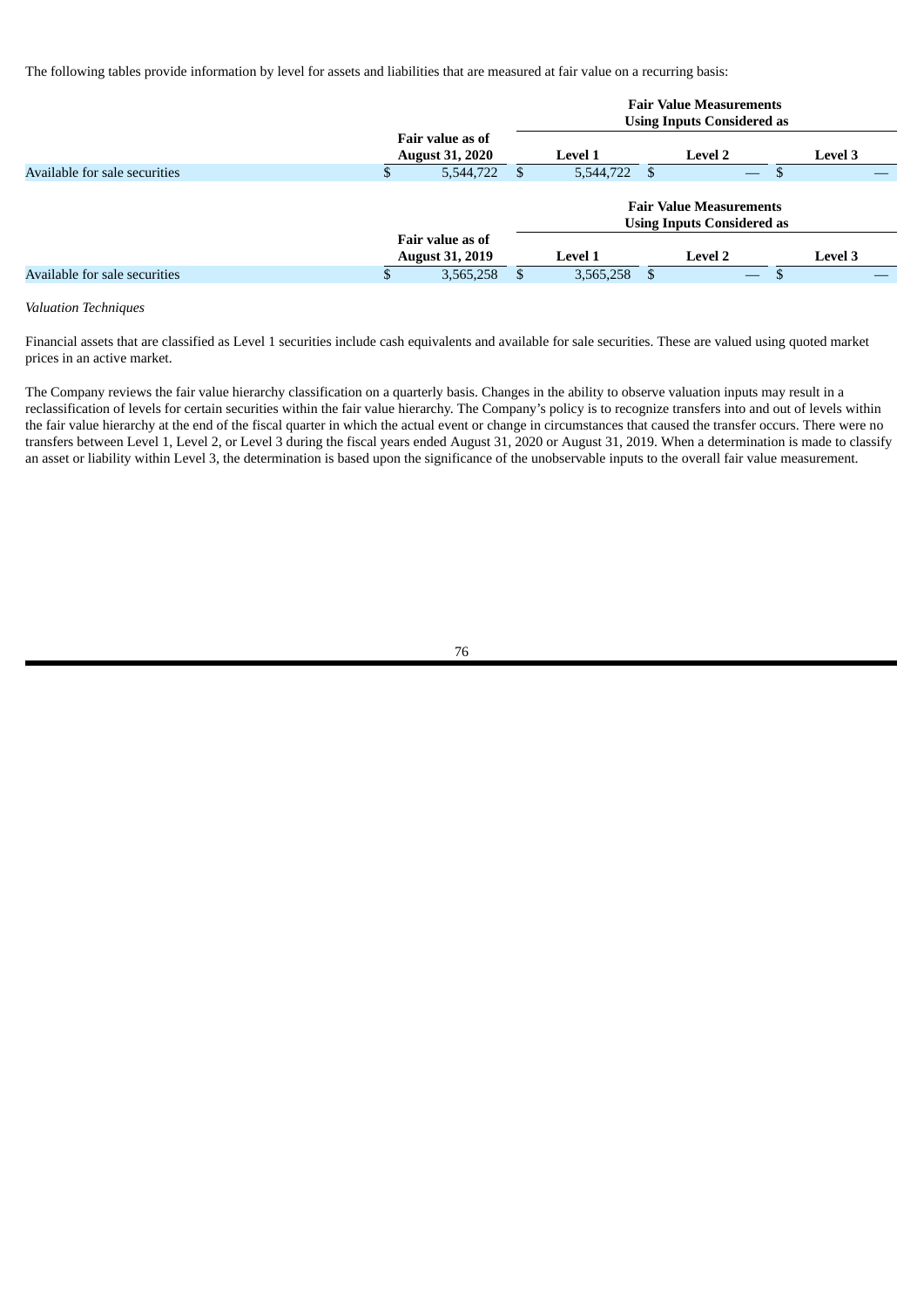None

#### **Item 9A. CONTROLS AND PROCEDURES**

#### **Evaluation of Disclosure Controls and Procedures**

NTIC maintains disclosure controls and procedures (as defined in Rules 13a-15(e) and 15d-15(e) under the Securities Exchange Act of 1934, as amended) that are designed to provide reasonable assurance that information required to be disclosed by NTIC in the reports it files or submits under the Securities Exchange Act of 1934, as amended, is recorded, processed, summarized, and reported within the time periods specified in the Securities and Exchange Commission's rules and forms and that such information is accumulated and communicated to NTIC's management, including NTIC's principal executive officer and principal financial officer, or persons performing similar functions, as appropriate to allow timely decisions regarding required disclosure. NTIC's management evaluated, with the participation of its Chief Executive Officer and its Chief Financial Officer, the effectiveness of the design and operation of NTIC's disclosure controls and procedures as of the end of the period covered in this report. Based on that evaluation, NTIC's Chief Executive Officer and Chief Financial Officer concluded that NTIC's disclosure controls and procedures were effective as of the end of such period to provide reasonable assurance that information required to be disclosed in the reports that NTIC files or submits under the Exchange Act is recorded, processed, summarized, and reported within the time periods specified in the SEC's rules and forms, and that such information is accumulated and communicated to NTIC's management, including NTIC's Chief Executive Officer and Chief Financial Officer, as appropriate, to allow timely decisions regarding required disclosure.

### **Management's Report on Internal Control over Financial Reporting**

NTIC's management is responsible for establishing and maintaining adequate internal control over financial reporting, as such term is defined in Exchange Act Rules 13a-15(f) and 15d-15(f) for Northern Technologies International Corporation and its subsidiaries. This system is designed to provide reasonable assurance regarding the reliability of financial reporting and the preparation of financial statements for external purposes in accordance with U.S. generally accepted accounting principles.

The Company's internal control over financial reporting includes those policies and procedures that (i) pertain to the maintenance of records that, in reasonable detail, accurately and fairly reflect the transactions and dispositions of the assets of the Company; (ii) provide reasonable assurance that transactions are recorded as necessary to permit preparation of financial statements in accordance with U.S. generally accepted accounting principles, and that receipts and expenditures of the Company are being made only in accordance with authorizations of management and directors of the Company; and (iii) provide reasonable assurance regarding prevention or timely detection of unauthorized acquisition, use, or disposition of the Company's assets that could have a material effect on the financial statements.

Because of its inherent limitations, internal control over financial reporting may not prevent or detect misstatements, and even when determined to be effective, can only provide reasonable assurance with respect to financial statement preparation and presentation. In addition, projection of any evaluation of the effectiveness of internal control over financial reporting to future periods is subject to the risk that controls may become inadequate because of changes in conditions, or that the degree of compliance with the policies or procedures may deteriorate.

Management, with the participation of NTIC's President and Chief Executive Officer and Chief Financial Officer, evaluated the effectiveness of the Company's internal control over financial reporting as of August 31, 2020. In making this evaluation, management used the criteria set forth by the Committee of Sponsoring Organizations of the Treadway Commission in Internal Control – Integrated Framework (2013). Based on this assessment, management concluded that the Company's internal control over financial reporting was effective as of August 31, 2020.

This report does not include an attestation report of NTIC's independent registered public accounting firm regarding internal control over financial reporting. Management's report was not subject to attestation by NTIC's independent registered public accounting firm pursuant to rules of the Securities and Exchange Commission that permit NTIC to provide only management's report in this report.

#### **Changes in Internal Control over Financial Reporting**

There was no change in NTIC's internal control over financial reporting that occurred during the quarter ended August 31, 2020 that has materially affected or is reasonably likely to materially affect NTIC's internal control over financial reporting.

## **Item 9B. OTHER INFORMATION**

Not applicable.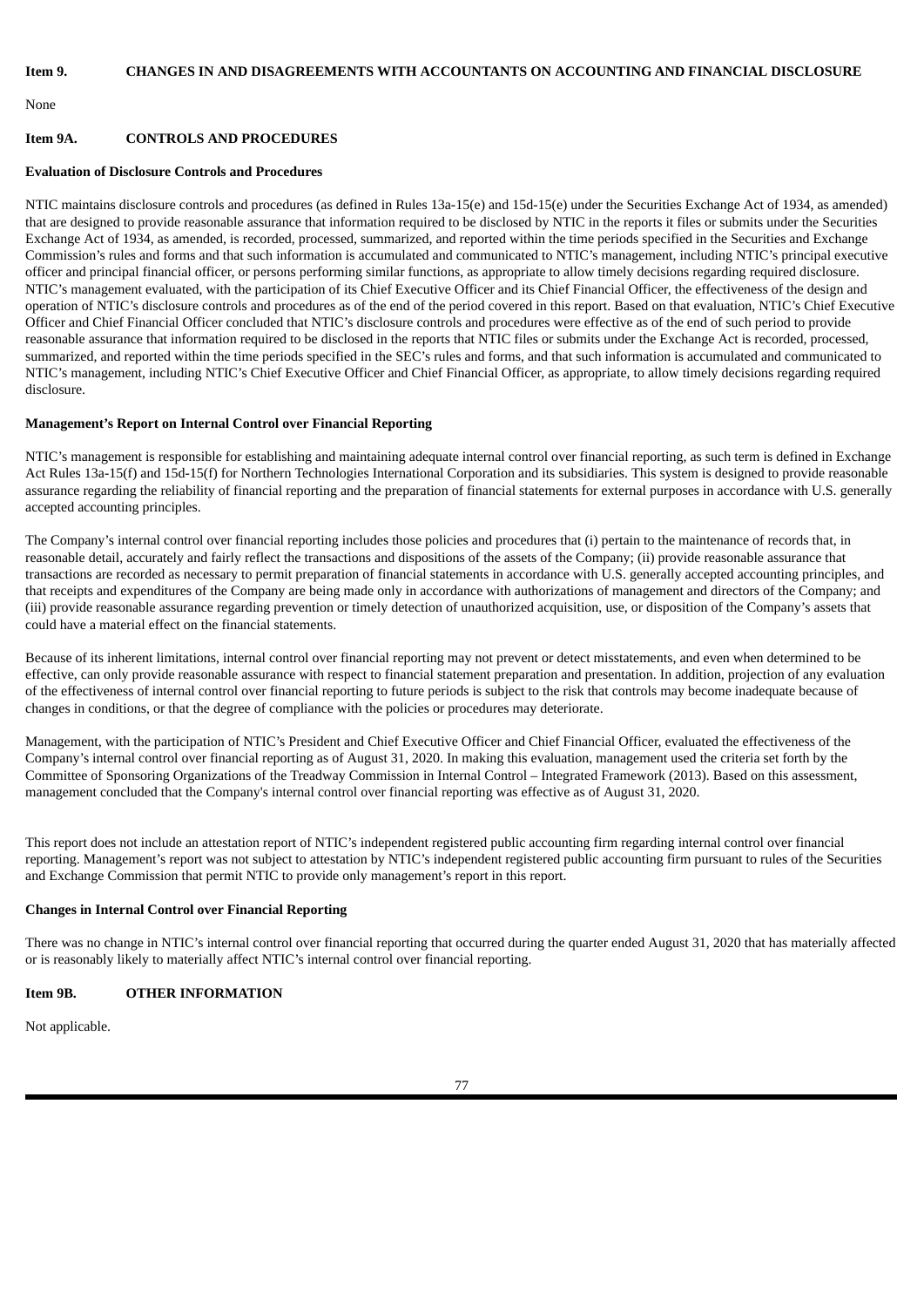### **PART III**

## **Item 10. DIRECTORS, EXECUTIVE OFFICERS AND CORPORATE GOVERNANCE**

### **Directors**

The information in the "Proposal One – Election of Directors" section of NTIC's definitive proxy statement to be filed with the Securities and Exchange Commission with respect to NTIC's next annual meeting of stockholders, which involves the election of directors, is incorporated in this annual report on Form 10-K by reference.

### **Executive Officers**

Information concerning NTIC's executive officers and officers is included in this annual report on Form 10-K under Item 4A of Part I under the heading "Executive Officers of the Registrant."

### **Code of Ethics**

NTIC has adopted a code of ethics that applies to its principal executive officer, principal financial officer, principal accounting officer, or controller or persons performing similar functions, as well as other employees and NTIC's directors and meets the requirements of the SEC and the Nasdaq Global Market. A copy of NTIC's Code of Ethics is filed as an exhibit to this report. NTIC intends to satisfy the disclosure requirements of Item 5.05 of Form 8-K regarding amendments to or waivers from any provision of its code of ethics by posting such information on its corporate website at www.ntic.com.

### **Changes to Nomination Procedures**

During the fourth quarter of fiscal 2020, NTIC made no material changes to the procedures by which stockholders may recommend nominees to NTIC's Board of Directors, as described in NTIC's most recent proxy statement.

### **Audit Committee Matters**

The information in the "Corporate Governance—Audit Committee" section of NTIC's definitive proxy statement to be filed with the Securities and Exchange Commission with respect to NTIC's next annual meeting of stockholders, which involves the election of directors, is incorporated in this annual report on Form 10-K by reference.

## **Item 11. EXECUTIVE COMPENSATION**

The information in the "Director Compensation" and "Executive Compensation" sections of NTIC's definitive proxy statement to be filed with the Securities and Exchange Commission with respect to NTIC's next annual meeting of stockholders, which involves the election of directors, is incorporated in this annual report on Form 10-K by reference.

## **Item 12. SECURITY OWNERSHIP OF CERTAIN BENEFICIAL OWNERS AND MANAGEMENT AND RELATED STOCKHOLDER MATTERS**

### **Stock Ownership**

The information in the "Stock Ownership—Beneficial Ownership of Significant Stockholders and Management" section of NTIC's definitive proxy statement to be filed with the Securities and Exchange Commission with respect to NTIC's next annual meeting of stockholders, which involves the election of directors, is incorporated in this annual report on Form 10-K by reference.

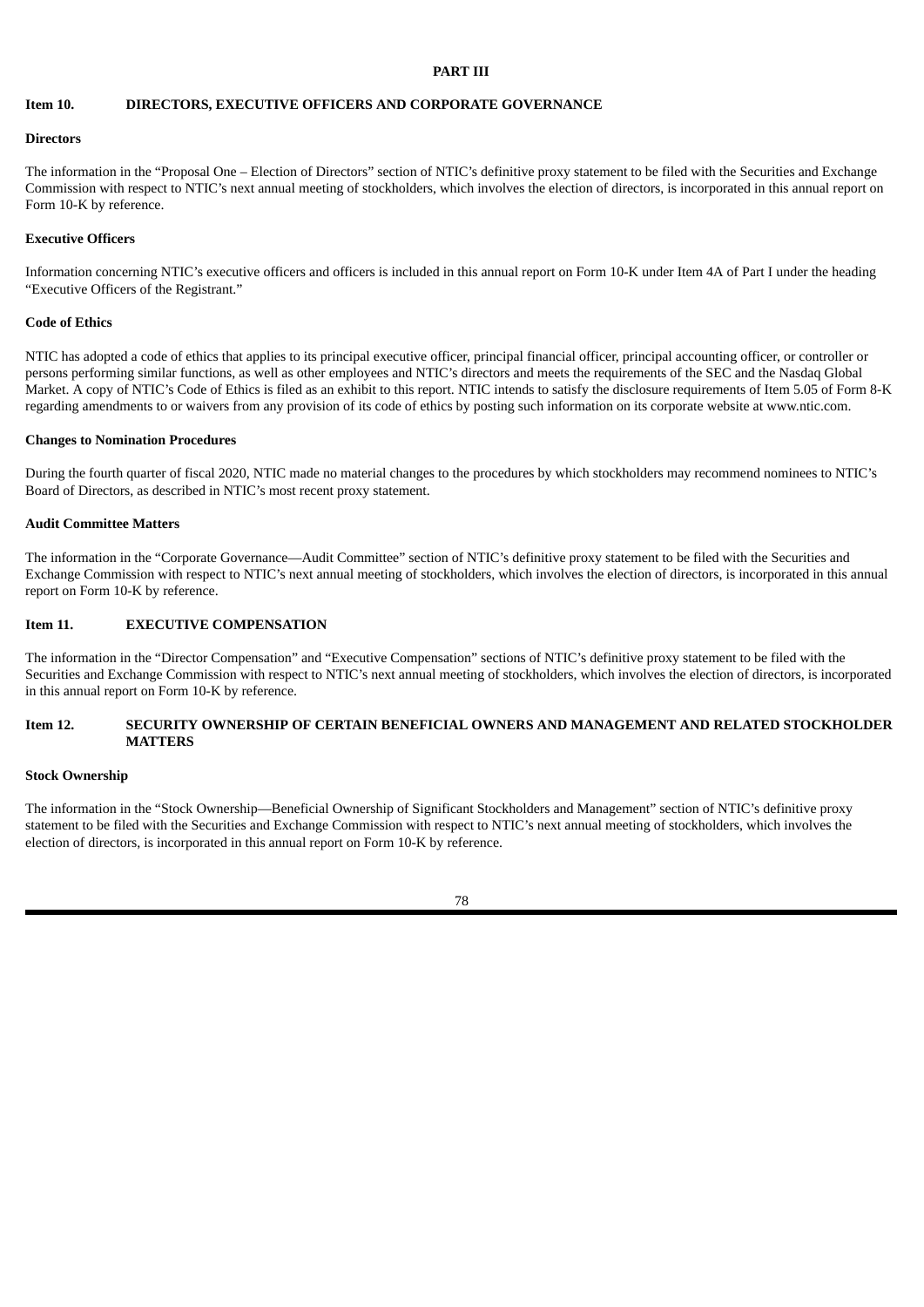### **Securities Authorized for Issuance under Equity Compensation Plans**

The following table summarizes outstanding options and other awards under NTIC's equity compensation plans as of August 31, 2020. NTIC's equity compensation plans as of August 31, 2020 were the Northern Technologies International Corporation 2019 Stock Incentive Plan, the Northern Technologies International Corporation Amended and Restated 2007 Stock Incentive Plan, and the Northern Technologies International Corporation Employee Stock Purchase Plan. Except for automatic annual grants of \$50,000 in options to purchase shares of NTIC common stock to NTIC's directors in consideration for their services as directors of NTIC and an automatic annual grant of \$10,000 in options to purchase shares of NTIC common stock to NTIC's Chairman of the Board in consideration for his services as Chairman, in each case on the first day of each fiscal year, and automatic initial pro rata grants of \$50,000 in options to purchase shares of NTIC common stock to NTIC's new directors in consideration for their services as directors of NTIC on the first date of their appointment as directors, options and other awards granted in the future under the Northern Technologies International Corporation 2019 Stock Incentive Plan are within the discretion of the Board of Directors and the Compensation Committee of the Board of Directors and, therefore, cannot be ascertained at this time. No future grants of options or other stock awards will be made under the Northern Technologies International Corporation Amended and Restated 2007 Stock Incentive Plan.

| <b>Plan Category</b>                                       | (a)<br><b>Number of Securities to</b><br>be Issued Upon Exercise<br>of Outstanding Options,<br><b>Warrants and Rights</b> | (b)<br>Weighted-Average<br><b>Exercise Price of</b><br><b>Outstanding</b><br><b>Options, Warrants</b><br>and Rights | (c)<br><b>Number of Securities</b><br><b>Remaining Available</b><br>for Future Issuance<br><b>Under Equity</b><br><b>Compensation Plans</b><br>(excluding securities<br>reflected in column<br>(a)) |
|------------------------------------------------------------|---------------------------------------------------------------------------------------------------------------------------|---------------------------------------------------------------------------------------------------------------------|-----------------------------------------------------------------------------------------------------------------------------------------------------------------------------------------------------|
| Equity compensation plans approved by security holders     | 1,127,968(1)(2)                                                                                                           | 9.63<br>- \$                                                                                                        | 583,923(3)                                                                                                                                                                                          |
| Equity compensation plans not approved by security holders |                                                                                                                           |                                                                                                                     |                                                                                                                                                                                                     |
| <b>Total</b>                                               | 1,127,968(1)(2)                                                                                                           | 9.63                                                                                                                | 583,923(3)                                                                                                                                                                                          |
|                                                            |                                                                                                                           |                                                                                                                     |                                                                                                                                                                                                     |

\*Share and per share data have been adjusted for all periods presented to reflect the two-for-one stock split effective June 28, 2019.

- (1) Amount includes 827,198 shares of NTIC common stock issuable upon the exercise of stock options outstanding as of August 31, 2020 under the Northern Technologies International Corporation Amended and Restated 2007 Stock Incentive Plan and 300,770 shares of NTIC common stock issuable upon the exercise of stock options outstanding as of August 31, 2020 under the Northern Technologies International Corporation 2019 Stock Incentive Plan.
- (2) Excludes employee stock purchase rights accruing under the Northern Technologies International Corporation Employee Stock Purchase Plan. Under such plan, each eligible employee may purchase up to 2,000 shares of NTIC common stock at semi-annual intervals on February 28th or 29th (as the case may be) and August 31st each year at a purchase price per share equal to 90% of the lower of (i) the closing sales price per share of NTIC common stock on the first day of the offering period or (ii) the closing sales price per share of NTIC common stock on the last day of the offering period.
- (3) Amount includes 499,230 shares available as of August 31, 2020 for future issuance under Northern Technologies International Corporation 2019 Stock Incentive Plan and 84,693 shares available at August 31, 2020 for future issuance under the Northern Technologies International Corporation Employee Stock Purchase Plan.

## **Item 13. CERTAIN RELATIONSHIPS AND RELATED TRANSACTIONS, AND DIRECTOR INDEPENDENCE**

The information in the "Related Person Relationships and Transactions" and "Corporate Governance—Director Independence" sections of NTIC's definitive proxy statement to be filed with the Securities and Exchange Commission with respect to NTIC's next annual meeting of stockholders, which involves the election of directors, is incorporated in this annual report on Form 10-K by reference.

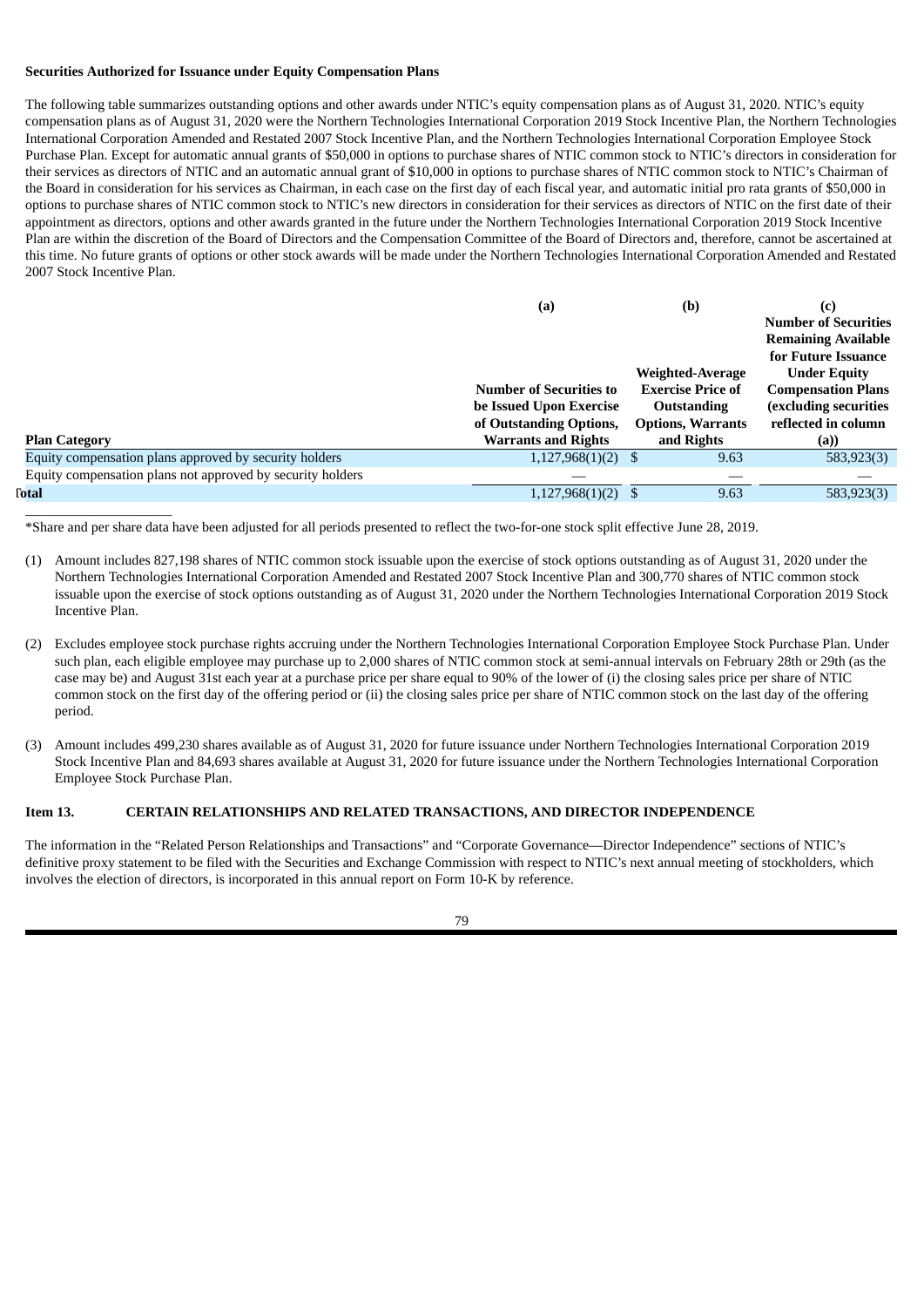## **Item 14. PRINCIPAL ACCOUNTANT FEES AND SERVICES**

The information in the "Proposal Three—Ratification of Selection of Independent Registered Public Accounting Firm—Audit, Audit-Related, Tax and Other Fees" and "Proposal Three—Ratification of Selection of Independent Registered Public Accounting Firm—Audit Committee Pre-Approval Policies and Procedures" sections of NTIC's definitive proxy statement to be filed with the Securities and Exchange Commission with respect to NTIC's next annual meeting of stockholders, which involves the election of directors, is incorporated in this annual report on Form 10-K by reference.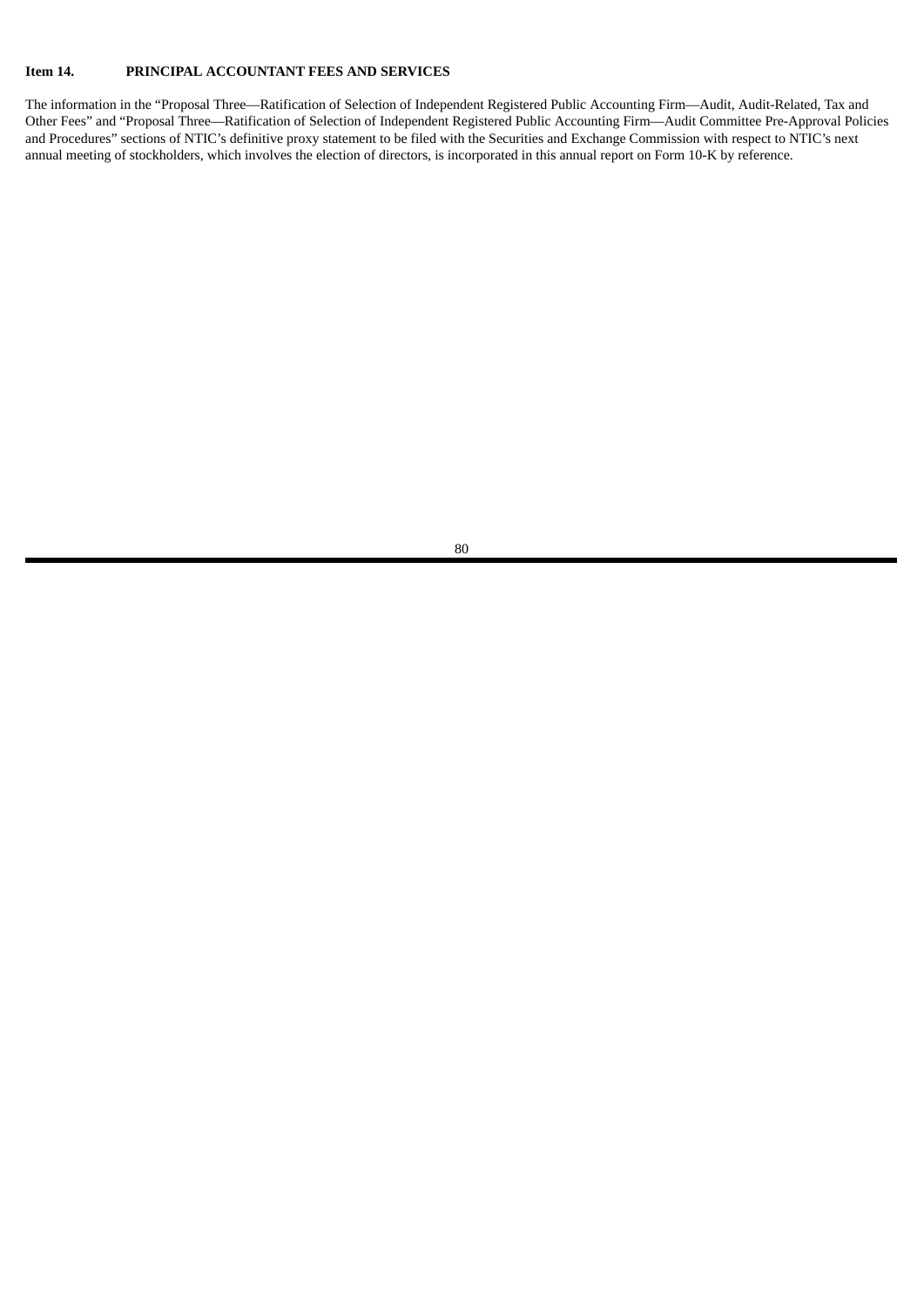## **Item 15. EXHIBIT AND FINANCIAL STATEMENT SCHEDULES**

#### **Financial Statements**

NTIC's consolidated financial statements are included in Item 8 of Part III of this report.

#### **Financial Statement Schedules**

All financial statement schedules are omitted because they are inapplicable since NTIC is a smaller reporting company.

## **Exhibits**

The exhibits being filed or furnished with this report are listed below. Each management contract or compensatory plan or arrangement required to be filed as an exhibit to this report is asterisked below.

A copy of any exhibits listed or referred to herein will be furnished at a reasonable cost to any person who is a stockholder upon receipt from any such person of a written request for any such exhibit. Such request should be sent to: Mr. Matthew Wolsfeld, Corporate Secretary, Northern Technologies International Corporation, 4201 Woodland Road, P.O. Box 69, Circle Pines, Minnesota 55014 Attn: Stockholder Information.

| Item No. | <b>Item</b>                                                                                                                                                                        | <b>Method of Filing</b>                                                                                                                                                                                |
|----------|------------------------------------------------------------------------------------------------------------------------------------------------------------------------------------|--------------------------------------------------------------------------------------------------------------------------------------------------------------------------------------------------------|
| 3.1      | Restated Certificate of Incorporation of Northern Technologies<br><b>International Corporation</b>                                                                                 | Incorporated by reference to Exhibit 3.1 to NTIC's Quarterly<br>Report on Form 10-Q for the fiscal quarter ended February<br>28, 2009 (File No. 001-11038)                                             |
| 3.2      | Certificate of Amendment to the Restated Certificate of Incorporation of<br>Northern Technologies International Corporation dated January 16, 2018                                 | <b>Incorporated by reference to Exhibit 3.1 to NTIC's Current</b><br>Report on Form 8-K as filed with the Securities and<br>Exchange Commission on January 16, 2018 (File No. 001-<br>11038)           |
| 3.3      | Certificate of Validation of the Certificate of Amendment to Restated<br>Certificate of Incorporation of Northern Technologies International<br>Corporation dated January 18, 2019 | <b>Incorporated by reference to Exhibit 3.1 to NTIC's Current</b><br>Report on Form 8-K as filed with the Securities and<br>Exchange Commission on January 25, 2019 (File No. 001-<br>11038)           |
| 3.4      | Amended and Restated Bylaws of Northern Technologies International<br>Corporation                                                                                                  | Incorporated by reference to Exhibit 3.1 to NTIC's Current<br>Report on Form 8-K as filed with the Securities and<br>Exchange Commission on November 24, 2008 (File No. 001-<br>11038)                 |
| 4.1      | Specimen Stock Certificate Representing Common Stock of Northern<br>Technologies International Corporation                                                                         | Incorporated by reference to Exhibit 4.1 to NTIC's<br>Registration Statement on Form 10 (File No. 001-19331)<br>(Filed on paper - hyperlink is not required pursuant to Rule<br>105 of Regulation S-T) |
| 4.2      | Description of Common Stock of Northern Technologies International<br>Corporation                                                                                                  | <b>Filed herewith</b>                                                                                                                                                                                  |

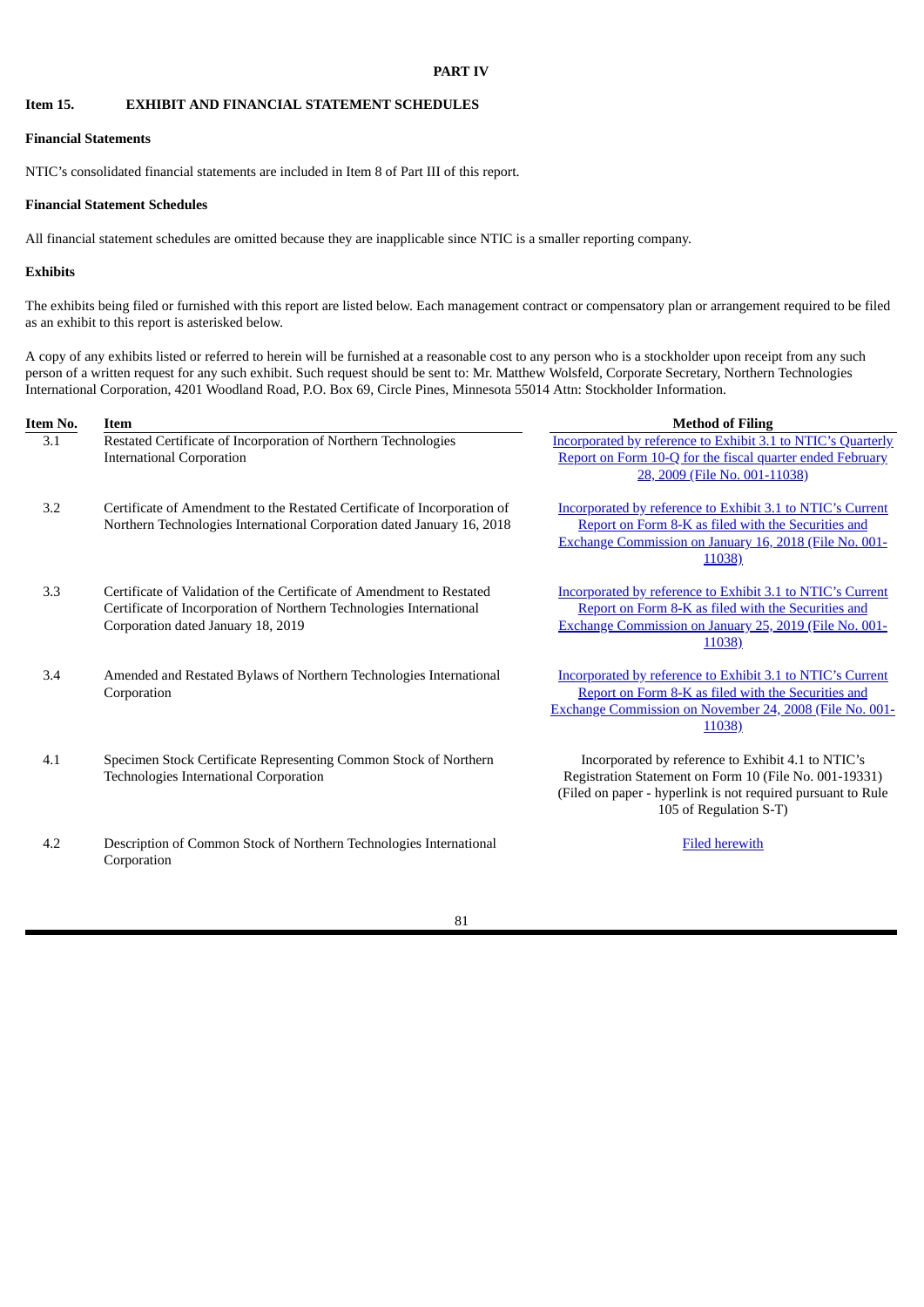| 10.1 | Northern Technologies International Corporation 2019 Stock Incentive<br>Plan*                                                                          | Incorporated by reference to Exhibit 10.1 to NTIC's Current<br>Report on Form 8-K as filed with the Securities and<br>Exchange Commission on January 25, 2019 (File No. 001-<br>11038) |
|------|--------------------------------------------------------------------------------------------------------------------------------------------------------|----------------------------------------------------------------------------------------------------------------------------------------------------------------------------------------|
| 10.2 | Form of Incentive Stock Option Agreement for Northern Technologies<br>International Corporation 2019 Stock Incentive Plan*                             | Incorporated by reference to Exhibit 10.2 to NTIC's Current<br>Report on Form 8-K as filed with the Securities and<br>Exchange Commission on January 25, 2019 (File No. 001-<br>11038) |
| 10.3 | Form of Non-Statutory Stock Option Agreement for Northern<br>Technologies International Corporation 2019 Stock Incentive Plan*                         | Incorporated by reference to Exhibit 10.3 to NTIC's Current<br>Report on Form 8-K as filed with the Securities and<br>Exchange Commission on January 25, 2019 (File No. 001-<br>11038) |
| 10.4 | Northern Technologies International Corporation Amended and Restated<br>2007 Stock Incentive Plan*                                                     | Incorporated by reference to Exhibit 10.1 to NTIC's Current<br>Report on Form 8-K as filed with the Securities and<br>Exchange Commission on January 24, 2011 (File No. 001-<br>11038) |
| 10.5 | Form of Incentive Stock Option Agreement for Northern Technologies<br>International Corporation Amended and Restated 2007 Stock Incentive<br>Plan*     | Incorporated by reference to Exhibit 10.2 to NTIC's Current<br>Report on Form 8-K as filed with the Securities and<br>Exchange Commission on January 24, 2011 (File No. 001-<br>11038) |
| 10.6 | Form of Non-Statutory Stock Option Agreement for Northern<br>Technologies International Corporation Amended and Restated 2007<br>Stock Incentive Plan* | Incorporated by reference to Exhibit 10.3 to NTIC's Current<br>Report on Form 8-K as filed with the Securities and<br>Exchange Commission on January 24, 2011 (File No. 001-<br>11038) |
| 10.7 | Form of Restricted Stock Agreement for Northern Technologies<br>International Corporation Amended and Restated 2007 Stock Incentive<br>Plan*           | Incorporated by reference to Exhibit 10.4 to NTIC's Current<br>Report on Form 8-K as filed with the Securities and<br>Exchange Commission on January 24, 2011 (File No. 001-<br>11038) |
| 10.8 | Northern Technologies International Corporation Employee Stock<br>Purchase Plan*                                                                       | Incorporated by reference to Exhibit 10.11 to NTIC's Annual<br>Report on Form 10-KSB for the fiscal year ended August 31,<br>2006 (File No. 001-11038)                                 |
| 10.9 | Material Terms of Northern Technologies International Corporation<br>Annual Bonus Plan*                                                                | Incorporated by reference to Exhibit 10.6 to NTIC's Annual<br>Report on Form 10-K for the fiscal year ended August 31,<br>2015 (File No. 001-11038)                                    |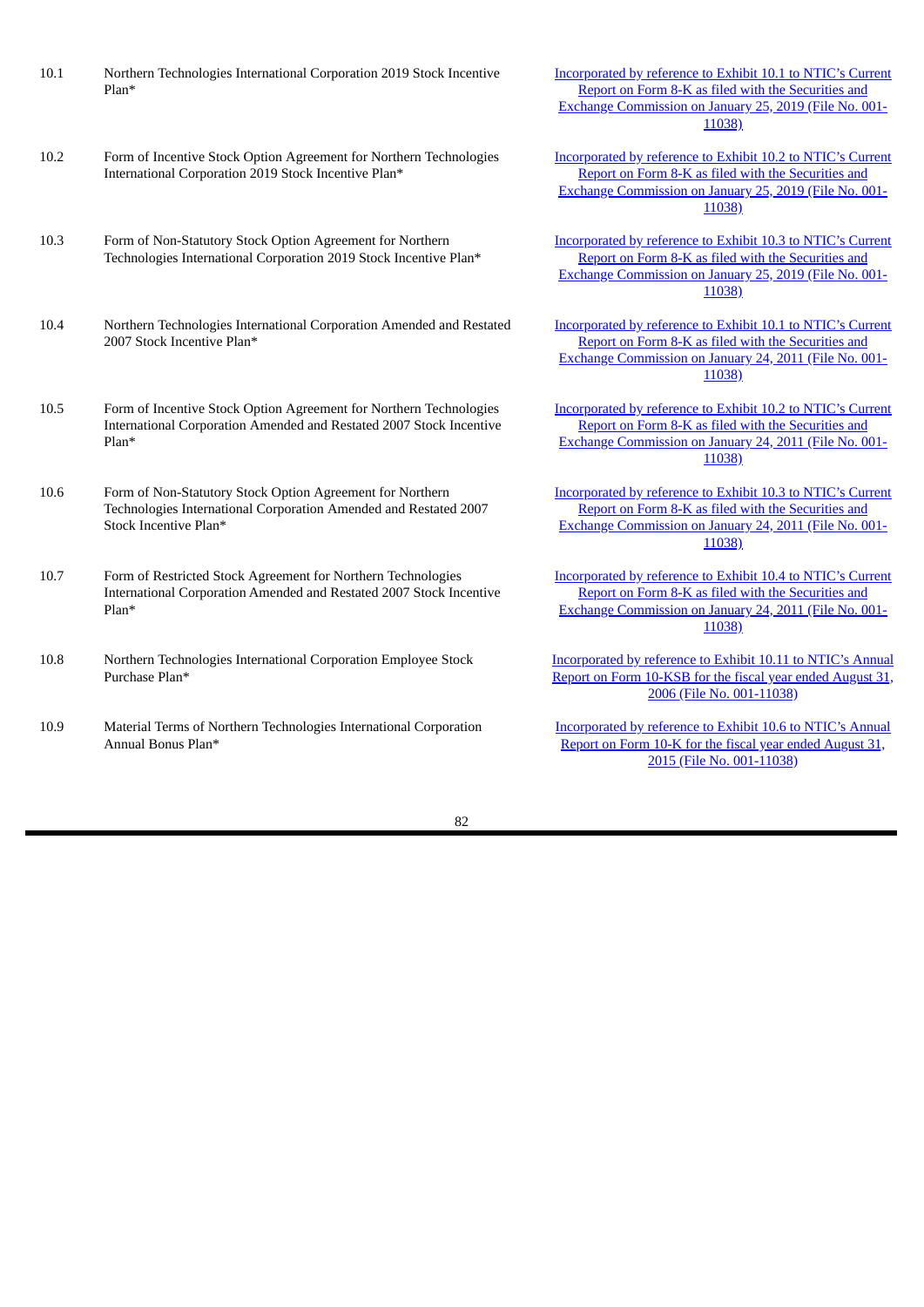| 10.10 | Form of Indemnification Agreement between Northern Technologies<br>International Corporation and its Directors and Officers*                                                                                           | <b>Incorp</b><br>R٥<br>Excha  |
|-------|------------------------------------------------------------------------------------------------------------------------------------------------------------------------------------------------------------------------|-------------------------------|
| 10.11 | Agreement dated as of May 25, 2009 between Northern Technologies<br>International Corporation and Sunggyu Lee, Ph.D.*                                                                                                  | Incorpo<br><b>Repo</b>        |
| 10.12 | Description of Non-Employee Director Compensation Arrangements*                                                                                                                                                        | Incorp<br><u>Repo</u>         |
| 10.13 | Executive Employment Agreement dated as of November 18, 2011<br>between Northern Technologies International Corporation and G. Patrick<br>Lynch*                                                                       | <b>Incorpe</b><br><u>Repo</u> |
| 10.14 | Confidential Information, Inventions Assignment, Noncompetition and<br>Non-Solicitation Agreement dated as of November 18, 2011 between<br>Northern Technologies International Corporation and G. Patrick Lynch*       | <b>Incorpe</b><br><b>Repo</b> |
| 10.15 | Executive Employment Agreement dated as of November 18, 2011<br>between Northern Technologies International Corporation and Matthew C.<br>Wolsfeld*                                                                    | <b>Incorpe</b><br><b>Repo</b> |
| 10.16 | Confidential Information, Inventions Assignment, Noncompetition and<br>Non-Solicitation Agreement dated as of November 18, 2011 between<br>Northern Technologies International Corporation and Matthew C.<br>Wolsfeld* | <b>Incorpe</b><br><u>Repo</u> |
| 10.17 | Amended and Restated Committed Line of Credit Note dated as of<br>January 10, 2011 issued by Northern Technologies International<br>Corporation to PNC Bank, National Association                                      | <b>Incorp</b><br>R٥<br>Excha  |
| 10.18 | Loan Agreement dated as of January 10, 2011 between Northern<br>Technologies International Corporation and PNC Bank, National<br>Association                                                                           | <b>Incorp</b><br>R٥<br>Excha  |
| 10.19 | Waiver and First Amendment to Loan Documents dated as of January 10,<br>2012 between Northern Technologies International Corporation and PNC<br>Bank, National Association                                             | Incorpo<br>Report             |

[Incorporated](https://www.sec.gov/Archives/edgar/data/875582/000117184319006706/exh_101.htm) by reference to Exhibit 10.1 to NTIC's Current eport on Form 8-K as filed with the Securities and ange Commission on October 23, 2019 (File No. 001-11038)

brated by reference to Exhibit 10.2 to NTIC's Quarterly rt on Form 10-Q for the fiscal quarter ended May 31, 2009 (File No. 001-11038)

**2008 Description of Director Competer Orangel Separated by reference to Exhibit 10.9 to NTIC's Annual** ort on Form 10-K for the fiscal year ended August 31, 2018 (File No. 001-11038)

orated by reference to Exhibit 10.13 to NTIC's Annual ort on Form 10-K for the fiscal year ended August 31, 2011 (File No. 001-11038)

orated by reference to Exhibit 10.14 to NTIC's Annual ort on Form 10-K for the fiscal year ended August 31, 2011 (File No. 001-11038)

orated by reference to Exhibit 10.15 to NTIC's Annual ort on Form 10-K for the fiscal year ended August 31, 2011 (File No. 001-11038)

orated by reference to Exhibit 10.16 to NTIC's Annual ort on Form 10-K for the fiscal year ended August 31, 2011 (File No. 001-11038)

**Incorated by reference to Exhibit 10.2 to NTIC's Current** eport on Form 8-K as filed with the Securities and ang<u>e Commission on January 12, 2011 (File No. 001-</u> 11038)

**[Incorporated](https://www.sec.gov/Archives/edgar/data/875582/000110465911001232/a11-3475_1ex10d6.htm) by reference to Exhibit 10.6 to NTIC's Current** eport on Form 8-K as filed with the Securities and ange Commission on January 12, 2011 (File No. 001-11038)

**Drated by reference to Exhibit 10.6 to NTIC's Quarterly** t on Form 10-Q for the fiscal quarter ended November 30, 2011 (File No. 001-11038)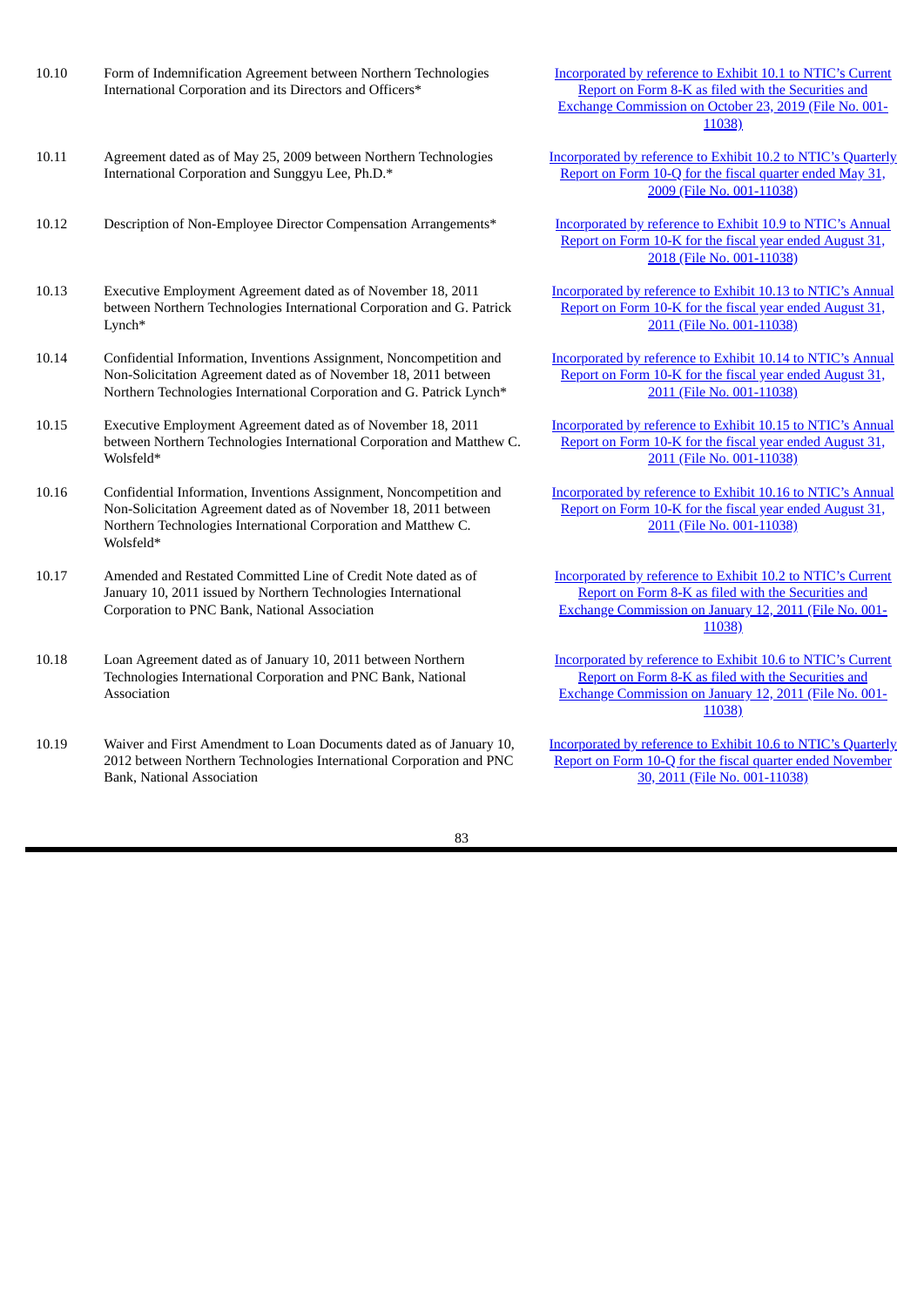| 10.20 | Waiver and Second Amendment to Loan Documents dated December 11,<br>2012 between Northern Technologies International Corporation and PNC<br>Bank, National Association | Incorporated by reference to Exhibit 10.1 to NTIC's Quarterly<br>Report on Form 10-Q for the fiscal quarter ended November<br>30, 2012 (File No. 001-11038)                     |
|-------|------------------------------------------------------------------------------------------------------------------------------------------------------------------------|---------------------------------------------------------------------------------------------------------------------------------------------------------------------------------|
| 10.21 | Letter dated December 31, 2013 to Northern Technologies International<br>Corporation from PNC Bank, National Association                                               | Incorporated by reference to Exhibit 10.1 to NTIC's Quarterly<br>Report on Form 10-Q for the fiscal quarter ended February<br>28, 2014 (File No. 001-11038)                     |
| 10.22 | Letter dated January 8, 2015 to Northern Technologies International<br>Corporation from PNC Bank, National Association                                                 | Incorporated by reference to Exhibit 10.1 to NTIC's Quarterly<br>Report on Form 10-Q for the fiscal quarter ended February<br>28, 2015 (File No. 001-11038)                     |
| 10.23 | Amendment to Loan Documents dated January 6, 2016 by and between<br>Northern Technologies International Corporation from PNC Bank,<br><b>National Association</b>      | Incorporated by reference to Exhibit 10.1 to NTIC's Quarterly<br>Report on Form 10-Q for the fiscal quarter ended February<br>29, 2016 (File No. 001-11038)                     |
| 10.24 | Letter Agreement effective as of January 11, 2017 between PNC Bank,<br>National Association and Northern Technologies International Corporation                        | Incorporated by reference to Exhibit 10.1 to NTIC's Quarterly<br>Report on Form 10-Q for the fiscal quarter ended November<br>30, 2016 (File No. 001-11038)                     |
| 10.25 | Letter Agreement effective as of January 5, 2018 between PNC Bank,<br>National Association and Northern Technologies International Corporation                         | Incorporated by reference to Exhibit 10.1 to NTIC's Quarterly<br>Report on Form 10-Q for the fiscal quarter ended November<br>30, 2017 (File No. 001-11038)                     |
| 10.26 | Letter Agreement effective as of January 8, 2019 between PNC Bank,<br>National Association and Northern Technologies International Corporation                         | Incorporated by reference to Exhibit 10.1 to NTIC's Quarterly<br>Report on Form 10-Q for the fiscal quarter ended November<br>30, 2018 (File No. 001-11038)                     |
| 10.27 | Letter Agreement effective as of December 16, 2019 between PNC Bank,<br>National Association and Northern Technologies International Corporation                       | Incorporated by reference to Exhibit 10.1 to NTIC's Quarterly<br>Report on Form 10-Q for the fiscal quarter ended November<br>30, 2019 (File No. 001-11038)                     |
| 10.28 | Purchase and Sale Agreement dated as of July 14, 2014 between Northern<br>Technologies International Corporation and Glen Willow Holdings, LLC                         | Incorporated by reference to Exhibit 10.1 to NTIC's Current<br>Report on Form 8-K as filed with the Securities and<br>Exchange Commission on July 15, 2014 (File No. 001-11038) |
| 10.29 | Consulting Agreement dated January 11, 2017 by and among Northern<br>Technologies International Corporation, BioPlastic Polymers LLC, and<br>Ramani Narayan, Ph.D.     | Incorporated by reference to Exhibit 10.2 to NTIC's Quarterly<br>Report on Form 10-Q for the fiscal quarter ended November<br>30, 2016 (File No. 001-11038)                     |
| 14.1  | Code of Ethics                                                                                                                                                         | Incorporated by reference to Exhibit 14.1 to NTIC's Annual<br>Report on Form 10-KSB for the fiscal year ended August 31,<br>2004 (File No. 001-11038)                           |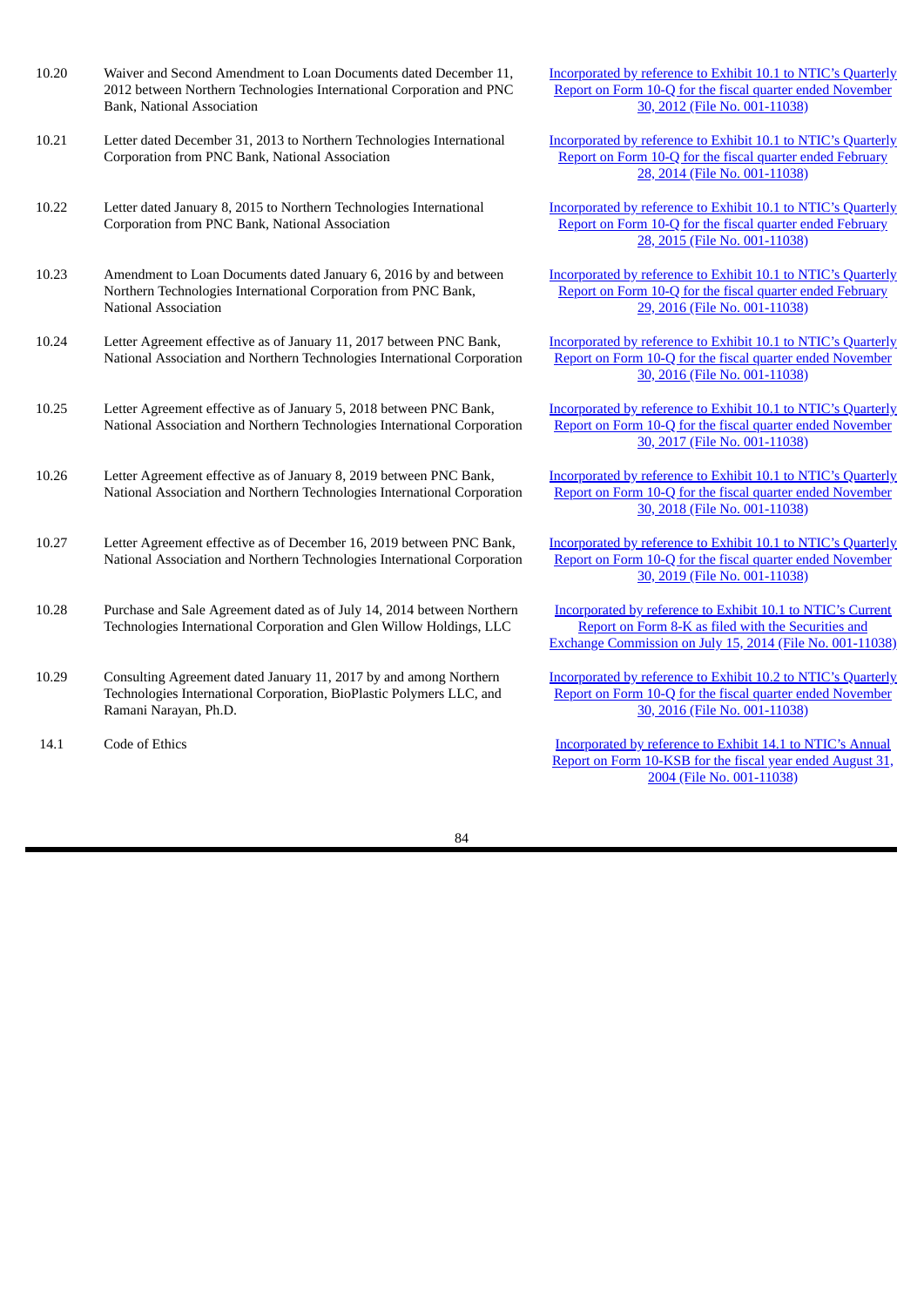| 21.1 | Subsidiaries of the Registrant                                                                                                                                                                                                                                                                                                                                                                                                                                                                                                                     | <b>Filed herewith</b>     |
|------|----------------------------------------------------------------------------------------------------------------------------------------------------------------------------------------------------------------------------------------------------------------------------------------------------------------------------------------------------------------------------------------------------------------------------------------------------------------------------------------------------------------------------------------------------|---------------------------|
| 23.1 | Consent of Baker Tilly US, LLP                                                                                                                                                                                                                                                                                                                                                                                                                                                                                                                     | <b>Filed herewith</b>     |
| 31.1 | Certification of President and Chief Executive Officer Pursuant to SEC<br>Rule 13a-14(a), as adopted pursuant to Section 302 of the Sarbanes-Oxley<br>Act of 2002                                                                                                                                                                                                                                                                                                                                                                                  | <b>Filed herewith</b>     |
| 31.2 | Certification of Chief Financial Officer Pursuant to SEC Rule 13a-14(a),<br>as adopted pursuant to Section 302 of the Sarbanes-Oxley Act of 2002                                                                                                                                                                                                                                                                                                                                                                                                   | <b>Filed herewith</b>     |
| 32.1 | Certification of President and Chief Executive Officer Pursuant to Rule 18<br>U.S.C. Section 1350, as adopted pursuant to Section 906 of the Sarbanes-<br>Oxley Act of 2002                                                                                                                                                                                                                                                                                                                                                                        | <b>Furnished herewith</b> |
| 32.2 | Certification of Chief Financial Officer Pursuant to Rule 18 U.S.C.<br>Section 1350, as adopted pursuant to Section 906 of the Sarbanes-Oxley<br>Act of 2002                                                                                                                                                                                                                                                                                                                                                                                       | <b>Furnished herewith</b> |
| 101  | The following materials from Northern Technologies International<br>Corporation's Annual Report on Form 10-K for the fiscal year ended<br>August 31, 2020, formatted in XBRL (Extensible Business Reporting<br>Language): (i) the Consolidated Balance Sheets, (ii) the Consolidated<br>Statements of Operations, (iii) the Consolidated Statements of<br>Comprehensive Income (Loss), (iv) the Consolidated Statements of<br>Equity, (v) the Consolidated Statements of Cash Flows, and (vi) Notes to<br><b>Consolidated Financial Statements</b> | Filed herewith            |
| *    | A management contract or compensatory plan or arrangement.                                                                                                                                                                                                                                                                                                                                                                                                                                                                                         |                           |

**Item 16. FORM 10-K SUMMARY**

**None.**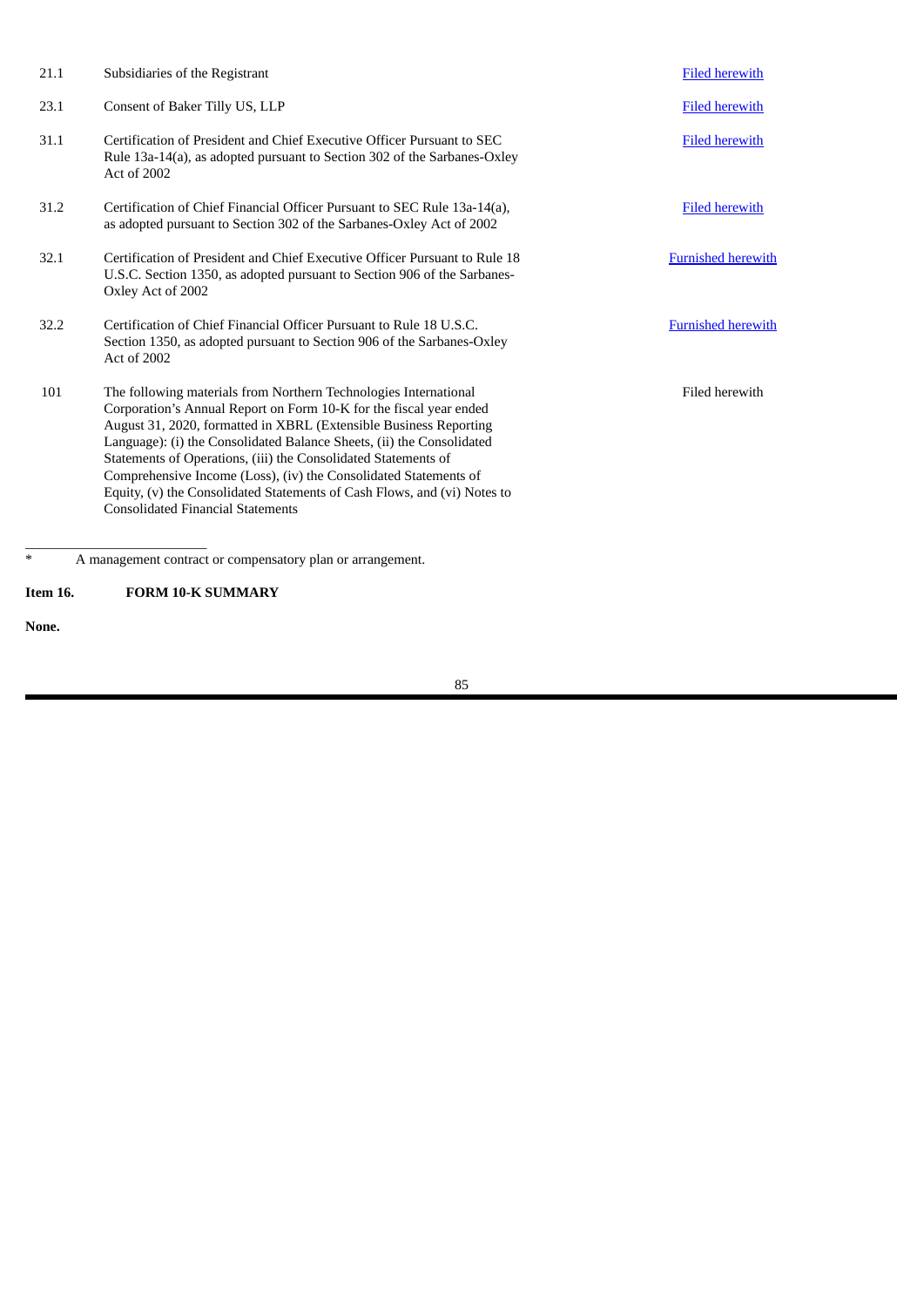## **SIGNATURES**

Pursuant to the requirements of Section 13 or 15(d) of the Securities Exchange Act of 1934, the Registrant has duly caused this report to be signed on its behalf by the undersigned, thereunto duly authorized.

# **NORTHERN TECHNOLOGIES INTERNATIONAL CORPORATION**

November 13, 2020 By: /s/ G. Patrick Lynch G. Patrick Lynch President and Chief Executive Officer

Pursuant to the requirements of the Securities Exchange Act of 1934, this report has been signed below by the following persons on behalf of the Registrant and in the capacities and on the dates indicated.

| <b>Title</b><br>Name                                           |                                                                                                 | <b>Date</b>       |  |
|----------------------------------------------------------------|-------------------------------------------------------------------------------------------------|-------------------|--|
| /s/ G. Patrick Lynch<br>G. Patrick Lynch                       | President and Chief Executive Officer and Director<br>(principal executive officer)             | November 13, 2020 |  |
| /s/ Matthew C. Wolsfeld, CPA<br>Matthew C. Wolsfeld, CPA       | Chief Financial Officer and Corporate Secretary<br>(principal financial and accounting officer) | November 13, 2020 |  |
| /s/ Richard J. Nigon<br>Richard J. Nigon                       | Chairman of the Board                                                                           | November 13, 2020 |  |
| /s/ Nancy E. Calderon<br>Nancy E. Calderon                     | Director                                                                                        | November 13, 2020 |  |
| /s/ Sarah E. Kemp<br>Sarah E. Kemp                             | Director                                                                                        | November 13, 2020 |  |
| /s/ Soo Keong Koh<br>Soo Keong Koh                             | Director                                                                                        | November 13, 2020 |  |
| /s/ Sunggyu Lee, Ph.D.<br>Sunggyu Lee, Ph.D.                   | Director                                                                                        | November 13, 2020 |  |
| /s/ Ramani Narayan, Ph. D.<br>Ramani Narayan, Ph.D.            | Director                                                                                        | November 13, 2020 |  |
| /s/ Konstantin von Falkenhausen<br>Konstantin von Falkenhausen | Director                                                                                        | November 13, 2020 |  |

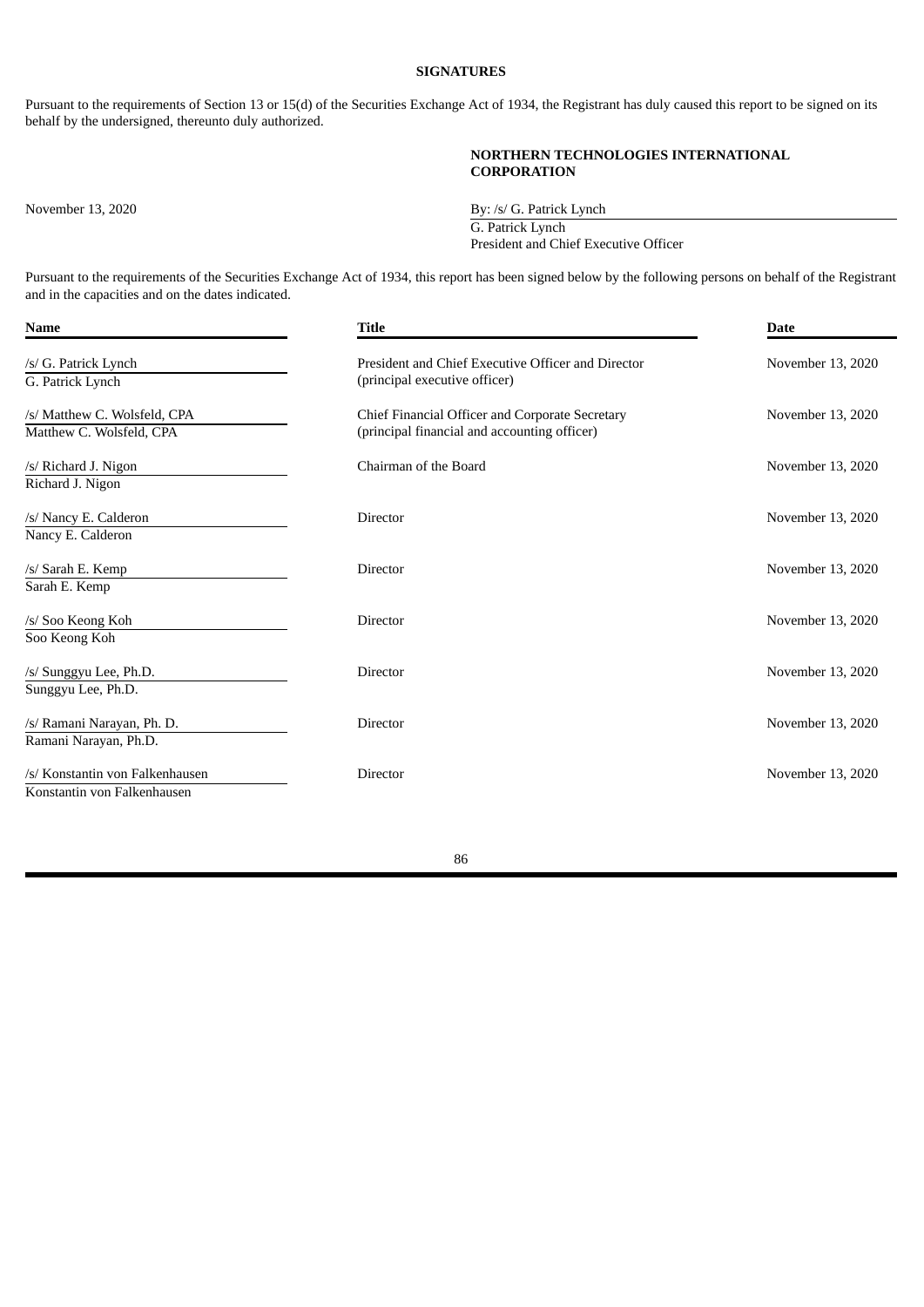## **NORTHERN TECHNOLOGIES INTERNATIONAL CORPORATION DESCRIPTION OF SECURITIES REGISTERED PURSUANT TO SECTION 12 OF THE SECURITIES EXCHANGE ACT OF 1934**

<span id="page-90-0"></span>Northern Technologies International Corporation, a Delaware corporation (referred to as NTIC, we, us and our), has only one class of securities registered under Section 12 of the Securities Exchange Act of 1934, as amended: common stock, par value \$0.02 per share (common stock).

The following description of our common stock is a summary and does not purport to be complete. It is subject to and qualified in its entirety by reference to our Restated Certificate of Incorporation, as amended (Charter), and our Amended and Restated Bylaws (Bylaws), which are filed as exhibits to our Annual Report on Form 10-K for the fiscal year ended August 31, 2020 and are incorporated by reference herein. We encourage you to read our Charter, our Bylaws and the applicable provisions of the General Corporation Law of the State of Delaware (DGCL) for additional information.

## **Authorized Shares**

Our Charter authorizes the issuance of up to 15,010,000 shares of capital stock, consisting of:

- · 15,000,000 shares of common stock; and
- · 10,000 shares of preferred stock, no par value per share (preferred stock).

As of August 31, 2020, we had 9,099,990 shares of common stock outstanding and no preferred stock outstanding.

We may amend from time to time our Charter to increase the number of authorized shares of common stock or preferred stock. Any such amendment would require the approval of the holders of a majority of the voting power of the shares entitled to vote thereon.

## **Voting Rights**

Each holder of our common stock is entitled to one vote per share registered in the holder's name on our books on all matters submitted to a vote of stockholders. Our common stock does not have cumulative voting rights. Our Bylaws provide that, in all matters, other than the election of directors and except as otherwise required by law, the Charter, or the Bylaws, the affirmative vote of a majority of the voting power of the shares present or represented by proxy at the meeting and entitled to vote on the subject matter shall be the act of the stockholders. Directors shall be elected by a plurality of the voting power of the shares present in person or represented by proxy at the meeting and entitled to vote on the election of directors.

## **Dividend Rights**

Subject to applicable law and the rights, if any, of the holders of outstanding shares of any series of preferred stock we may designate and issue in the future, holders of our common stock are entitled to receive ratably the dividends, if any, at such times and in such amounts as may be declared by the Board. Dividends may be paid in cash, in property, or in shares of the capital stock, subject to the provisions of the Charter. Before payment of any dividend, there may be set aside out of any funds of NTIC available for dividends such sum or sums as the directors from time to time, in their absolute discretion, think proper as a reserve or reserves to meet contingencies, or for equalizing dividends, or for repairing or maintaining any property of NTIC, or for such other purpose as the directors think is in the best interest of NTIC, and the directors may modify or abolish any such reserve in the manner in which it was created.

|  | I |   |  |
|--|---|---|--|
|  |   |   |  |
|  |   | ٠ |  |
|  |   |   |  |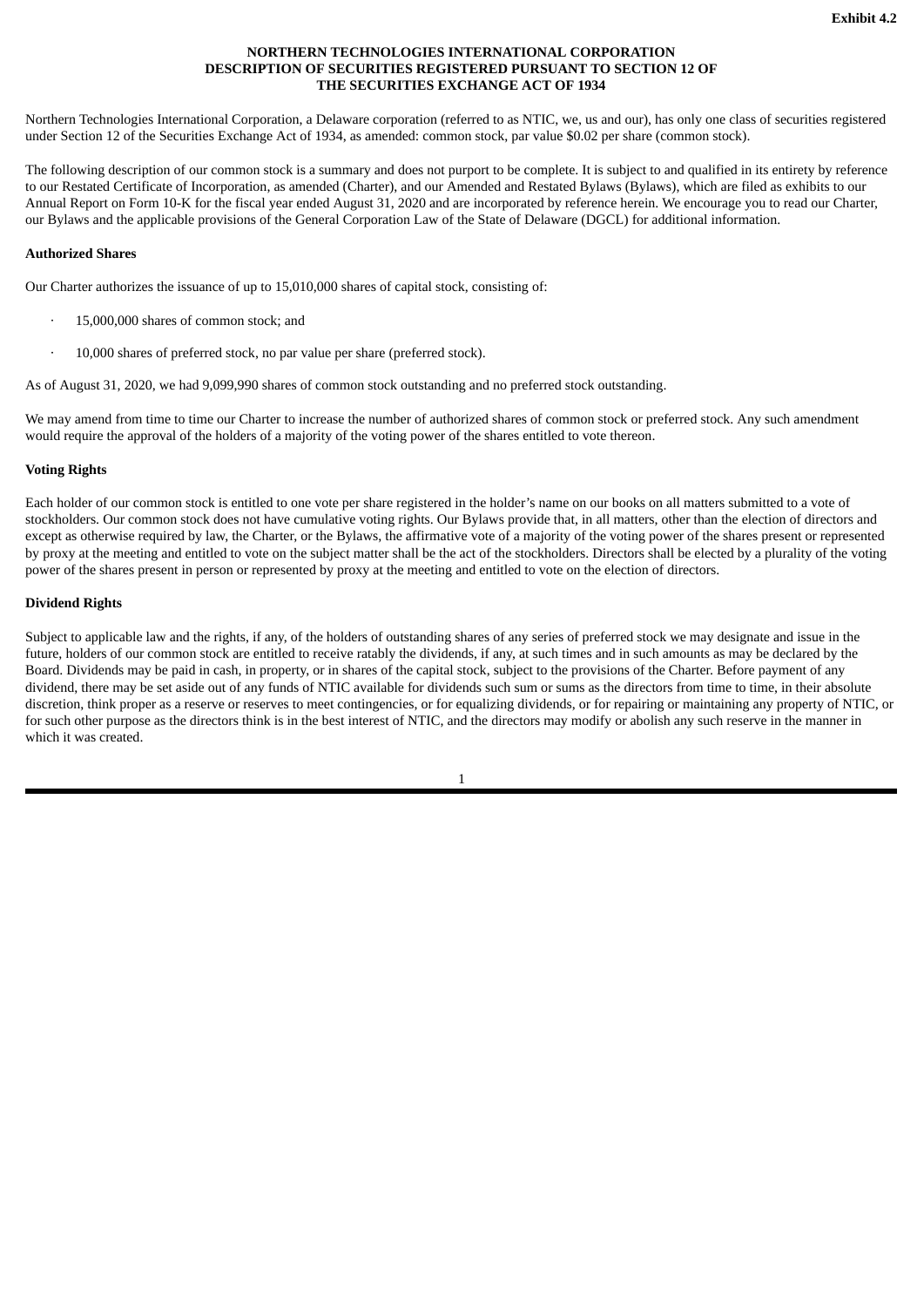## **Liquidation Rights**

If there is a liquidation, dissolution or winding up of NTIC, subject to applicable law and the rights, if any, of the holders of outstanding shares of any series of preferred stock we may designate and issue in the future, holders of our common stock are entitled to share ratably in all the assets that remain after we pay our liabilities.

## **Other Rights and Preferences**

Holders of our common stock do not have preemptive or subscription rights, and they have no right to convert their common stock into any other securities, and there are no redemption or sinking fund provisions applicable to our common stock. The rights, preferences, and privileges of common stockholders are subject to the rights of the stockholders of any series of preferred stock which we may designate in the future. Our Charter and Bylaws do not restrict the ability of a holder of common stock to transfer his or her shares of common stock. All currently outstanding shares of our common stock are fully paid and nonassessable.

### **Transfer Agent and Registrar**

The transfer agent and registrar for our common stock is Broadridge Financial Services.

### **Exchange Listing**

Our common stock is listed on the Nasdaq Global Market under the symbol "NTIC."

### **Anti-Takeover Effects of Certain Provisions of our Charter and Bylaws and the DGCL**

Our Charter and Bylaws and the DGCL contain provisions that may have the anti-takeover effect of delaying, deferring or preventing a change in control of NTIC.

### *Anti-Takeover Provisions in our Charter and Bylaws*

Our Charter and Bylaws contain the following anti-takeover provisions that may have the anti-takeover effect of delaying, deferring or preventing a change in control of NTIC:

- We have shares of common stock and preferred stock available for future issuance without stockholder approval. The existence of unissued and unreserved common stock and preferred stock may enable the Board of Directors to issue shares to persons friendly to current management or to issue preferred stock with terms that could render more difficult or discourage a third-party attempt to obtain control of us by means of a merger, tender offer, proxy contest or otherwise, thereby protecting the continuity of our management.
- · The Board of Directors may adopt, amend or repeal our Bylaws, subject to the reserved power of the stockholders to adopt, amend or repeal our Bylaws.
- · Special meetings of our stockholders may be called only by our Chairman of the Board, Chief Executive Officer or President at the request in writing of stockholders owning a majority in the amount of the entire capital stock of NTIC issued and outstanding and entitled to vote.
- · Stockholders must follow advance notice procedures to submit proposals for business to be brought before an annual meeting of stockholders. Additionally, stockholders must follow advance notice procedures to propose nominees for election to our Board of Directors at an annual meeting of stockholders.
- Subject to the rights, if any, of the holders of any series of preferred stock then outstanding, vacancies and newly created directorships resulting from any increase in the authorized number of directors may be filled by a majority of the directors then in office though less than a quorum, and each director so chosen shall hold office until the next annual election or until a successor is duly elected and qualified or until his or her earlier death, resignation or removal as hereinafter provided.

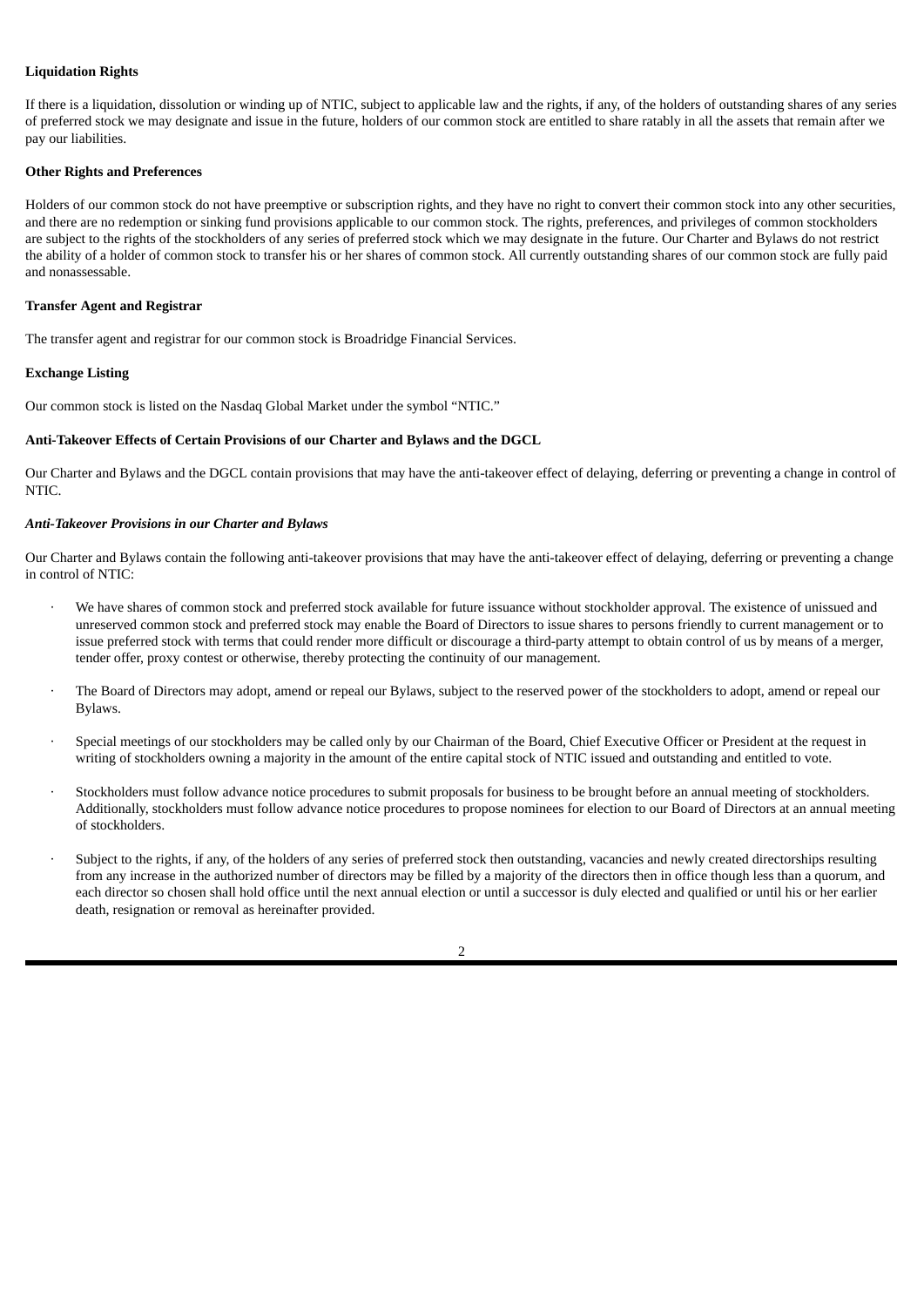### *Delaware Business Combination Statute*

We are a Delaware corporation and are subject to Section 203 of the DGCL, known as the Delaware Business Combination Statute. In general, Section 203 of the DGCL prohibits a publicly-held Delaware corporation from engaging in a "business combination" with an "interested stockholder" for a period of three years following the time at which the stockholder became an interested stockholder, unless:

- · Prior to the time the stockholder became an interested stockholder, the board of directors of the corporation approved either the business combination or the transaction that resulted in the stockholder becoming an interested stockholder;
- · Upon consummation of the transaction that resulted in the stockholder becoming an interested stockholder, the interested stockholder owned at least 85% of the voting stock of the corporation outstanding at the time the transaction commenced, exclusive of shares owned by directors who are also officers and by certain employee stock plans; or
- · At or subsequent to such time, the business combination is approved by the board of directors and authorized at an annual or special meeting of the stockholder by the affirmative vote of at least two-thirds of the outstanding voting stock that is not owned by the interested stockholder.

Generally, for purposes of the Delaware Business Combination Statute, a "business combination" includes a merger, asset or stock sale or other transaction resulting in a financial benefit to the interested stockholder, and an "interested stockholder" is a person who owns, individually or through other persons, 15% or more of the corporation's outstanding voting stock at any time within the three-year period immediately before the date of determination.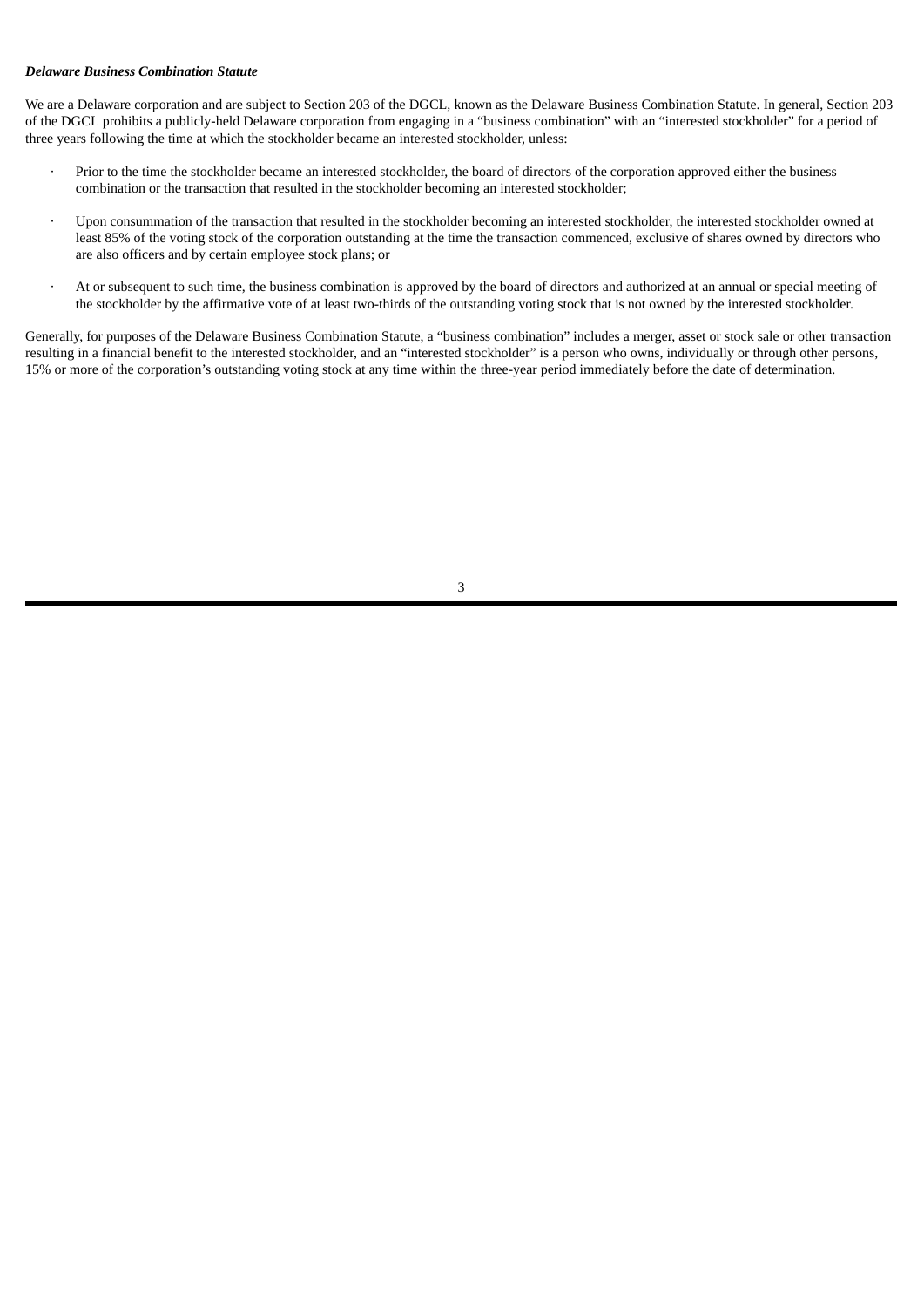# **SUBSIDIARIES OF THE REGISTRANT**

<span id="page-93-0"></span>

| <b>Name of Subsidiary</b>                  | <b>State or Other</b><br>Jurisdiction of<br><b>Incorporation or</b><br>Organization | Ownership<br><b>Interest</b> | <b>Names Under Which</b><br><b>Subsidiary Does</b><br><b>Business</b> |
|--------------------------------------------|-------------------------------------------------------------------------------------|------------------------------|-----------------------------------------------------------------------|
|                                            |                                                                                     |                              |                                                                       |
| <b>NTI ASEAN LLC</b>                       | Delaware                                                                            | 60%                          | Same                                                                  |
| Northern Technologies Holding Company, LLC | <b>Delaware</b>                                                                     | 100%                         | Same                                                                  |
| Natur-Tec India Private Limited            | India                                                                               | 75%                          | Same                                                                  |
| Natur Tec Lanka (Pvt) Ltd                  | $Sri$ Lanka $(1)$                                                                   | 75%                          | Same                                                                  |
| Zerust Prevenção de Corrosão S.A.          | <b>Brazil</b>                                                                       | 85%                          | Same                                                                  |
| NTIC (Shanghai) Co., Ltd.                  | China                                                                               | 100%                         | Same                                                                  |
| ZERUST-EXCOR MEXICO, S. de R.L. de C.V     | Mexico                                                                              | 100%                         | Same                                                                  |
| <b>NTIC Europe GmbH</b>                    | Germany                                                                             | 100%                         | Same                                                                  |
| Zerust Singapore Pte Ltd                   | Singapore $(2)$                                                                     | 60%                          | Same                                                                  |
| Zerust Vietnam Co. Ltd                     | Vietnam $(2)$                                                                       | 60%                          | <b>Same</b>                                                           |

(1) Natur Tec Lanka (Pvt) Ltd. is 100% owned by Natur-Tec India Private Limited and, therefore, indirectly owned by Northern Technologies International Corporation.

(2) Zerust Singapore Pte Ltd and Zerust Vietnam Co. Ltd are 100% owned by NTI Asean LLC and, therefore, indirectly owned by Northern Technologies International Corporation.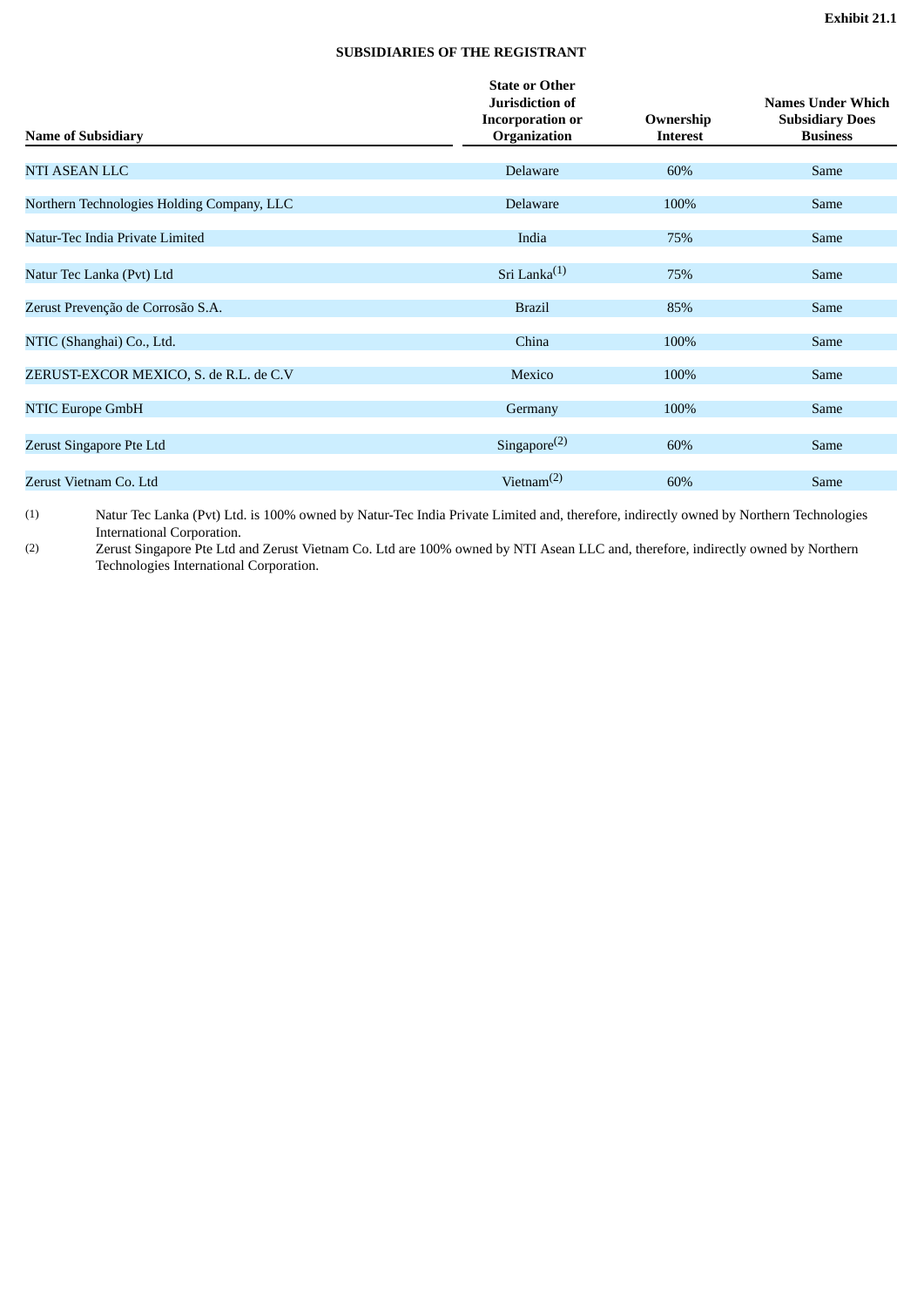## **CONSENT OF INDEPENDENT REGISTERED PUBLIC ACCOUNTING FIRM**

<span id="page-94-0"></span>We consent to the incorporation by reference in the Registration Statements on Form S-8 (File Nos. 333-140244, 333-140245, 333-171828, and 333- 229391) of Northern Technologies International Corporation and Subsidiaries of our report dated November 13, 2020, relating to the consolidated financial statements, which appears on page 50 of this annual report on Form 10-K for the fiscal year ended August 31, 2020.

/s/ Baker Tilly US, LLP

Minneapolis, Minnesota November 13, 2020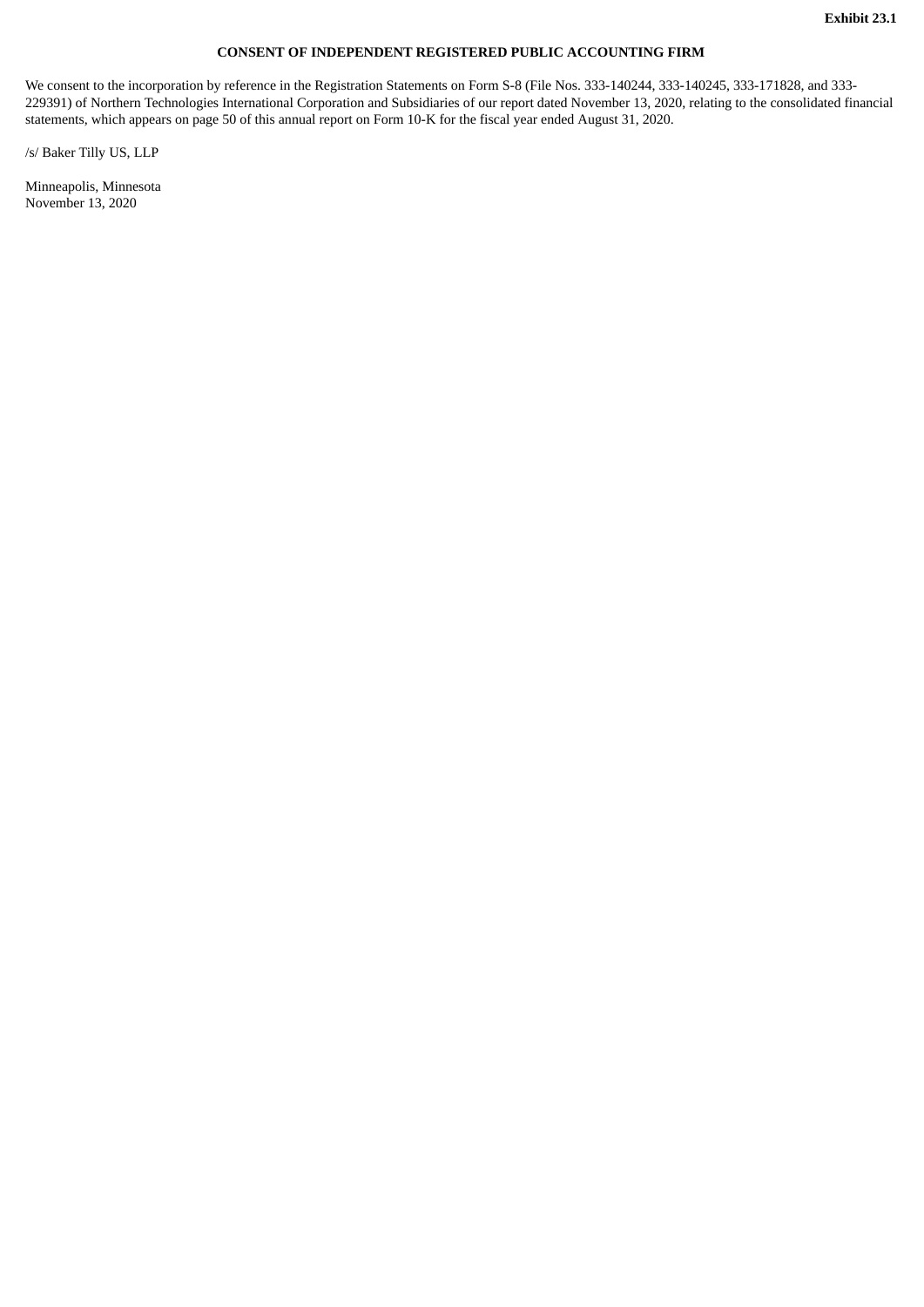## **CERTIFICATION PURSUANT TO SECTION 302(a) OF THE SARBANES-OXLEY ACT OF 2002**

<span id="page-95-0"></span>I, G. Patrick Lynch, certify that:

- 1. I have reviewed this annual report on Form 10-K of Northern Technologies International Corporation;
- 2. Based on my knowledge, this report does not contain any untrue statement of a material fact or omit to state a material fact necessary to make the statements made, in light of the circumstances under which such statements were made, not misleading with respect to the period covered by this report;
- 3. Based on my knowledge, the financial statements, and other financial information included in this report, fairly present in all material respects the financial condition, results of operations and cash flows of the registrant as of, and for, the periods presented in this report;
- 4. The registrant's other certifying officer(s) and I are responsible for establishing and maintaining disclosure controls and procedures (as defined in Exchange Act Rules 13a-15(e) and 15d-15(e)) and internal control over financial reporting (as defined in Exchange Act Rules 13a-15(f) and 15d- $15(f)$ ) for the registrant and have:

(a) Designed such disclosure controls and procedures, or caused such disclosure controls and procedures to be designed under our supervision, to ensure that material information relating to the registrant, including its consolidated subsidiaries, is made known to us by others within those entities, particularly during the period in which this report is being prepared;

(b) Designed such internal control over financial reporting, or caused such internal control over financial reporting to be designed under our supervision, to provide reasonable assurance regarding the reliability of financial reporting and the preparation of financial statements for external purposes in accordance with generally accepted accounting principles;

(c) Evaluated the effectiveness of the registrant's disclosure controls and procedures and presented in this report our conclusions about the effectiveness of the disclosure controls and procedures, as of the end of the period covered by this report based on such evaluation; and

(d) Disclosed in this report any change in the registrant's internal control over financial reporting that occurred during the registrant's most recent fiscal quarter (the registrant's fourth fiscal quarter in the case of an annual report) that has materially affected, or is reasonably likely to materially affect, the registrant's internal control over financial reporting; and

5. The registrant's other certifying officer(s) and I have disclosed, based on our most recent evaluation of internal control over financial reporting, to the registrant's auditors and the audit committee of the registrant's board of directors (or persons performing the equivalent functions):

(a) All significant deficiencies and material weaknesses in the design or operation of internal control over financial reporting which are reasonably likely to adversely affect the registrant's ability to record, process, summarize and report financial information; and

(b) Any fraud, whether or not material, that involves management or other employees who have a significant role in the registrant's internal control over financial reporting.

Date: November 13, 2020

Tatuck Lynch

G. Patrick Lynch President and Chief Executive Officer (principal executive officer)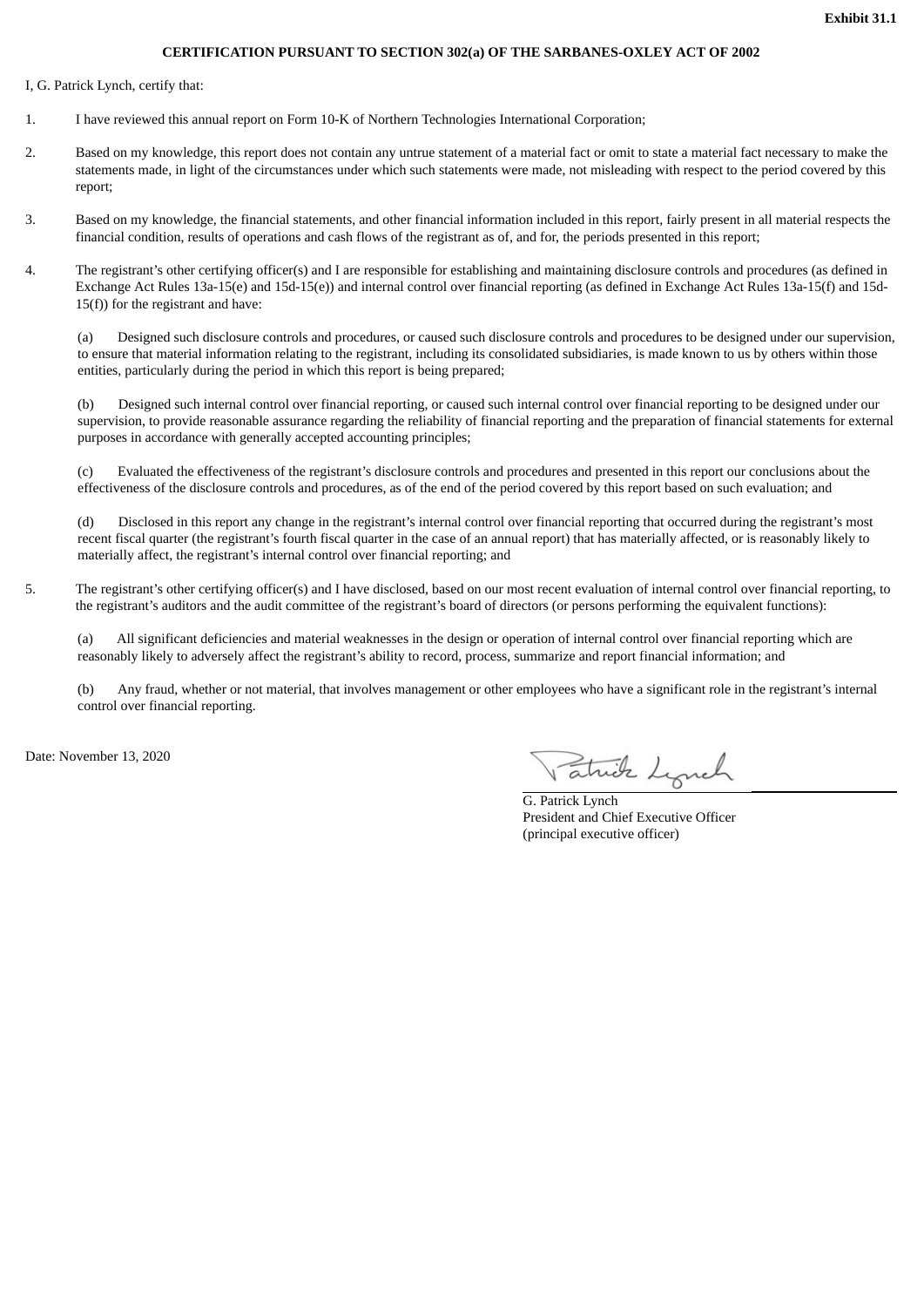## **CERTIFICATION PURSUANT TO SECTION 302(a) OF THE SARBANES-OXLEY ACT OF 2002**

<span id="page-96-0"></span>I, Matthew C. Wolsfeld, certify that:

- 1. I have reviewed this annual report on Form 10-K of Northern Technologies International Corporation;
- 2. Based on my knowledge, this report does not contain any untrue statement of a material fact or omit to state a material fact necessary to make the statements made, in light of the circumstances under which such statements were made, not misleading with respect to the period covered by this report;
- 3. Based on my knowledge, the financial statements, and other financial information included in this report, fairly present in all material respects the financial condition, results of operations and cash flows of the registrant as of, and for, the periods presented in this report;
- 4. The registrant's other certifying officer(s) and I are responsible for establishing and maintaining disclosure controls and procedures (as defined in Exchange Act Rules 13a-15(e) and 15d-15(e)) and internal control over financial reporting (as defined in Exchange Act Rules 13a-15(f) and 15d- $15(f)$ ) for the registrant and have:

(a) Designed such disclosure controls and procedures, or caused such disclosure controls and procedures to be designed under our supervision, to ensure that material information relating to the registrant, including its consolidated subsidiaries, is made known to us by others within those entities, particularly during the period in which this report is being prepared;

(b) Designed such internal control over financial reporting, or caused such internal control over financial reporting to be designed under our supervision, to provide reasonable assurance regarding the reliability of financial reporting and the preparation of financial statements for external purposes in accordance with generally accepted accounting principles;

(c) Evaluated the effectiveness of the registrant's disclosure controls and procedures and presented in this report our conclusions about the effectiveness of the disclosure controls and procedures, as of the end of the period covered by this report based on such evaluation; and

(d) Disclosed in this report any change in the registrant's internal control over financial reporting that occurred during the registrant's most recent fiscal quarter (the registrant's fourth fiscal quarter in the case of an annual report) that has materially affected, or is reasonably likely to materially affect, the registrant's internal control over financial reporting; and

5. The registrant's other certifying officer(s) and I have disclosed, based on our most recent evaluation of internal control over financial reporting, to the registrant's auditors and the audit committee of the registrant's board of directors (or persons performing the equivalent functions):

(a) All significant deficiencies and material weaknesses in the design or operation of internal control over financial reporting which are reasonably likely to adversely affect the registrant's ability to record, process, summarize and report financial information; and

(b) Any fraud, whether or not material, that involves management or other employees who have a significant role in the registrant's internal control over financial reporting.

Date: November 13, 2020

The Web

Matthew C. Wolsfeld, CPA Chief Financial Officer and Corporate Secretary (principal financial officer)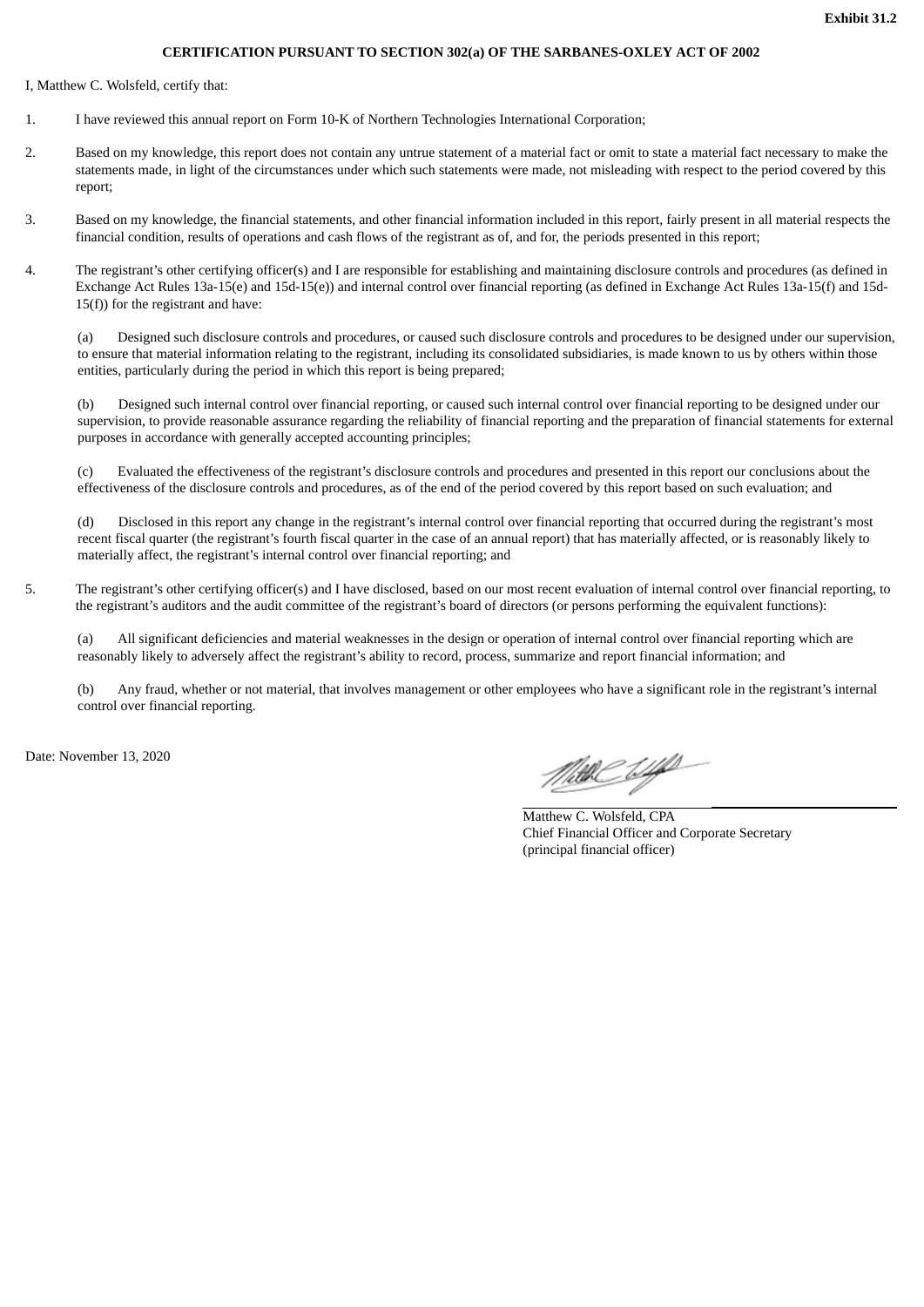# **CERTIFICATION PURSUANT TO 18 U.S.C. SECTION 1350, AS ADOPTED PURSUANT TO SECTION 906 OF THE SARBANES-OXLEY ACT OF 2002**

<span id="page-97-0"></span>In connection with the Annual Report of Northern Technologies International Corporation (the "Company") on Form 10-K for the period ending August 31, 2020 as filed with the Securities and Exchange Commission on the date hereof (the "Report"), I, G. Patrick Lynch, President and Chief Executive Officer of the Company, certify, pursuant to 18 U.S.C. Section 1350, as adopted pursuant to Section 906 of the Sarbanes-Oxley Act of 2002, that, to the best of my knowledge and belief:

- (1) The Report fully complies with the requirements of Section 13(a) or 15(d) of the Securities Exchange Act of 1934; and
- (2) The information contained in the Report fairly presents, in all material respects, the financial condition and results of operations of the Company.

Vatrick Lynch

G. Patrick Lynch President and Chief Executive Officer (principal executive officer)

Circle Pines, Minnesota November 13, 2020